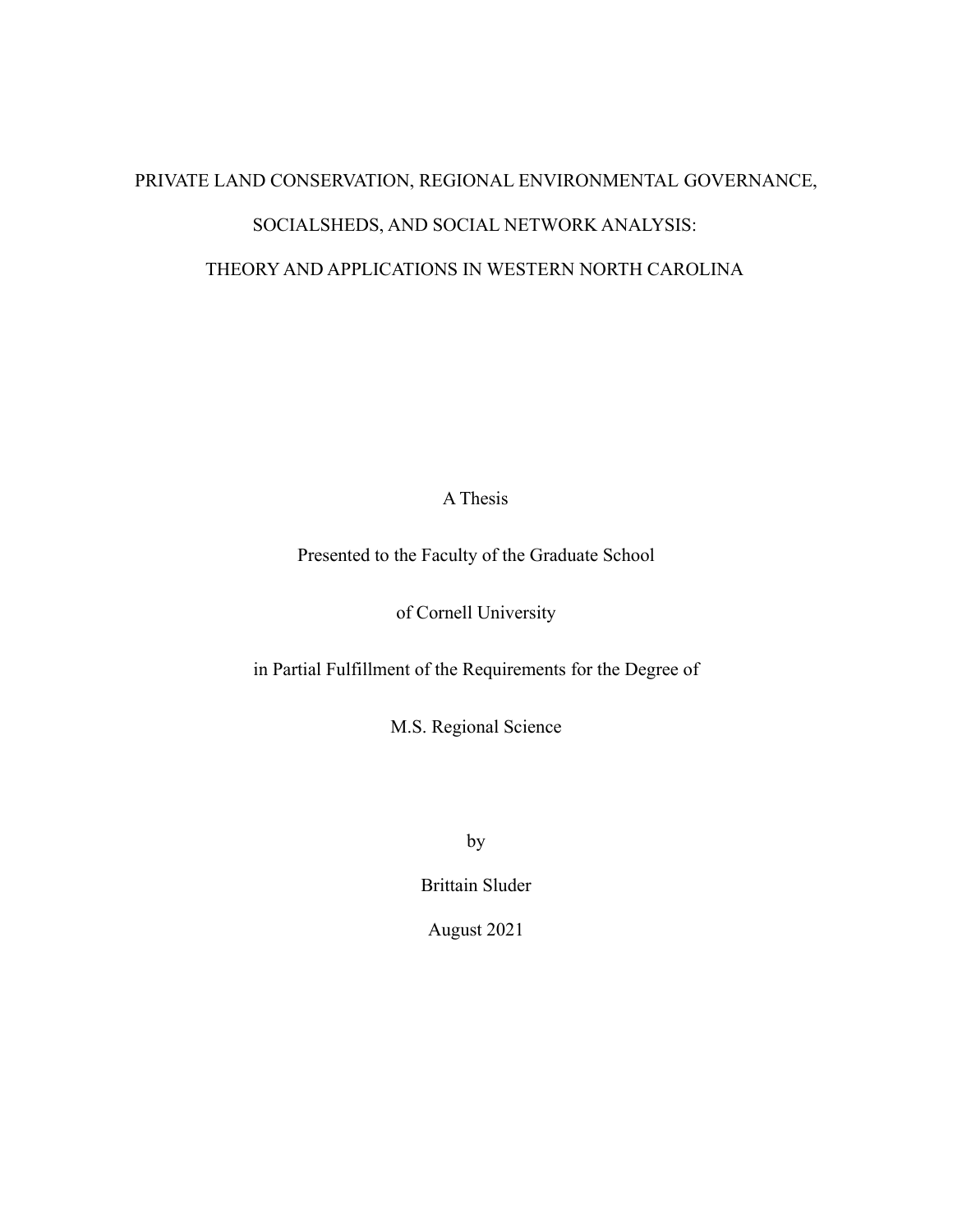© 2021 Brittain Sluder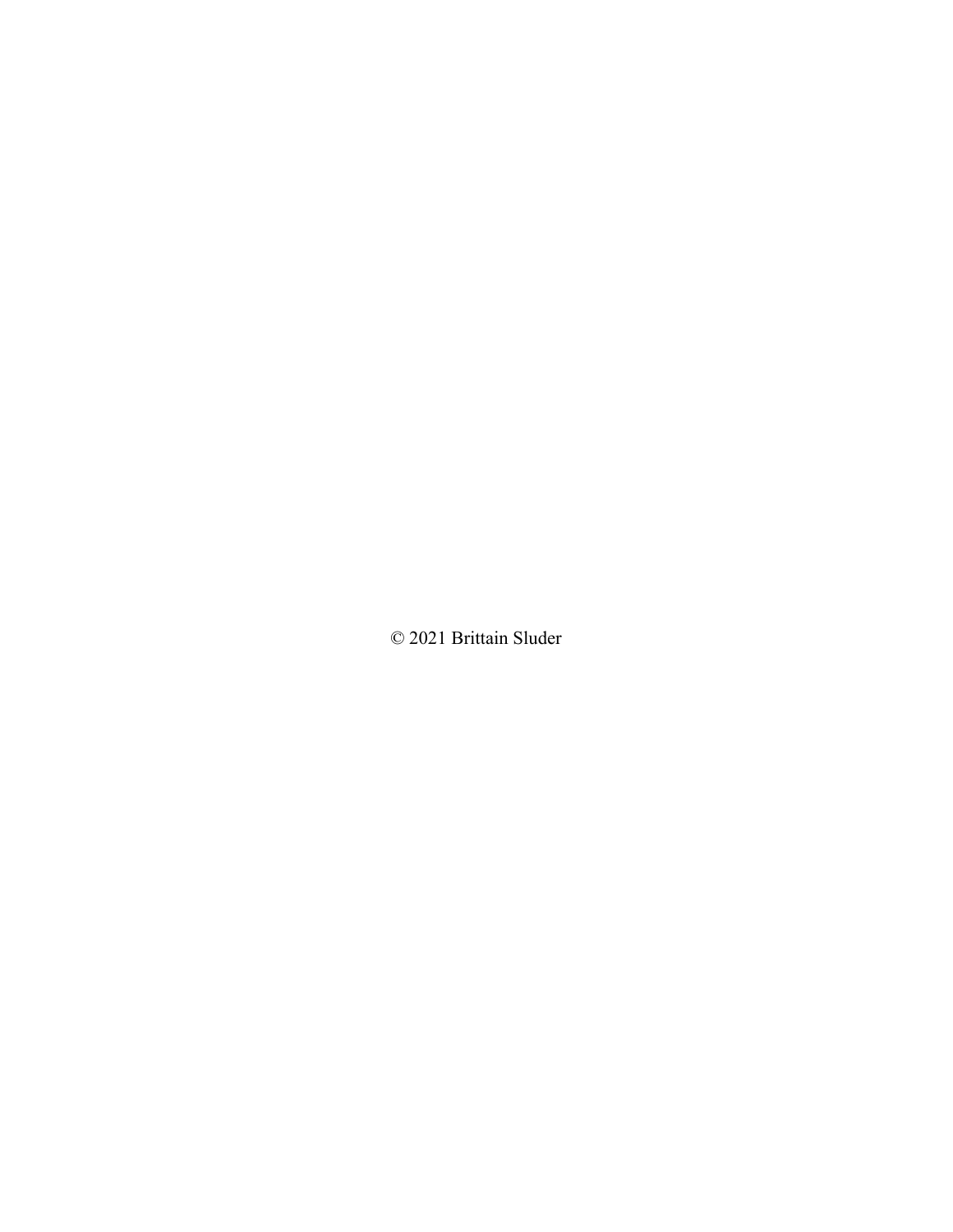# ABSTRACT

This thesis addresses environmental governance at the regional level, specifically issues and challenges surrounding private land conservation in the United States. The history of the land trust movement in the United States is outlined and significant attention is given to unpacking the conceptual dimensions of the "region" across several academic literatures. The relationship between regional environmental governance and private land conservation is examined using a social relational approach in a bioregional context. This examination is linked to social networks through the bioregional notion of the "socialshed". This novel framework is applied to a social network analysis of private land conservation actors in Western North Carolina. The social network analysis is a pilot study, undertaken with the objectives of "getting a lay of the land" in terms of network topography and teasing out information that might help the networks and their actors in pursuit of meeting conservation goals and rising to the challenges of conservation in the 21st century.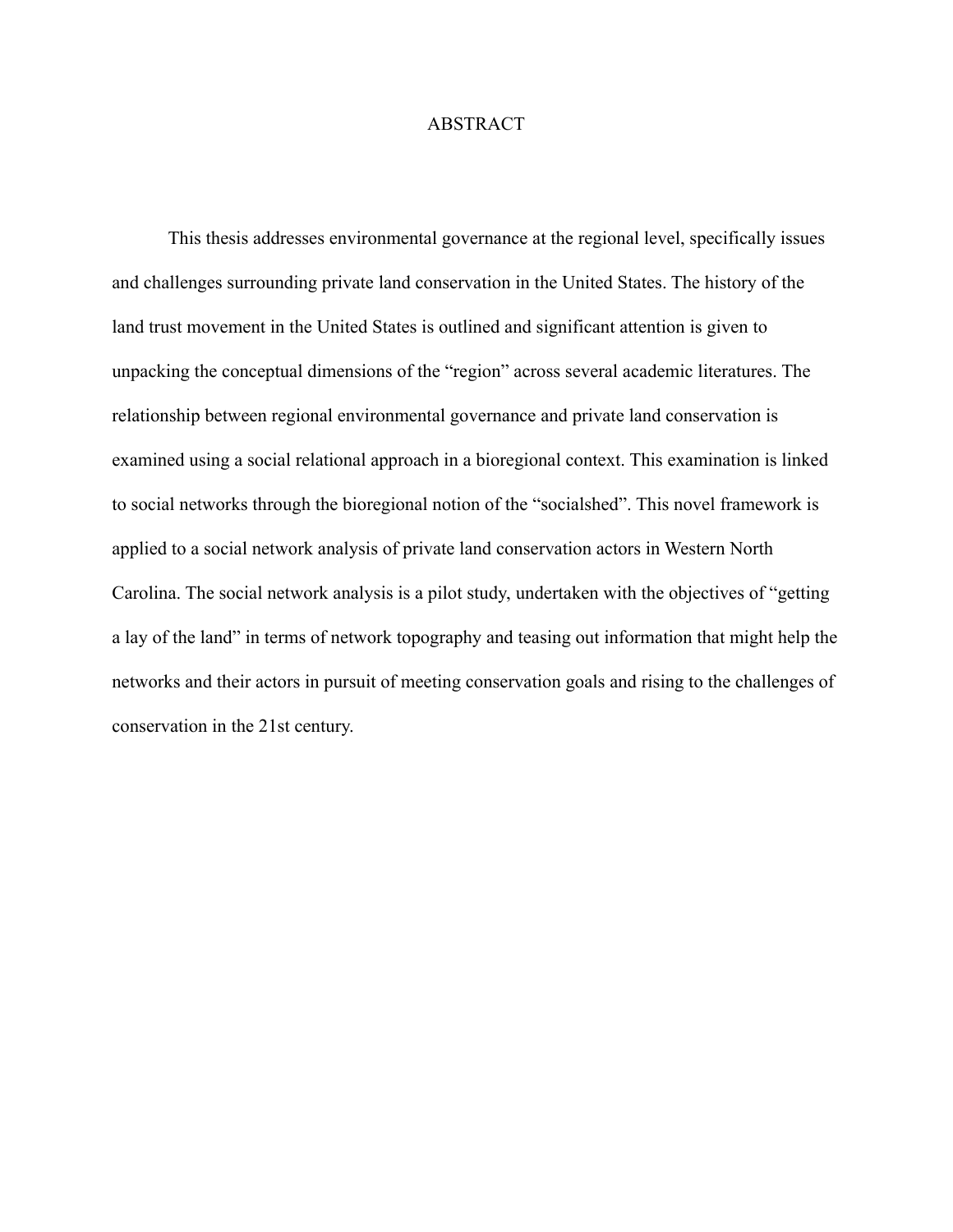# BIOGRAPHICAL SKETCH

<span id="page-3-0"></span>Brittain Sluder began his undergraduate collegiate career at Shimer College and ended it at the University of North Carolina at Asheville, graduating cum laude with a degree in anthropology. He began his post-graduate career at Cornell in the regional planning program before switching to regional science. At Cornell, he split his focus between domestic regional and environmental studies and Southeast Asian and Indonesian language and area studies. He received the Foreign Language and Area Studies Fellowship for Indonesia and a Fulbright-Hays grant for a summer of intensive language study in the Central Javan town of Salatiga. He currently resides in Western North Carolina with his partner, two dogs, a cat, several chickens, two geese, his student loans, and a son younger than this thesis.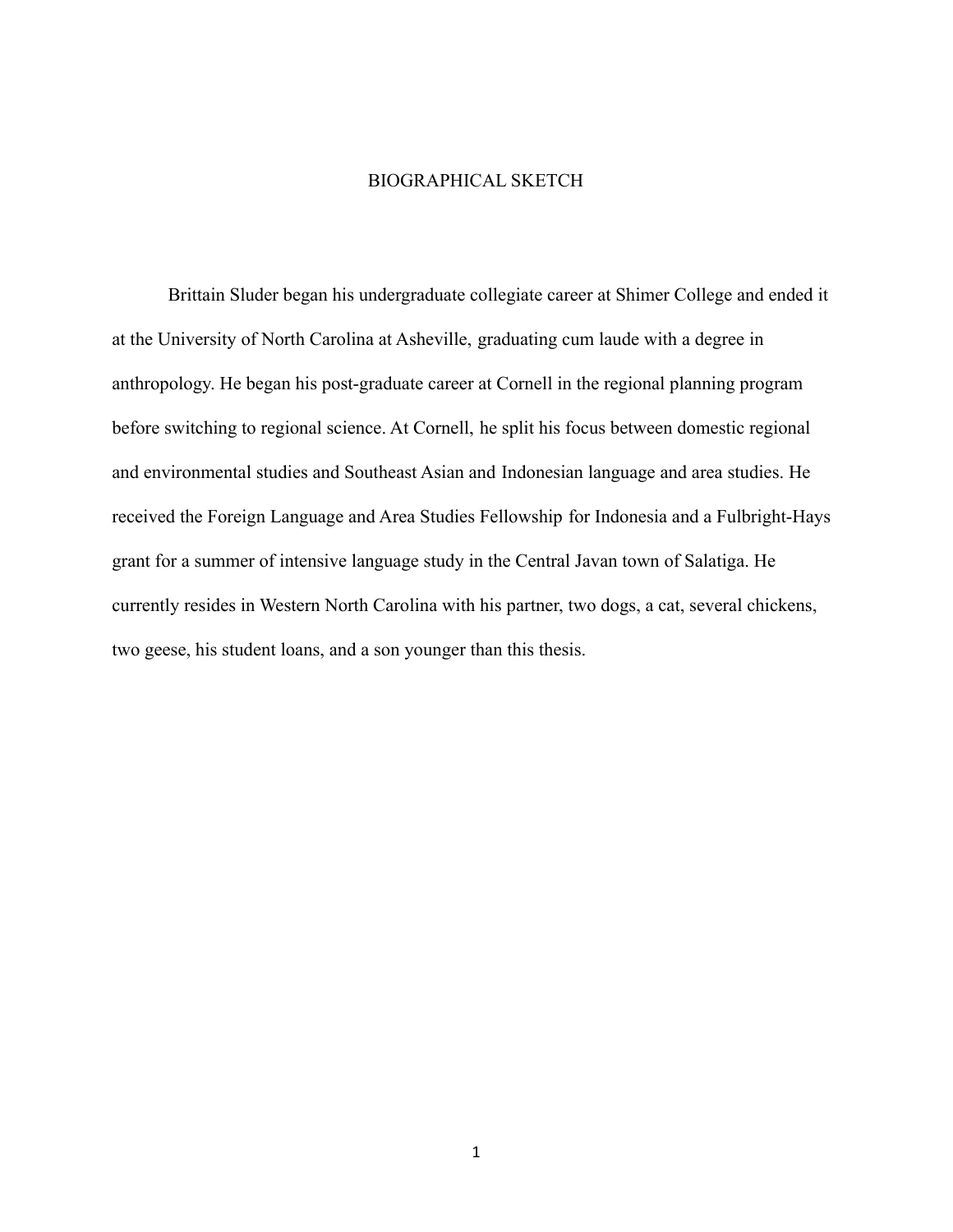# DEDICATION

<span id="page-4-0"></span>For my mother, who passed away shortly before I completed my degree but was to my knowledge under the impression I had already finished. No one else fought so hard for me, or believed in me so fully.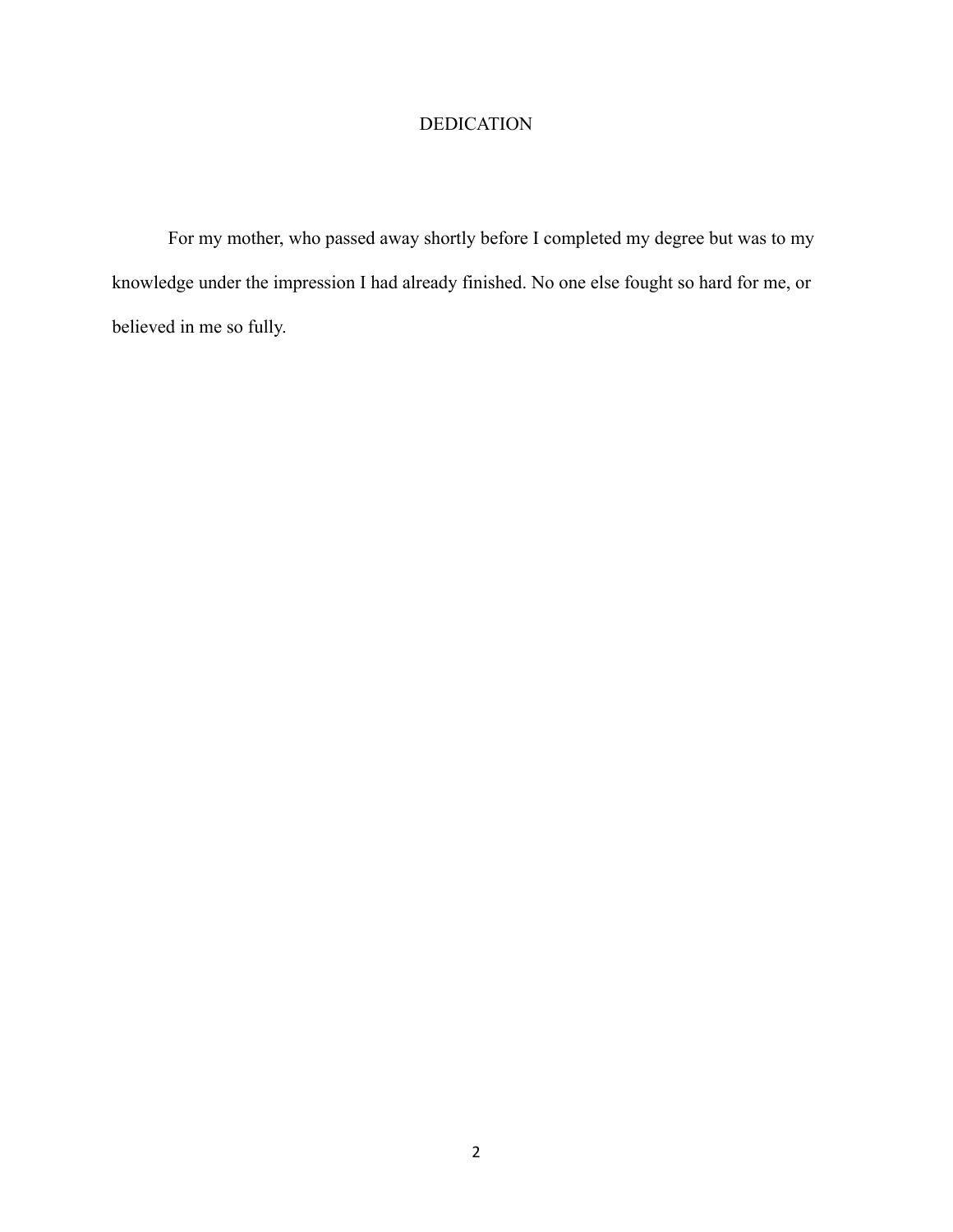# ACKNOWLEDGEMENTS

<span id="page-5-0"></span>Thanks be to:

my committee for their unwavering support and guidance my partner for letting me drag this out for three years and so many others.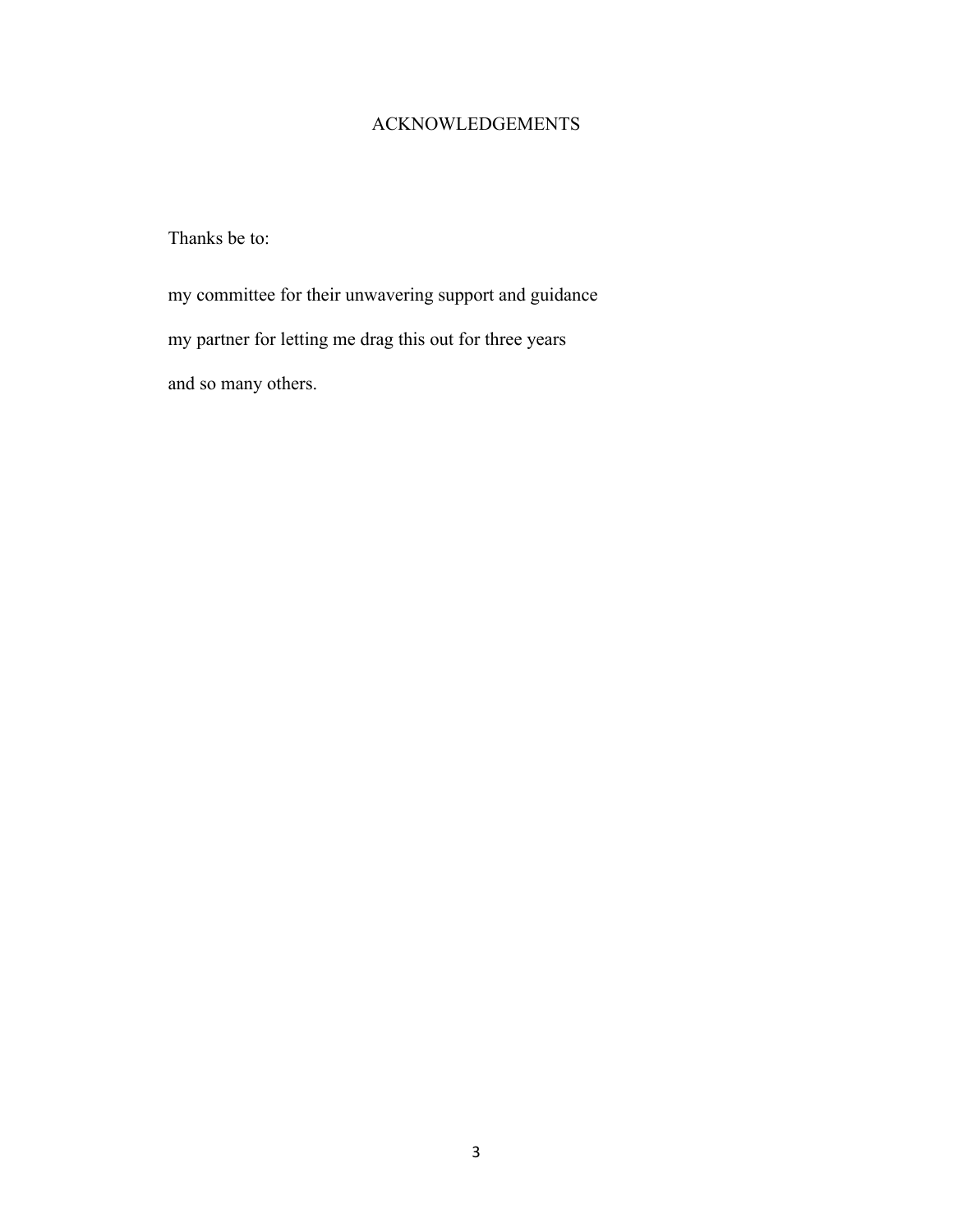# ACRONYMS

# <span id="page-6-0"></span>**Terms**

**EESN**: ecological entrepreneurship support network **ENGO**: environmental non-governmental organization **LWCF**: Land and Water Conservation Fund **NGO**: non-governmental organization **PLC**: private land conservation **REG**: regional environmental governance **SNA**: social network analysis **WNC**: Western North Carolina

#### **Organizations**

**BCS&W**: Buncombe County Soil & Water Conservation District **BRC**: Blue Ridge Conservancy **BRF**: Blue Ridge Forever **CC**: Conserving Carolina **FOOTHILLS**: Foothills Conservancy **HCLT**: Highlands-Cashiers Land Trust **LTA**: Land Trust Alliance **MAINSPRING**: Mainspring Conservation Trust **MTNTRUE**: MountainTrue **NEW RIVER**: New River Land Trust **RIVERLINK**: RiverLink **SAHC**: Southern Appalachian Highlands Conservancy **TNC**: The Nature Conservancy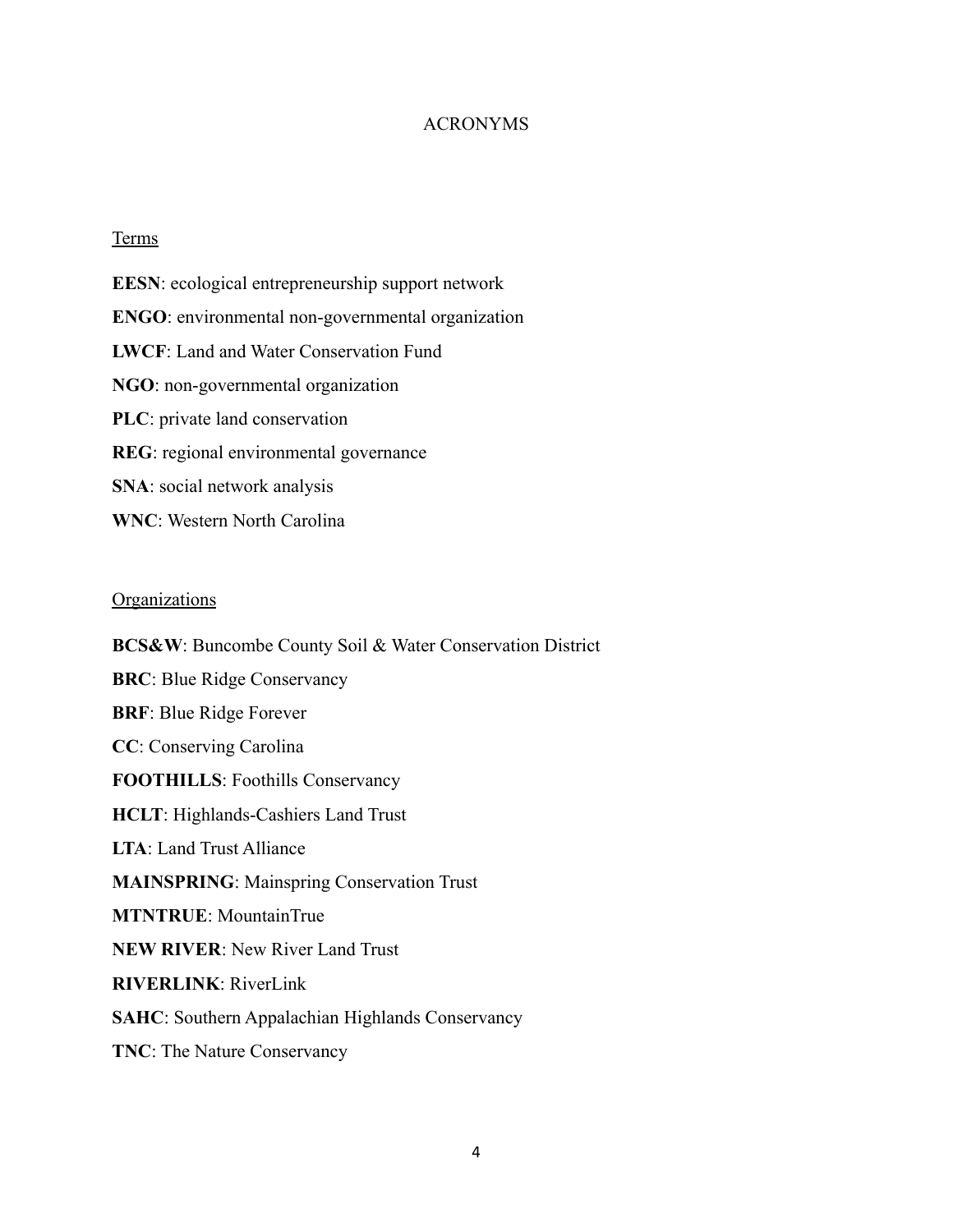# TABLE OF CONTENTS

| <b>BIOGRAPHICAL SKETCH</b>                                | 1  |
|-----------------------------------------------------------|----|
| <b>DEDICATION</b>                                         | 2  |
| <b>ACKNOWLEDGEMENTS</b>                                   | 3  |
| <b>ACRONYMS</b>                                           | 4  |
| Introduction                                              | 7  |
| Thesis Overview                                           | 9  |
| The Western North Carolina Region                         | 10 |
| PART I                                                    | 14 |
| A Brief History of Land Conservation in the United States | 15 |
| <b>What's in a Region?</b>                                | 24 |
| Regionalisms Proper                                       | 25 |
| Conceptualizing "Region"                                  | 28 |
| Regions and Environmental Governance                      | 31 |
| Bioregionalism and Bioregionalization                     | 33 |
| Socialsheds                                               | 39 |
| <b>Social Networks and Environmental Governance</b>       | 41 |
| Social Networks and Analysis                              | 41 |
| <b>Environmental Governance and SNA</b>                   | 43 |
| A Rubric for Good Environmental Governance                | 46 |
| <b>PART II</b>                                            | 52 |
| <b>SNA of PLC in WNC</b>                                  | 53 |
| <b>Objectives and Variables</b>                           | 55 |
| Definitions and Boundaries                                | 57 |
| Methodology                                               | 60 |
| <b>Results</b>                                            | 62 |
| Response Rates and Data                                   | 62 |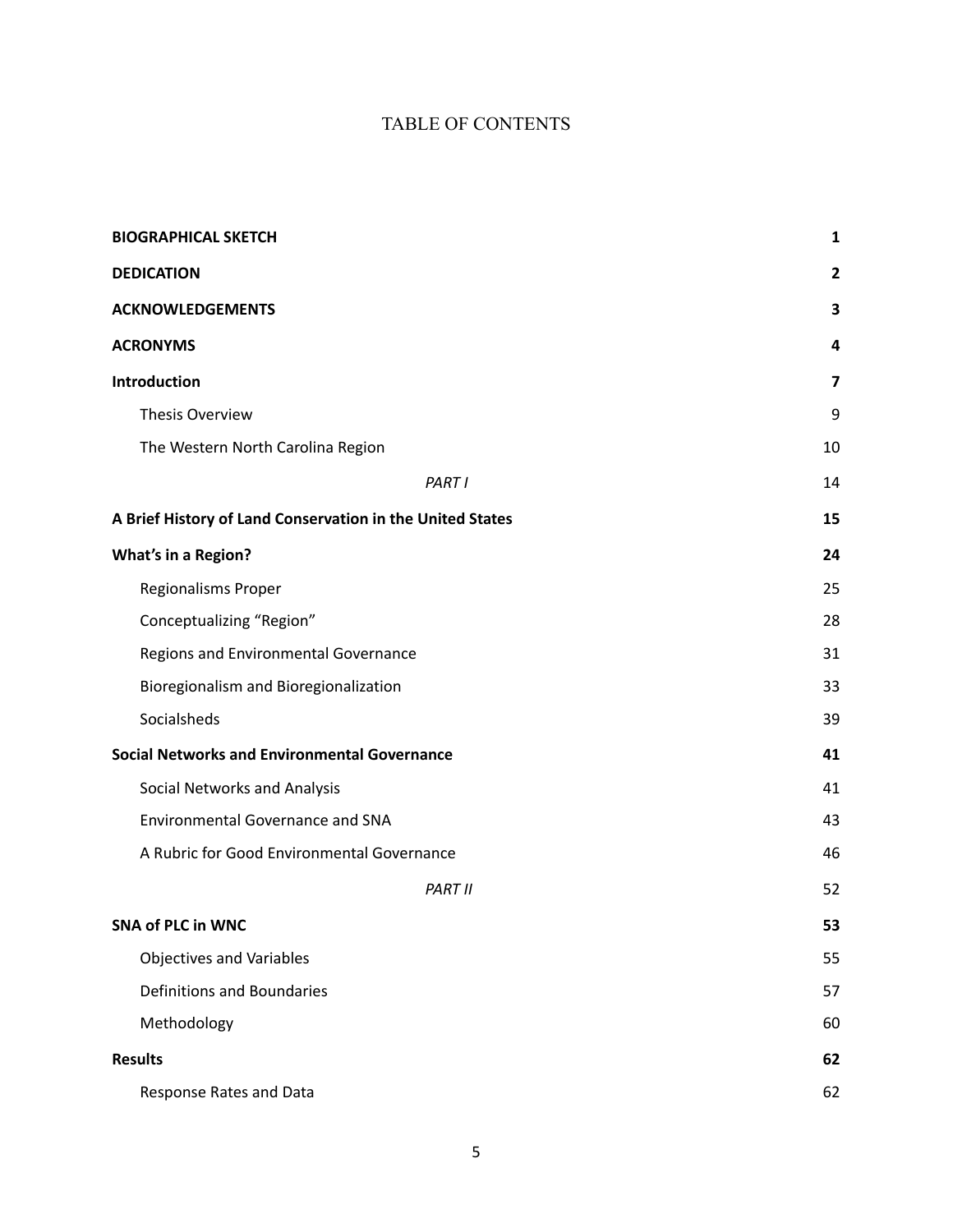| <b>Frequency of Communication</b>                                      | 65  |
|------------------------------------------------------------------------|-----|
| Frequency of Collaboration                                             | 70  |
| Frequency of Sharing or Receiving New Information                      | 72  |
| Perception of Belonging to a Like-Minded Group                         | 75  |
| Perception of Competitiveness With Other Members                       | 77  |
| Collaborative Planning and Shared Perspectives of Risks and Challenges | 79  |
| Perception of Working in the Same Region                               | 81  |
| Limits to Analysis and Conclusions                                     | 84  |
| Takeaways                                                              | 87  |
| <b>Real Networks and Socialsheds</b>                                   | 92  |
| Recommendations                                                        | 94  |
| Ways Forward                                                           | 95  |
| Outro                                                                  | 98  |
| <b>Works Cited</b>                                                     | 99  |
| Research Bibliography                                                  | 102 |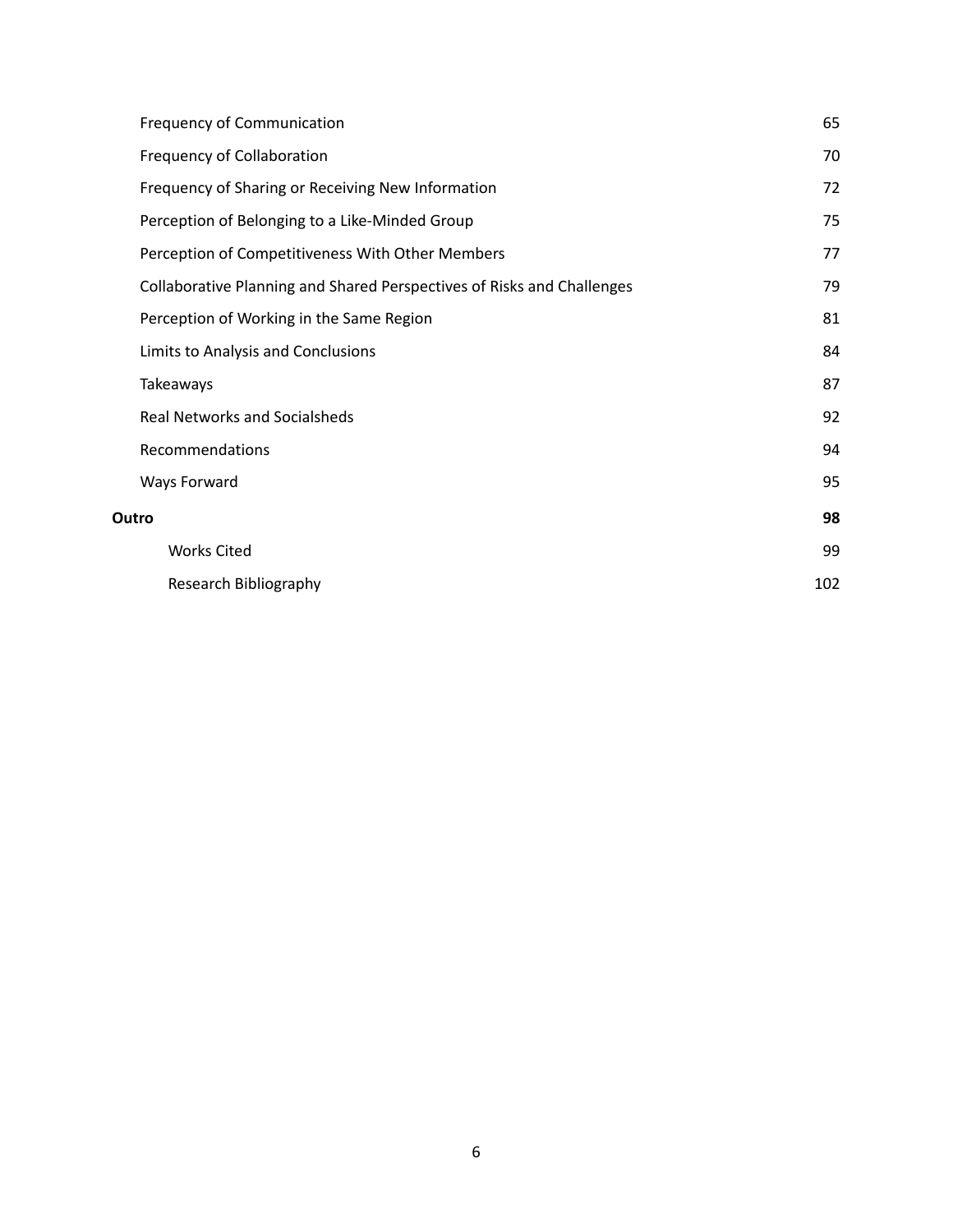## **Introduction**

<span id="page-9-0"></span>Private land conservation in the United States is at a crossroads. Historically, it has been rather straightforward -- involved primarily with fee simple transfers from landowner to federal government, with modest tract holdings and little land management on the part of conservancies and other environmental NGOs (ENGOs). But with the aging of neoliberalism comes a liminal moment, a blurry betweenness with great and varied uncertainties, old habits, and new forms. Government has become governance. Or rather, [the] government is now a player in the game of governance, but not necessarily *the* player anymore. Multiparty deals involving both private and public sectors, industry and civil groups, bring conservancies to the table with logging companies, state natural resource agencies, activist groups, and landowners.

Beyond the increased complexity of the agreements (and negotiations prior), best practices in terms of systematic conservation planning and natural resource governance point to the need in private land conservation for strategic coherence and cohesion at a (bio)regional scale. That is, because private land conservation often consists of *ad hoc* acquisitions from landowners, the resulting holdings can be fragmented, non-representative, or otherwise suboptimal.

Private land conservation (PLC) actors, namely conservancies, face a host of challenges in the 21st century, ranging from funding stream (in)security to legal uncertainties in perpetual easement law to climate change. These add risk and uncertainty to an increasingly complex governance paradigm, one complicated not only by the number of interested parties but the contextual environment -- the oscillatory political climate; the spectre of possible legal threats to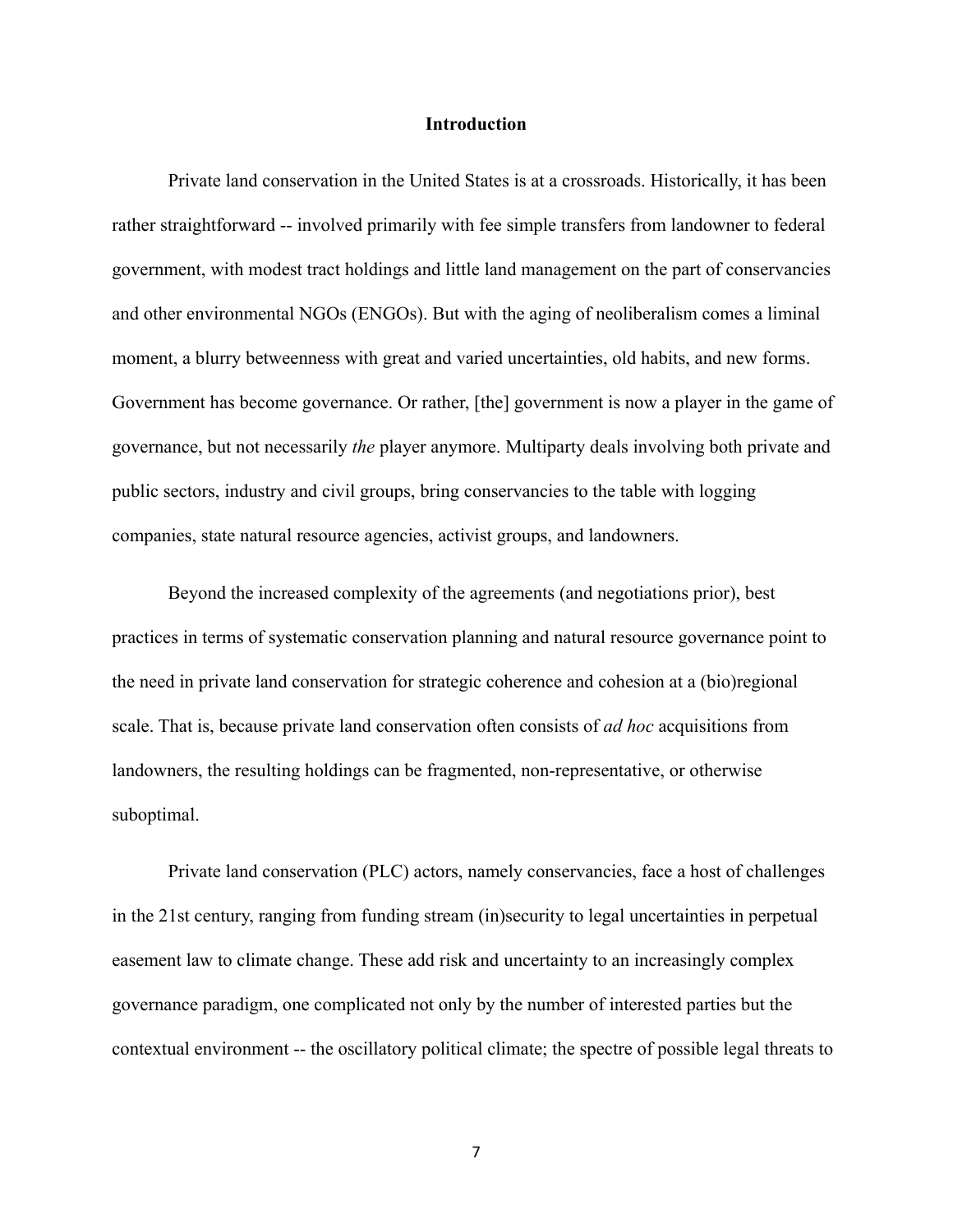the doctrine of "in perpetuity"; increased attention to regional environmental governance; recognition of the intersectional nature of wicked problems (and their remedies); the inexorable onset of climate change.

Social networks are a valuable conceptual tool in the study of environmental governance at the regional level, and they can be leveraged towards increasing understanding of descriptives such as information flows, relational ties, and social network topography. Such understanding may, in turn, support the maintenance of conservation (social) networks which are more strategic, more resilient, and more effective.

Dialectics about *who* constitutes a relevant actor, *what* challenges to prioritize, or *how* to address a wicked problem like climate change while also accounting for its social causes and its place in the ecology of woes -- ideas are tested and directions are negotiated in the real-time practice of conservation. Accordingly the dialectics of conservation are better enacted by an *empowered* network of conservation actors capable of reflexivity and intentional cohesion. The task, then, is to increase awareness and cohesion among relevant actors so as to best position the network to help address the century's challenges.

Western North Carolina (WNC) is a biodiverse region of Southern Appalachia with a strong conservation and stewardship ethic, and is home to several conservancies and dozens of environmental groups. There has not, to my knowledge, been a social relational study using network analysis in the region. My work aims to trace some of the boundaries of that niche, as well as to strengthen the theoretical foundations of the analysis. I attempt this by connecting regional environmental governance to the concept of the "bioregion" and "socialshed" through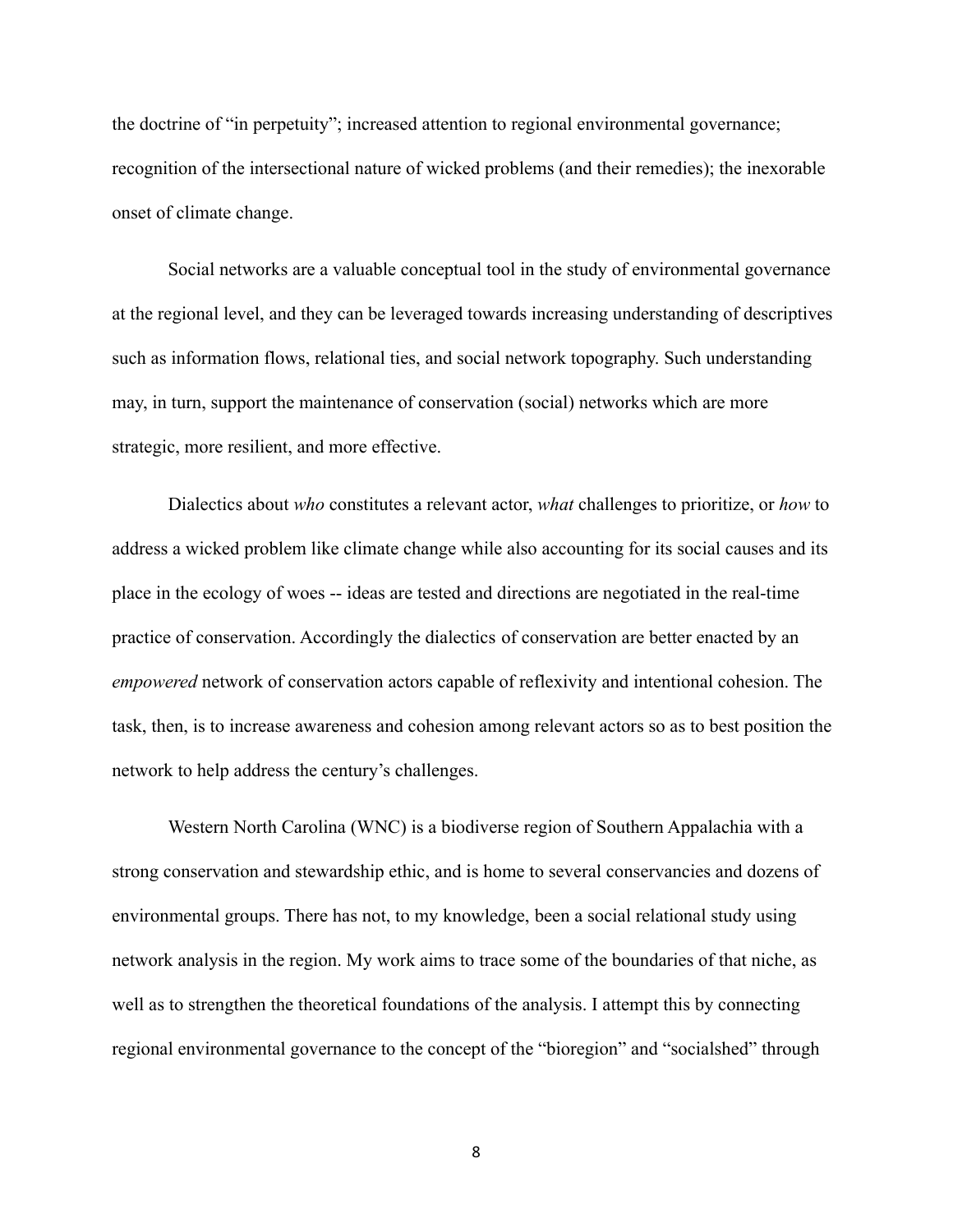intentionality and regional identity; I am not aware of other approaches which bring REG and bioregionalism together in this manner.

# <span id="page-11-0"></span>Thesis Overview

The *first part* deals with the regional, historical and theoretical bases for the project. It begins with an introduction of Western North Carolina, then proceeds with a historical overview of the land trust movement in the United States, connecting this history to larger themes and trends in environmental governance. This section is the most tangential; the expedited reader may well begin with the section entitled "1981-Present, Or an Accounting of Neoliberal Conservation".

Following the historical treatment, I center the discussion on the scale at which land trusts and conservancies work and discuss some theoretical approaches and problematics surrounding the concept and definitions of "region" and regional identity. This leads us to an intersection of the bioregion and the social network via the concept of the "socialshed", which offers both a way of bridging conservation networks with regions and identities, as well as a degree of falsification regarding network "realness". We segue into an overview of social networks and social network analysis, emphasizing SNA's applicability to environmental governance and establishing a rubric for evaluating environmental governance using SNA.

The *second part* details my formal social network analysis of PLC actors in WNC. This section moves conventionally: introducing the project itself, discussing the methodology, and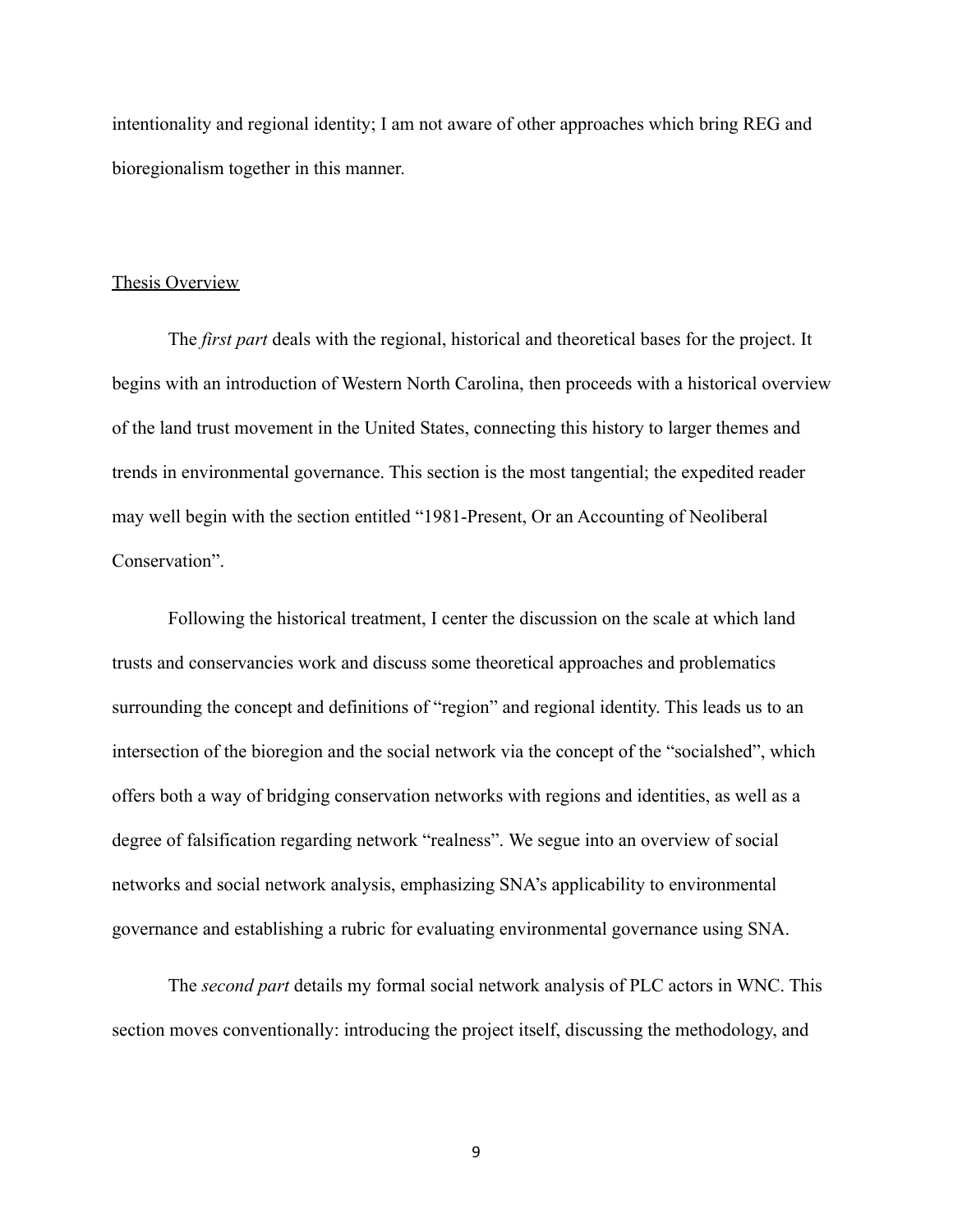reporting the results. These results are interpreted and explained in both a narrow and broader sense, limitations are enumerated, and directions for further research are suggested.

Before setting out for the historical origins of the land trust movement, I want to more comprehensively introduce the region at the heart of the project.

# <span id="page-12-0"></span>The Western North Carolina Region

Western North Carolina (WNC), located in the Blue Ridge Mountains province of the Southern Appalachians, is one of North Carolina's three regions -- the others being the Piedmont and the Coastal Plain. The regional designations are primarily geographic, but have cultural, social, and political dimensions. The counties usually included in WNC align with the extent of the mountains in the state and the cultural differences between Appalachia and the rest of the Southern states have long been observed. There are recurrent (or maintained) socio-political tensions between WNC and Raleigh -- the capital city located in the center of the state about five hours from WNC's largest city and economic hub, Asheville. Generally, there is a feeling that the state government cares less about the Western counties, acts arbitrarily and unilaterally. From time to time, talk of secession and formation of the State of Western North Carolina can be heard on (mostly conservative) talk radio.

WNC is home to the Great Smoky Mountains National Park<sup>1</sup> (GSMNP) and the Blue Ridge Parkway. Both GSMNP and the Parkway regularly place among the top three to five most-visited national park sites in the country. The mountains in the region include

 $1$  GSMN actually straddles the border between North Carolina and Tennessee, so it is not located entirely within North Carolina.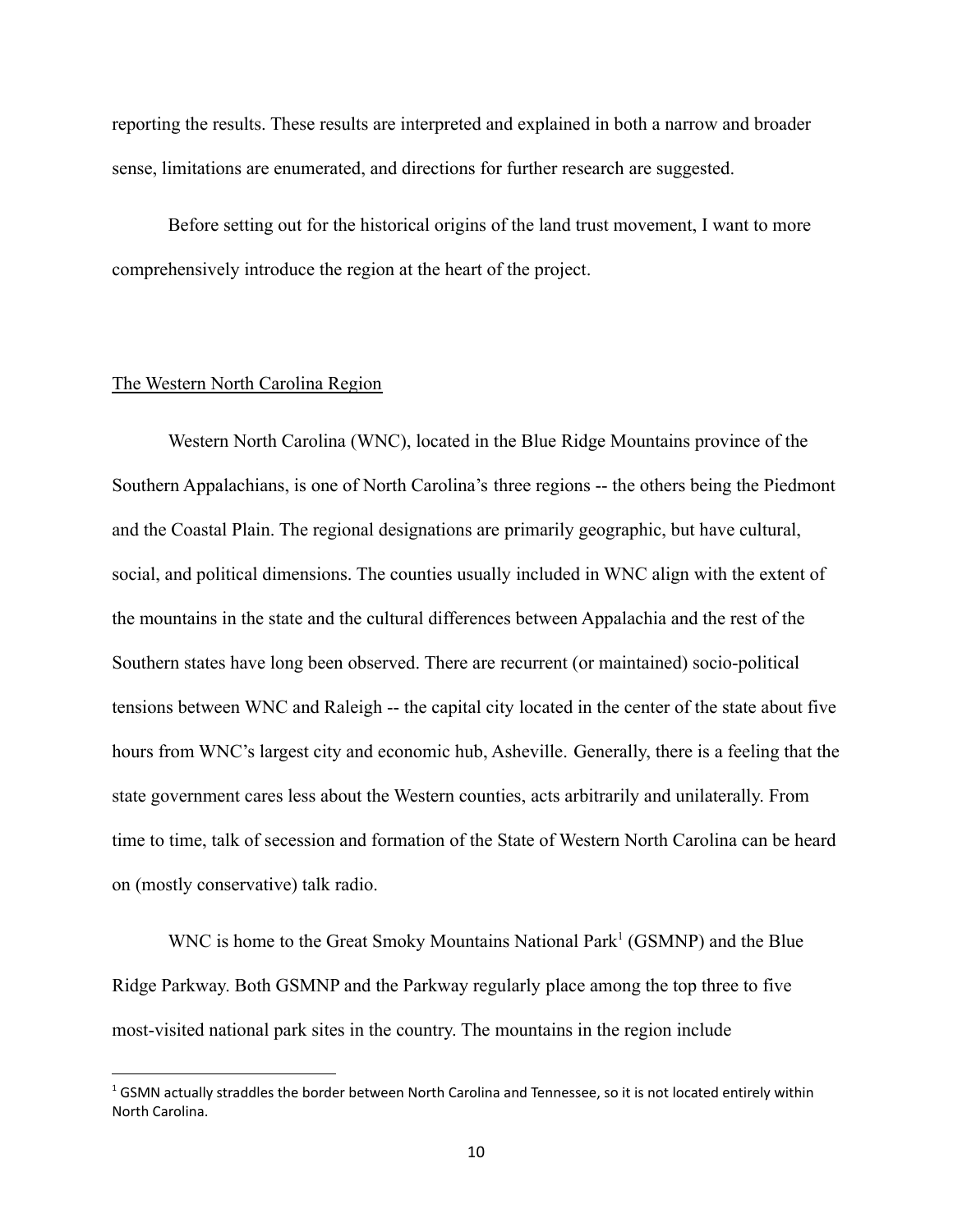internationally-recognized biodiversity hotspots, a wealth of unique and endemic life (particularly salamanders, such as the Hellbender), and a variety of climes including a rainforest (WWF "Appalachian" 2020). There are several national forests and a long history of farming and agriculture. There is also great social interest in conservation and stewardship -- that is, there is much regional interest in good governance of the natural environment, evidenced by the prevalence of environmental organizations and groups as well as by more qualitative and less tangible indicators like culture -- support for local food and food networks, for instance -- which I attest to.

Asheville has seen an increase in national attention over the last decade, including placements in various "top places to retire/visit/live" lists<sup>2</sup>; reasons often include the wealth of breweries, the arts scene, and its reputation as an accessible and friendly mountain city nestled in "The Land of the Sky". The area's increasing popularity as a (eco)tourist destination introduces new and significant development and conservation pressures on the region.

While development is supported on economic bases and has been credited with "revitalizing" the city -- this may be problematized when considering class and racial justice issues -- it is often opposed on environmental and social grounds. At the same time, conservation of rural farmland is prioritized by some regional land trusts (namely, Southern Appalachian Highlands Conservancy) alongside forest preservation and natural landscapes in general. Thus, there are several fault lines of tension between those involved in development and conservation

<sup>&</sup>lt;sup>2</sup> For example: Lonely Planet's Top U.S. Travel Destination 2017; voted "Beer City USA" in 2010; listed in Travel + Leisure's (unranked) Top 50 Best Places [in the world] to Travel in 2020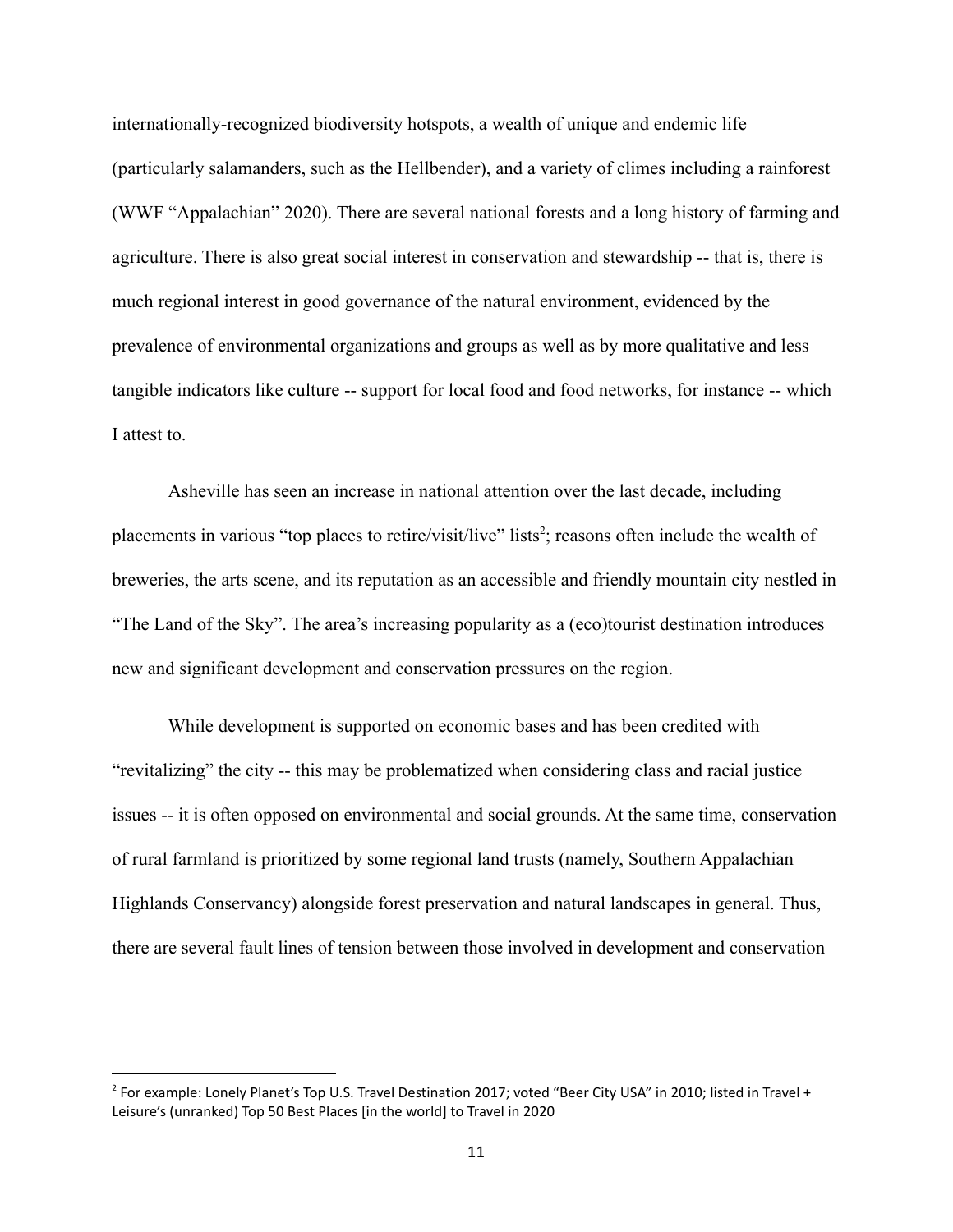or environmentalism more broadly (and social justice) but they interact in complicated ways, such as in the case of rural farmland.

I would like to illustrate the complicated and seemingly-contradictory web of relationships that exist surrounding the environment-development tension. In the region and most acutely in Asheville, there is a strong culture of support for local businesses. But these businesses support the tourism industry, which is buoyed by hoteliers and developers, which many of the "go-local" residents oppose - yet the tourists in turn support the relatively high density of restaurants and breweries and, by extension, the jobs they provide to residents. Of course, we can problematize this with some general observations: a service economy that depends on tourism is vulnerable to shocks because it has not diversified enough (the current pandemic crisis has laid this truth bare); service industries generally have low wage ceilings and low upward mobility; perhaps less intuitively, idealizing "small business" erases the class divides in ownership and wealth distribution; development interests lead to gentrification as well as expansion into the surrounding county which may not be keen on the city moving in. A recent example: a prominent environmental nonprofit, RiverLink, holding the title to riverside land announced plans to lease and eventually sell the parcel to a developer for a local restaurant<sup>3</sup>. The decision was met with backlash from some community members, including one of RiverLink's founders and ex-directors and a former city council member. The justification offered was that it fit within city plans for mixed-use development. One might be forgiven for thinking the city politic and its economic interests are trying to have their cake and eat it, too.

<sup>3</sup> https://www.citizen-times.com/story/news/local/2019/06/19/riverlink-selling-donated-land-commercial-developers/1499227001/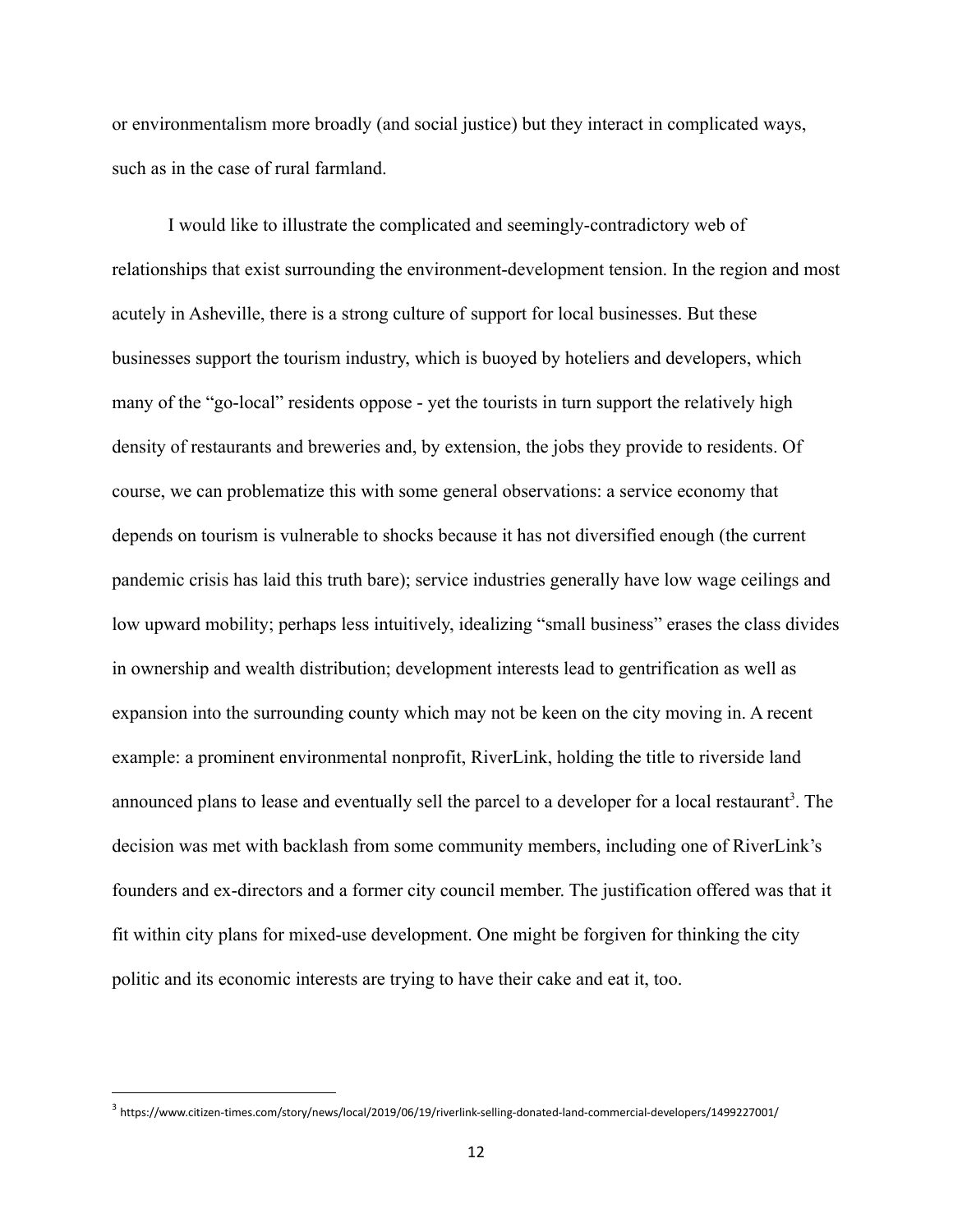One effect of having all these forces at work in the area is that there are now many, many environmental groups and organizations ranging from the intimately local to international, NGO to state-based, and with differing focuses ranging from water quality to land conservation.My attempt to generate a list of organizations, groups and chapters approaches triple digits, and surpasses that mark if county agencies are included -- such as Soil and Conservation district agencies which facilitate easement applications and transfers between local landowners and both the state and federal government.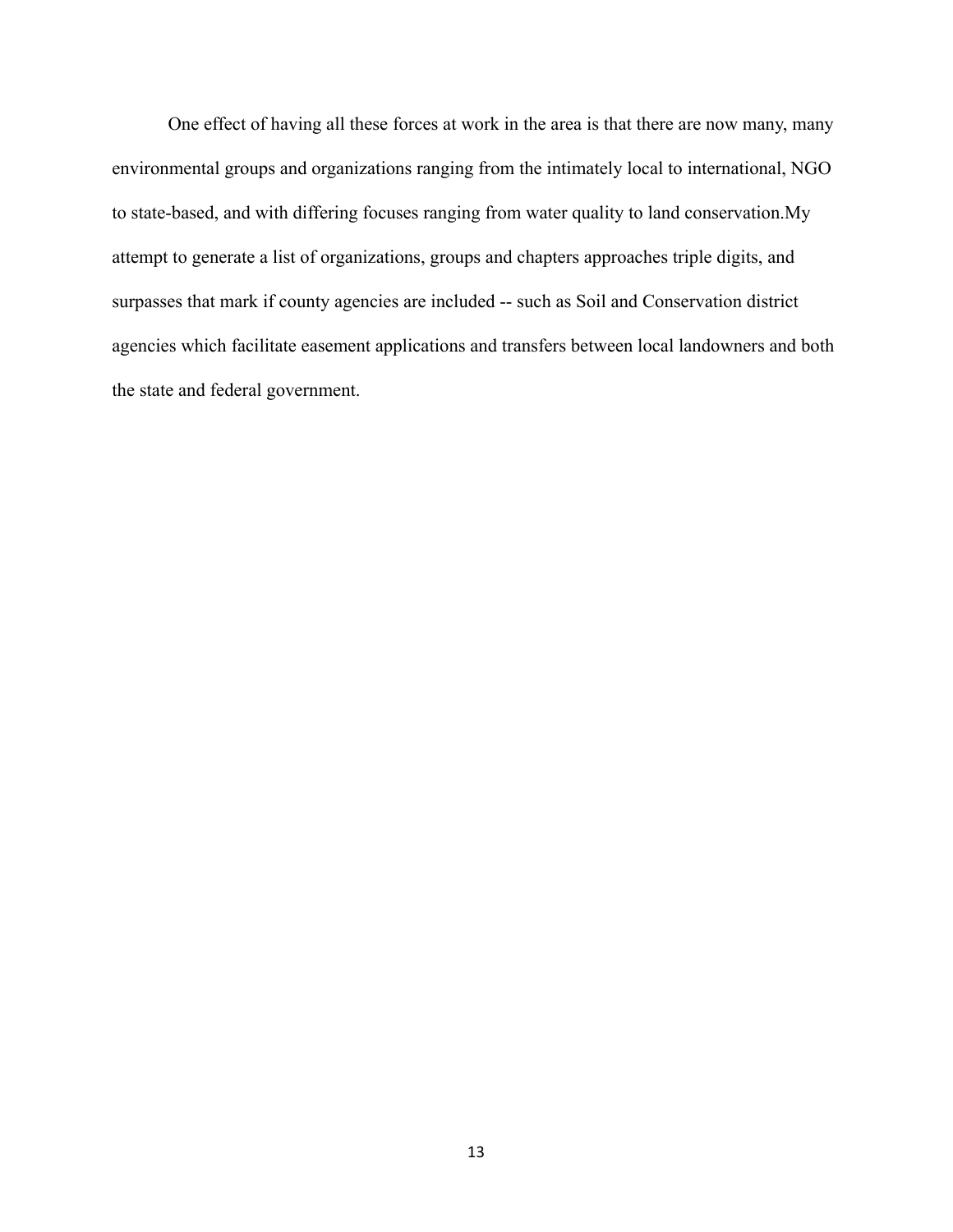# PART I

<span id="page-16-0"></span>I begin with a historical overview of American land conservation, moving thereafter into a discussion of the myriad influences that together demand an accounting of regional environmental governance. We will see that this is not due to any inherent property of a "region" but that the complex nexus of factors requires a flexible, conceptual term – even at the risk of losing its meaning. I pay particular attention to the concept of a "socialshed" and posit that this project and SNA constitute a social relational approach to "bioregional research" (Navarro-Navarro 2017, McTaggart 1993). Once satisfied with the theory and rationale, I discuss in detail how SNA may be used to evaluate environmental governance based on metrics from the literature.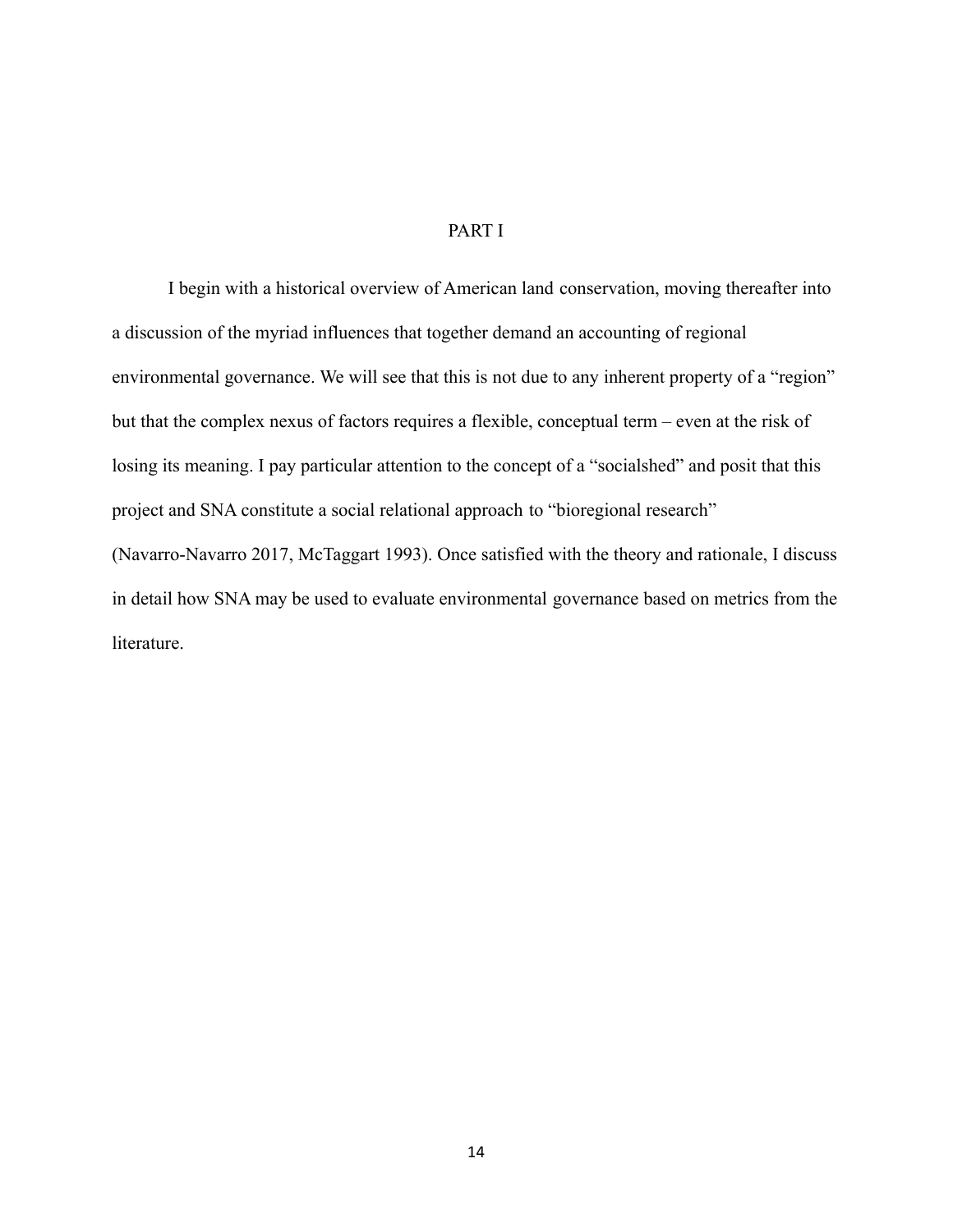# **A Brief History of Land Conservation in the United States**

#### <span id="page-17-0"></span>Foundations and Early Years

Land conservation as it is practiced and thought of today began in America. Concern about rates of forest depletion may be traced to nineteenth century England and it was the British colonial governments in India which began forest management programs, but these were movements principally concerned with management for sake of continued resource extraction and use. Similarly, estate and urban commons preserves existed in England by the end of the nineteenth century, but it was the meeting of industrial revolution, population growth, and rural-to-urban migration with deep-seated American concepts of wilderness and pastoralism which inspired the American pioneers of land conservation (Brewer 2003).

In 1891, George Eliot helped to create the first land trust in America, drawing inspiration from the commons preservation movement in England, his professional connection to garden and historical preservation societies in the United States, and his experience in a growing, smog-ridden, industrial London. Eliot's Trustees of Public Reservations, formed in Massachusetts by a mix of mountain club members and other well-to-do men, was novel in that it was a) specifically formed to hold "natural, scenic, and historical" land and sites in trust for the public, b) intended to remain open to the public, and c) tax exempt (Brewer 2003).

During the same period, John Muir had arrived in the American West, where he became famous for spearheading the creation of Yosemite National Park (with some help from Olmsted, no less) and for creating the Sierra Club, a kind of hybrid organization drawing on the legacy of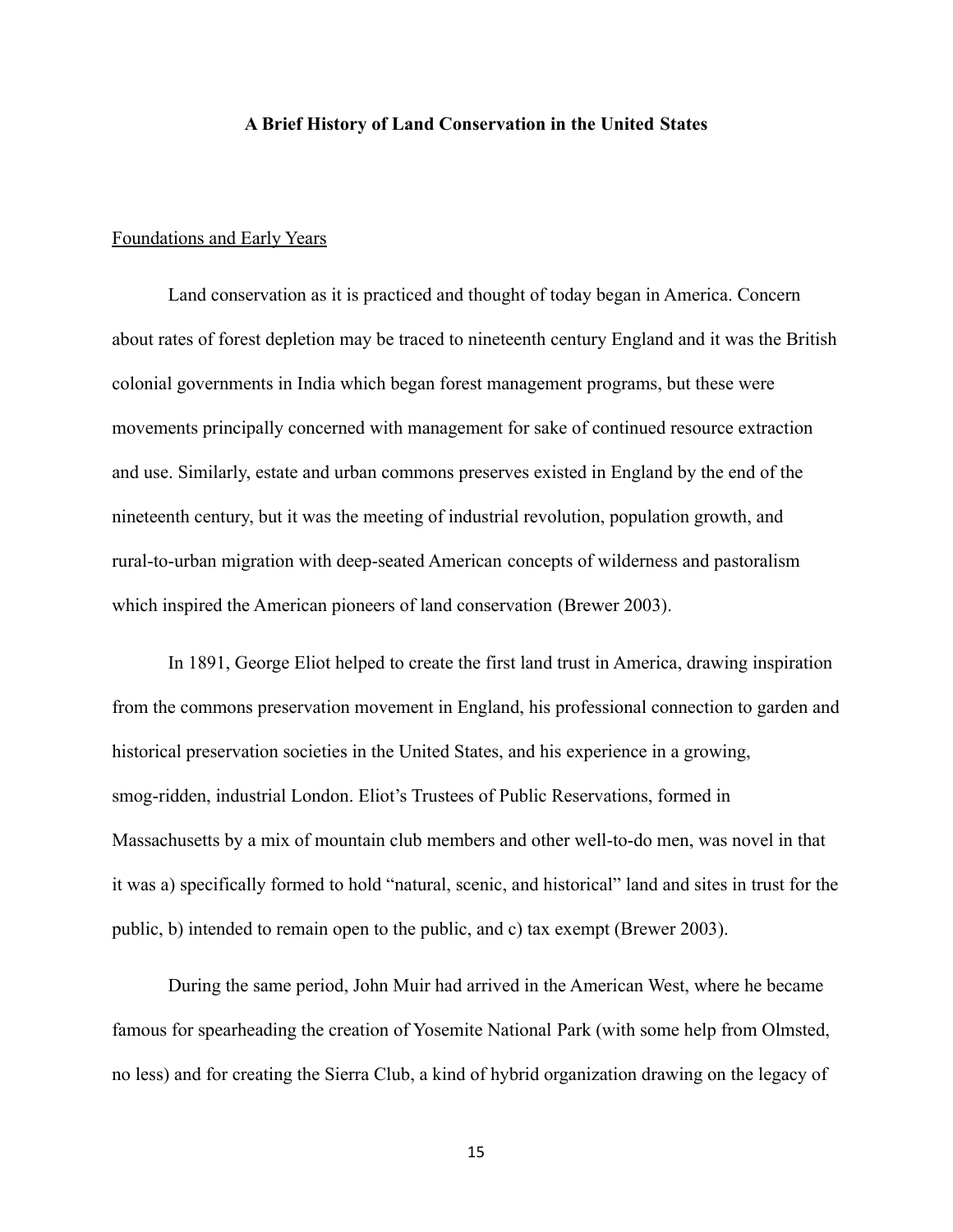mountain clubs (such as the Appalachian Mountain Club whose members helped found Eliot's Trustees) and land advocacy groups. Some of these clubs and groups owned land or had persuaded the federal government to purchase land, but acquisition and maintenance were secondary to advocacy<sup>4</sup>. These differences in focus and means are associated with their respective contexts. Whereas the landscape of New England was fragmented and largely privately owned, the American West was largely owned by the federal government. (Brewer 2003).

Muir is often juxtaposed with Gifford Pinchot, the first head of the U.S. Forest Service under President Theodore Roosevelt.These two men came to represent opposing ideologies in the nascent conservation movement: Muir and his Sierra Club strongly favored preservation sans use, while Pinchot and the Forest Service (and Roosevelt) preferred "conservation through use" (Brewer 2003). Theodore Roosevelt set a precedent for extensive government control over the conservation of land which persisted until the latter half of the  $20<sup>th</sup>$  century and set up the federal government as the primary steward of American land conservation (Brewer 2003).

Private land trusts existed and operated during this time of government tenure over conservation, though growth was sluggish until the final quarter of the  $20<sup>th</sup>$  century. Land trusts in the early 1900s often organized to purchase land which they would in turn donate to the federal government to maintain. While these are not the public-private partnerships and agreements of today, these early relationships between land trusts et al. and the federal government set a precedent. Given that my region of interest is Western North Carolina, it is

<sup>4</sup> The lines between doing conservation and lobbying for conservation are as blurry today as then; the Land Trust Alliance holds "Advocacy Days" that focus on empowering lobby efforts on behalf of trusts. Similarly in WNC, Conserving Carolina is a merger of two trusts, but also works on creating public lands, sponsoring speaking events, assisting landowners with stewardship, etc.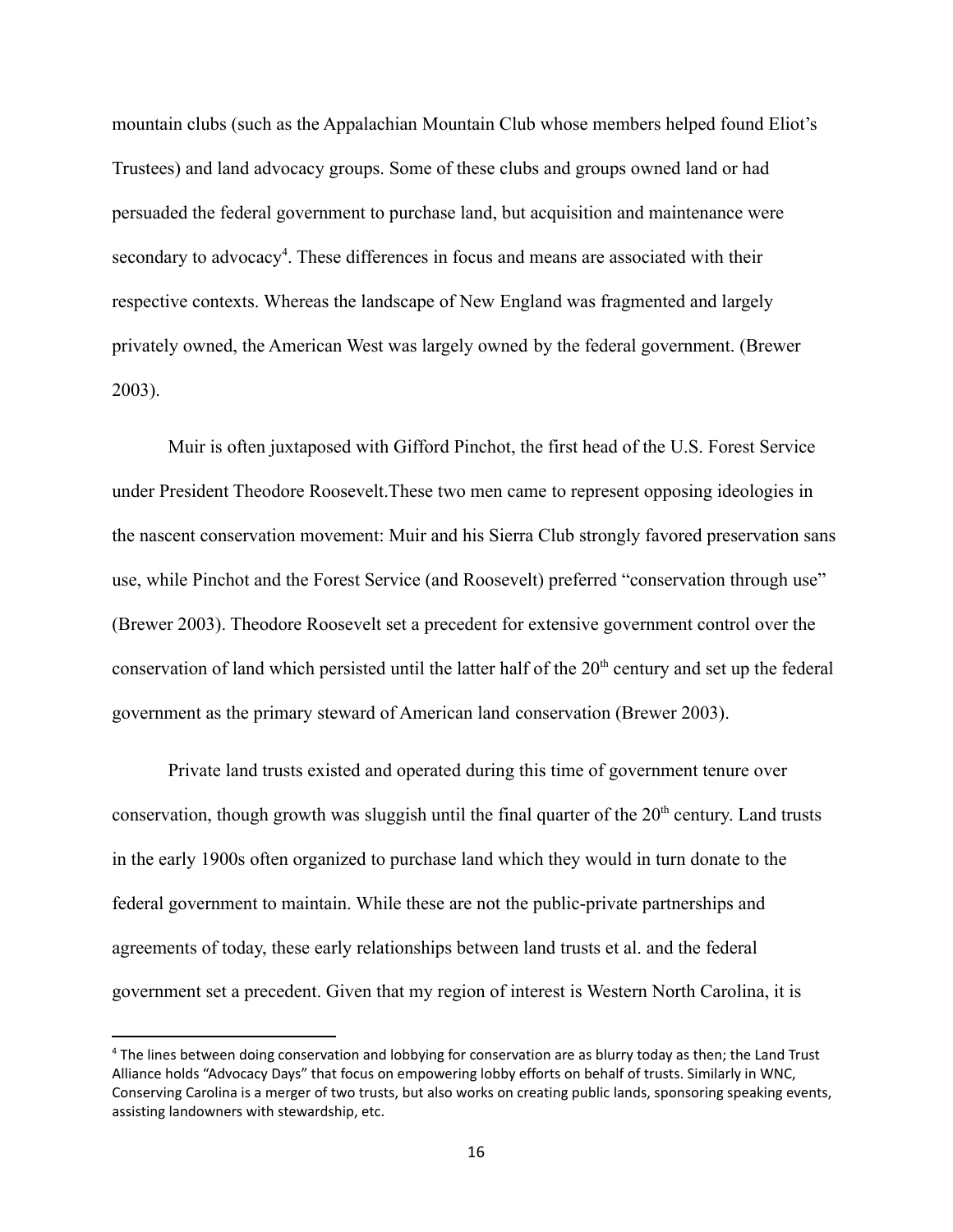worth noting that another of the earliest land conservation organizations was Highlands Improvement Society (HIS). HIS at the time was an idiosyncratic, multifunctional organization rather than a land trust proper, but it exists now as Highlands Land Trust and is included in the social network analysis.

# The  $20<sup>th</sup>$  century until Reagan

The federal government was understood to have a mandate for stewardship and conservation of public lands in the aim of promoting the general welfare; by midcentury, the federal government owned about 200 million acres of forest and was regularly adding to that total. Conservation and environmentalism in general faded into the background of public consciousness during the Great Depression and Second World War, though the first national land trust was founded in 1946. Called the Ecologists Union, it became The Nature Conservancy (TNC) in 1950. In mid-late 1950s, a series of new land trusts were founded, and in 1964, the Land and Water Conservation Fund (LWCF) was created, among other things allowing for the disbursement of funds to lower level agencies for the acquisition of land. Most trusts depended indirectly on this Fund<sup>5</sup>; they would spend sums they could not otherwise afford to spend on land acquisition, in turn reselling it to appropriate agencies and recouping their expenditures.

Many of these new trusts worked independently; there were no avenues or forums for communication or the sharing of knowledge. This changed when one Kingsbury Browne, Jr., who came to know land trusts through tax policy and a high-ranking friend at TNC, toured the

<sup>&</sup>lt;sup>5</sup> Ironically, starting in 1968, off-shore drilling of oil provided a great deal of money for the Fund.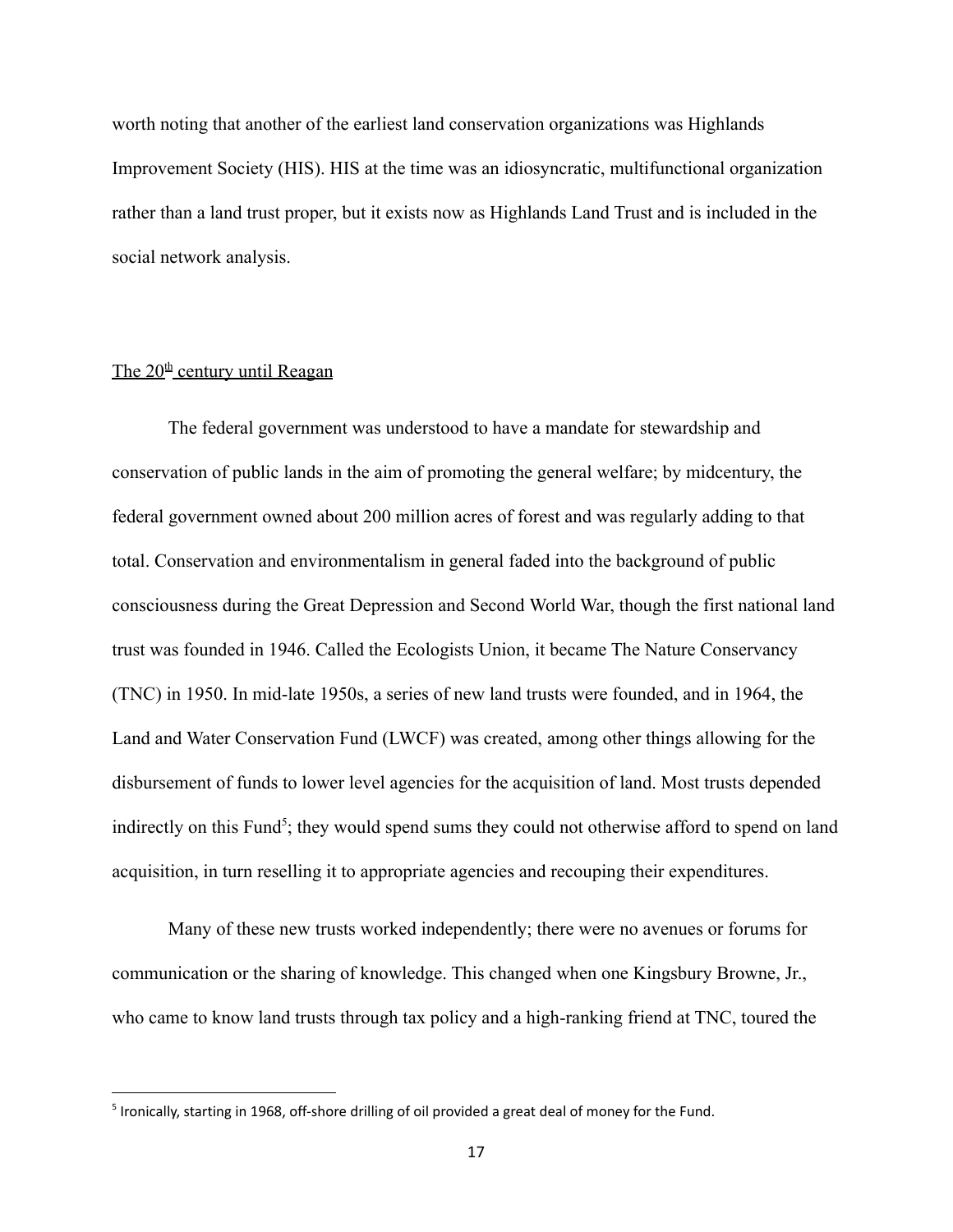country in 1980, visiting trusts across the mainland and coming away with the idea for a workshop where all the big trusts (and other relevant land conservation organizations) could come together and share knowledge. Held in 1981, it was a resounding success and led directly to the development of the Land Trust Alliance (LTA) (Brewer 2003).

1981 was a pivotal year for land trusts in many respects, specifically regarding funding. Reagan had just been elected and these trusts were suddenly faced with a crisis – not only would environmentalism be subject to cost-benefit analysis, funding for LWCF was cut from over \$700 million to just \$45 million. The trusts were forced to adopt alternative means to fee simple acquisition – among the most important of these was the conservation easement, which would become the predominant method of conservation for land trusts (Brewer 2003, Ristino and Jay 2016).

### 1981-Present, Or an Accounting of Neoliberal Conservation

The last decades of the  $20<sup>th</sup>$  century saw the rise of neoliberalism and with it the retreat of the state -- the "hollowing out" out of which several related but distinct concepts emerge (Rhodes 1994). Scholars have variously referred to the processes of decentralization, devolution, privatization, and the shift from government to governance. The latter of these refers to the paradigm shift which saw traditionally state-based (i.e., government) service provision and administration extend or move to other sectors and scales, forming networks of actors and stakeholders which together engage in *governance*. Some services and functions were privatized, others elevated to international scales or devolved to state or lower levels of government. Others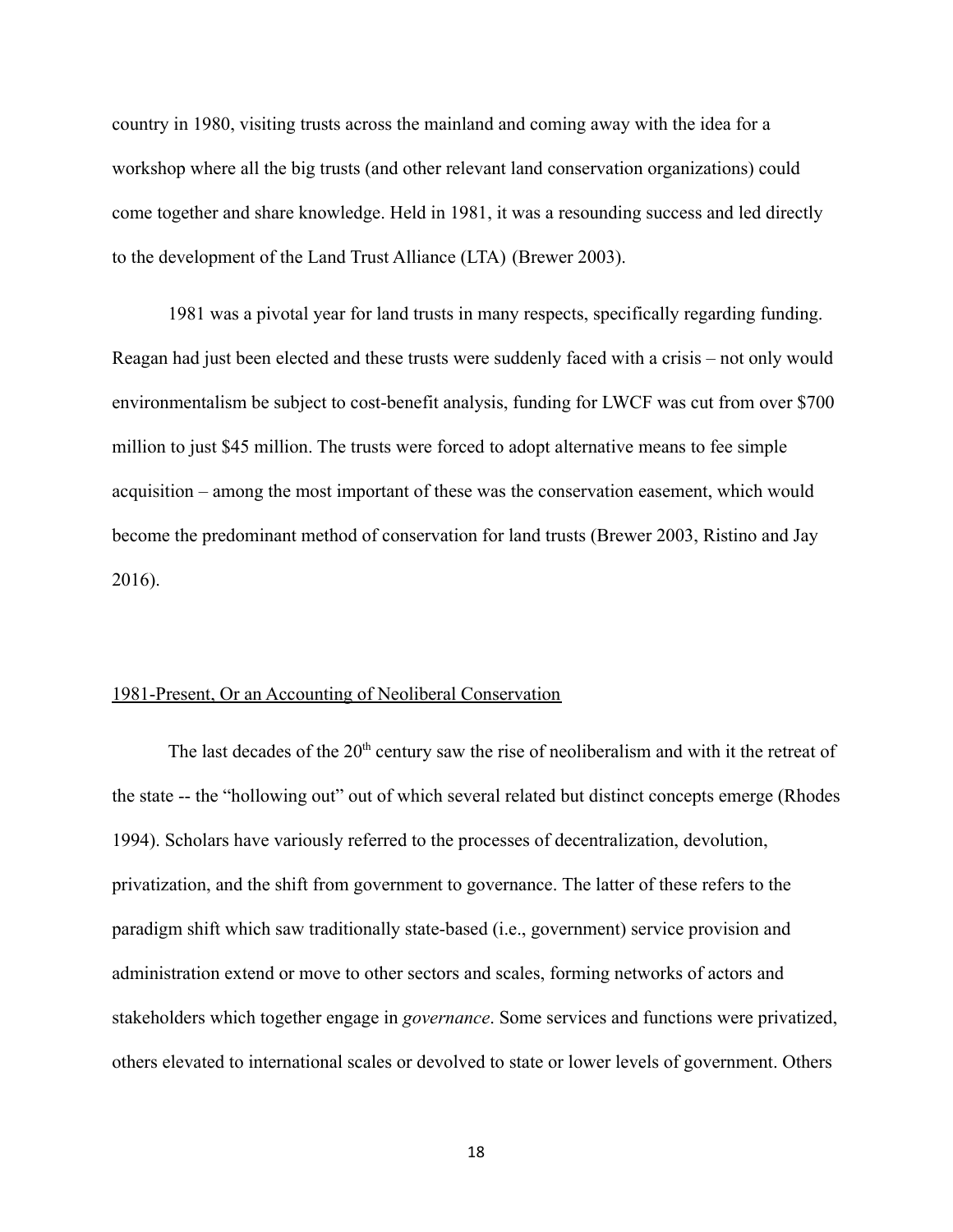were merely decentralized, with third-parties working alongside government through public-private partnerships to provide services (Rhodes 1994, Rhodes 1997, Dryzek 1997, Pyper 2012).

The principal mechanism for conserving land since the 1980s, the conservation easement, is essentially a marketization or commodification of conservation. It is sometimes referred to as a "conservation covenant" owing to the differences between a conservation easement and a traditional easement. Traditional easements are appurtenant in regard to adjacent parcels and are not perpetual; in contrast, conservation easements are actually negative easements on a singular parcel or tract and are often designed to last "in perpetuity". The process draws from the "bundle of sticks" conception of property rights and consists of a landowner transferring the development rights to an easement holder -- usually a trust or government agency, sometimes a LLC -- but retaining ownership of the property itself and the remaining rights in the bundle (Ristino and Jay 2016).

The concept of perpetuity is deceptively complex, as there are numerous outstanding and unanswered legal questions surrounding it. The most apparent is the principle of eminent domain, which offers a direct challenge, while others include definitional questions -- for instance, whether conservation easements should be defined relative to the charitable trust doctrine (Ristino and Jay 2016). The specific legal questions surrounding easements are not of direct import here<sup>6</sup>, but they are implied in context of the uncertainty and challenges facing land trusts and other PLC actors, which are discussed with specificity in the overview of the project.

<sup>6</sup> See: Fellows 2011, Cheever 1996.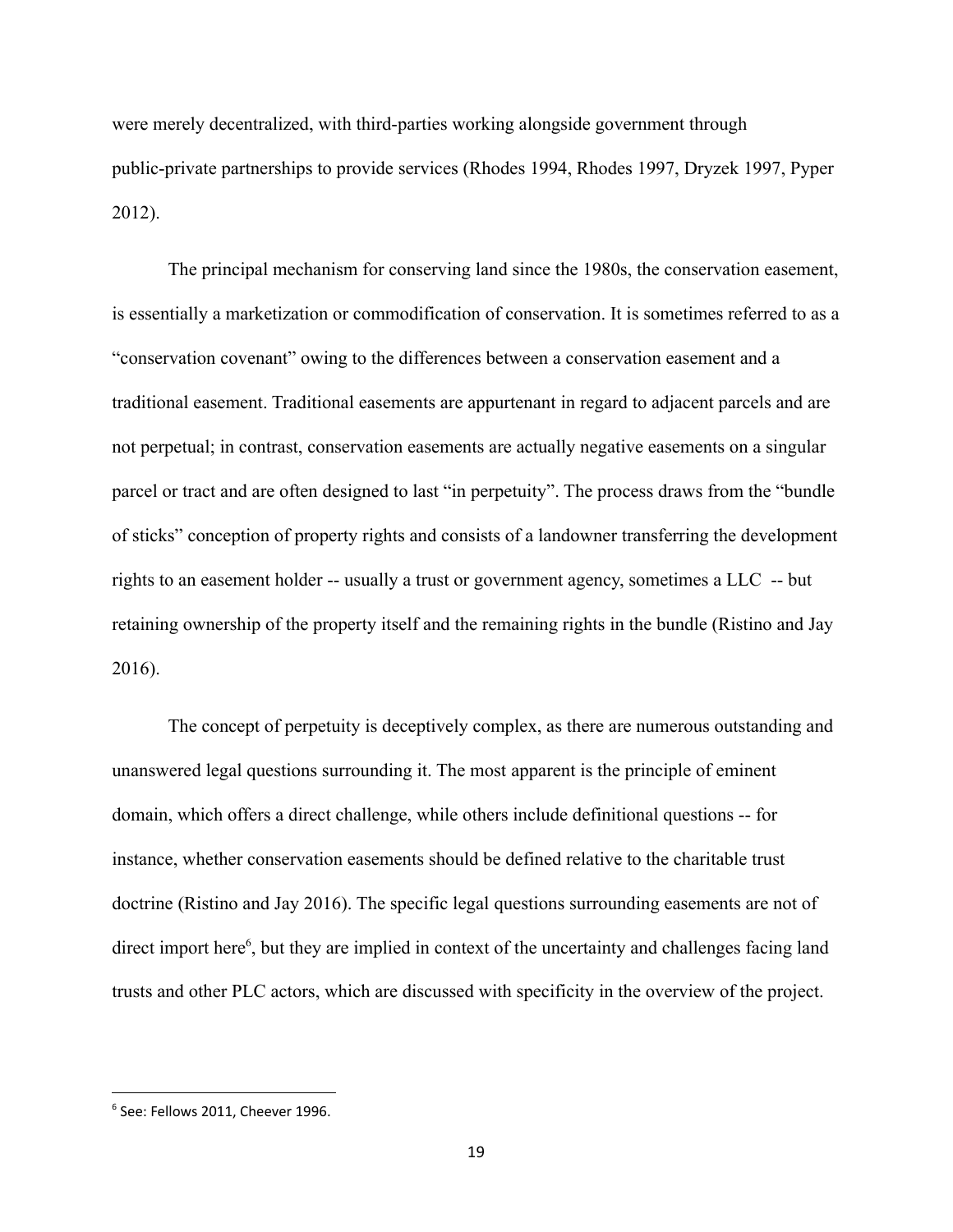Conservation easements are a product of neoliberalization, but they are neither mere products thereof nor resistances thereunto. While their rise to prominence has been a result of the state's retreat from direct responsibility for acquisition and conservation of land, in many ways it may be argued that the state is more involved now, and in more ways. For example, state, county, and local agencies facilitate trusts' easement agreements and help apply for funding (where it exists), and the easement itself is a product of the state and supports the process with the weight of law. In one sense, they exemplify neoliberalisation; on the other, they are an adaptive immune response by civic antibodies (Hodges and Adams 2012, Ristino and Jay 2016).

This liminality has been interpreted in many ways by many authors. Hodge and Adams point to a corollary contradiction regarding state influence in conservation before and after the rise of neoliberalism, writing, "while the degree of state influence may be less..., in that the land is not being directly regulated by government, the process involves a shift towards a more active engagement of the state in conservation land management through its influence over land trusts. In this policy approach 'neoliberalisation' is paradoxically in a form that sees private control of land reduced and state influence increased" (Hodge and Adams 2012). The authors do a couple things: first, they recast *neoliberalism* as *neoliberalisation*, emphasizing dynamism and process over a state of being. Neoliberal policy implementations interact with society in novel, unpredictable, and sometimes contradictory ways, leading to a phenomenon the authors call "institutional blending". They define it as: "the interplay of market interactions and state brokered policy and planning, of private property rights and social projects, that are integral to the conception, organisation and activities of land trusts and rural conservation more generally" (Hodge and Adams 2012).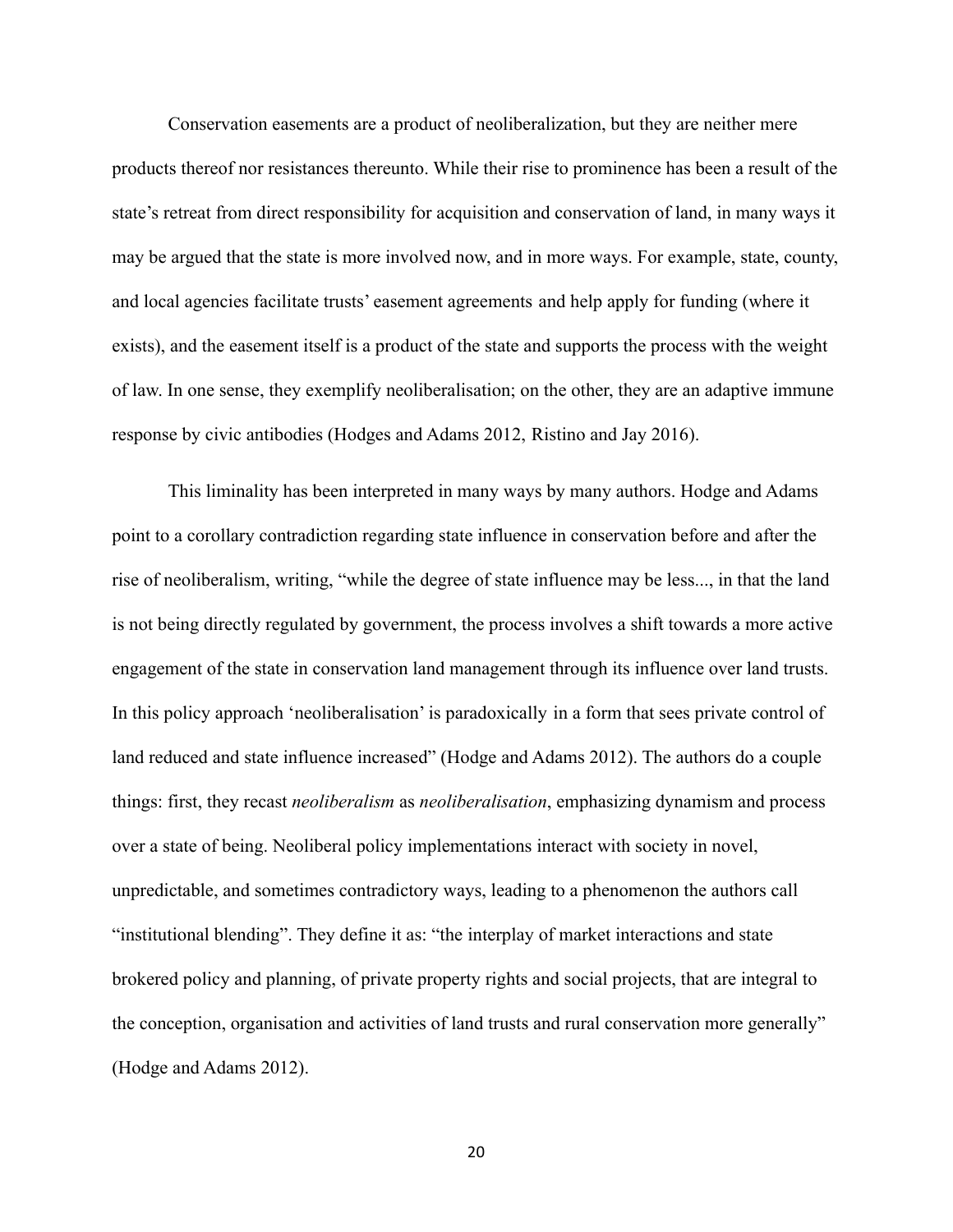As indicated by its seemingly paradoxical presentations, institutional blending represents an increase in systemic and institutional complexity, as demonstrated in the increasingly abstract and complex understandings of property as bundles of rights that may be traded individually. The authors posit a fifth form of property regime emerging from this blurring of state and private (and civic). This "non-profit property regime" follows the private, public, common (cooperatively managed), and open access regimes, and is unique in being run privately, yet ostensibly for the public interest (Hodge and Adams 2012).

Another way to engage with these changes in the institutional landscape is to differentiate them in light of other privately-owned protected areas. To this end, Langholz and Krug offer a classification scheme of ten different types of private reserves around the world, ranging from inherited land to hunting and ecotourism reserves to corporate holdings (for example, forests adjacent to golf courses). They identify one of these types as the "non-governmental organization reserve" -- essentially a different rendering of the non-profit property regime (Langholz and Krug 2010).

The diversity of private land arrangements for conservation in the United States reflects the influence of the burgeoning land trust movement into different forms of private land conservation, including the institutional blending of private-public partnerships. The land trust at its most Platonic deals with fee simple acquisition of land, and the sale or donation of easements by landowners, though both state and federal governments own a substantial number of conservation easements across the country. For instance, in New Jersey, Maryland, and Virginia, the state owns the majority of easements. This is correlated with the uptick in "prearranged flips", in which the land trust facilitates the easement transfer process and thereafter sells the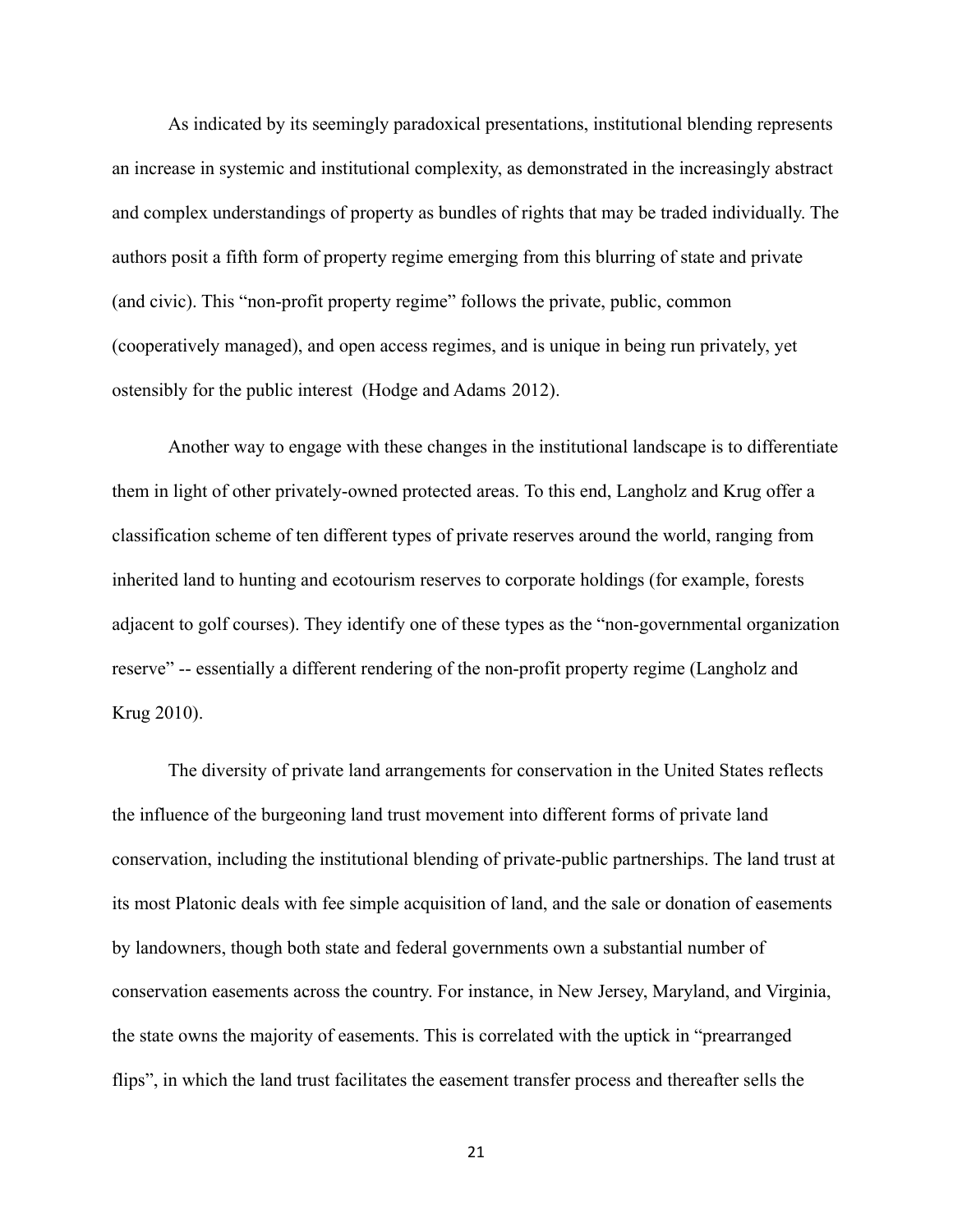easement to the state (Fellows 2011). This reintegration of state involvement in private conservation is a good example of the kind of paradoxical outcomes that neoliberalisation begets.

The story can become even more complicated, however, as more stakeholders are brought into the process. Considered at such scales, these are no longer simple private-public partnerships at work, and exist from the relatively modest transactions between an individual landowner and a local land trust or between regional conservancy and the state. Rather, these deals are multi-party, multi-stakeholder processes of negotiation, and reflect the significant rise to prominence enjoyed by the heavyweight trusts such as The Nature Conservancy -- and the reentry of economic interests into the conservation process.

In an examination of one such agreement in the Adirondacks, Wolf challenges the *de facto* view that financialization of conservation is inherently and decidedly negative, suggesting that it resulted in a positive, joint-gains type of outcome. Nevertheless, regarding the meeting of capital and conservation, Wolf writes, "It is possible to argue that the distribution of property rights, along with the governance controls, effectively protects against the social and ecological risks posed by institutional investors. It is also possible to argue that finance capital has found a way, in an institutionally dense and politically fractious landscape, to extract value and buffer itself from economic and political risks. In other words, just as we might conclude the case points to the potential for effective social regulation of financialization of rural land, we must also reflect on the plasticity of finance and its capacity to capitalize on defensive investments made by civil society and the state" (Wolf 2018). Again we see the ambivalent tendencies of neoliberalisation and its myriad forms, although in the same piece, Wolf points to a common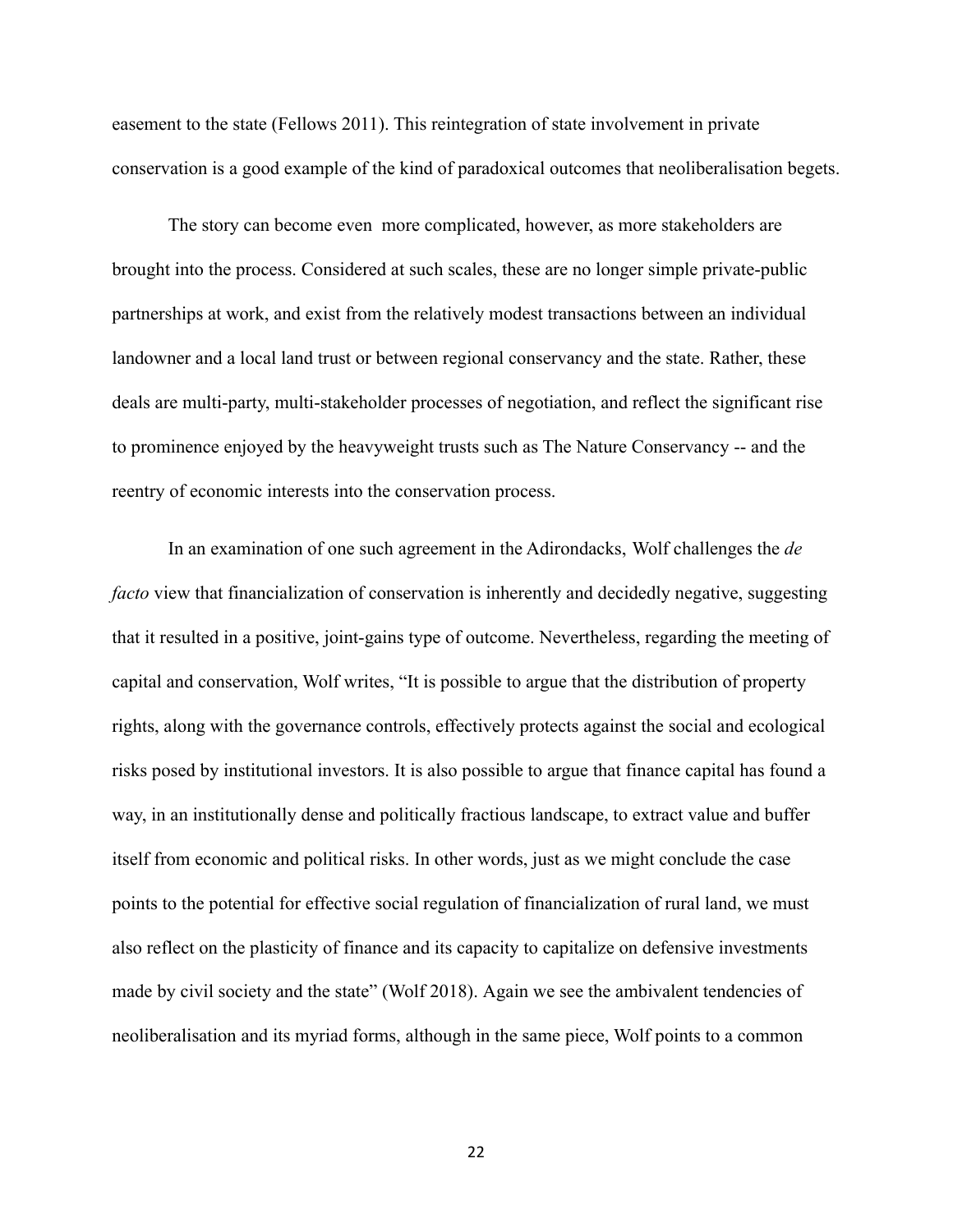characteristic of these emergent conservation strategies: they are fundamentally pragmatic, adapting ad hoc to the changing, neoliberal landscape.

Beyond institutional blending and other categorical and formal extensions, private land conservation actors and relationships may extend across multiple scales of governance and horizontally across political boundaries. This liminal area between levels of government and across borders has become more important on the whole during globalisation, inviting a renewed dialectic and interest around governance at local-regional scales. Environmentally speaking, land trusts and associated PLC organizations most often range in size and operational scope from the local to the regional (though they may also operate at community or international levels), but I will argue it is the socio-geographic construct called the "bioregion" with which they most closely align.

In the following section, I unpack the history and different uses of the region-as-concept, drawing both connection and distinction between regional planning and regional environmental governance. Our attention then turns to the notion of "bioregion". I make an attempt to consider it in context of and distinct from its parent ecosophy "bioregionalism", introduce the utility of the bioregional term "socialshed", and conclude with the notion of "bioregional research" -- and how it synergizes with the social relational approach of SNA.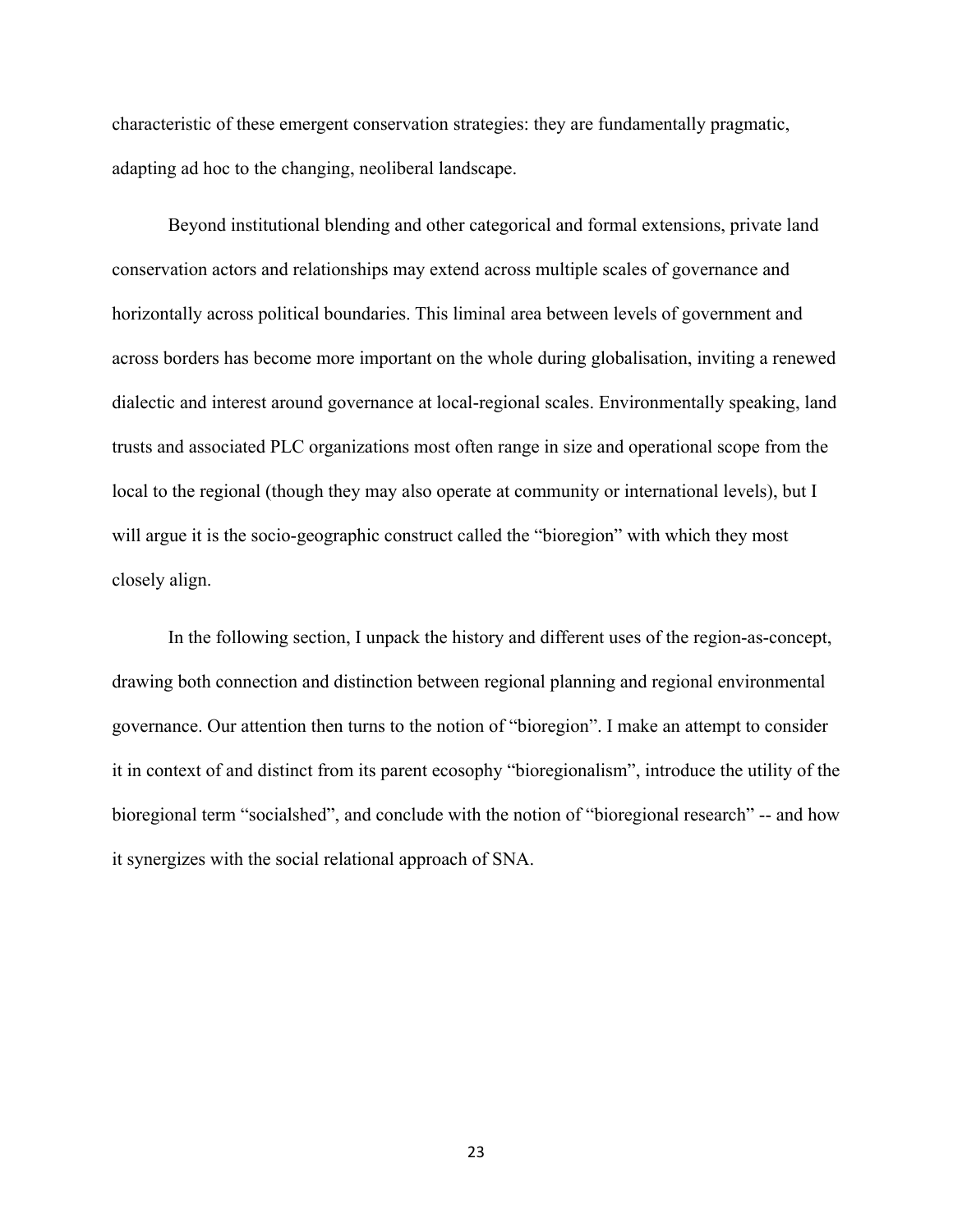# **What's in a Region?**

<span id="page-26-0"></span>PLC actors work across political boundaries – across county, municipal, and even state lines. They often work across ecological, environmental, and geographic boundaries -- in multiple ecoregions, landscapes, and tracts. They also work across scales, from local landowners and county governments to state and federal agencies (and higher if we consider international organizations such as TNC that engage in private land conservation). While the primary level of operation and focus may range from the local to much higher, the network of actors in Western North Carolina comprise a *regional environmental governance network*.

When tasking ourselves with understanding governance at this level, there are many avenues we might follow and many points of departure; most of these are part of distinct literatures albeit with overlap. There are the general questions regarding governance and scale: what are the most effective and appropriate levels of decentralization and devolution? How are the boundaries determined -- ecologically, socioculturally, politically? And more specifically regarding governance of the environment and natural resources: how is good environmental governance to be realized in light of the fuzziness of ecological and geographic areas which traverse horizontally across political boundaries, vertically across levels of political authority, and temporally over time -- and all the more given the way in which the social is inextricable from the ecological?

Clearly, these are complex questions to ask, let alone try and answer, so I begin with a broad but seemingly simple question: *what is a region*? While it is true that not all conservancies or other actors work at the regional level (either primarily or at all), even those that primarily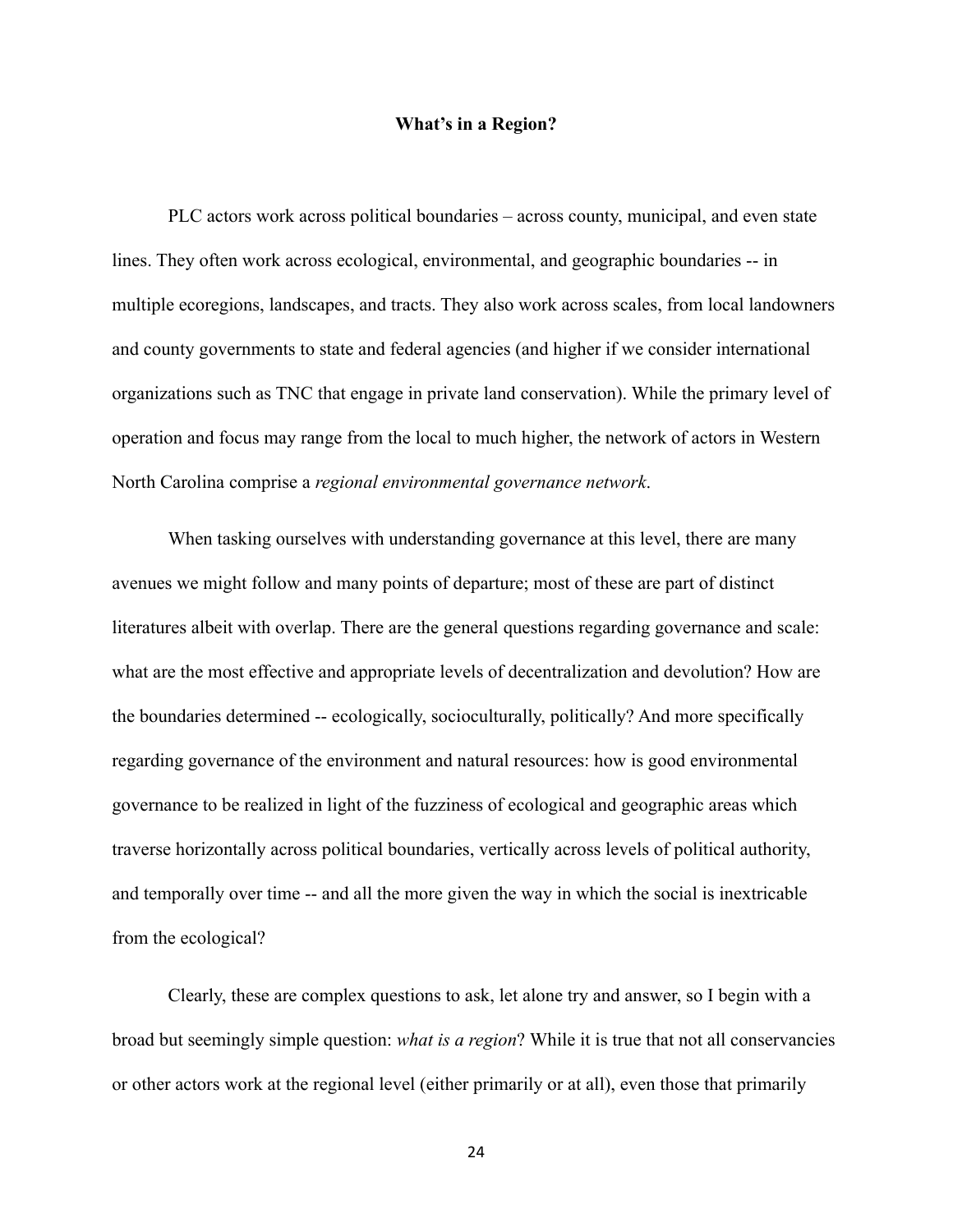work at higher or lower levels are enmeshed in like-minded "webs of significance" with other conservation actors; it makes sense to try and unpack what "region" means when we talk about "regional [environmental] governance". I begin with briefly describing the use of "region" in other contexts: regional geography, regionalism and new regionalism, regional planning and regional science. Thereafter we will discuss definitions and uses in the context of regional environmental governance. We will finish by paying special attention to the concept of "bioregionalism" -- its complicated history and relevance to this project.

# <span id="page-27-0"></span>Regionalisms Proper

The study of governance requires a consideration of scale, ranging from the community level all the way up to international and global governance. "Regional" may be used in a variety of ways along this axis and often liminally -- between formal levels. In this sense, to study governance alongside regions is to study *multilevel governance* (Balsiger & Debarbieux 2011). A region is also a spatial entity; it may also laterally transverse various boundaries -- political, sociocultural, geographic, and otherwise -- but it is primarily a denomination of scale. Yet, as we will see, regions also exist as ideas and reflected in identities. They also appear in ideologies, which is where we will start. Conventional *regionalism*<sup> $7$ </sup> is less concerned with the nature of regions or the ontological process of regionalisation; rather regionalism largely takes the region

 $<sup>7</sup>$  Regional science -- the field to which my project belongs -- shares its roots with this traditional regionalism and</sup> emerged in the years prior to WWII. Regional science emphasizes quantitative analysis and modeling to examine the spatial axes of interdisciplinary problems and issues. These areas of inquiry range from environmental considerations such as land fragmentation, resource use and flows, to socioeconomic applications such as suburban-urban dynamics and development, including transit, firm location, and supply chain flows (Wheeler 2002).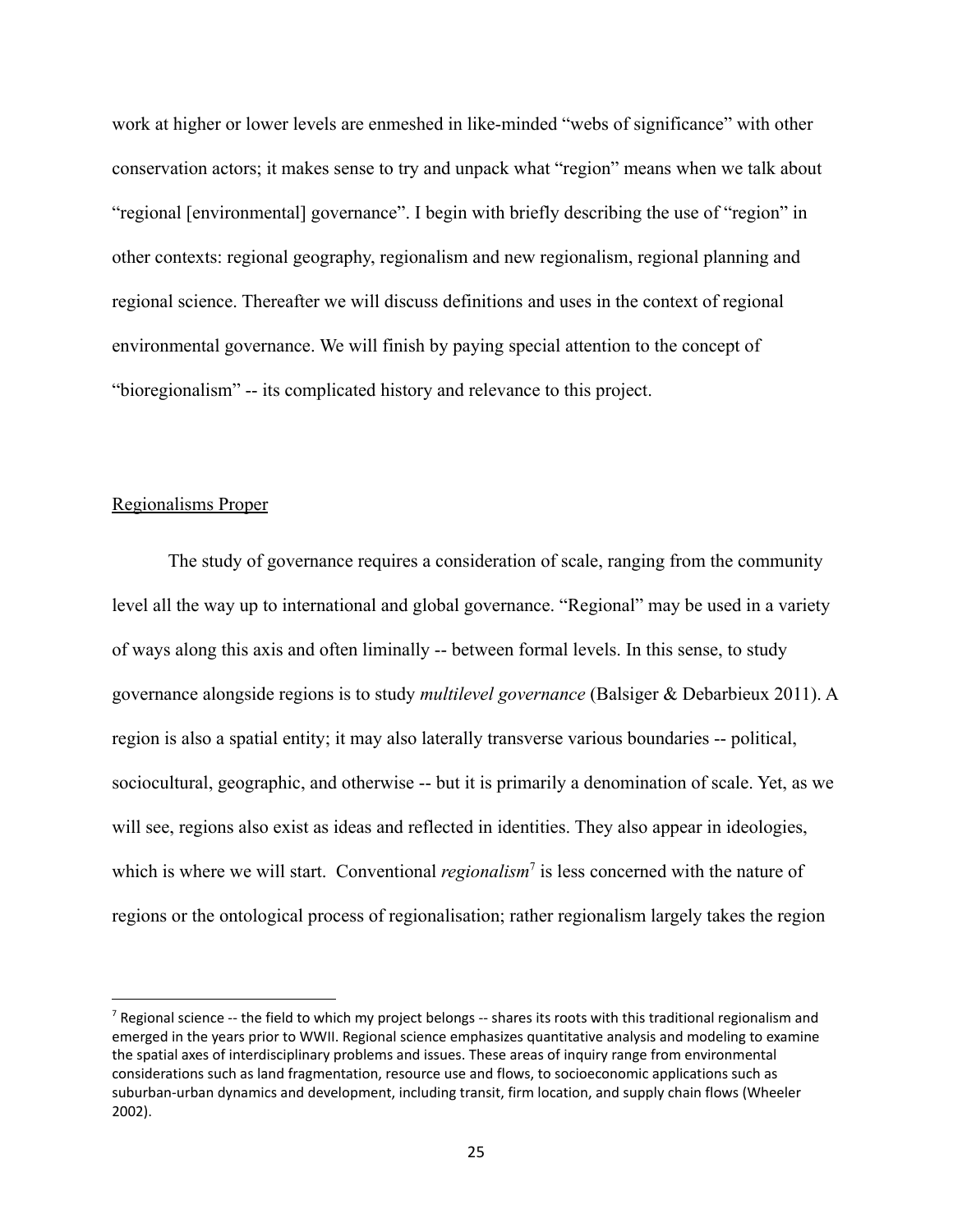for granted and proceeds from there. Regionalism as a subfield of study and practice came out of the planning field and discipline in early 20th-century America, where planning branched into traditions focused respectively on metropolitan planning and decentralized planning including both cities and their "hinterlands". Both avenues led to unforeseen and emergent problems, including the connected processes of suburbanization and urban renewal (Wheeler 2002).

The intervening years saw an increased reflexivity towards regionalist canon, particularly critiques invoking social justice and issues of power. This was interrupted during the Reagan era that saw the "retreat of the state" but was taken up again in the final decade of the 20th century - a revisiting of regionalism in the wake of globalization that problematized some of regionalism's assumptions. Scholars began identifying these new, overlapping emphases as indicating a "new regionalism" (Wheeler 2002).

*New regionalism* challenged the notion that regions are static entities with clear boundaries, suggesting instead that they are relational constructs which exist liminally ""in-between' diverging scales" and which change over time (Paasi 2011). One of the most important differences is that much of new regionalism is normative. Whereas traditions such as regional science can be rigidly detached, new regionalists share the sense of activism and agency that characterizes the newer generations of planning professionals (Wheeler 2002). With these changes in mind, some have drawn distinctions between regionalism conceived in terms of people and communities, and regionalism in terms of services and institutions (MacLeod 2001).

There are also some formulations that consider regions in terms of cities that act as centers of gravity. These are regionalist conceptions in that they are fundamentally economic,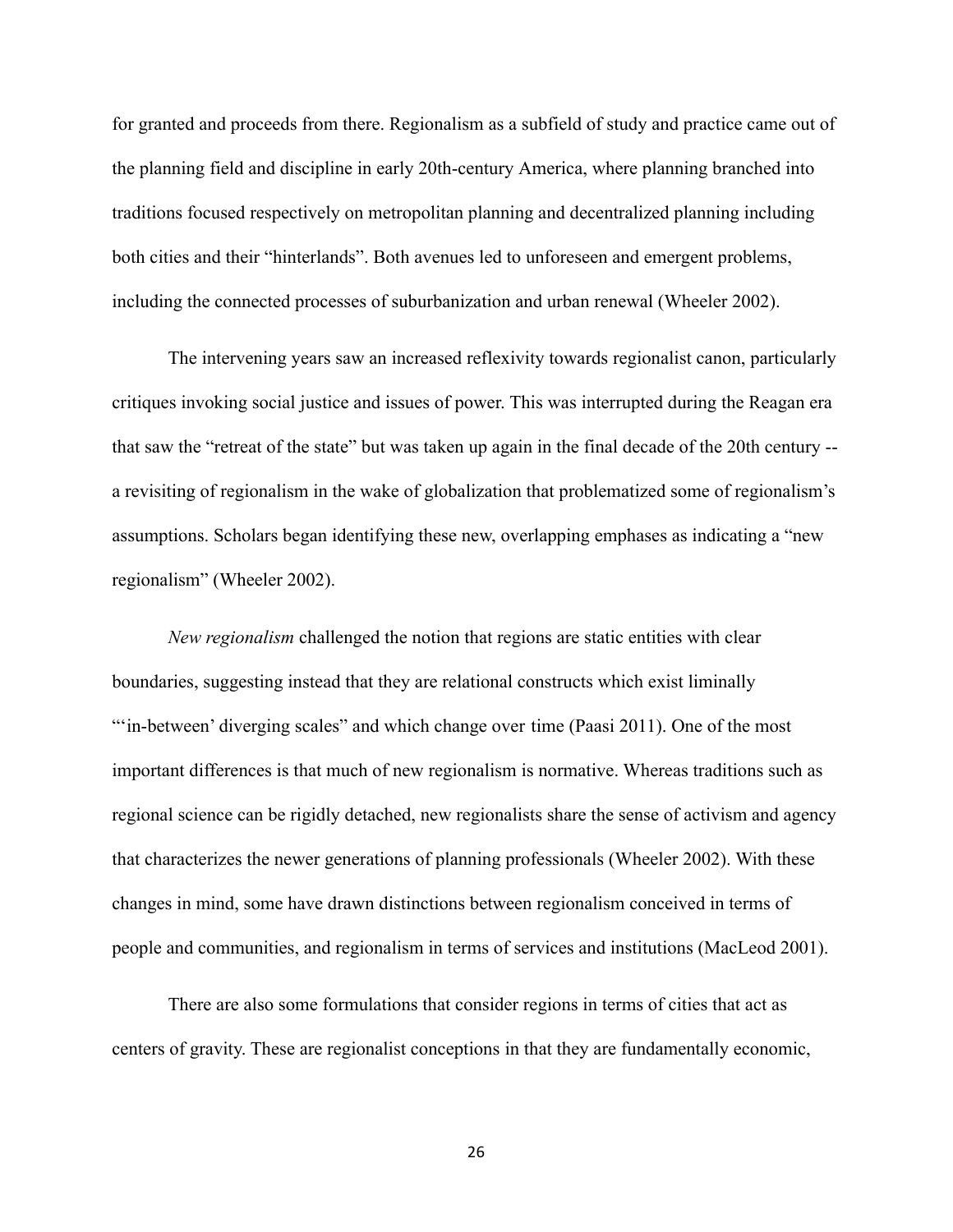sharing the idea that regions have become more tangible in the context of a modern, global, and urban world. For example, Jane Jacobs argues in *Cities and the Wealth of Nations* that the primary economic unit is the city and its hinterlands, rather than a nation-state. Her argument recalls both the economic logic of traditional regionalism as well as the new regionalist focus on globally-ascendant regions (Jacobs 1984). The term "citistate" was coined in a 1993 volume by three men who would go on to become members of "The Citistates Group", a network of professionals interested in advocating for the economic importance and relevance of city-centered regions in a globalized world. They followed Jacobs in reconsidering the units that comprise a nation; rather than states, it is the metropolitan centers and their outer regions -- the citistate. Particularly, the authors point out that many metro areas are able to engage globally without going through the nation-state apparatus (Peirce et al. 1993, Kirlin 1993).

All these indicate, in my view, a pattern of agreement that regions matter more at global scales than in regard to internal nation-state political divisions, such as states or provinces. The authors of *Citistates* describe a shift from political entities to scalar entities, suggesting that the federalist paradigm is ceding to one of neighborhood-regional-global (Peirce et al. 1993).

Scalar complements to regionalism often shift focus downward to the community, locality or municipality<sup>8</sup>. Some of these are normative or ideological, while some are more analytical and explanatory. Real treatments of each of these deserve projects of their own and so will not be expanded upon here, but present at each level is a relational shift, such as the

<sup>&</sup>lt;sup>8</sup> Of added relevance are adjacent fields which go beyond the governance literature to include political philosophy such as Murray Bookchin's libertarian municipalism and most anthropological or sociological ethnography.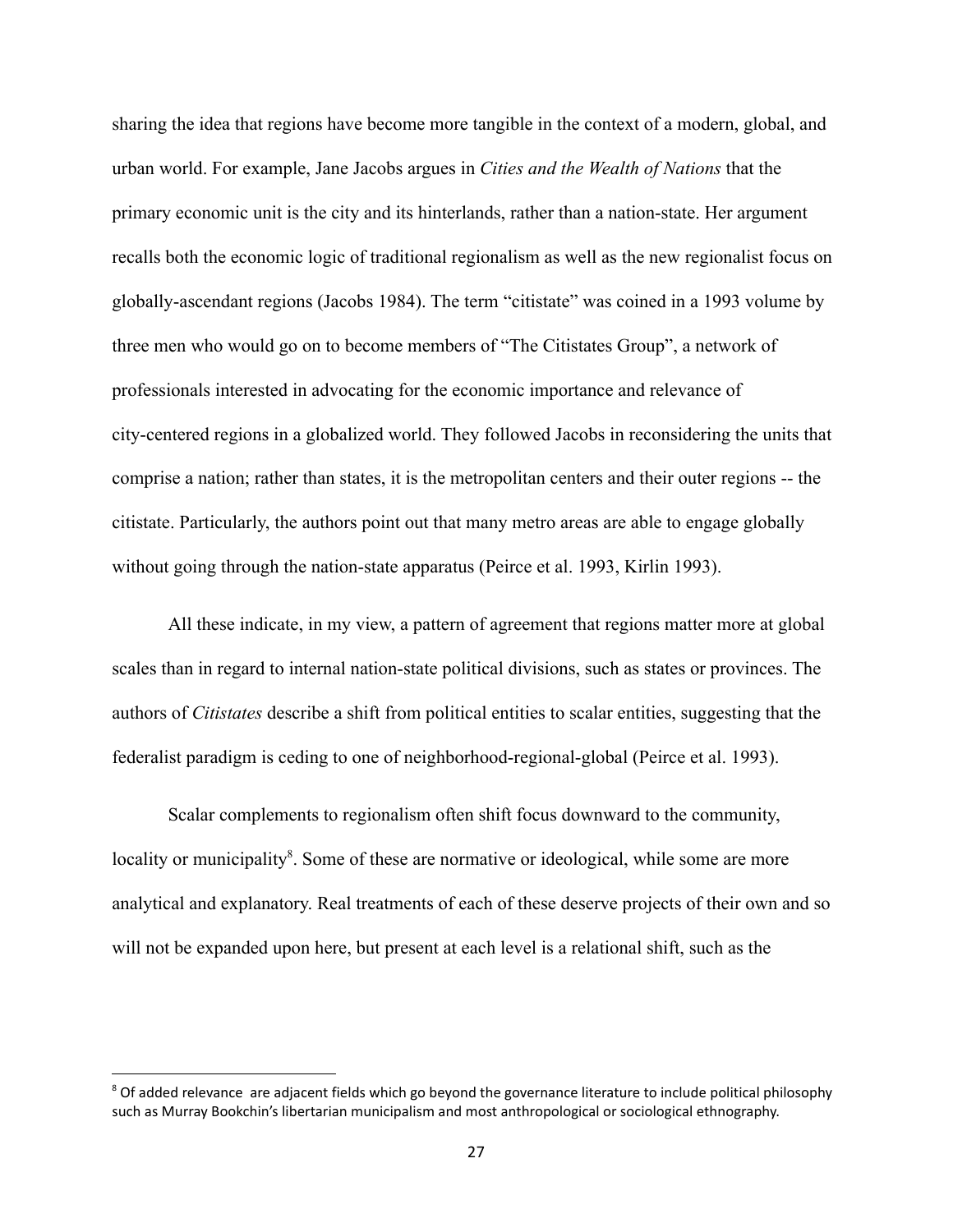attention paid to joint ventures laterally between municipalities (e.g., sharing or consolidation of services) and multilevel, network governance.

# <span id="page-30-0"></span>Conceptualizing "Region"

The usages of "region" in both old and new regionalism differs from our usage in "regional environmental governance" not only in terms of home discipline -- planning versus governance -- but in that they are primarily or majorly concerned with the economic and political dimensions of regions, and to a lesser extent the sociocultural, rather than the environmental or socio-ecological. The exception to this might be regional biogeography, which focuses on the distribution of biota across a given geographic region and can inform the governance of the natural environment along with biology and ecology. The distinction between planning and governance (and thereby their respective implements of "region") also reflects the shift from command-and-control to neoliberalism. In the former, the state engages in centralized planning whereas in the latter, the state is a partner in governance regimes (Kirlin 1993). Nevertheless, regional planning and regional environmental governance share a great deal of common ground -- especially regarding the difficulty in defining "region".

The field of regional geography lays claim to some seniority in its use of the "region" as a conceptual and geographic unit and frame for analysis. It also offers its scholars a critical vantage: in the afterword to the anthology *Reanimating Regions*, Agnew writes that scholars in other fields "discovered the region' as a context for their studies". He later on laments that in other fields the term is employed "without much conscious motivation" such that the concept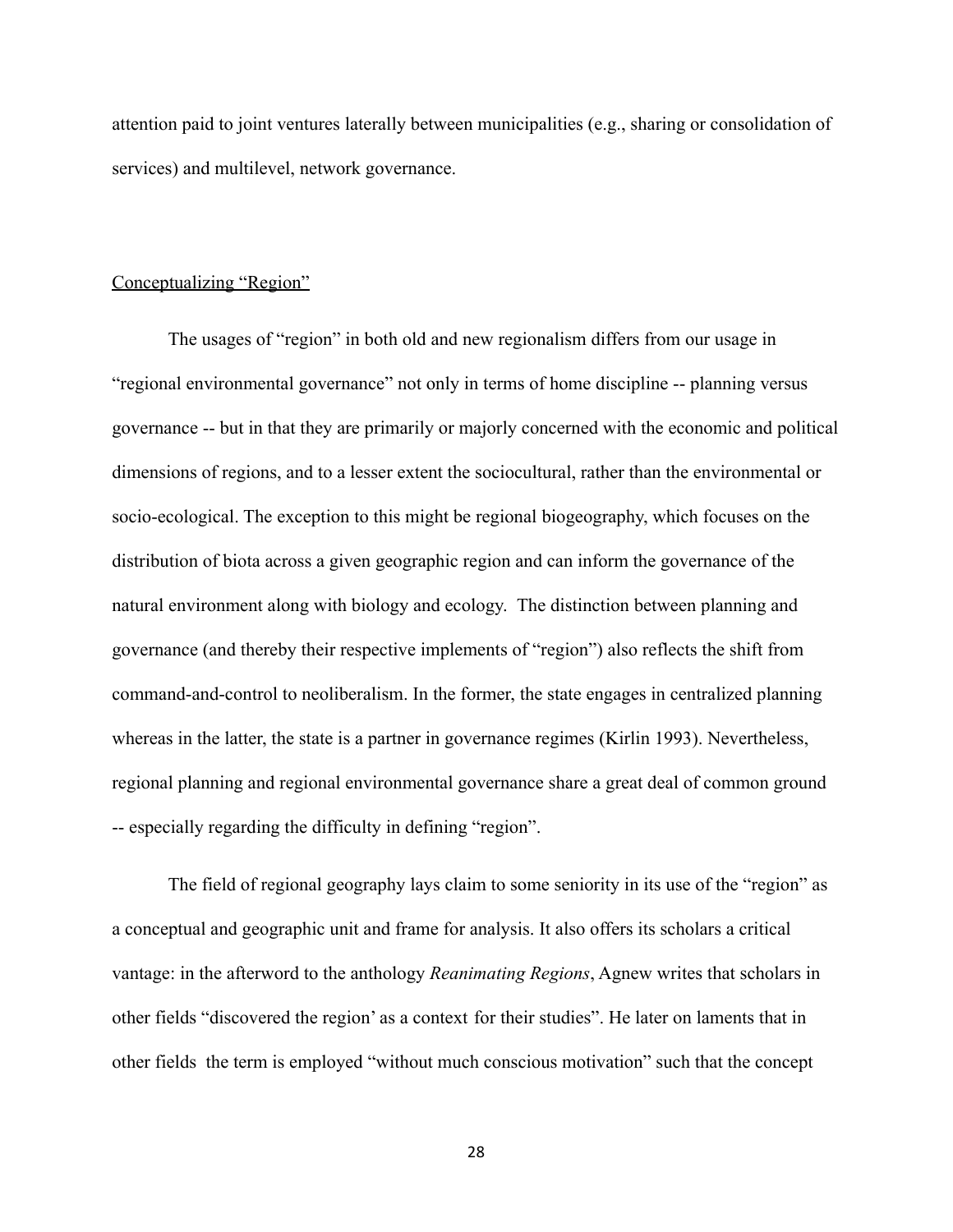itself is "often untheoretically examined" and scholars' conceptualizations remain implicit rather than explicit. He sees a slippery slope in articulating regions as open-bounded with much travel in, out, and through, imagining the region dissolving "into webs of networks and the stories of those in them [going] ungrounded in any conception of territorial space" (Agnew 2017).

In contrast to Agnew's distaste for network perspectives, fellow geographer Anssi Paasi says, "regions themselves are historically contingent social processes that become institutionalized as part of the wider regional transformation and which may ultimately de-institutionalize… Regions are therefore not isolated, bounded islands but may be effectively constituted by networks and processes extending well beyond the administrative borders of each region" (Paasi 2011). This passage is of note for two mentions: "social processes" and "networks". Understood in this manner, regions might be better or equally understood in relation to the *society* rather than the *nation-state*; the boundaries of societies may be political in many cases but do not *necessarily* align with national borders.

In considering regions as constituted by networks, Paasi elaborates that "regions 'stretch' in space so that their social contents and relations are networked across borders and this networking indeed constitutes regions -- regional boundaries and identities need not to be exclusive" (Paasi 2011). A key aspect of this networking is *identity*. For Paasi, the totality of a regional identity is composed of both the identity of the region *per se* and the existence of a regional consciousness in the minds of people (who may or may not be living physically within the region). The regional identity is constructed through a variety of empirical processes and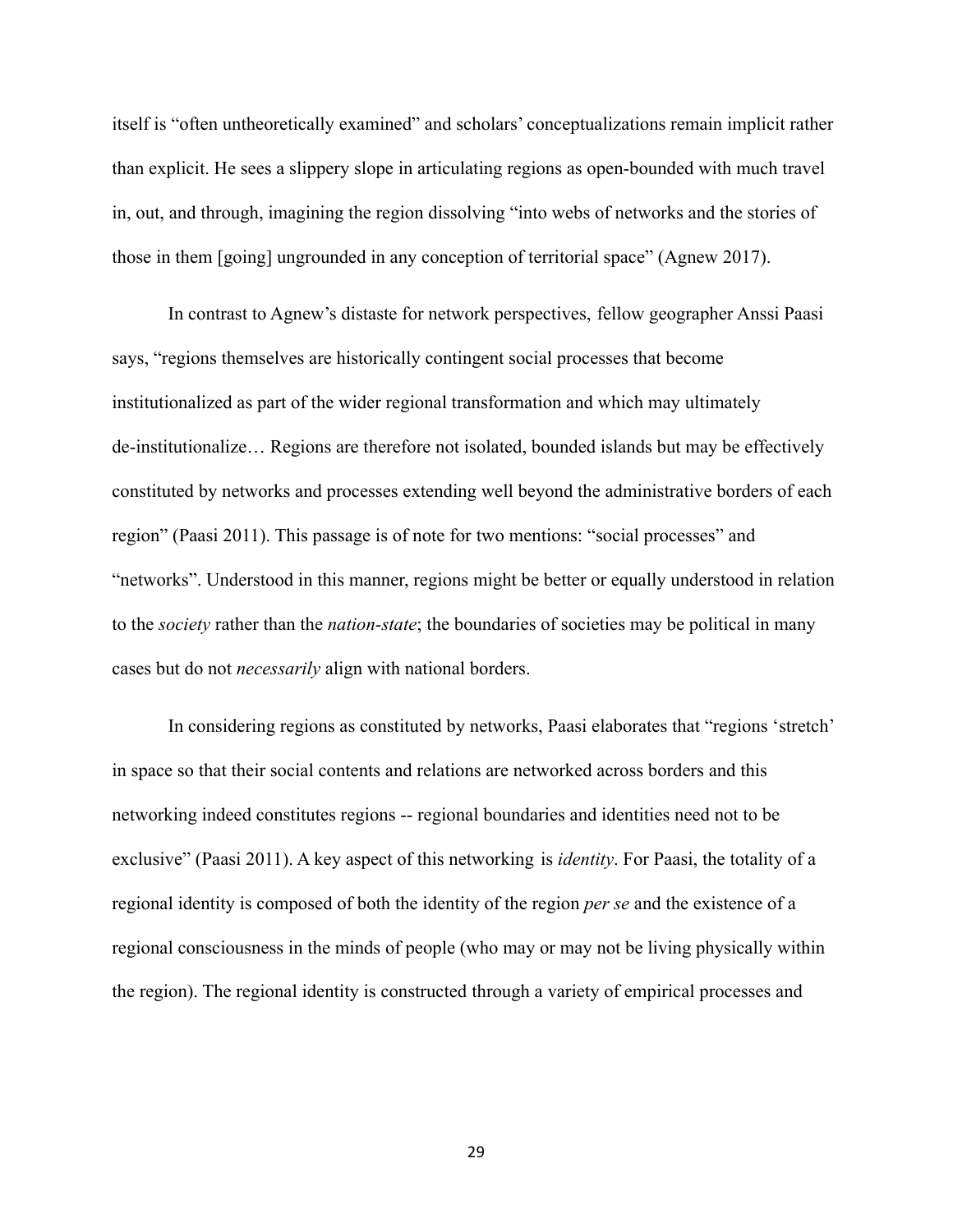features that run through the other forms of regional shaping -- in the dialectics of regionalization, in shared cultural practices or dominant economic industries.

These understandings of what a given region is or is not reflect intentionality, choice, and also power. Labels and narratives as such might be ascribed *to* those who identify with a region (or simply live in it) rather than *by* them. In the latter case, Paasi is alluding to regional consciousness. This consciousness is not exclusive to those who live within a region, but may be held by those adjacent or more distant.

Paasi takes care to enumerate the problematics of this framework for understanding regional identity. Perhaps agreeing with Agnew, he points out that studies often assume a certain level of reality to regions such that identities are relegated to being features of regions rather than regionalization processes. He continues by suggesting that regional consciousness understandings do not properly account for social hierarchies, class, or power. This is due to a reliance on qualitative research methods such as surveys and interviews that often construct these consciousnesses for participants who have a sense of regionality, could describe features of their regions, indeed have regions which they consider theirs (or not-theirs), and yet not think about "regional consciousness" academically -- nor think much of it at all. Paasi offers that these "ordinary people" perform their identities rather than explicitize them. Nevertheless, he concludes with a brief consideration that regional identity might actually be quite important when it comes to various "identities of resistance" which set themselves against a dominant power (institution, culture, ideology, et al.) that often acts at the level of society, nations, or globally (Paasi 2011).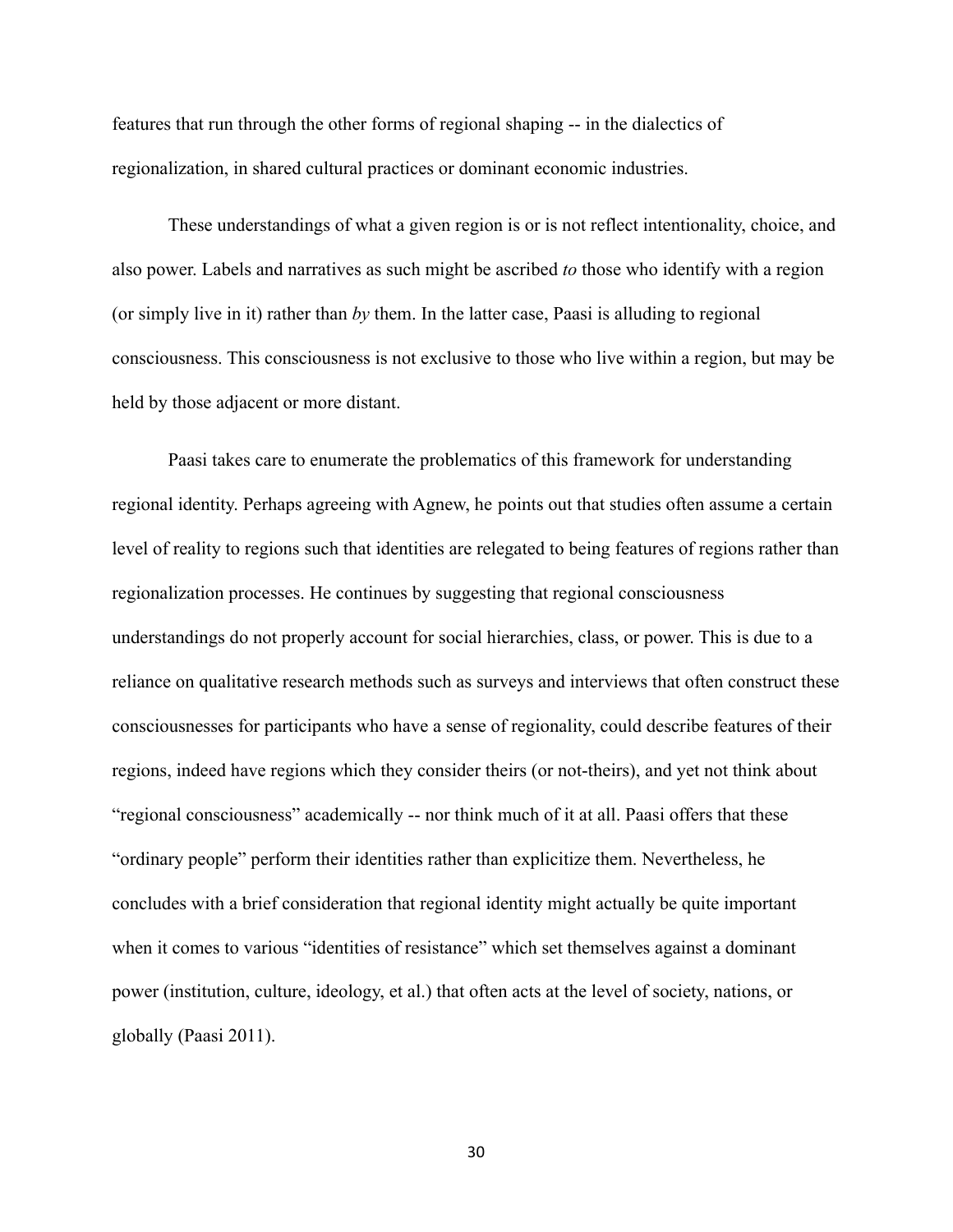## <span id="page-33-0"></span>Regions and Environmental Governance

The paper I have cited from Paasi is one of a series which came out of a 2010 international conference and workshop, "Regional environmental governance: international approaches, theoretical issues, comparative designs". In the overview paper, Balsiger and Debarbieux outline the discourse amongst attendants in regards to definitions and usages of "region". They discern between "materialist and spatial ways of conceiving the notion -- a region as a spatial entity defined according to its internal elements or … structure", linking this conception to Paasi's "identity of a region", and "an institutional way that views a region as a frame according to which a question is addressed and organizations are set up" (Balsiger and Debarbieux 2011).

In the former case, the participants affixed "region"; for the latter, "Region". They enumerate and simplify these, articulating that "region" refers to "the output of the spatial and cognitive framing of environmental reality" whereas "Region" refers to "the institutional construct which results from the decision to organize stakeholders or preexisting institutions for coping with environmental issues in this frame. In short, they suggest a terminological framework<sup>9</sup> wherein "region" refers to "problem setting" and "Region" to "problem solving" (Balsiger & Debarbieux 2011). It is the difference between the "Mediterranean region" and the "Mediterranean Region"; the IUCN studied conceptions of the Mediterranean region in terms of

 $9$  I do not adhere to this convention for our purposes except where explicitly stated.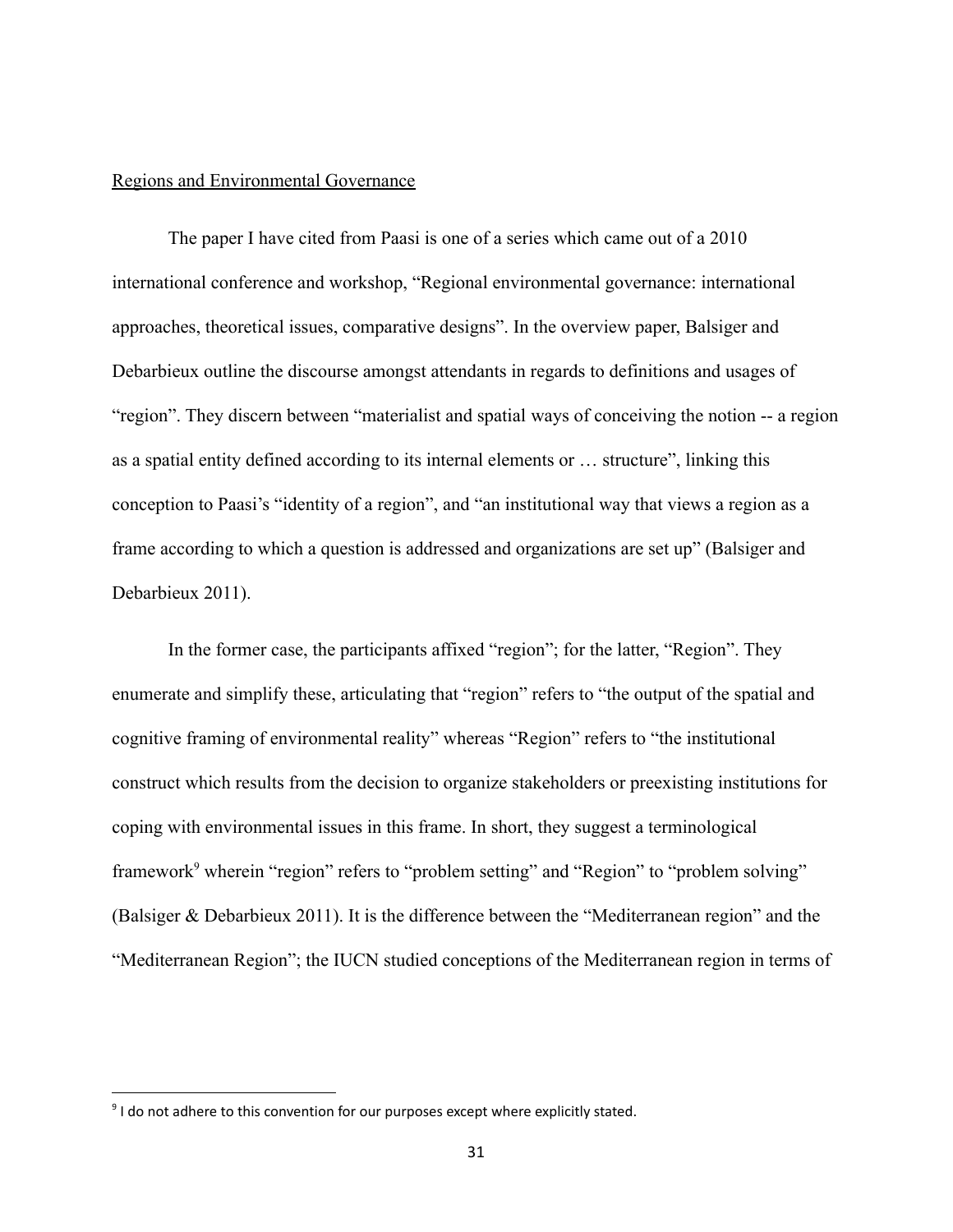identity and from that determined what would be included in their "Mediterranean Region" (Jackson 2011).

The authors ruminate on the ontology of the region and its issues, but caution us that this is "not an open door to the realm of metaphysics". I am inclined to heed their warning and allow them to return us to the beginning of our sojourn through the conceptual landscape of the region -- that is, to regionalism. They make certain to discern, as we have, between *regionalism* and *regionalization*. Regionalism for them is ideological, "with implications in terms of collective identities and individual or institutional commitments"; regionalization is a "manifest process for re-scaling environmental issues".

This delineation lends itself to consideration of what has been referred to as "new environmental regionalism" -- that is, the "the institutionalization of environmental governance at the ecoregional scale". In terms of the juxtaposition of regionalism-as-ideology and environmental regionalization, the authors leave open several questions about the present situation and relationship between these conceptualizations; I think they are salient and provocative enough to warrant listing. First, to what extent is environmental regionalization - the re-scaling of environmental issues and governance -- a "bricolage" in the Levi-Straussian sense or part of a "geo-socio-political transformation"? Second, and with liberal paraphrasing, what does the advent of new environmental regionalism suggest about the changing influence of environmental issues on the delineation between regionalism and regionalization? Third, what is the role of a "collective sense of belonging" in this new environmental regionalism (Balsiger  $\&$ Debarbieux 2011)?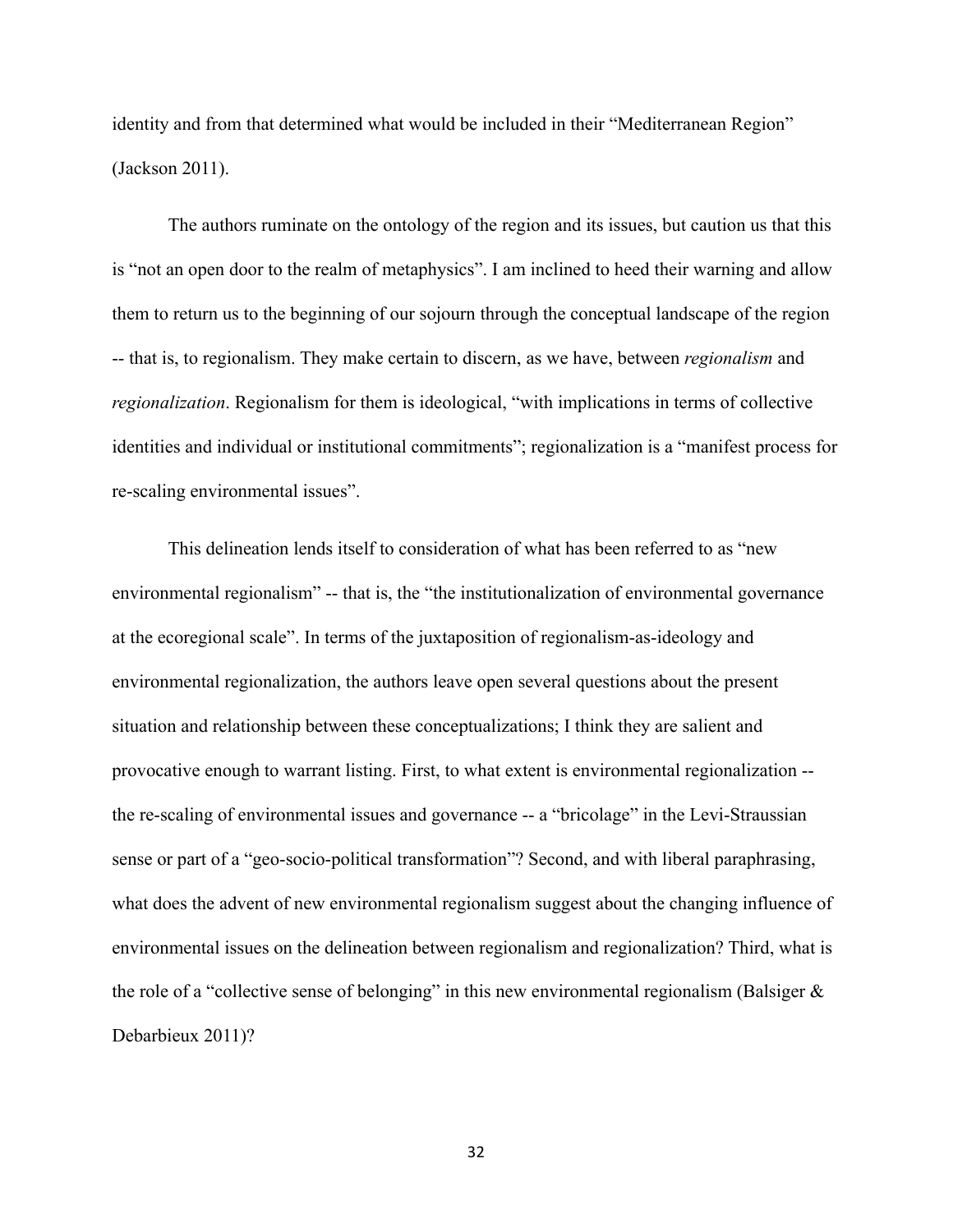In the following section, I aim to introduce a concept which I believe successfully engages with a swath of the issues raised in the pages prior: regional boundaries, regional identity and consciousness, and the relationship between the ideological and ontological dimensions of regions in regards to environmental governance.

# <span id="page-35-0"></span>Bioregionalism and Bioregionalization

Let us begin by making a preliminary distinction between two discrete implements which sound very similar: "ecoregion" and "bioregion". The former is used by NGOs such as the World Wildlife Fund to denominate physical areas in accordance with a nested, scalar classification system. WWF identifies ecoregions with biodiversity, saying biodiversity "follows complex patterns determined by climate, geology and the evolutionary history of the planet. These patterns are called "ecoregions'." The organization offers a more explicit definition of the ecoregion: "a large unit of land or water containing a geographically distinct assemblage of species, natural communities, and environmental conditions". Already, it is clear that the ambiguity inherent in defining a region is present. Indeed, they add, "The boundaries of an ecoregion are not fixed and sharp, but rather encompass an area within which important ecological and evolutionary processes most strongly interact" (WWF "Ecoregions" 2020). This is important to us because it illustrates how even attempts at restricting regions to "nature" involve a degree of arbitration and construction on our part.

There is also a large degree of ambiguity about how the WWF distinguishes ecoregion from other terms it seems to use interchangeably. For example, the URL for the WWF webpage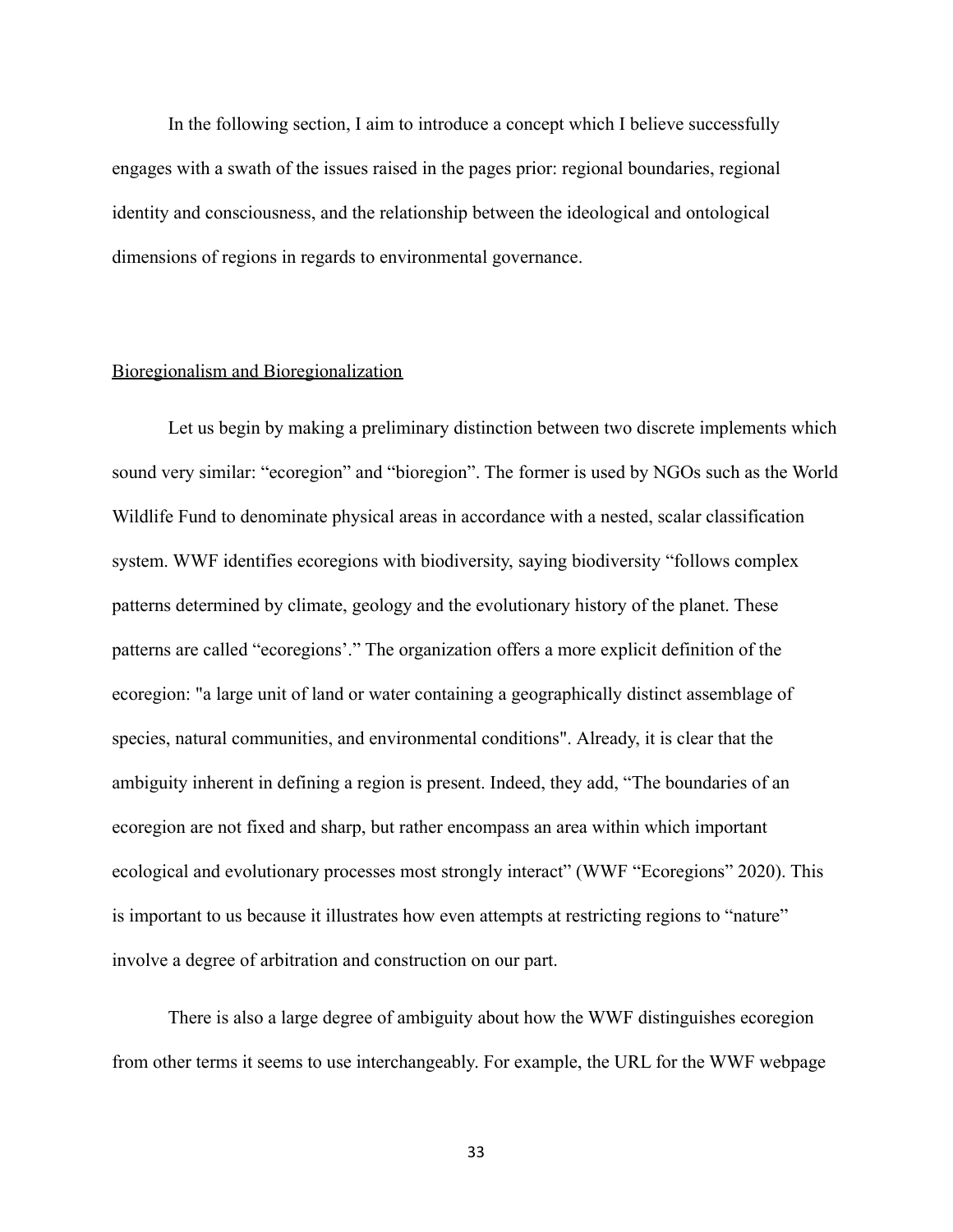discussing and defining ecoregions actually refers to "biomes". Further, while "Ecoregions" is the title of the page as given by a header on the page itself, the page title (as seen in a browser tab) is: "Biomes | Conserving Biomes" (WWF "Ecoregions" 2020). When WWF lists the terrestrial ecosystems, it uses "ecoregion" interchangeably with "habitat type". These include designations such as "tundra", "Mediterranean Forests, woodlands and scrubs", and the one of relevance to WNC -- "Appalachian-Blue Ridge forests". The latter constitute a majority habitat type of both the Blue Ridge and Ridge and Valley "physiographic provinces".

"Bioregion" itself has been used likewise, though often to denote regions the size of one or more watersheds -- in this sense it adheres in terms of scale to the original use of "region" as an intermediate (intermediary) step between the local-municipal and the state (Paasi 2011). Bioregionalism serves to address the criticism of conventional regionalism -- leveled, for instance, by Balsiger  $&$  Debarbieux 2011 -- that it does not fully integrate environmental issues into its ideological framework. Bioregionalists pursue this by grounding the dialectic in the relationship between humans and the natural world (this turn of phrase is not intended to imply they are discrete entities) rather than in the political or economic dimensions. In a sense, bioregionalism strives to do for environmental regionalism what ecological economics did for environmental economics.

The term originated with Allen Von Newkirk, who described it as a framework for identifying "biogeographically interpreted culture areas" which he termed bioregions (Aberley 2005). Those who lived within these bioregions would work to conserve and restore its native ecology and "discover regional models for new and relatively non-arbitrary scales of human activity in relation to the biological realities of the natural landscape". The term was soon picked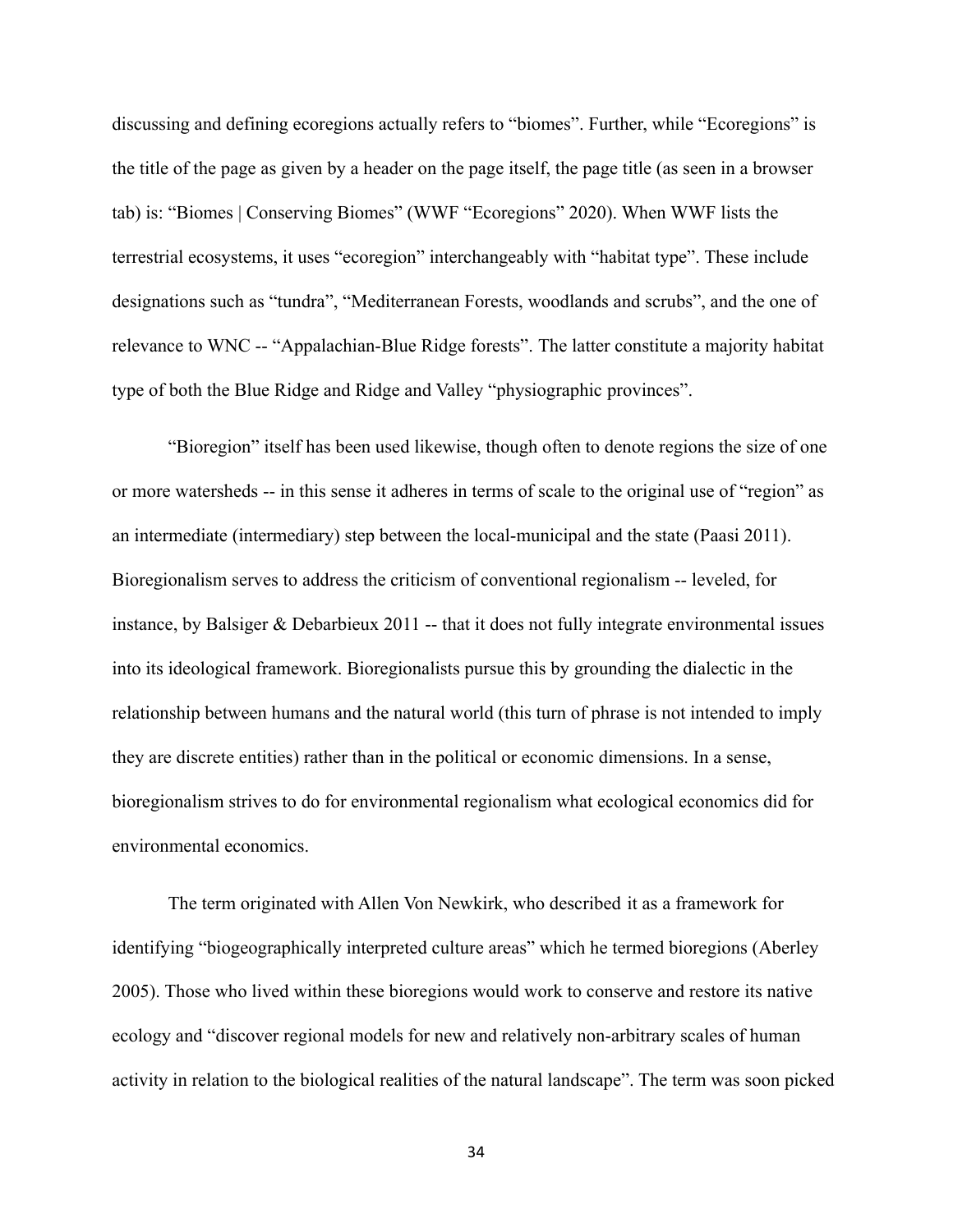up by influential writers and activists such as Gary Snyder, Peter Berg, and Kirpatrick Sale (Cappuccio 2009, Aberly 2005, Berg 2013). Their form of bioregionalism has both an ideological aspect and a normative aspect which I refer to as bioregionalisation. I want to briefly outline both before introducing a bioregional concept of Berg's -- the "socialshed" -- which I think is helpful for situating the scope and aim of social network analysis in regard to the (bioregional) environmental governance of private land conservation in WNC.

The concept of *place* is well-tread in the social sciences. It has been said that "culture + space = place", but its clarity, and perhaps primacy, is being challenged as our lives are increasingly borne out online and increasingly constructed in a global context. The boons of place-based living are explored directly or indirectly by a variety of ideological positions which share at least some ground with bioregionalism: the dark green religionists, the deep ecologists, the social ecologists<sup>10</sup> (Taylor 2000, Taylor 2009, Bookchin 1990, Cappuccio 2009). These positions, including some strains of bioregionalism, involve antagonism towards modern lifestyles, civilization, or some larger systemic or structural aspect of the status quo. In some of these, there is explicit opposition to capitalism and its exploitation of the natural world and an emphasis on what is perceived as having been lost over time<sup> $11$ </sup> (Taylor 2009, Cappuccio 2009).

Bioregionalists (as well as some dark green religionists and deep ecologists) often draw on language that suggests a participatory, reciprocal relationship with the natural world. The bioregional answer to this is to live-in-place -- one place. Activists such as Peter Berg saw in

 $11$  Social ecology, at least as understood by its originator Bookchin, is an exception to these. In fact, Bookchin held longstanding distaste (if not outright hostility) towards deep ecology. What both do share is the emphasis on decentralized scales of governance and reformulated understandings of, and relationships with, the natural world.  $10$  It should be noted that Murray Bookchin's libertarian municipalism is philosophically opposed to centering governance at the regional level. Rather, he envisions regional confederations of directly democratic municipalities.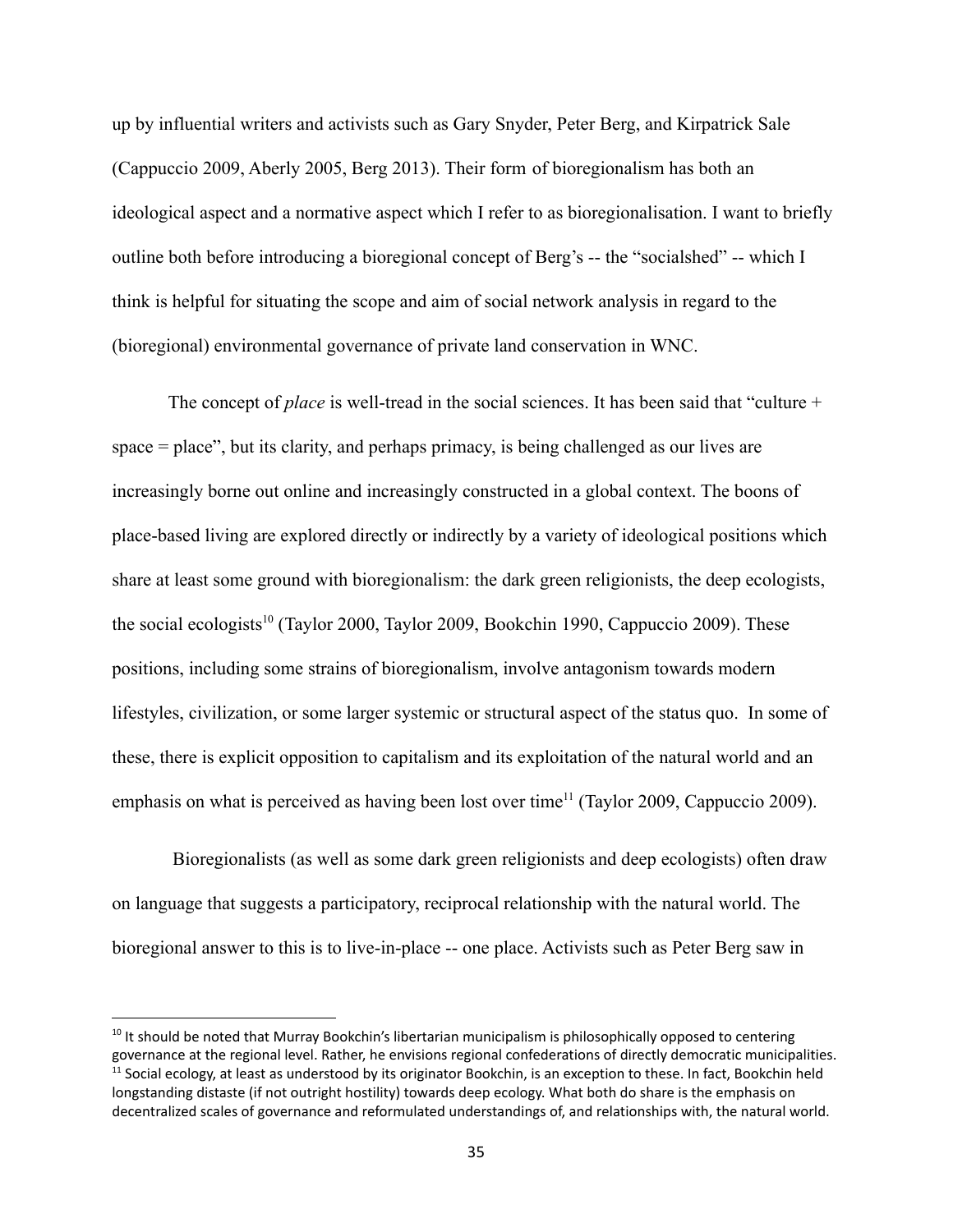bioregionalism a way to anchor in *place* their resistance to modern life and also provide an alternative (Berg 2013, Berg and Dasmann 1977). Gary Snyder's notion of "reinhabitation" – a primary principle of bioregionalism as referenced by several of its major proponents – is put forth as a way of balancing the equation and bringing us back to place (Snyder 1977, Berg and Dasmann 1977). E.g., by *rooting* yourself in your bioregion, you can *cultivate* an intimate knowledge of and *relationship with* the natural world and the particular lifeforms with which you share the bioregion; you are *reinhabiting* the place in which you live.

What specifically constitutes a bioregion is as indeterminate and debatable as with other forms of regionalism, but there are some conventional measures. Perhaps the most well-known way is to delineate bioregions by watershed; another is adhering to ecological climes/zones; another is to begin with geology and/or geography. The bioregional approach to conservation has been linked to ecological uncertainty that unfolds at the scale of regional geographies. These uncertainties reflect conservation factors such as species conservation, migration patterns, fire regimes, habitat structure and nutrient cycles (Johnson et al 2017).

Of course, as we have discussed, human settlements and activity do not self-organize along such lines – they do so politically and culturally in addition to these other factors, and increasingly are able to organize without regard to specific ecological features (although it should be noted that in many of these environmentally-oriented movements and worldviews, ecological place-making is prized and carried out intentionally). Lewis Mumford outlined a chronological trajectory of regionalisation that leads us directly to reinhabitation. For Mumford, in early history, the most important natural environs are physiographic; later, they become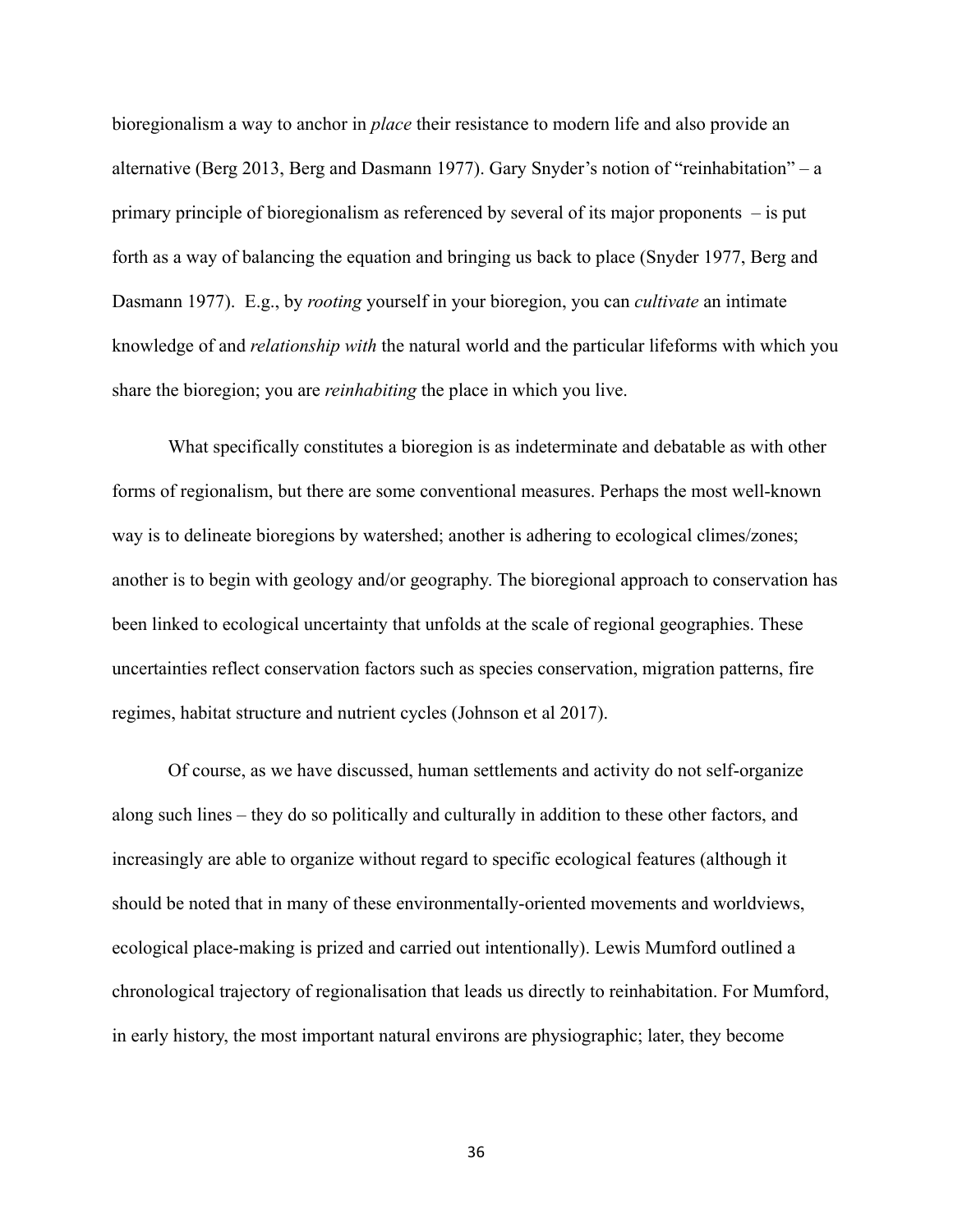hydrologic in association with agriculture and population growth<sup>12</sup>; later still, the city supersedes the landscape as the regional entity, and over time the various social and economic forces augmented by urban ways of life grow to obscure the natural environment and geography [upon which such a way of life ultimately relies]. This begets ecological crises, which in turn orient life back towards the natural world (Mumford 1938).

The bioregional focus on living-in-place and the identification of reinhabitation with a singular bioregion has been critiqued along similar lines as seen in Paasi's emphasis on the contextual, nested, and relative aspects of regions and identity. Dianne Meredith, for instance, levels such a critique in six parts and connects it to Mitchell Thomashow's notion of "cosmopolitan bioregionalism", which brings globalization into the discourse, arguing that localities and their peoples cannot be understood sans reference to global forces. He therefore calls for a *cosmopolitan* bioregionalism, bridging locality with globality (Meredith 2005, Thomashow 1999). Meredith follows this with the suggestion that bioregionalists let go of the need for reinhabitation and rootedness to apply only to a singular place, and rather to embrace multiple rootedness and external integration; that is, Meredith urges bioregionalists towards a "bioregional sensibility" which they can apply wherever they inhabit (Meredith 2005).

So we are left with a complicated mesh of layers and tensions from which to try and define the conceptual bioregion. But it is no more nebulous than its parent concept -- the region  $-$  and perhaps only slightly less nebulous than a city-region or a cultural region<sup>13</sup>. Cappuccio affirms, "So too, bioregions are constructs of the human mind, and are much more cultural than

 $12$  For a fascinating energetic explanation for this hydrologic shift, see: Odum, Howard T, and Elizabeth Odum.

 $13$  I am reminded of the mandala polities of SE Asia, which exhibited decreasing political influence as the radius from the polity grew and the farther one ventured into the hinterlands. "Spatial Organization". *A Prosperous Way Down: Principles and Policies*. University Press of Colorado. 2001.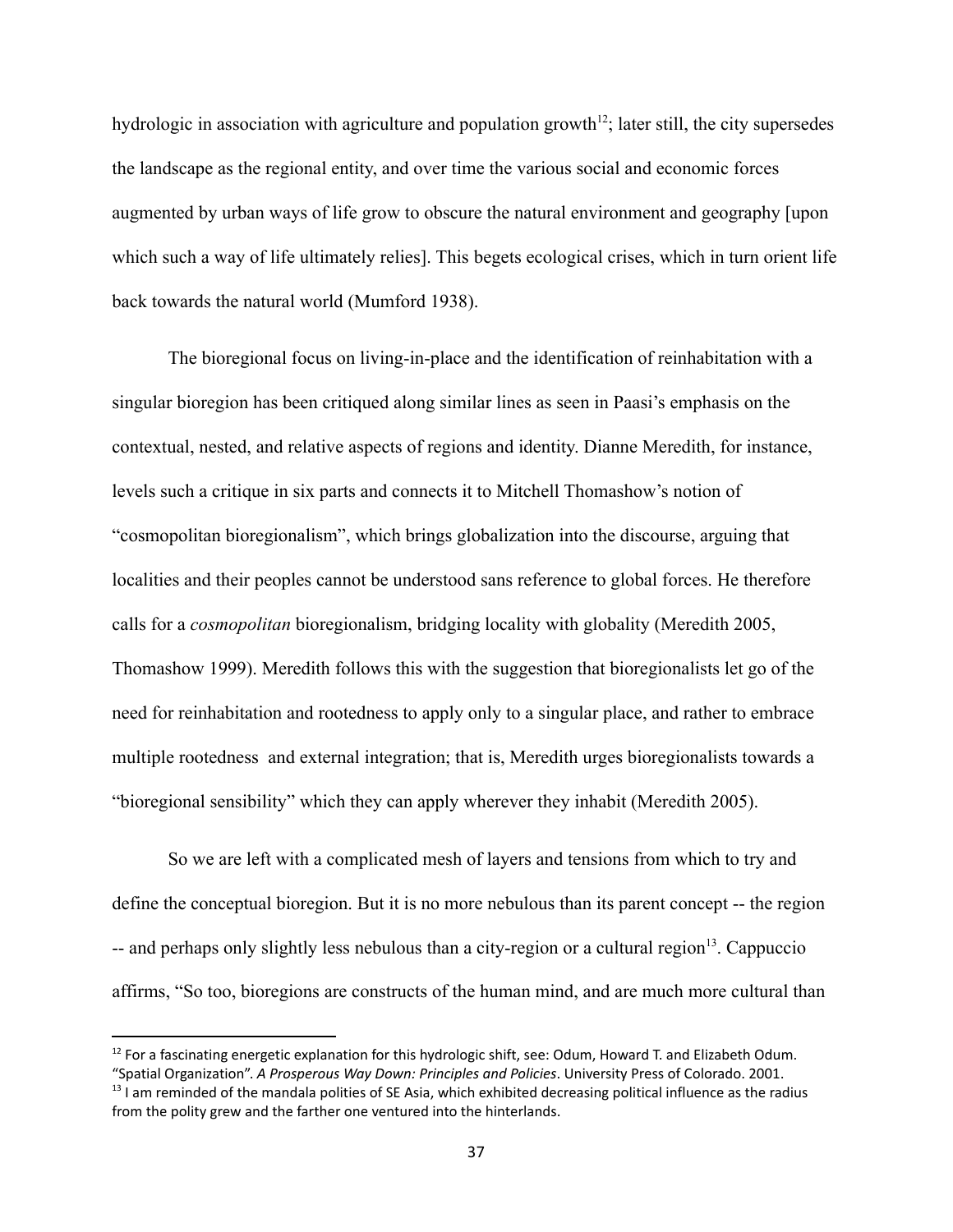scientific. Just as regional geography had to live with uncertainty and indeterminacy in defining regions and boundaries, so bioregional constructs will always be tentative and in flux" (Cappuccio 2009). It may be noted that Cappuccio not only agrees that bioregions reflect dynamic regional consciousnesses more than "natural" and static physiographic or geographic boundaries -- but that she is content with it, and sees it as inherent to the study of regions at large.

Indeed, the fact that bioregionalists anchor their philosophy in place-as-concept as much as place-as-locality offers a natural bridge to more conventional concepts of regional consciousness such as in our discussion of Paasi. This suggests that like other regions, the bioregion is indeed as conceptual and constructed as it is natural; idealized, it is a product of the dialectic between a group or groups of people and their natural environs. It is both a "geographical terrain and a terrain of consciousness" wherein the latter refers to "ideas that have developed about how to live in [that] place" (McTaggart 1993). This is, in my view, in rough agreement with Meredith. Or rather, I would posit that her "bioregional sensibility" already exists in the bioregional tradition and that she perhaps emphasizes the place-as-locality at the expense of place-as-concept.

Peter Berg and Raymond Dasmann, drawing inspiration from Snyder's reinhabitation, continue to discuss the boundaries of a bioregion, which "can be determined initially by use of climatology, physiography, animal and plant geography, natural history and other descriptive natural science. [emphasis theirs] *The final boundaries of a bioregion are best described by the peoples who have lived within it, through human recognition of the realities of living-in-place*"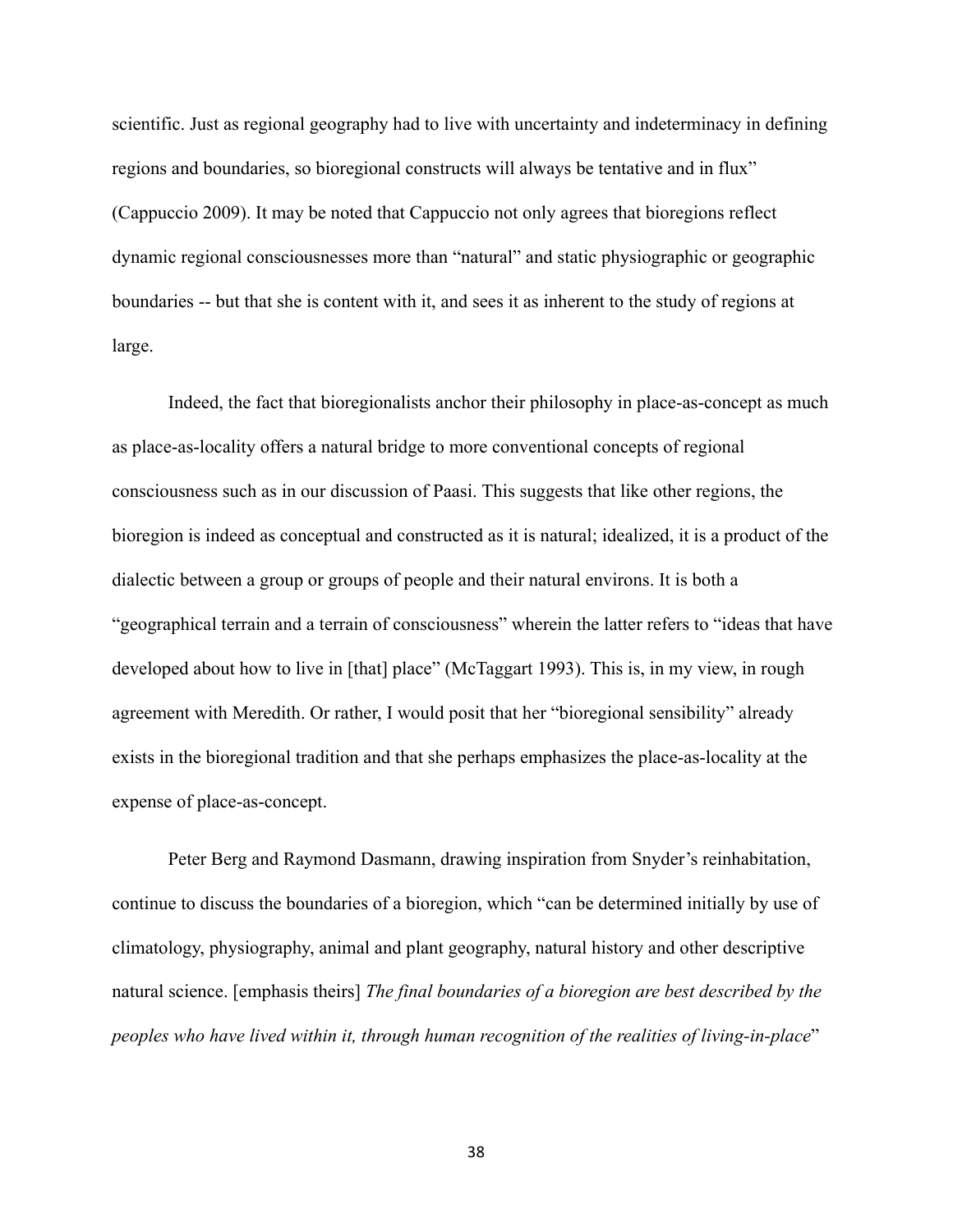(Aberley 2005). To use Paasi's language, they argue that bioregional identity should be determined by the regional consciousness of those who live and reinhabit it.

#### **Socialsheds**

There is a name for a group which enacts such a process of identification: the socialshed. According to its originator, Peter Berg, it is "the idea that individuals who identify with real places, engage with a local environment, and live in geographic closeness foment social interaction to form a 'socialshed'." Berg understood these socialsheds to be units of bioregional identity that could come together with other socialsheds or groups to form organizations, such as a watershed council (or in our case, a land trust). Indeed, there may be several socialsheds that come together to form larger organizations, and these may together point towards a collective, bioregional definition of place (Navarro-Navarro 2017). Similarly, describing the qualitative difference in perspective that bioregionalism offers, Giuseppe Moretti<sup> $14$ </sup> writes that it "[reconsiders] the place in which we live, the bioregion itself, not as a material entity to be used exclusively for human wellbeing, but more like a group of beings and relationships" (Cappuccio 2009). Whether intentionally or incidentally formed, these socialsheds, actors, and organizations and their relationships with each other constitute *social networks*.

Bioregionalism is thereby complemented by study of social networks. W.D. McTaggart writes: bioregionalism "recognizes that the starting point is a re-examination by human groupshuman communities - of the way in which they have collectively structured their forms of

<sup>&</sup>lt;sup>14</sup> Moretti, quoted in Cappuccio's paper, is an Italian bioregionalist and bears no relation to the famed sculptor.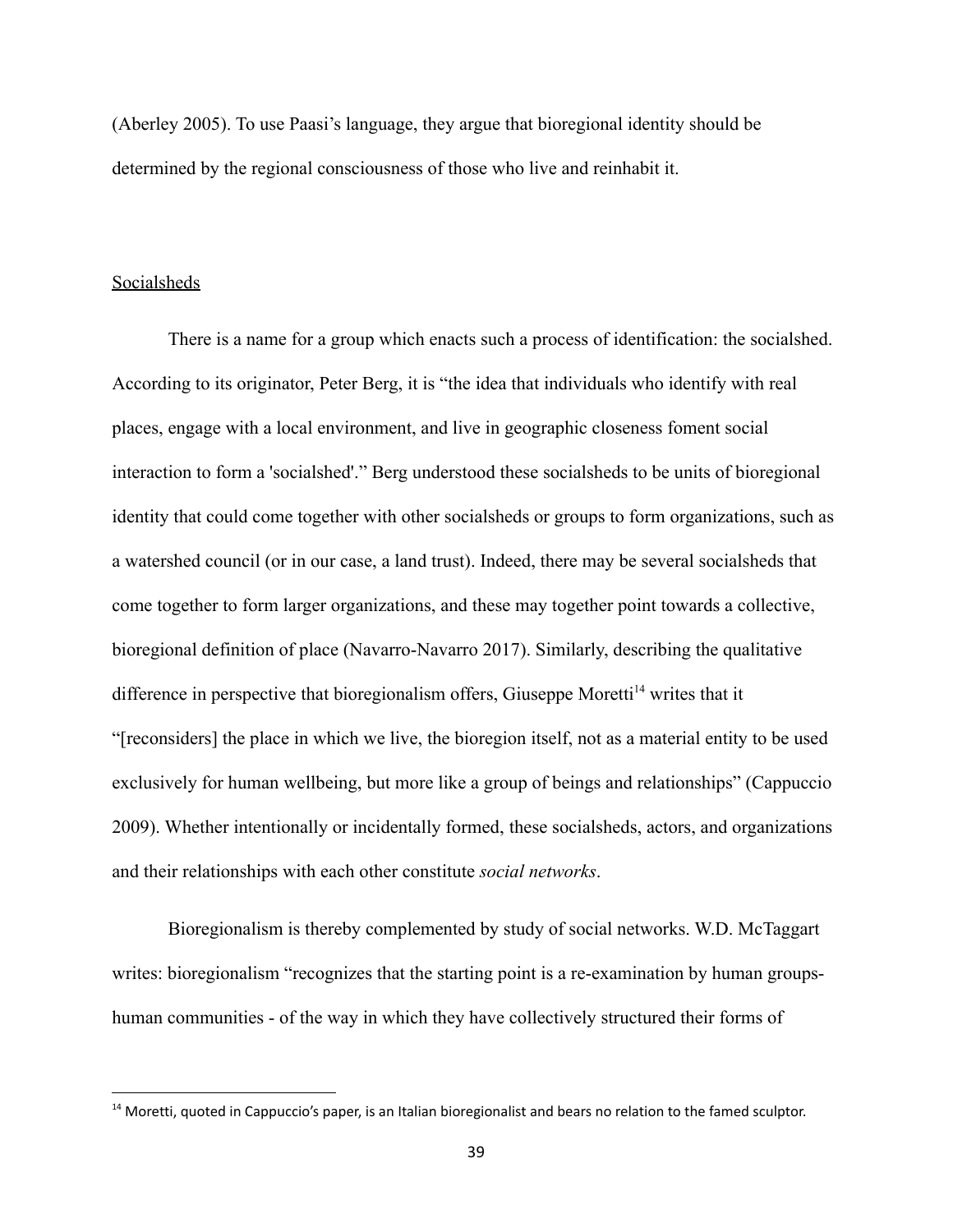differentiation (the basis for relational actions)" (McTaggart 1993). In this sense, studying the social networks of these communities and groups can enhance or reveal the structure of these forms of differentiation. Moreover, since boundaries are to a large extent chosen by inhabitants, social networks provide a medium and cognitive mechanism for collective deliberation and decision-making.

Indeed, according to McTaggart, the "purpose of 'bioregional research' is therefore to enable the community to be fully 'informed' about its region of responsibility and to provide it with the perspectives needed when decisions are required" (McTaggart 1993). Social network analysis is a tool well-suited to this task, and has the potential to be a powerful complement to a holistic and robust research project. The social relational approach to environmental and natural resource management and governance is enumerated below in terms of social networks and social network analysis.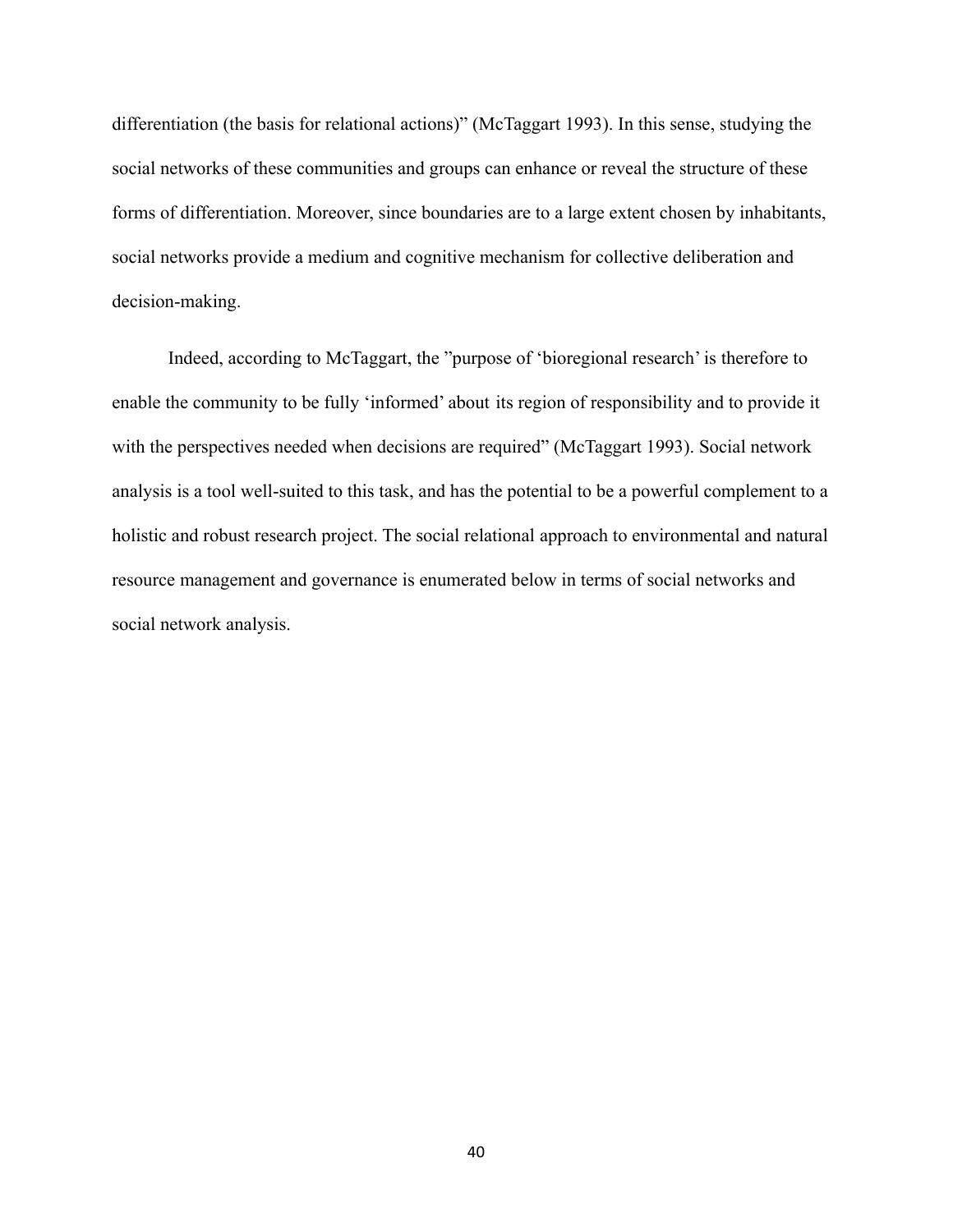#### **Social Networks and Environmental Governance**

By the end of the previous section, we touched on a couple concepts that suggest we are moving towards a focus on social networks. The socialshed is considered as self-organizing and intentional, and the bioregion is considered as socially-constructed and defined. We may explicitly connect these two concepts by recalling Berg's point that bioregions are defined by those that (re)inhabitat them, and that the people who form the "unit of bioregional political interaction" termed socialshed do so in relation to the *place* in which they live (Navarro-Navarro 2017). Socialsheds are, by definition, social networks. It should be emphasized that socialsheds per se are not the direct object of interest, though they provide a backdrop against which to judge the "realness" or intentionality of a network (rather than being an artifact of the analysis). Socialsheds provide a framework for thinking about how social networks might exist, organize, and operate at the regional or bioregional level. Below, I provide a brief overview of social networks and social network analysis (SNA), followed by the intersection of environmental governance and SNA.

#### Social Networks and Analysis

The idea of social networks existed in the social sciences before social network analysis brought quantitative analysis to bear on their study -- and long before our online social networks brought the term into everyday use. Social network analysis (SNA) was preceded by sociometry, which itself arose from social sciences such as anthropology, sociology, and social psychology. One of SNA's most recognizable and oft-used features is the sociogram, first used in the 1930s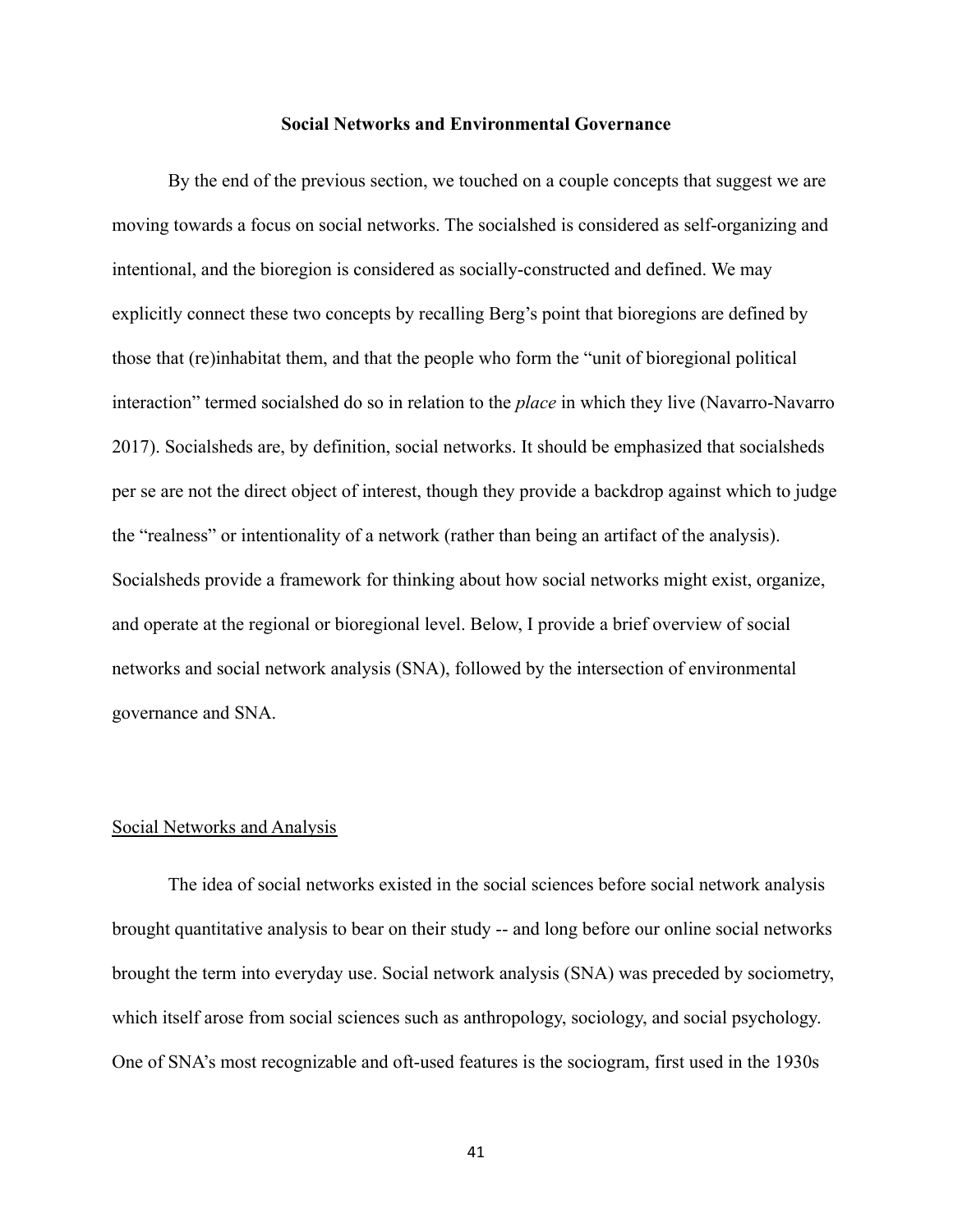by the originator of sociometry, Jacob Moreno. Moreno developed the sociogram -- the now-familiar visual 'map' of social relations utilizing points or circles as individuals and lines between them as relations -- in support of his work in psychotherapy and in pursuit of specifying the nature of group social dynamics (Wasserman and Faust 2009).

In the following couple decades, sociometry was used to great effect in other fields that in turn advanced the range of its application. The use of matrices constituted a bridge into mathematics; study of network structure and the relational ties thereof led to the development of numerous ways to model structural processes. At the same time, anthropologists (who had begun to turn their attention homeward) and social psychologists furthered its conceptual dimensions, offering a veritable lexicon of formal concepts which exist as core attributes in modern SNA (Wasserman and Faust 2009).

Over its antecedent's history and subsequent development, SNA has offered a way to make explicit and testable what was previously only metaphorical and conceptual. In particular, social network *structures* and *relationships* are enumerated. The two most fundamental concepts are *actors* and their *relational ties*. An actor is a member of the network and relational ties are the linkages between them. Even at this most basic level, there is a great plurality of possible network configurations which can become rather complex; actors might be defined at the individual, (sub)group, or organizational level, and relational ties may be directional or non-directional (and directional ties may be dichotomous or valued). Analytical focus might be upon ties between two actors (dyad), three actors (triad), or more (subgroups or groups), and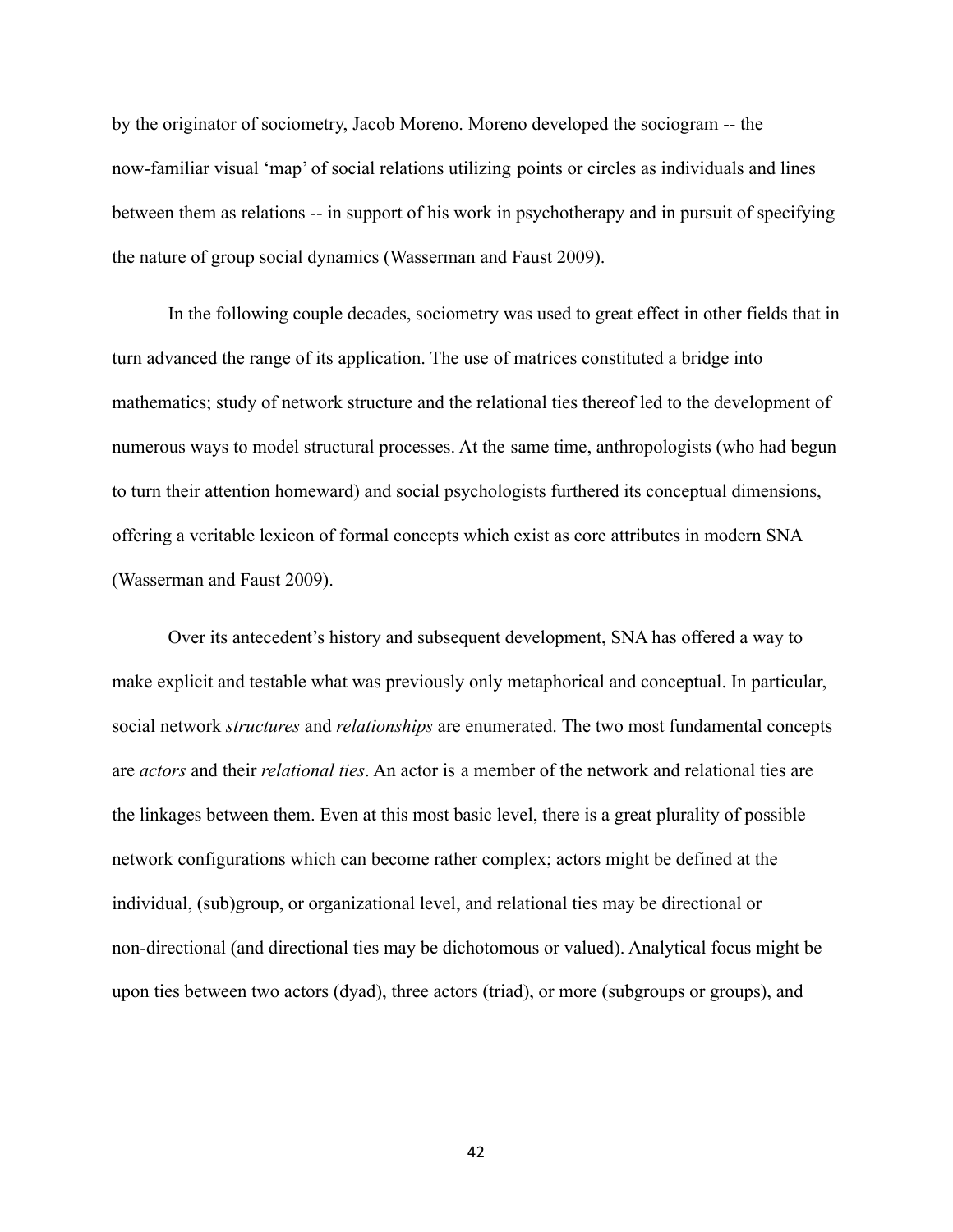there may be attributes (such as are conventionally explored in social sciences) associated with actors which may also be subject to analysis (Wasserman and Faust 2009).

Using network language, there are two kinds of variables: *structural* and *composition*. Structural variables are those unique to network analysis and measure the relational ties under investigation. Composition variables, also called *actor attribute* variables, are those common to other forms of social science. For example, structural variables might measure the existence of or level of perceived friendship between classmates, while composition variables might include the gender, age, and/or race of the classmates. Networks may consist of one or more *modes*. One-mode networks (the kind we are concerned with in our analysis) comprise actors of one set, while two-mode networks usually deal with two sets of actors<sup>15</sup> (Wasserman and Faust 2009).

#### Environmental Governance and SNA

SNA is a social relational approach to studying environmental governance. The social relational approach attempts to "merge" rather than simply aggregate the individual vs. whole dichotomy that plays such a large role in the social sciences. In this way, concepts like social structure may be understood as emergent properties and phenomena of individuals and their relations among each other. The social relational approach to a given problem leverages SNA to describe and/or explain relational positions and roles in social systems -- in our case, it will describe some basic roles, positions and relations among PLC actors in Western North Carolina -- and offer that insight in support of designing policy or reflexive action of the network(s) being

<sup>&</sup>lt;sup>15</sup> There is a variation of the two-mode network called the affiliation network which deals with a set of actors and a set of *events*, such as organizations to which actors belong.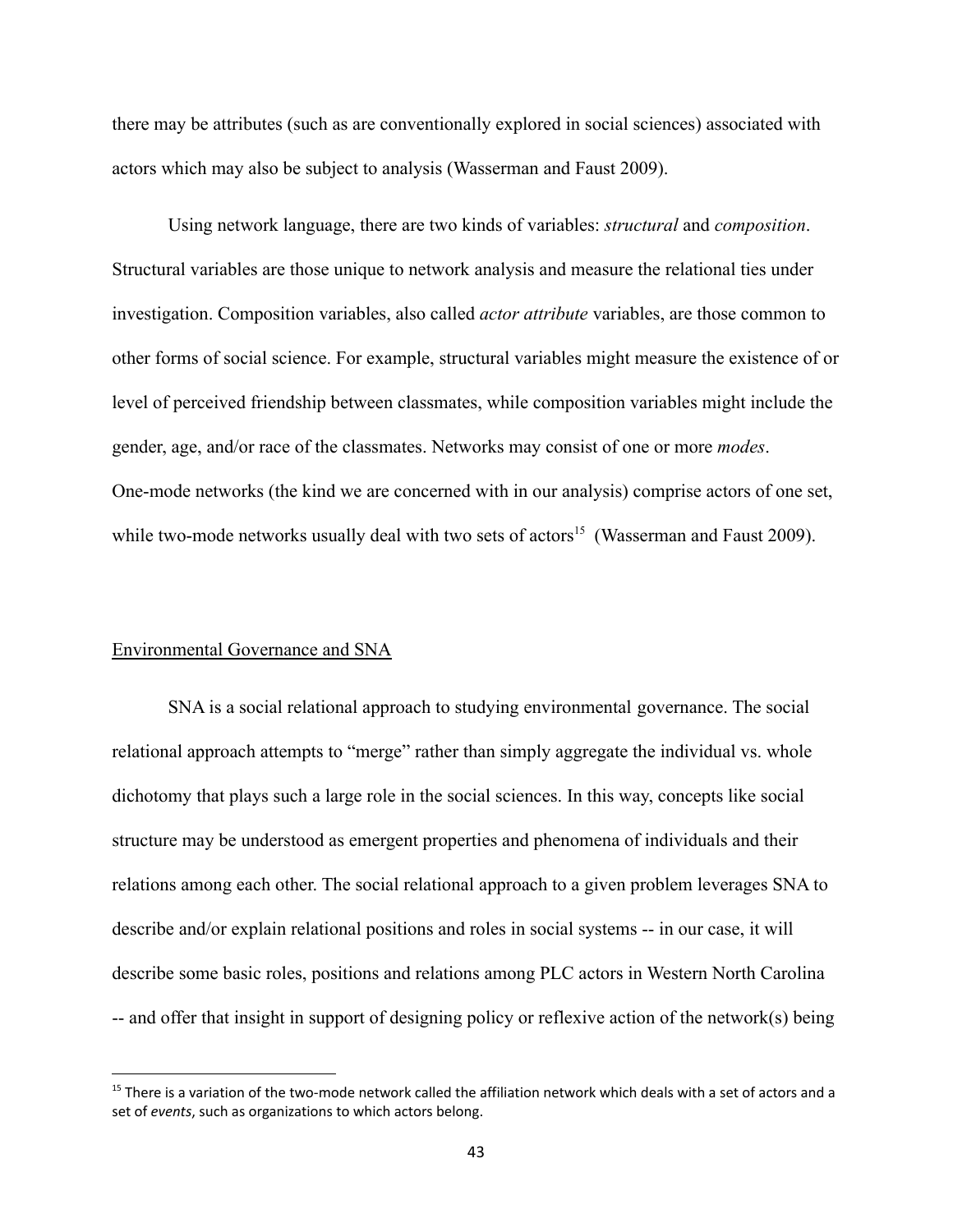studied. In short, SNA simply addresses relations, and patterns and implications thereof (Bodin and Prell 2011).

In their textbook, Bodin and Co. take care to distinguish between social systems and social networks, and between network analysis and social network analysis. Between the former, they write that "every social network is a social system, but the converse is not true". Crucially, while both may be visualized similarly (such as a sociogram, with points and lines between them), social networks are *informal* and *non-hierarchical*<sup>16</sup>. To illustrate, an organization itself is formal and considered a social system, but can be represented and thereby studied as a social network [of actors and their relations]. Similarly, they note that social network analysis is distinct, and narrower, than generalized network analysis, despite that all forms of network analysis may utilize some of the same algorithms (Bodin and Prell 2011). This difference matters especially in the interpretive stage of analysis; the meaning of centrality in a network analysis of psychopathological symptoms<sup>17</sup> likely differs significantly than the meaning of centrality among, say, PLC actors in Western North Carolina.

Environmental and natural resource conservation and management naturally give rise to governance, whether one begins with Hardin's tragedy or with the empirical observations about the transpolitical and scalar boundaries of ecological and geographic areas. Inherent in governance is not only institutional informality (which itself implies such changes as a lack of

 $17$  In looking for a salient example, I found this paper, which perhaps does not deserve a "Works Cited" citation, but is cited here simply because it was interesting:  $16$  This warrants some clarification: social systems and thereby social networks are often if not usually hierarchical and inextricably influenced by power dynamics and relations. Networks themselves are structurally constructed in a non-hierarchical fashion, but can be leveraged to reveal and tease out information about power. For example, demonstrating that a perceived power player has high betweenness centrality and uses its brokerage as power.

http://www.psychosystems.org/files/Literature/borsboomcramerannualreview.pdf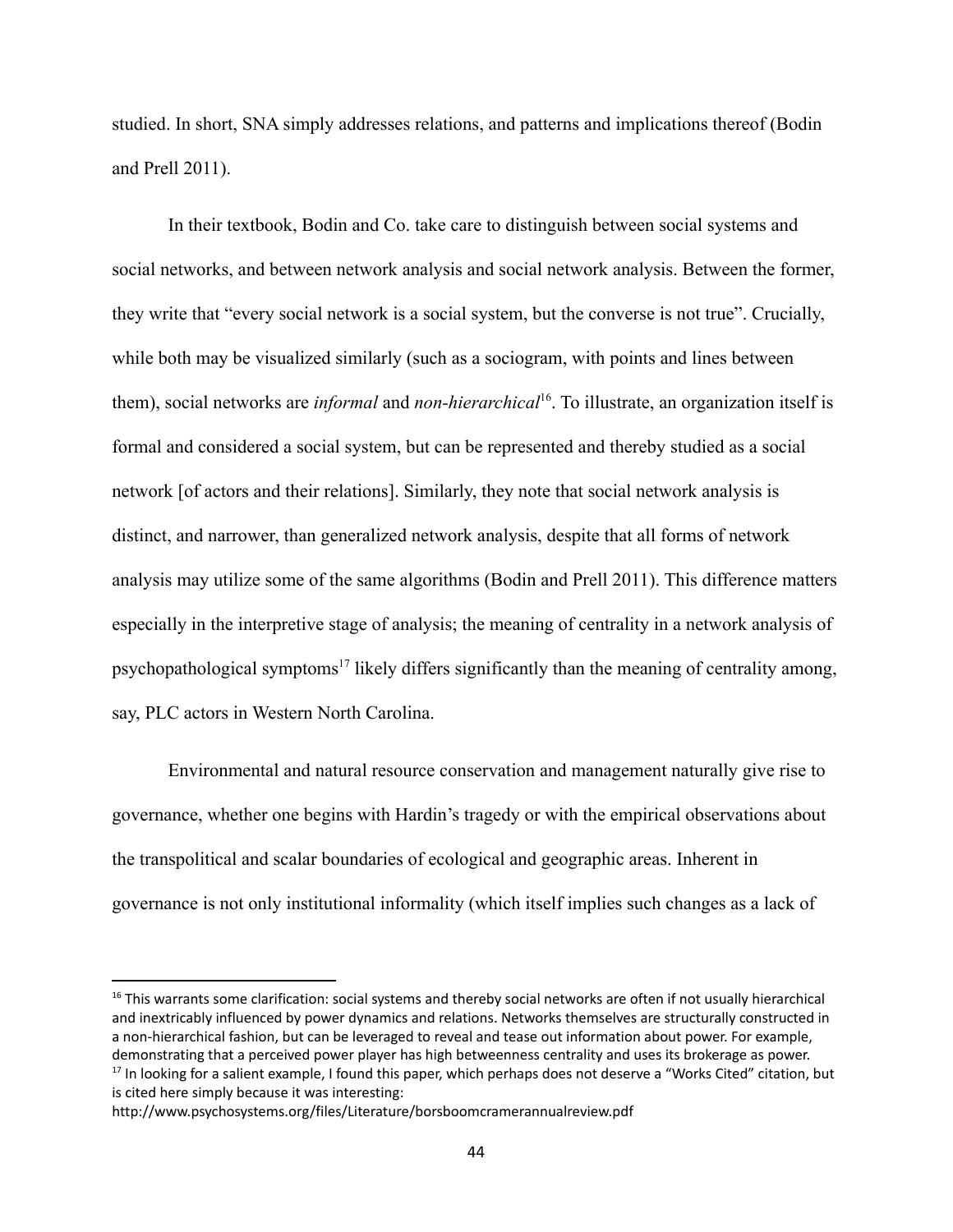formal lines of communication) but the need to develop ways to stabilize funding streams, resolve conflicts, work collaboratively, utilize experts, and disseminate knowledge amongst a variety of entities. These are internal uncertainties, but there are also external ones which range from climate change and ecological dimensions to political, legal, and cultural variabilities. Because of these, governance institutions and actors must be adaptable (distinct from the specific term "adaptive").

There is no singular "approach" or "framework" that offers a panacea for governance challenges and uncertainties. SNA certainly is not that; as an application of the social relational approach, it functions best either as a complement to other approaches and frameworks or/and as a tool network actors and others involved in governance. Bodin and Prell specify three frameworks where SNA can be useful: **common-pool resource management, adaptive co-management,** and **collaborative management across boundaries** (Bodin and Prell 2011).

**Common-pool resource management** specifically refers to Elinor Ostrom's design principles (and the literature that built upon the original list) successful governance of common-pool resources. The governance and management of an array of privately owned parcels and tracts of land is not synonymous with the commons, but many of the principles for good governance apply to both scenarios (Bodin and Prell 2011). **Adaptive co-management** has largely succeeded adaptive management (in the literature, if not in practice) as a predominant way of tackling the problems of managing complex ecosystems over time -- something very relevant to a land trust faced with managing hundreds or thousands of oft-fragmented tracts "in perpetuity". In the interest of aiding these trusts, SNA may be leveraged towards understanding how communication happens in a network, how social learning occurs and how knowledge is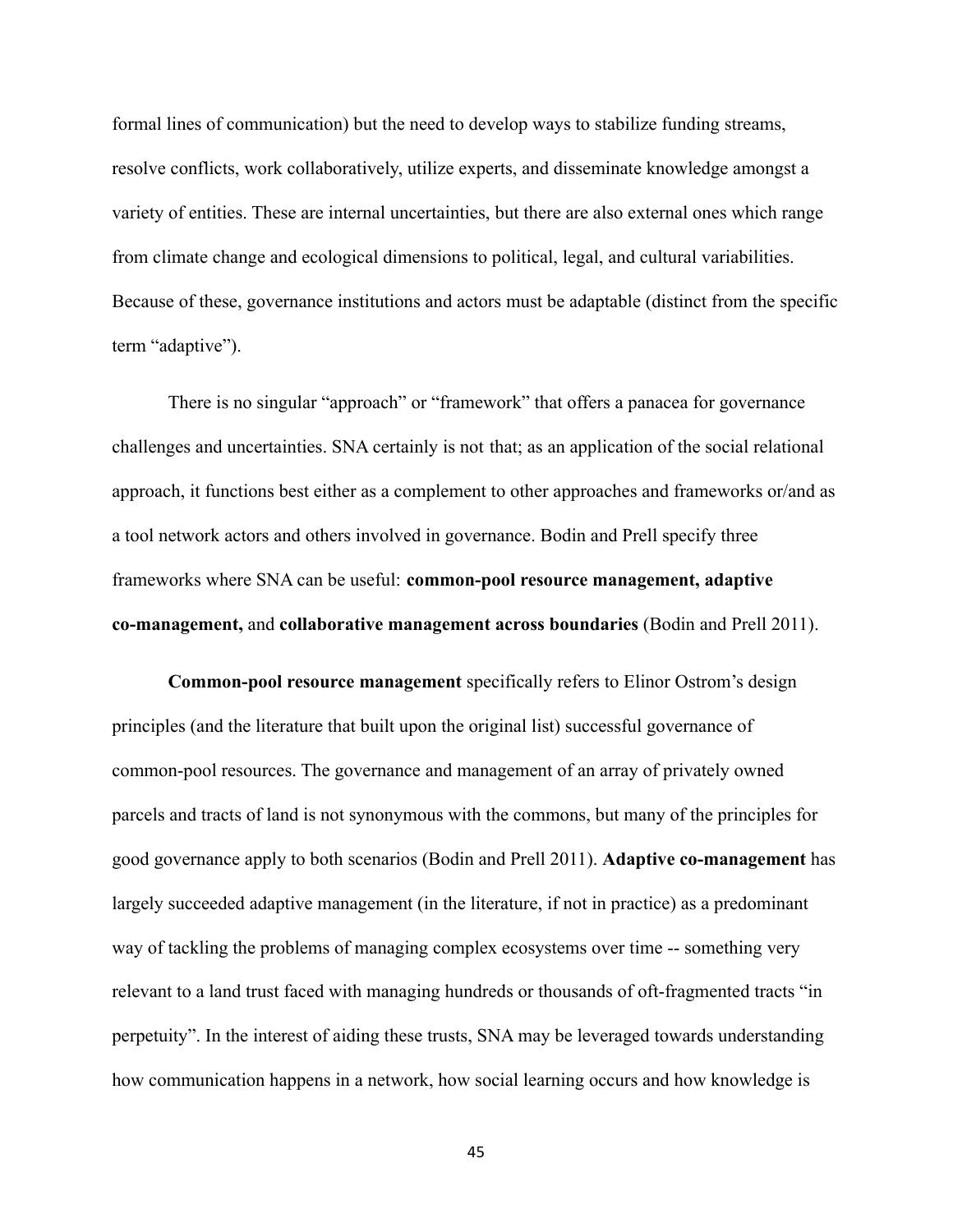disseminated and shared (or not shared). In relation to any form of adaptive management, this mostly refers to ecological and management knowledge, but may be generalized to other arenas of knowledge such as new legal precedents, new sources of funding, and so on. **Collaborative co-management** refers to governance and management which occurs across different types of boundaries. The authors provide an example wherein a municipality is responsible for maintenance and stewardship of a riparian coastline, but the responsibility for the river itself belongs to the state (Bodin and Prell 2011).

I have already referred to the socialshed as a framework for evaluating the "realness" of the network, thereby situating my SNA as a form of bioregional research (that is, it follows a bioregional approach as well as a social relational one), but there is another standard against which to begin to evaluate the PLC network.

#### A Rubric for Good Environmental Governance

Bennett and Satterfield (2018) provide a framework for "design, evaluation, and analysis" of environmental governance based on an extensive literature review, including Ostrom's famous design principles. The framework outlined by Bennett and Satterfield comprises four benchmarks for good environmental governance. Such governance is: **effective, equitable, responsive,** and **robust** (Bennett and Satterfield 2018). Each of these would alone require several avenues of analysis in order to fully account for them, but SNA may be useful in pursuit of actualizing some of these. Over the next couple pages, I will spend considerable time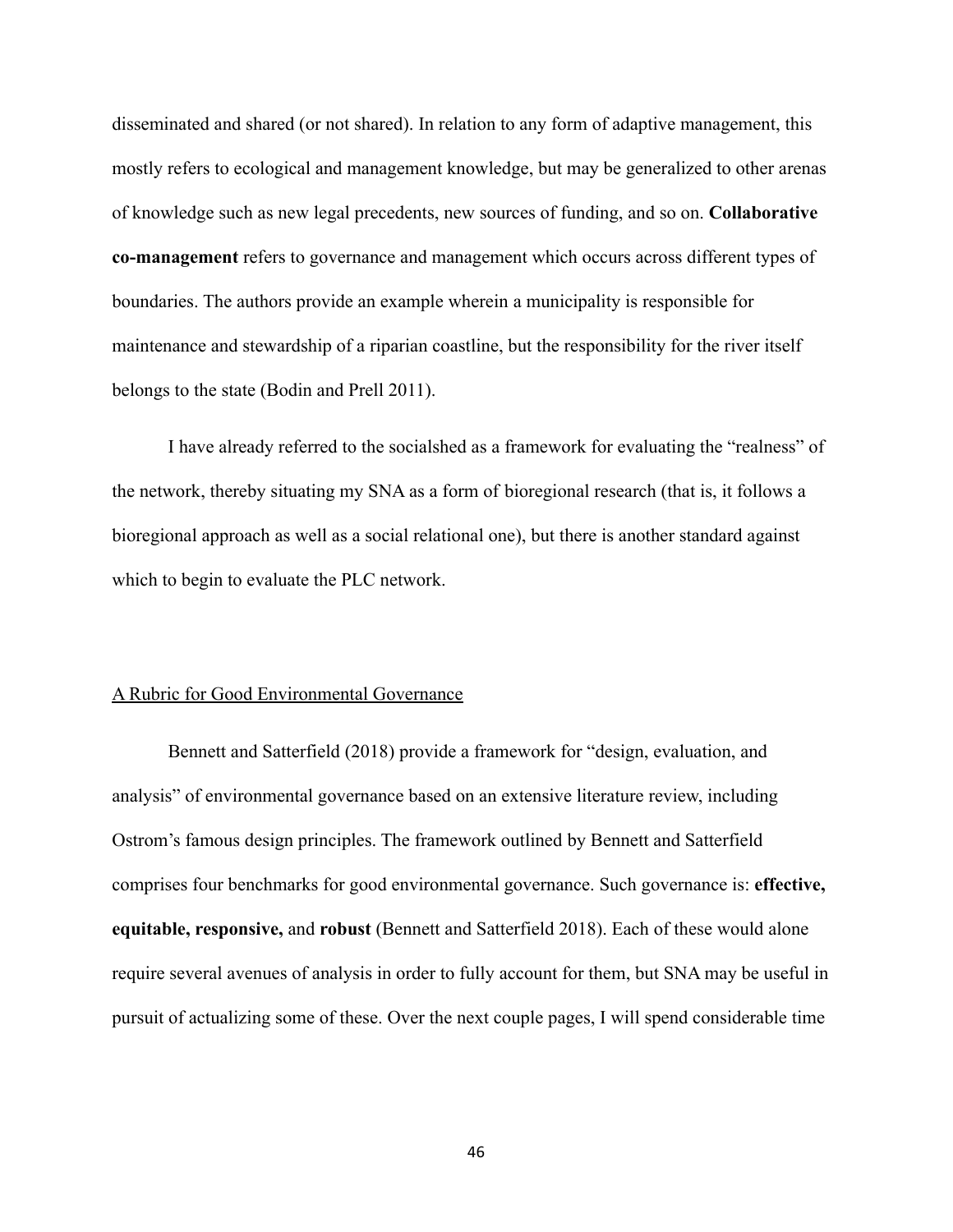attending to the specific applications of SNA toward evaluation of governance using their<sup>18</sup> rubric as a model; because the discussion is relatively dense, it proceeds without in-text citations to avoid redundancy, and the reader may assume I have pulled any information in the remainder of this section from Bennett and Satterfield 2018 unless otherwise cited.

Social network analysis can help increase the **effectiveness** of environmental governance. Effectiveness is determined by several attributes: *direction, coordination, capacity, fully informed, accountable,* and *efficiency*. *Direction* refers to objective clarity regarding "boundaries on action and scope". Effective *coordination* implies effective division of labor and responsibility among entities, as well as rules for such. *Capacity*, including both skills and resources, comprises the ability to apply and utilize those skills and resources. "*Informed*" (an awkward way to phrase it, in my view) simply means that effective governance is that which can avail itself of the "best available knowledge" of all kinds. *Accountability* is defined by the authors in terms of governors, and relies on transparency on the part of decision-makers. Accountability is different in more informal governance networks than for government-driven networks. Indeed, it is an especially important and vulnerable attribute; NGOs and land trusts have been critiqued and criticized for lacking accountability and by extension having limited legitimacy (Jepson 2005). *Efficiency*, at the risk of seeming redundant, is determined by reasonableness and prudent decision-making in regard to time and money.

Of these, SNA is most helpful in regard to direction, coordination, and informed. All three of these involve actors communicating, working together, sharing, and resolving conflict.

<sup>&</sup>lt;sup>18</sup> I chose their formulation due to its recent publication date (giving them access to most of the literature) and exhaustiveness.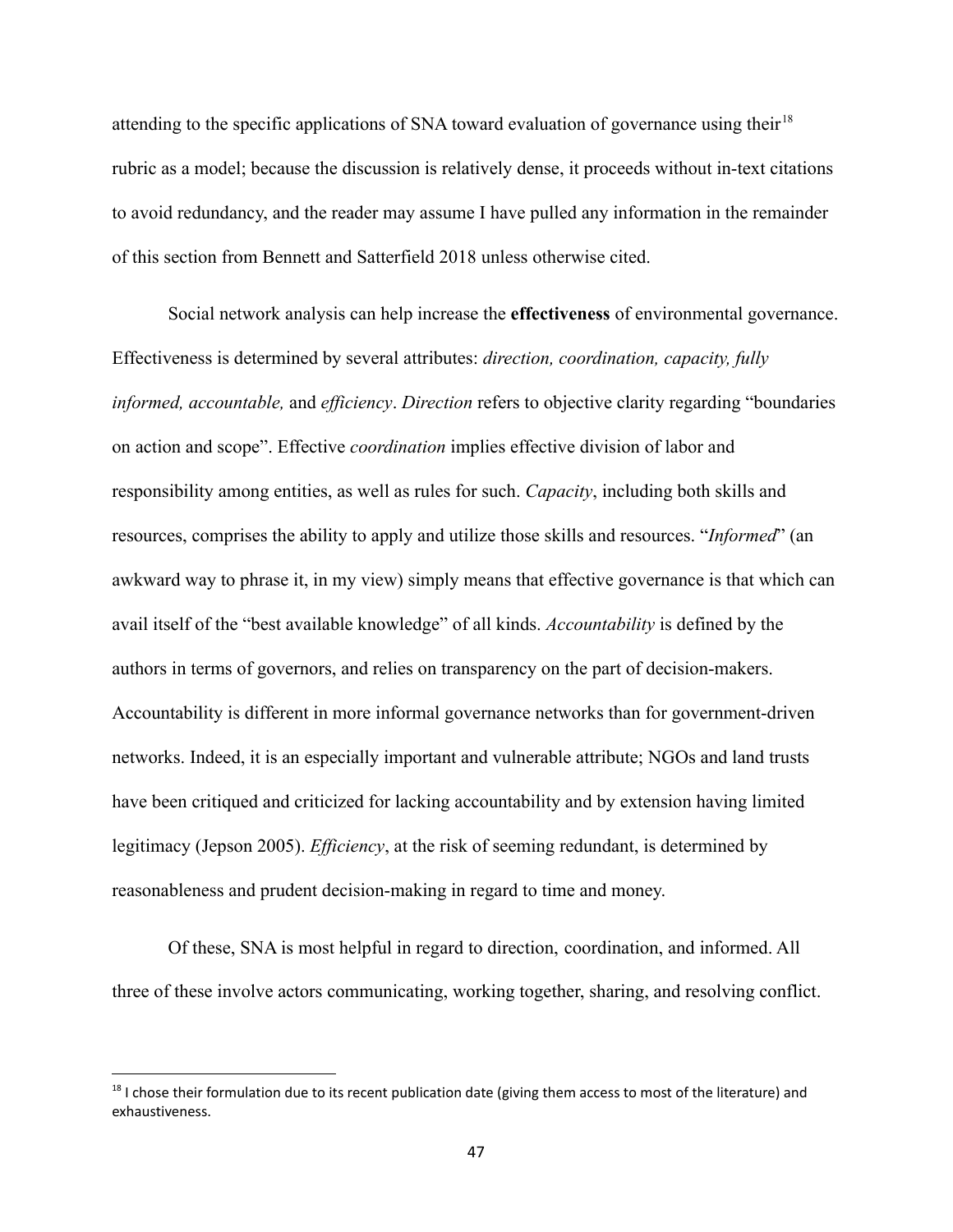In being able to explicitly describe linkages, patterns, and roles within a social network, SNA offers these actors and their networks a self-reflexivity they might otherwise lack. SNA is indirectly able to provide support in capacity building and accountability efforts via its direct support of the first three attributes, but could directly impact accountability by highlighting opportunities for inclusion of local actors, groups, and communities (in our case, by conveying to the network members the benefits of including land owners).

Environmental governance, according to Bennett and Satterfield, must also aim to be **equitable**. Attributes of equitable environmental governance are: *inclusivity, participation, fairness,* and *justice*. *Inclusive* governance is that which recognizes "diverse stakeholders" with emphasis given to marginalized and vulnerable groups. This inclusion refers to perspectives, rights, values, knowledges, and so on; *participation* is given its own attribute. Equitable participation entails processes which bring those included into the decision-making processes, and does so in a way that "facilitates the sharing of power", and other democratic forms of self-governance. This leads directly into *fair* distribution of outcomes -- that responsibilities, burdens, and benefits are equitably assigned. *Justice* largely refers to recourse and access to recourse, as well as proper protection of rights and consent.

Much as in regard to effective environmental governance, SNA has the ability to reveal aspects of social structure including cohesion, centrality, and other measures. Through these, it can point to ways in which networks seem to be more or less equitable, namely via perceptions of equitability (such as surveying actors for their perceptions thereof). In this sense, SNA can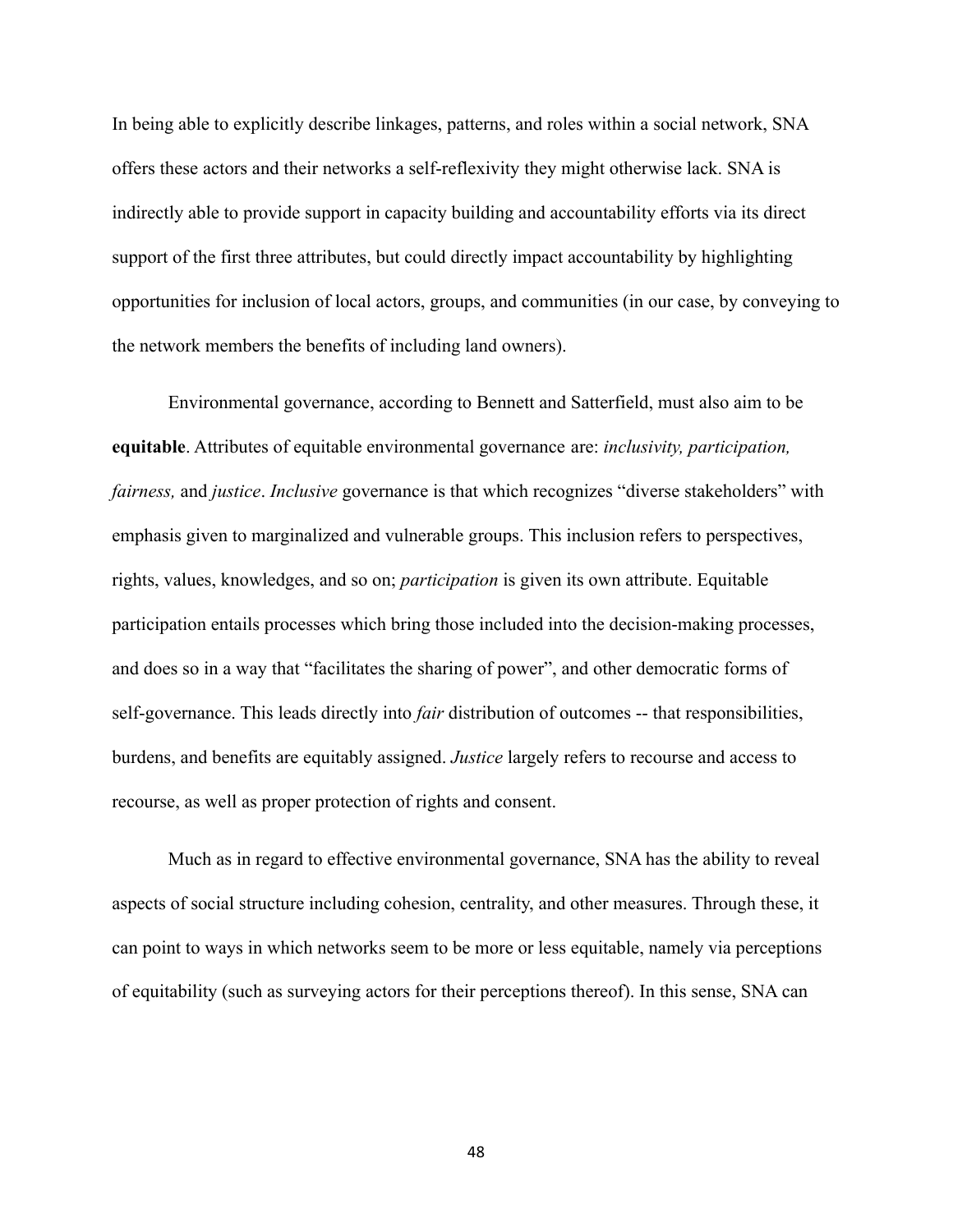point towards solutions and ways to improve equitability, but ultimately it is best used in support of qualitative social science which can best investigate these issues "on the ground".

The third primary objective of environmental governance is to be **responsive**. Such governance arrangements exhibit: *learning, anticipation, adaptability, innovation,* and *flexibility*. *Learning* includes both institutional and social learning and is correlated with collective memory. Learning in these contexts assumes continued monitoring, communication, sharing, and reflexivity regarding both social and ecological performance. *Anticipatory* governance simply refers to practices such as "consideration, analysis, and planning" regarding risks and consequences thereof. *Adaptive* governance requires institutional structures which allow for collective mind-changing and established, clear processes and ways of making changes as needed. *Innovation* implies a high tolerance of risk (and the resources, etc, to allow for it) and simply refers to the cultural willing-and-ableness to experiment in new management strategies and ideas. Finally, *flexible* environmental governance suggests that those involved act relative to "diverse local realities" rather than implement the same practices irrespective of differences.

SNA assists the anticipatory and adaptive attributes similarly to others we have seen -- by offering networks and actors information about themselves so as to identify vulnerabilities and make improvements. It is rather easy to imagine how this might happen in regard to improving learning, anticipatory and adaptive capacities, or flexibility, but it is less clear how SNA can enlighten us regarding a network's capacity for innovation. It is true that SNA could address perspectives of risk tolerance and possible risk pools, but it is less apparent how SNA can tackle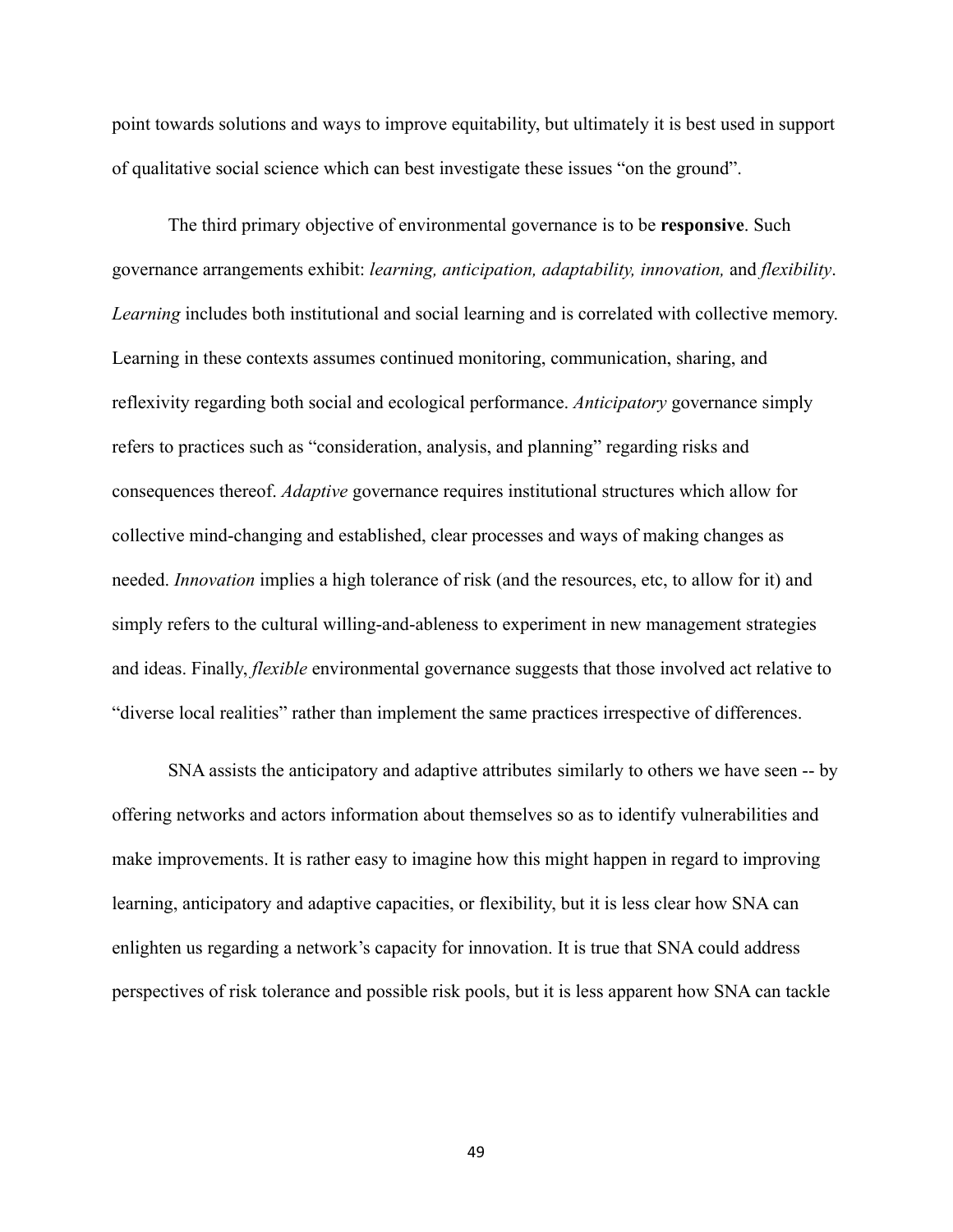empirical measures of risk tolerance, evaluate what an adequate degree of resources would look like, or determine whether a network justifiably may be said to possess a "culture of innovation".

The fourth and last objective of environmental governance is to be **robust**. Robust governance is that which is resilient in the face of challenges and maintains itself and its institutions over time. I might render it as "resilience over time". According to Bennett and Satterfield, robust governance is: *legitimate, connected, nested,* and *polycentric*. We have touched upon *legitimacy* through our discussion of accountability (see: Jepson 2005). We may add here a benefit of legitimacy: political justification and local support. Such governance institutions will be more able to weather political turbulence and manage relations with local communities and groups when disagreements and conflicts arise. *Connected* environmental governance has "robust networks of institutions and actors [which] are structurally connected horizontally and vertically, often enabled by bridging organizations, and characterized by positive social relations". These "facilitate collaboration, knowledge and information exchange, and diffusion of innovations". I excerpt these directly because the authors are overtly referring to social networks, offering us a natural starting point for bridging a rubric for good environmental governance with social networks and SNA.

In the same vein, robust environmental governance is *nested*. For the authors, this means that "decision-making authority, responsibility, and tasks are devolved to the lowest-possible and most administratively appropriate level, which enables the proper entity to self-organize, make decisions, and take actions", though they caution that this needs "to be matched with adequate support and oversight from higher levels". Lastly, such governance networks aim to be *polycentric*. This means that these devolved centers of authority occur in multiple locations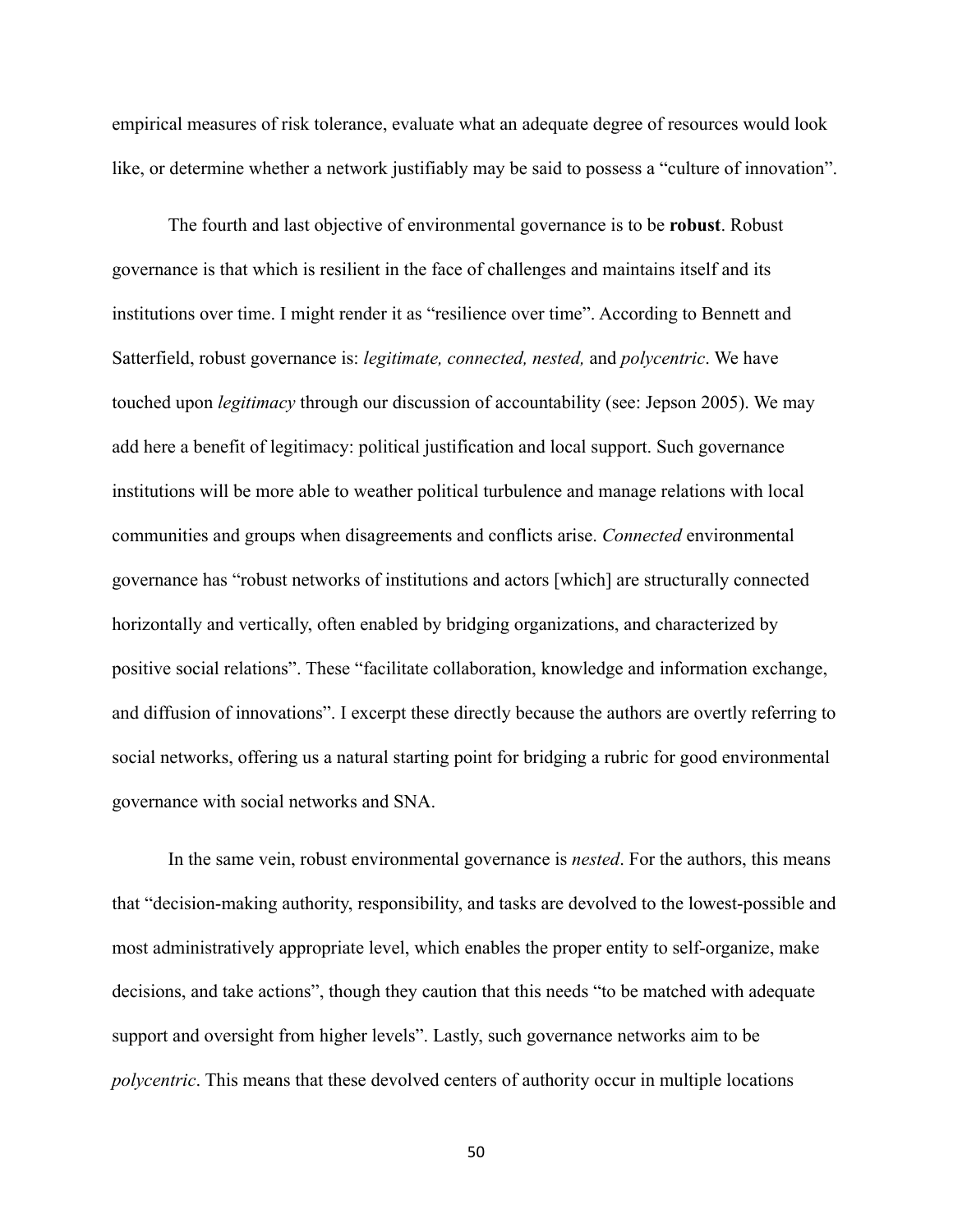across the network, across jurisdictions and scales. In particular, this redundancy affords the network some latitude in mitigating challenges (or, for instance, in taking innovative risks).

I have taken a great deal of time, care, and space to point to each objective and attribute in which SNA brings something to the table, but it is most comprehensively valuable in pursuit of robust environmental governance. Legitimacy is likely easier to actualize when actors can demonstrate the influence that the public has on governance actions; SNA allows for some quantitative analysis on this front. For instance, SNA can illustrate how local outreach organizations or agencies play bridging roles between landowners and trusts, or how local knowledge is diffused and later incorporated into collective memory. Perhaps more than any other attribute, SNA is directly applicable towards connected environmental governance by analyzing, visualizing, and evaluating the social structures and relational patterns. It follows that SNA can indicate nestedness and polycentricity by examining positionality and measures such as centrality, as well as identifying which actors act as bridges to higher/lower levels.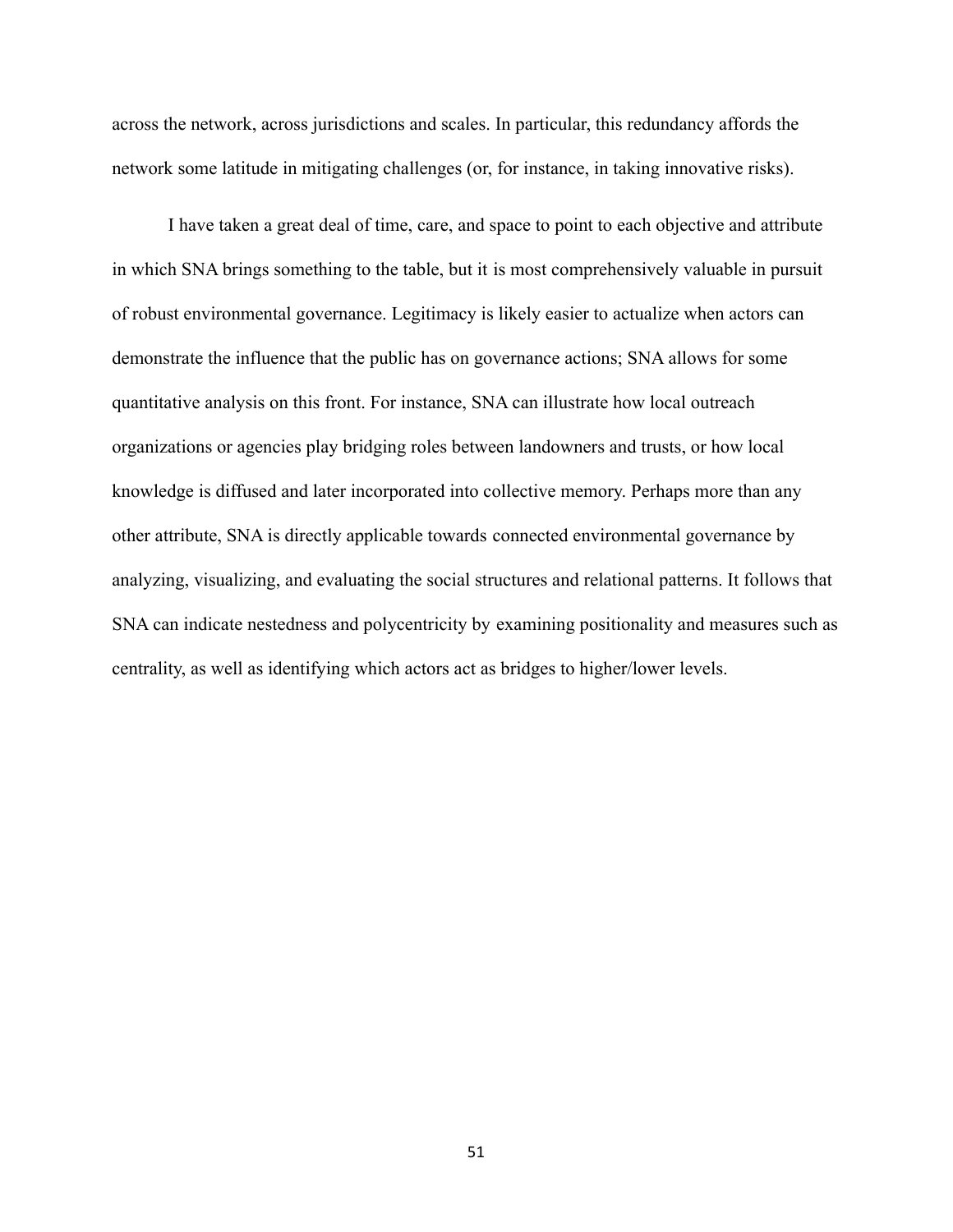# PART II

In this part, I introduce the social network analysis, its objectives, variables, and methods; present the data, conduct an analysis, and discuss the results and their implications.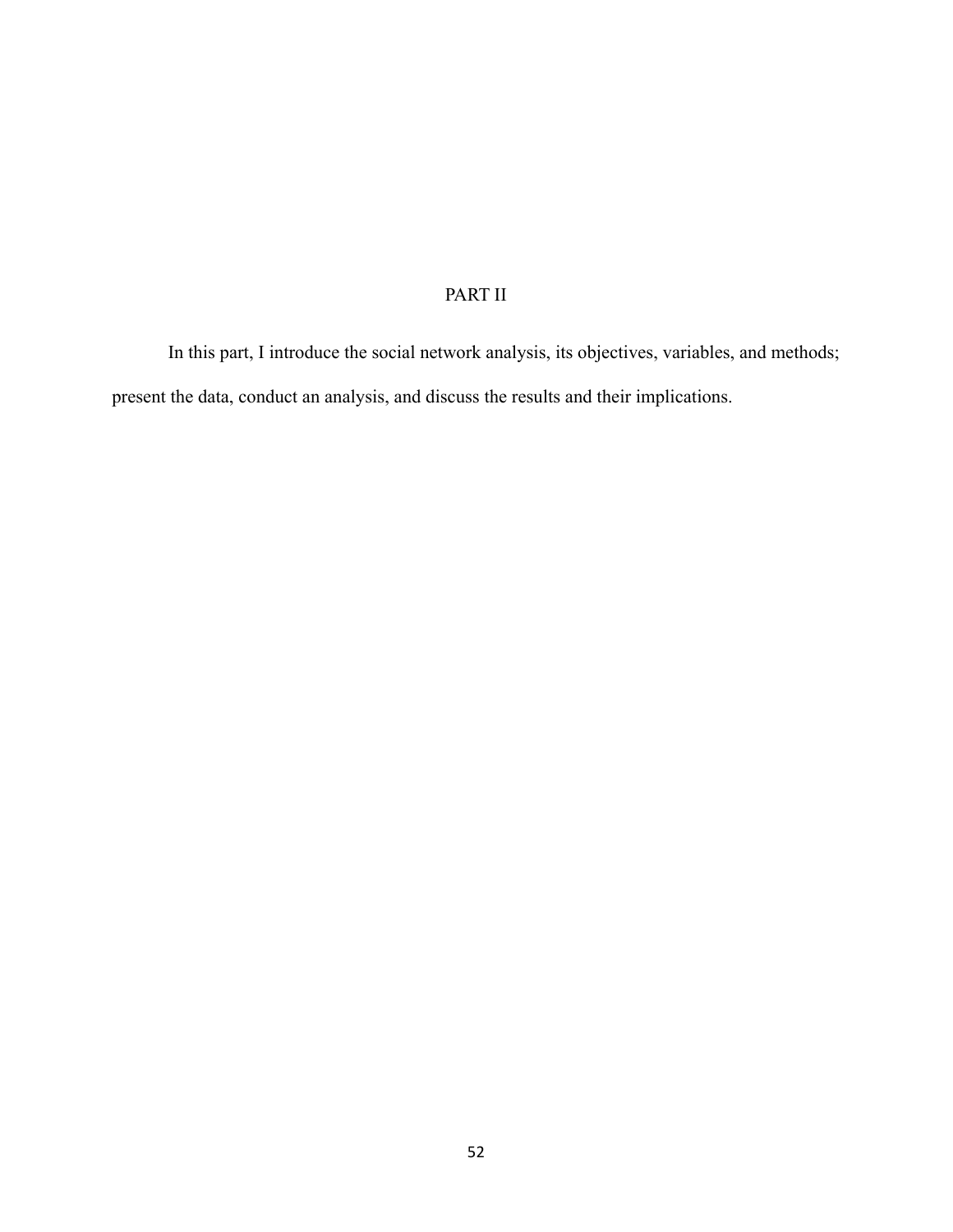#### **SNA of PLC in WNC**

Just as Berg's socialshed offers a way to consider the extent to which the network is self-aware/real or just an artifact of the analysis, so does the framework for evaluating environmental governance suggested by Bennett and Satterfield provide a way for us to begin to gauge aspects of the network.

PLC actors are engaged in the process of environmental governance, and as such, they face the sorts of challenges outlined by Bennett and Satterfield. These include: the need to generate, diffuse, and apply various knowledges for their work; an informal work environment with other actors who may or may not share values, missions, and may even compete for funding or partnerships; the need to work across political boundaries and across vertical scales of governance (Bennett and Satterfield 2008). Additionally, land trusts and like PLC actors face some particular challenges: variable, inconsistent, and sometimes insufficient funding streams and sources; they are also sensitive to the political and legal environs, such as in the case of easements that last "in perpetuity" (Fellows 2011, Ristino and Jay 2016, Cheever 1996, Johnson et al 2017, Pasquini et al 2011).

The first half of this thesis has set the stage for applying our theoretical foundation to a case study in an area of particular interest to me. We have explored the history of land trusts and the land trust movement, and seen how the processes of neoliberalism have set the stage and defined the challenges for land trusts. We have examined and unpacked the boundaries within which land trusts and conservancies operate, namely in regard to scale. We have unpacked and examined conceptions and definitions of "region" and regional identity, paying attention to the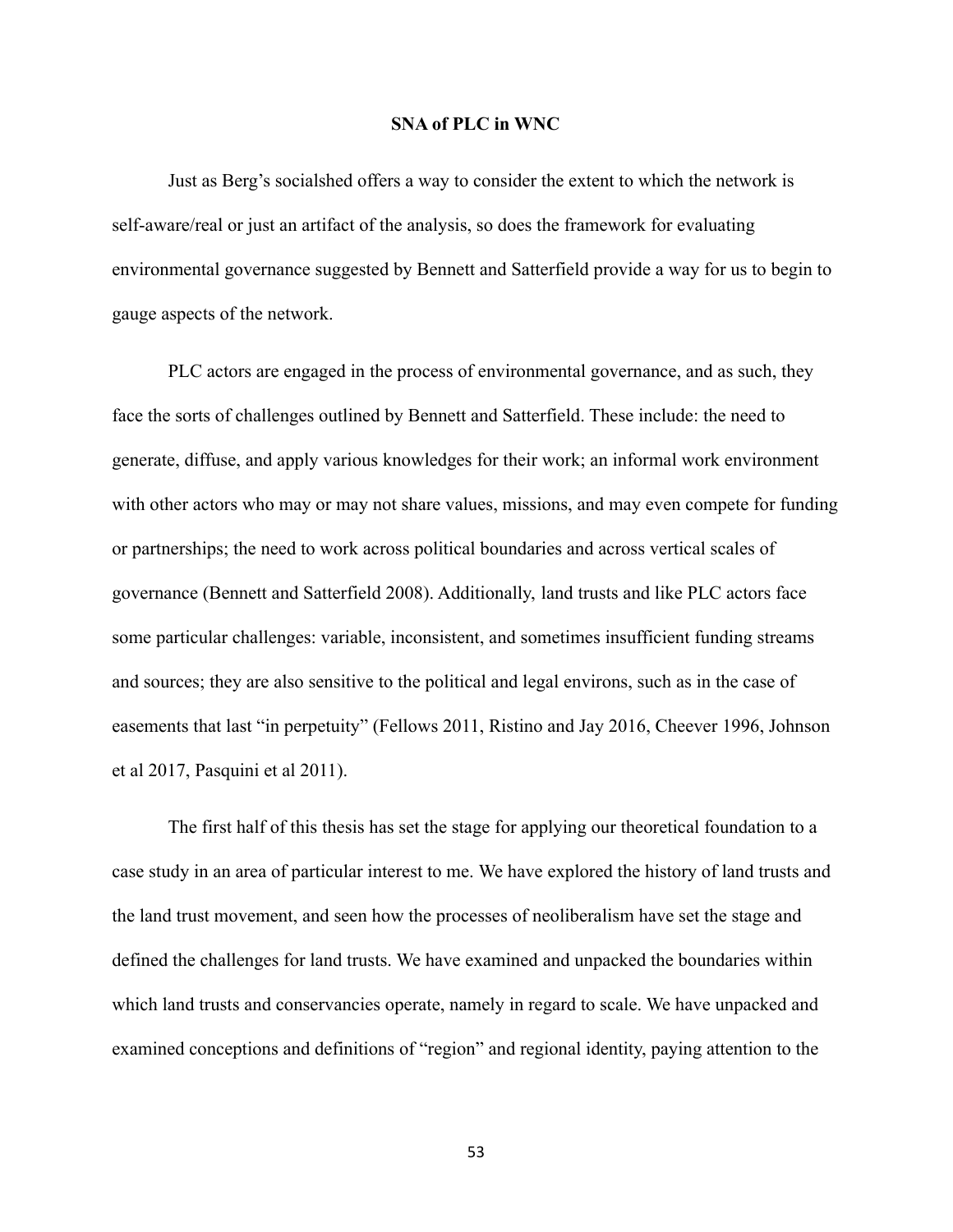differences between academic fields. We have identified a natural fit between some aspects of bioregionalism -- especially the bioregional concept of the socialshed -- and social networks. We have linked the study of social networks to measures of good environmental governance more generally, and pointed to key areas where SNA may be most helpful.

I have tried to illustrate its potential contributions, but social network analysis is just one tool to be used in improving environmental governance and outcomes; why am I choosing this tool rather than another (e.g., stakeholder analysis)? We have discussed in detail the ways in which SNA can inform, evaluate, and enhance environmental governance. Many of these require a general understanding of the major regional actors and relationships. In my research, I have found next to no data about Western North Carolina private land conservation networks; there is little on the topic of Western North Carolina conservation at all. This means that any work needs to be foundational -- in the sense of laying stepping stones for further work -- and exploratory. We need to survey the territory; describe the network topography. SNA does a few basic things that I believe are A) of preliminary importance and are B) immediately helpful to actors and practitioners in the area. That is, if no further research were to be actualized, this will still be of use *on the ground*.

The ways in which SNA offers preliminary, actionable results are deceptively simple. It a) identifies actors, b) defines them in relational terms, and c) allows for visual representation of these actors and their relational ties. The generation of the network map(s) alone allows the members a degree of self-awareness and reflexivity that otherwise they might not have. A preliminary mapping of basic relational ties can make explicit what actors make only sense or feel, for instance if there is a sense that Organization X brings in knowledge from local groups, a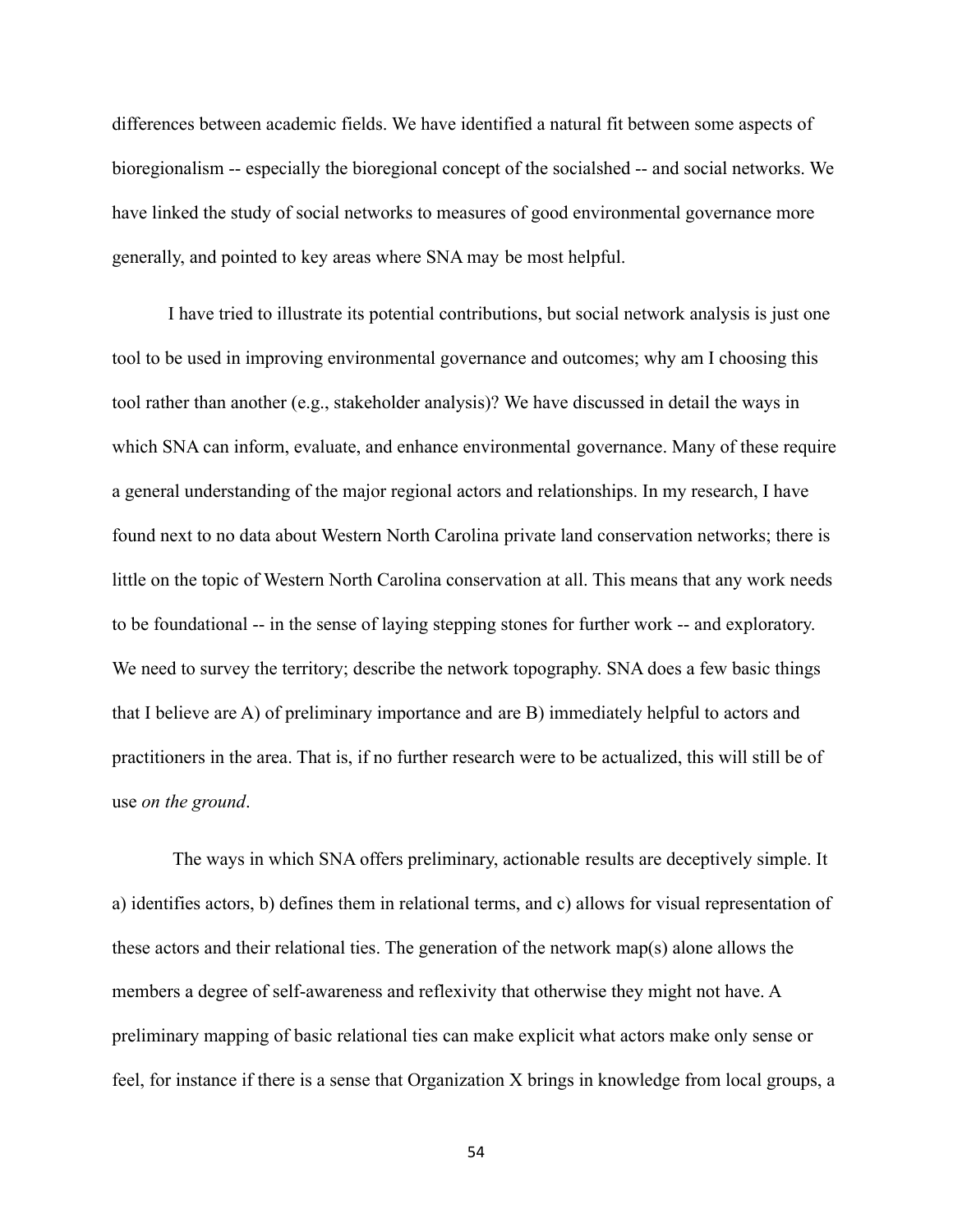SNA can reinforce that feeling by showing that most other network actors view Org X in the same way. Basic SNA statistics and measures quantify these relational ties in helpful ways -- for example, by highlighting which actors have high betweenness centrality, or by linking a centralization statistic to the literature on collaborative governance.

### Objectives and Variables

The research objectives are: A) to conduct a social network analysis which is exploratory, preliminary, and foundational; B) to conduct a social network analysis which is useful to network members; C) define the social network analysis in terms of evaluative environmental governance and define realness of the network in relation to the socialshed.

The variables I selected for study were chosen because they satisfied all three primary objectives. I attempted to curate a selection of variables that offered some redundancy in terms of satisfying the three objectives in case some variables did not result in workable data.

The structural variables -- the relational ties under investigation -- are: **frequency of communication, frequency of collaboration, frequency of sharing or receiving new information, perception of working in the same region, perception of belonging to a like-minded group, perception of competitiveness,** and **collaborative planning relationships.**

The composition (actor attribute) variables are: **funding sources, scale of operation, types of work done, name and description/definition of region in which they work,**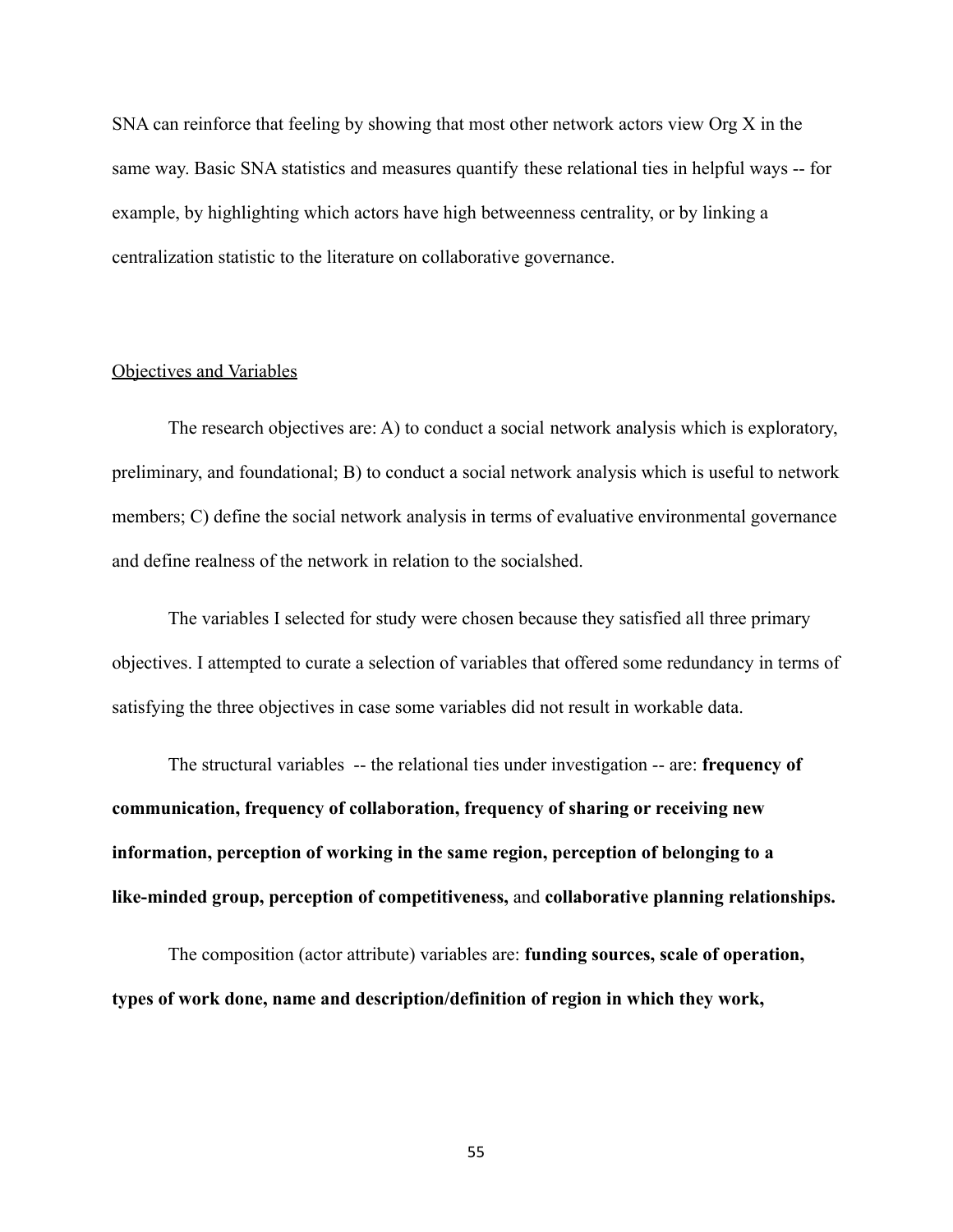**perception of biggest challenges looking ahead, knowledge access**, **knowledge need**, and **dependency on volunteers for daily function.**

In order to align my research with the rubric formulated by Bennett and Satterfield, I chose variables that correspond to Bennett and Satterfield's objectives and specific attributes in environmental governance practice and which may be readily informed by SNA. The variables selected may be leveraged through SNA towards evaluation of **effectiveness, responsiveness,** and **robustness**. In terms of effective environmental governance, the variables in this SNA inform our evaluation of actor and/or network *direction*, *capacity,* and the extent to which actor/network are *informed*. Responsiveness is indicated through *learning*, *anticipation*, and *flexibility*, while SNA robustness through the *connected* and *polycentric* attributes. Measures of equitability were determined to be better suited to successive studies which can survey larger populations, more diverse stakeholders, and ask questions based on prior establishment of network(s) and socialshed(s).

Several variables are intended to indicate the extent to which the actors understand themselves to be part of a larger group with shared understandings of respective roles, goals, and geographic areas of work. To the extent that a group of actors perceive themselves as belonging to a larger group, we may more readily suggest the social network is "real" as well as indicating reflexivity and intentionality. Moreover, mutuality (where actors consider each other part of that same network) may be inferred in situations where two or more actors frequently communicate, share knowledge, and/or work together. Where a group of actors appear to (consciously) share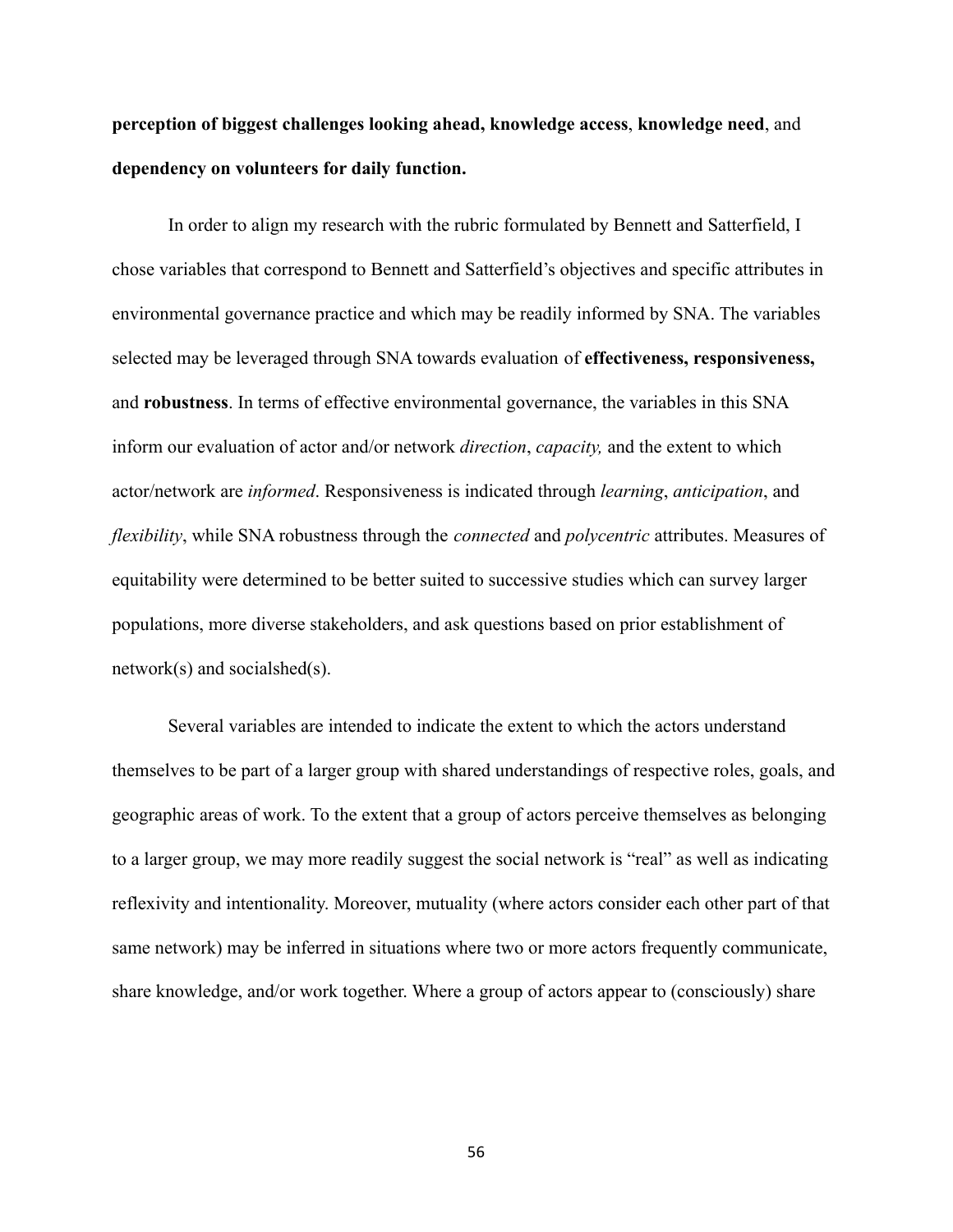understandings about roles, goals, and areas of work regarding the network, we may (cautiously) suggest they belong to a socialshed.

Chosen variables were also considered in light of whether they were appropriate in pilot SNA study and whether analysis of them was likely to be helpful to practitioners and participants. For example, the frequency variables serve to establish the existence and basic structure of the network, while many of the composition variables aggregate basic information into an overview (such as with reliance on volunteers) and begin to address member perspectives that ultimately show up in attributes such as direction. Considering both compositional and structural variables gives analytical depth beyond what might be expected with relatively foundational variables. That is, the chosen variables were selected towards the goal of being both useful and basic. This also keeps the study accessible to practitioners and staff who likely vary in their academic leanings.

#### Definitions and Boundaries

One of the key decisions in conducting SNA is defining the network boundaries. In this case, the physical network boundaries are somewhat arbitrary and have geographic, ecological, social, and political dimensions in addition to logistical constraints. Moreover, rather than begin with physical boundaries and populating the actor list from within those confines, one could begin with known or major actors and use an iterative survey process to generate a population.

I have combined these approaches for this study in order to reflect the dialectic between regions and those who identify with them. Based on our discussions of regions and identity, we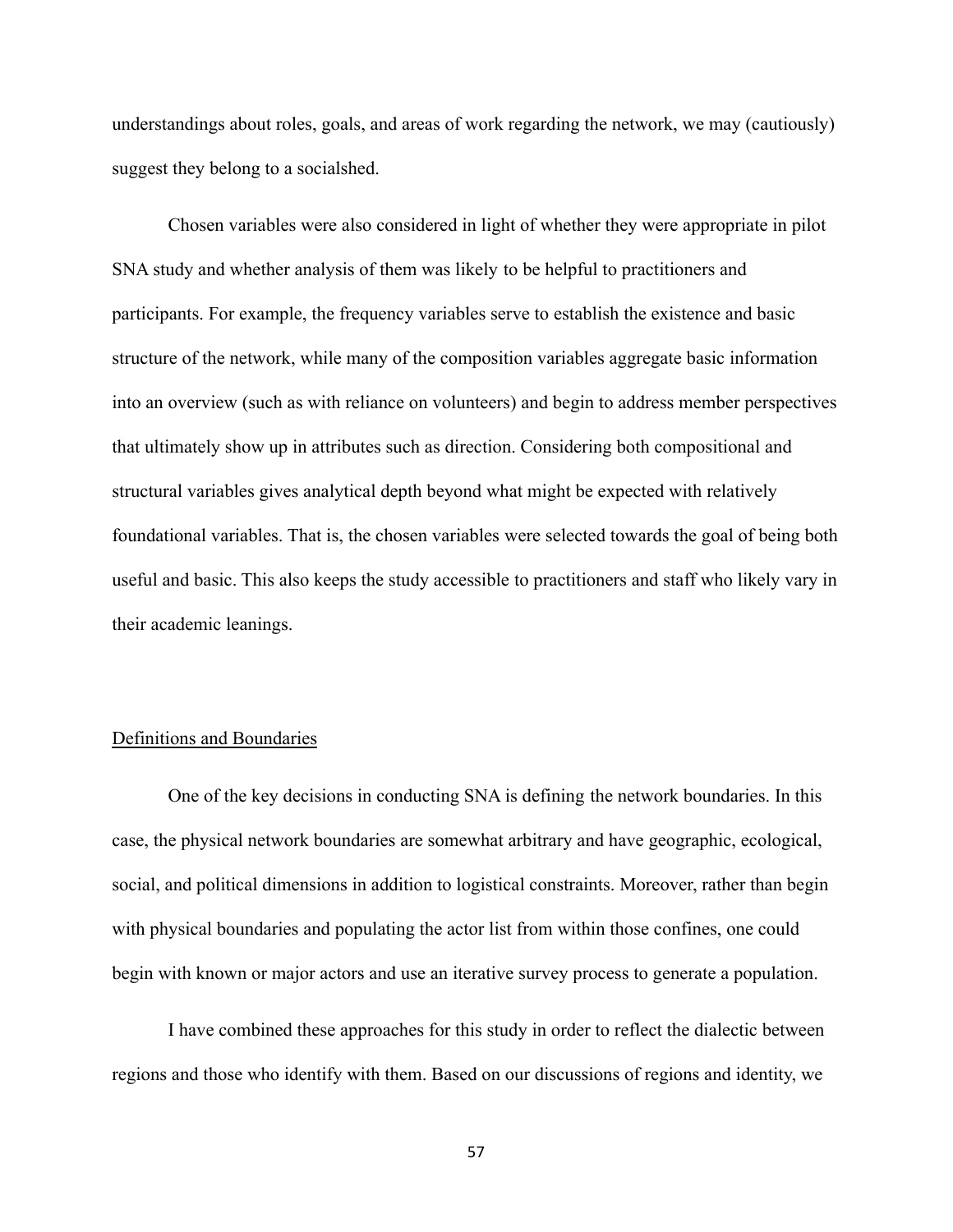could look to WNC as a formal, political region, or in following an organization such as the WWF look to the Blue Ridge Mountains as an ecoregion. We might consider the social and cultural bounds; Southern Appalachia extends through several states while indicators, such as news channel reach, suggest including upstate South Carolina in with parts of WNC. One could divide WNC into the northern highland counties, the western counties, and the ones surrounding Asheville.

The geographies that comprise WNC amount to more than a bioregion, a formal political entity, an economic unit, or a purely sociocultural construction. It has geographic and bioregional characteristics in addition to state recognition as one of three geographic regions (the others being the Piedmont and the Coastal Plain). As the largest city in WNC, Asheville is an economic and political center; many economic and demographic measures divide WNC into smaller areas. As the reader might have surmised, the designation of WNC is predicated on geography but is fundamentally socio-political; it is a mapping of county lines over the Appalachian Mountains.

One of the objectives of this exploratory SNA is to tease out how the actors think of the WNC region and their organization's place in it -- or whether they instead identify more with the Blue Ridge Mountains or Southern Appalachia in general. Ultimately, one of the most influential factors in deciding to use the conventional designation of WNC as the network boundary is feasibility. Anchoring the actor population to WNC precludes the need to proactively account for political boundaries and the effect of legal variations across state lines. Nevertheless, many actors operate across state lines such that we will indirectly be considering those places.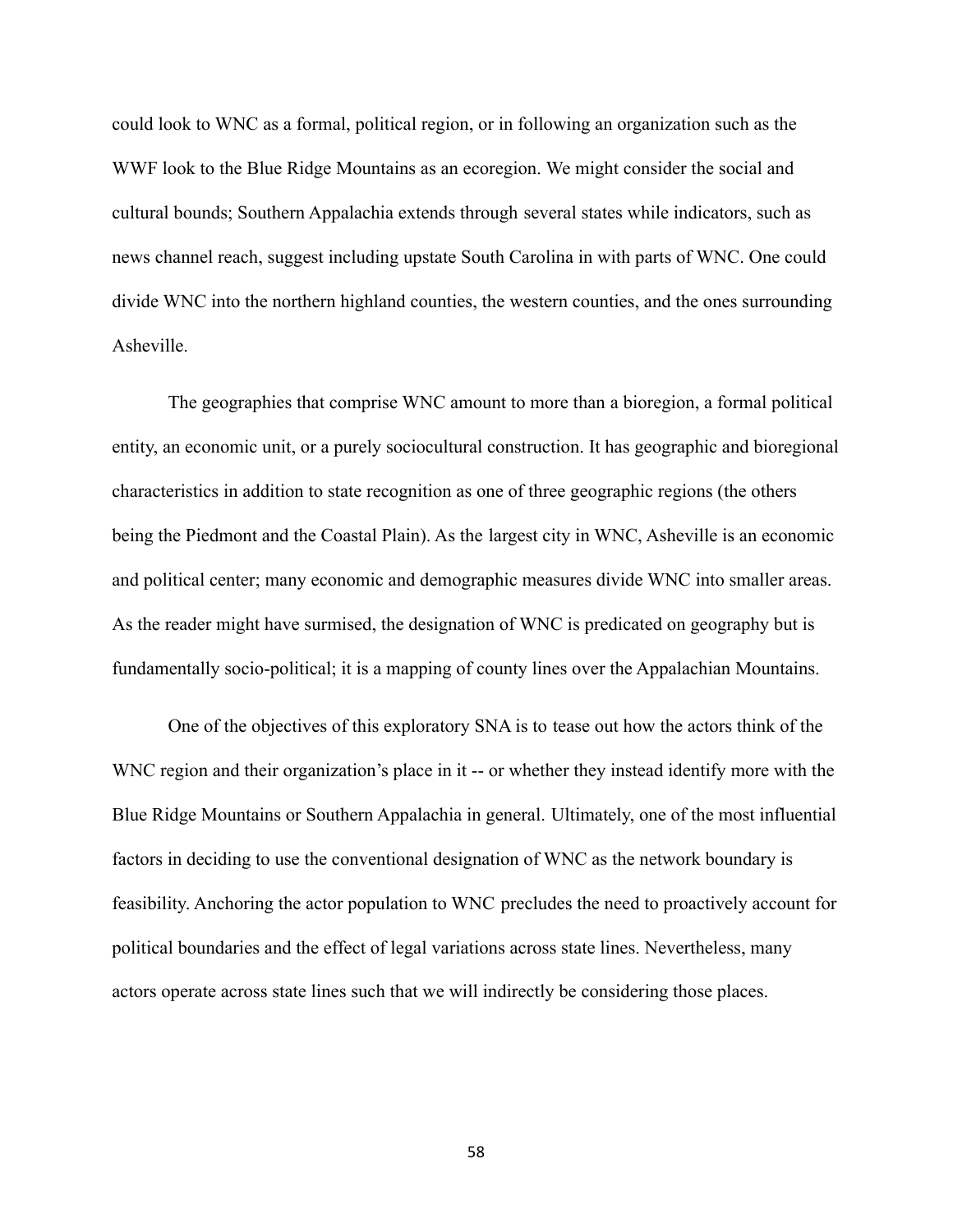The study population might also have been defined in various ways. As discussed in the brief history of land trusts, there are many organizations which involve themselves in the protection and conservation of land. Many of these work across political borders. The federal government owns and administers the Great Smoky Mountains National Park, which straddles the border of Tennessee and North Carolina. There are also county soil and water conservation offices, large international firms such as The Nature Conservancy or Sierra Club which have local or regional chapters. There are recreation-oriented non-profits, farmers' associations, and broad-based organizations focused on advocacy, organizing, and education. Indirectly involved are organizations focused on clean water, pollution, clean energy, and environmental law and policy. There are also the private land owners themselves.

The ideal situation would be one in which all environmental actors might be accounted for. For sake of feasibility, the initial actor set was limited specifically to actors (a) directly engaged in private land conservation of soil and land (including farmland) -- meaning acquisition and/or management thereof -- which work (b) at least primarily<sup>19</sup> in WNC. These actors could be environmental NGOs (ENGOs) or state-based entities, such as county conservation agencies. Actors which did not fit these criteria could only show up in the analysis if mentioned by primary actors. I excluded private land owners for the sake of feasibility.

 $19$  Regarding the latter requirement, for instance, Southern Appalachian Highlands Conservancy is the largest trust in the region but holds tracts in Eastern Tennessee and Southern Virginia; they are included. TNC has two tracts in WNC but do not operate primarily in WNC; they are excluded.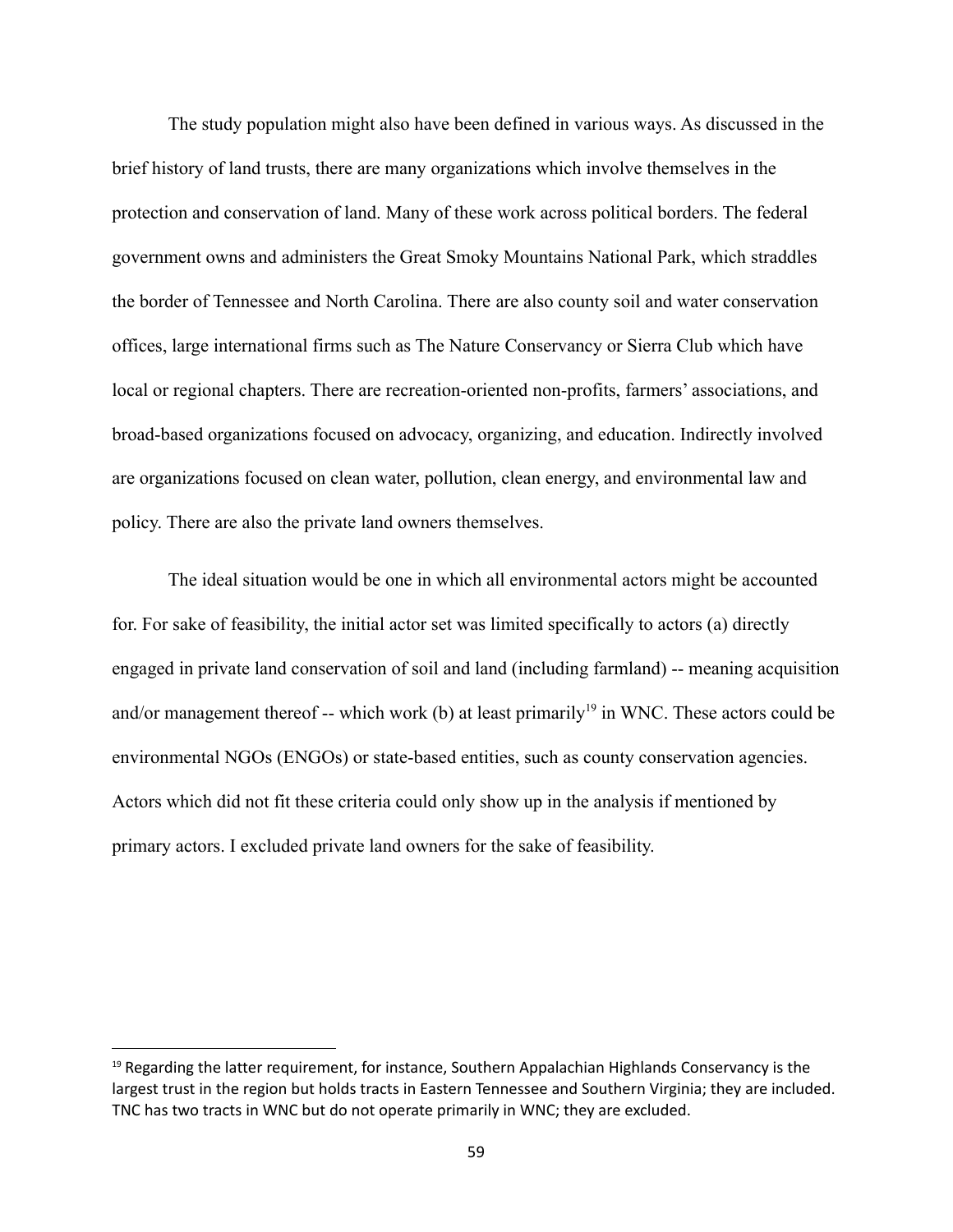### Methodology

To generate a population of actors, I used a two-step iterative process that began with selecting a preliminary set of PLC actors known to be active in the region and who directly practice PLC. Effectively, this was a list of the conservancies and supra-organizations with conservancies as members. These ten actors, listed below, were asked via survey to list other "major" actors in PLC in WNC. From the responses, I curated all the actors who were listed by at least two respondents. The final population list was generated through combining the initial actor set with the curated list of responses. Qualtrics (via Cornell) was used to distribute and administer the surveys.

| PRELIMINARY ACTORS                                      | <b>ADDED PRIMARY ACTORS</b> |
|---------------------------------------------------------|-----------------------------|
| <b>Blue Ridge Forever</b>                               | MountainTrue                |
| Southern Appalachian Highlands Conservancy              |                             |
| Buncombe County Soil and Water Conservation<br>District |                             |
| <b>Blue Ridge Conservancy</b>                           |                             |
| Conserving Carolina                                     |                             |
| Foothills Conservancy                                   |                             |
| Mainspring Conservation Trust                           |                             |
| Highlands-Cashiers Land Trust                           |                             |
| New River Conservancy                                   |                             |
| RiverLink                                               |                             |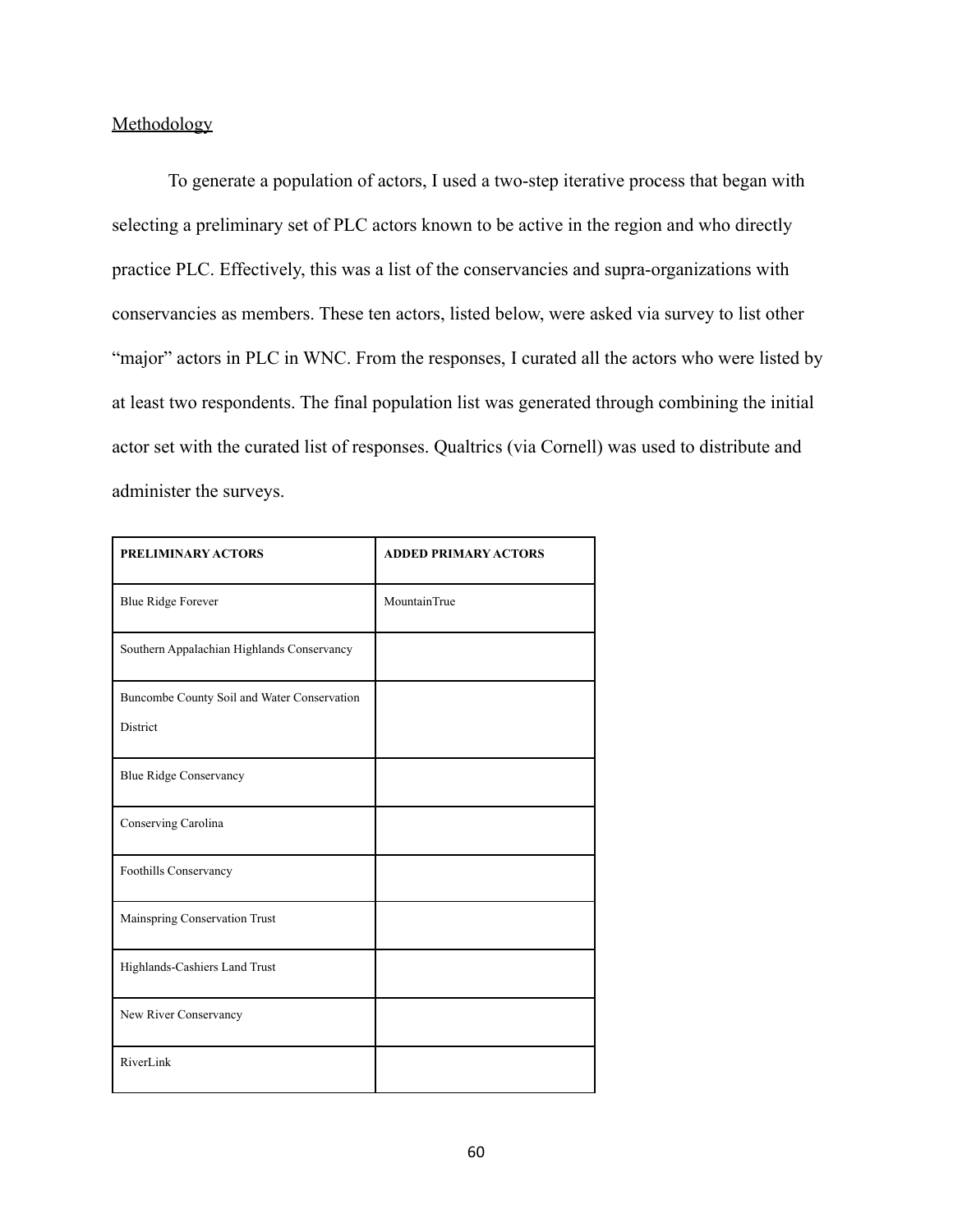Both survey sets were in questionnaire format. Respondents were asked to answer from an organizational perspective where possible, and encouraged to speak to others if questions could be better answered. For example, they were asked to answer frequency of communication questions in terms of organization-to-organization communications, but were also encouraged to defer the question to another staff member if the other member handled most of the email communications or was in charge of relations with a particular organization listed in the survey.

The preliminary survey simply asked respondents to A) choose whether the listed organizations (the others in the respondent pool) were major or minor players, B) list as many other major regional PLC actors as they were able, and C) list any other organizations or actors which might not qualify as major but which ought to be considered.

The primary survey asked respondents to answer questions based on the structural variables under investigation. Questions about frequency could be answered with "daily, weekly, monthly, a few times a year, rarely, never"; the variable about perception of working in the same area was split across multiple questions, including a self-ascription of regional descriptors and a matrix of others in the respondent pool and possible regional descriptors. The question about perception of belonging to a larger group was given in regards to each other actor in the respondent pool and structure in a 1-5 rating format, where 1 indicated feeling no sense of belonging and 5 indicated complete confidence in belonging.

The compositional variables were more varied in form. Respondents were asked to indicate public and/or private as sources of funding, as well as which kinds of funding they received -- "annual federal/state funding, government/public grants, private donation,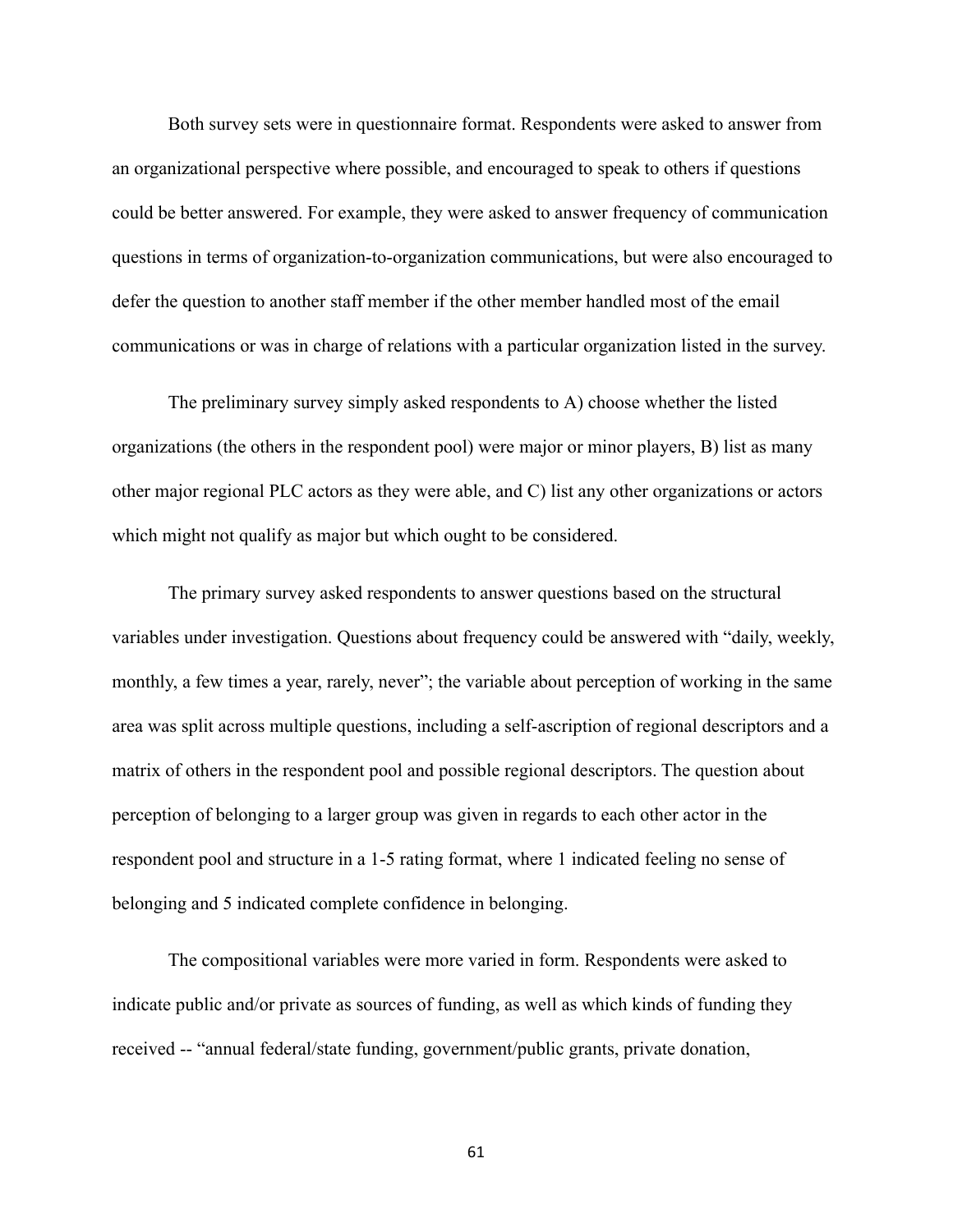membership fees or dues, public fundraising". Questions about the type of work done were framed in a "choose all that apply" format, and included education, advocacy, volunteerism (i.e. trail maintenance), fundraising, lobbying, land acquisition, land management, community engagement and networking. Scale of operation data were garnered by asking respondents to indicate the highest level at which they engaged in private land conservation, with possible answers including: "community/neighborhood, local-municipal, county, regional, state, national". Regarding regional identity, respondents were given a list of possible regional identifiers -- WNC, Southern Appalachia, Blue Ridge Mtns, Great Smoky Mtns, Asheville area, and Other (including a line to write in an unlisted answer) -- and asked to rank as many as they wanted according to best fit (1 being the best) but asked not to rank identifiers that did not fit. Perception of challenges ahead was given as free ranking, allowing respondents to pick any challenges they wanted and list them in order of importance (there was no option for ties). Dependency on volunteers was asked in the form of ratings (1-5) where 1 indicated not at all dependent and 5 indicated daily dependent.

Responses were collected via Qualtrics; downloaded, tabulated and coded into Excel; and analyzed and visualized using the NodeXL Pro extension for Excel.

### **Results**

#### Response Rates and Data

The responses to the preliminary survey were lower than hoped for -- receiving only 4 of 10 surveys -- but it was enough to justify the inclusion of MountainTrue (MTNTRUE) in the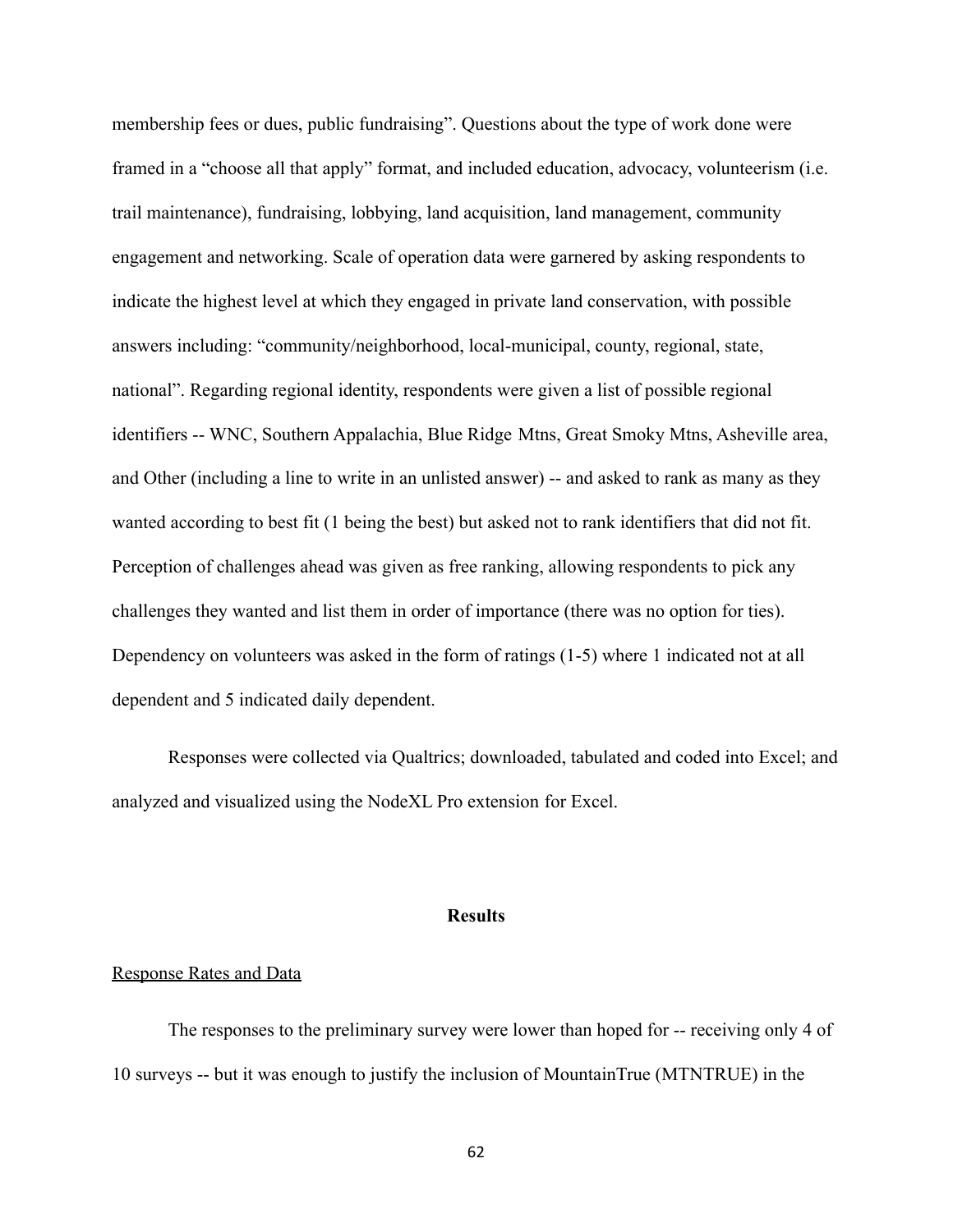primary round. MTNTRUE is an NGO focused on advocacy for responsible use and restoration of *public* lands, along with water quality and energy issues. It is also a well-established union of three environmental NGOs and has a former director/founder on Asheville City Council who has recently begun serving in the North Carolina General Assembly.

The finalized primary survey list included 8 land trusts, Buncombe County Soil & Water Conservation District (BCS&W), MountainTrue, and Blue Ridge Forever (BRF) -- a coalition of area conservancies and national partners focused on public engagement and fundraising. Of these, I was unable to garner responses from BRF, FOOTHILLS, CC, or NEW RIVER. This was regrettable, not only because it shrank an already-limited pool, but because both CC and FOOTHILLS were indicated as major PLC players just as often as SAHC, which we will see is an influential member of the networks.

There are two key takeaways in considering the two rounds of surveys. First, this analysis would benefit greatly from expanding the respondent pool to include these other important actors. There are several threads we can tease out as it stands, but these threads would be deepened and perhaps challenged by the inclusion of these noticeable absences. Second, the preliminary survey results indicated general agreement about major and minor players. SAHC and CC, followed by FOOTHILLS and then BRC, saw the most consensus as major players; MTNTRUE was the only organization mentioned more than once in the free response section as a major player I ought to consider. On the other side, RIVERLINK was split evenly in how it was perceived, and there was a similar divide in regards to BRF.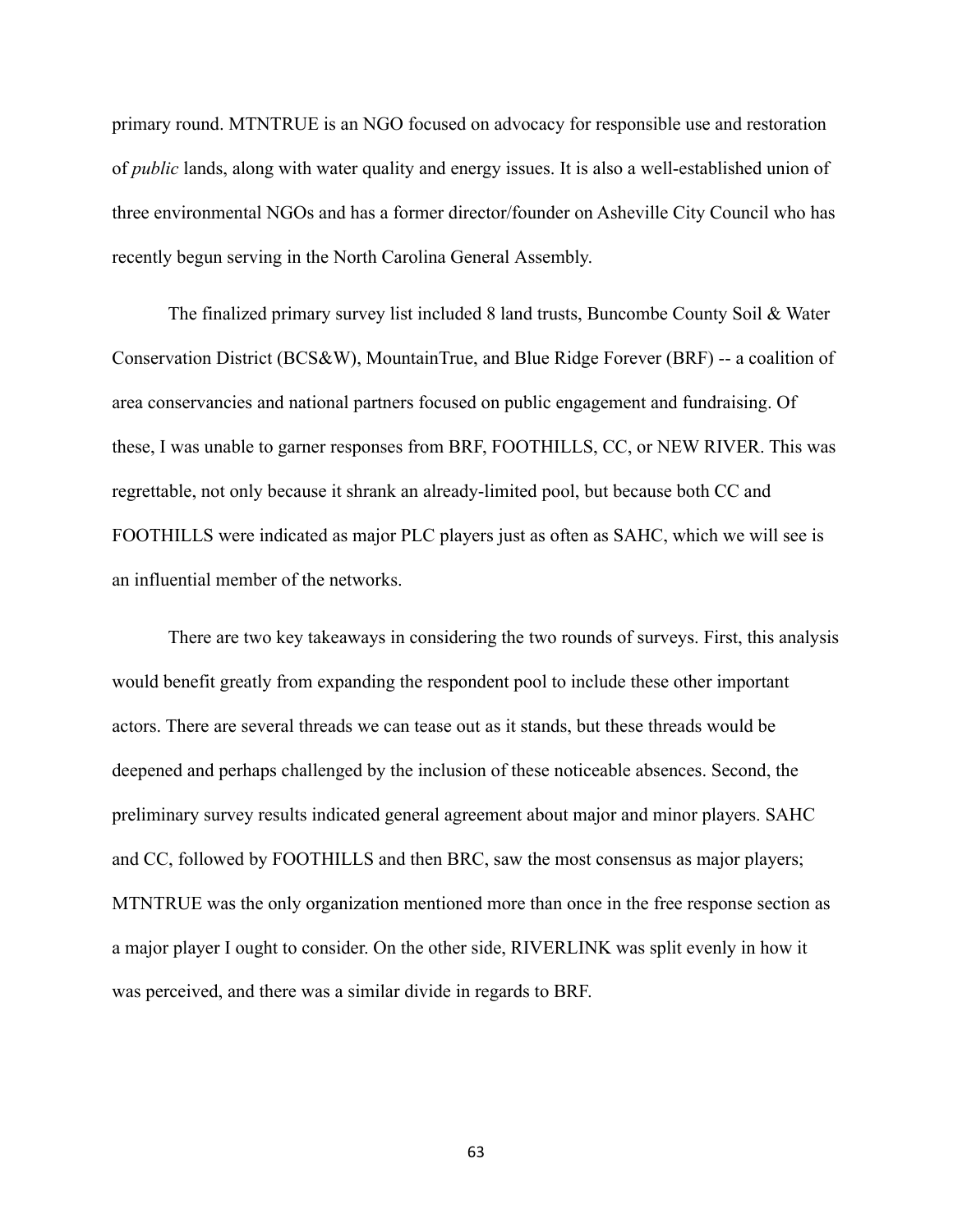Although the primary survey asked questions regarding all 11 of those in the respondent pool, I ultimately determined to remove the non-respondents from the data entirely. This focused my analysis and avoided the difficulty of accounting for a good deal of one-way ties. In other words, although the respondents were asked about their ties and relationships with the 4 nonrespondents, that is not reflected in the analysis beyond what I have already written.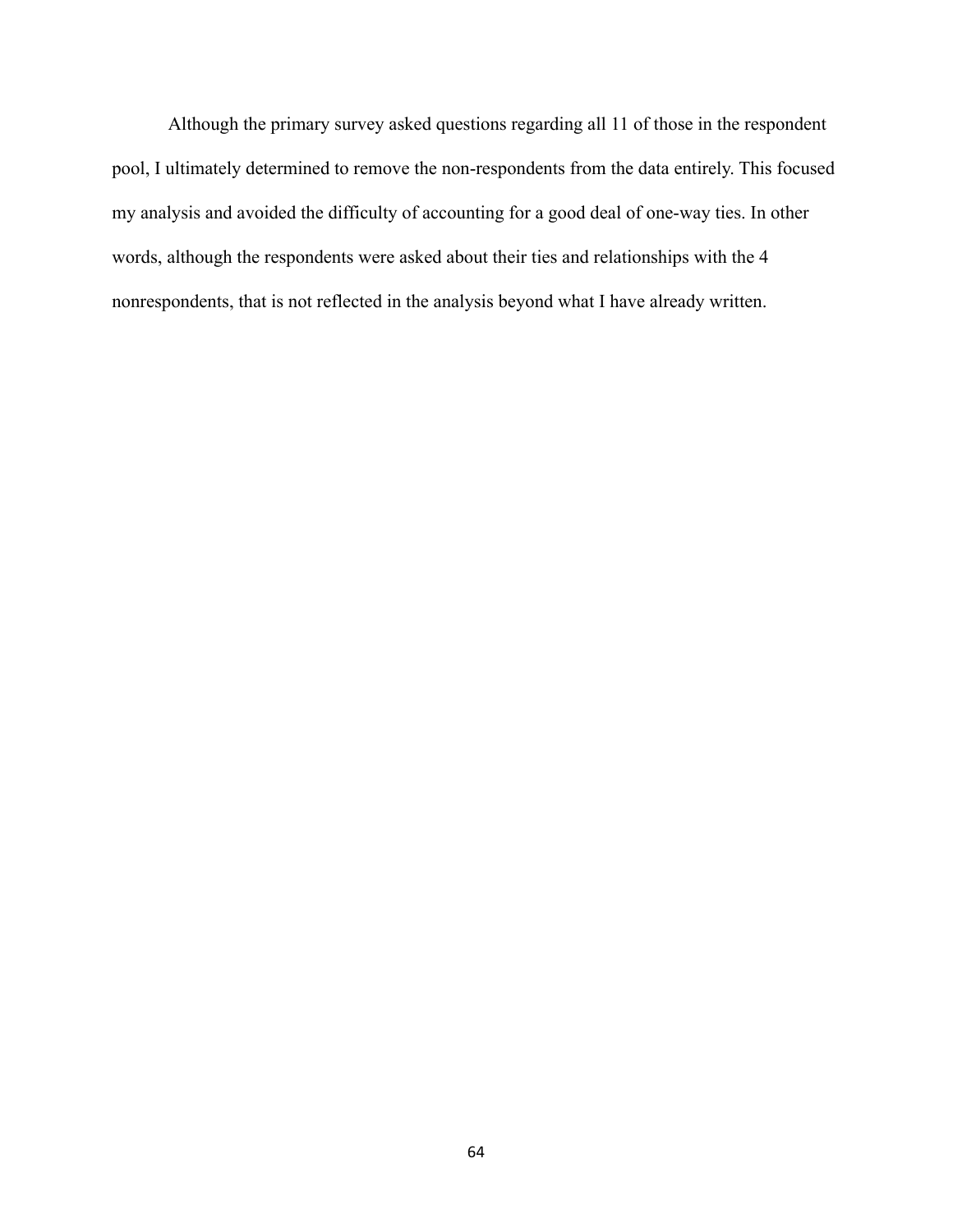## Frequency of Communication



Frequency of Communication



The directed network map in Map 1.1 shows frequency of communication between respondents, who were asked to rate their frequency on a five-step scale from "rarely or never communicate" up to "daily". These were coded numerically as 1-5 and weighted to display as shown in the legend according to color and width. In Map 1.1, I have excluded answers of 1, or "rarely or never communicate" and layered the higher numbered link over the lower where they differed (eg, RIVERLINK chose "4" for SAHC, but SAHC chose "3" for RIVERLINK).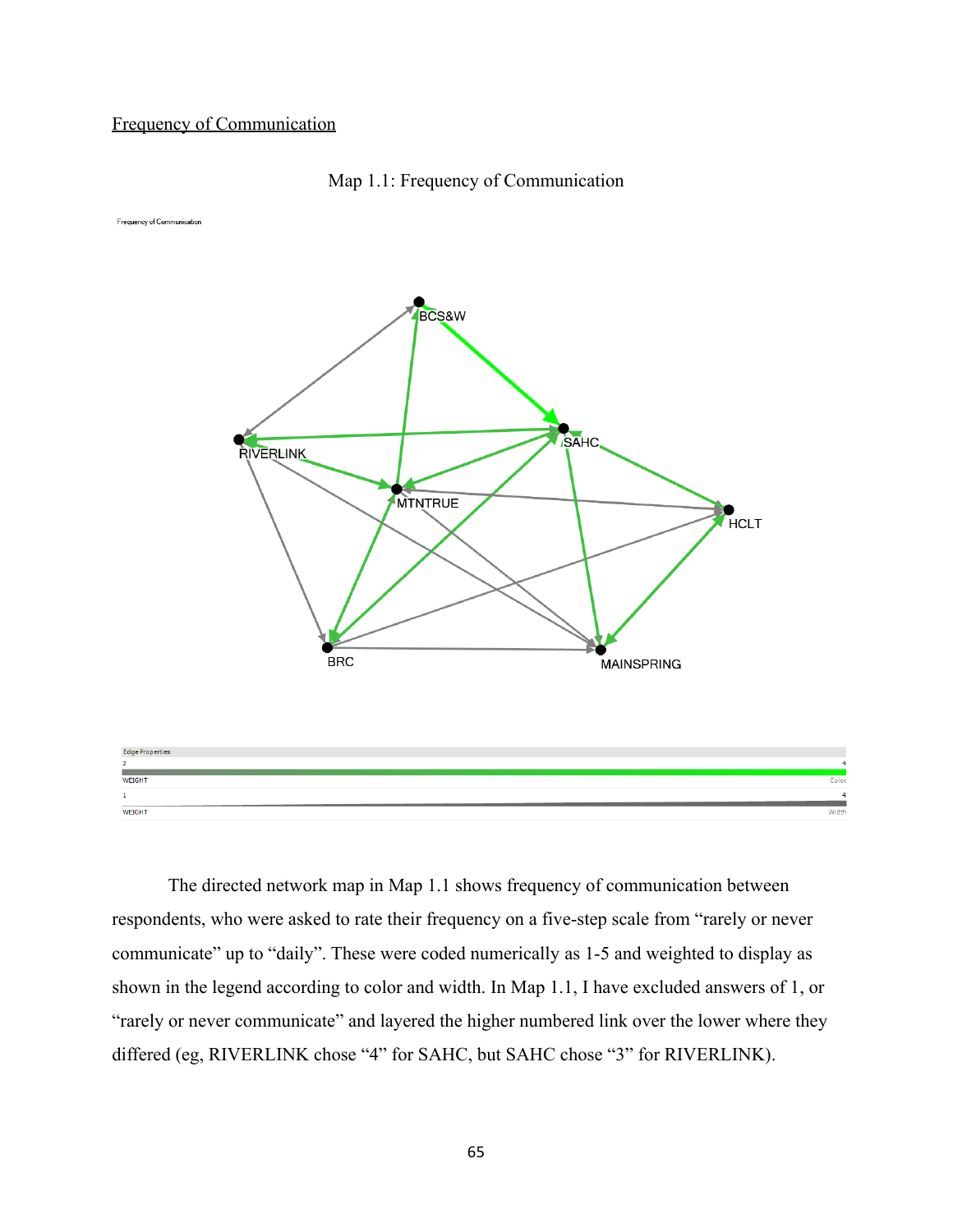We can see that both SAHC and MTNTRUE appear to be very central, and that the conventional land trusts seem to fall on one side of the two central actors, with RIVERLINK and BCS&W more closely linked to them than the rest. Indeed, the analysis does show that SAHC and MTNTRUE have the highest centrality scores -- specifically closeness, betweenness, and eigenvector centralities. The reciprocated vertex pair ratio (RVPR) for those actors with reciprocal ties of 2+ confirms that SAHC has the highest RVPR in the network. It also has the highest number of total ties (both incoming and outgoing).

Alternatively to layering the higher valued relational tie over the lower one, one could have averaged the two answers to render an undirected network. I have done this in Map 1.2, below: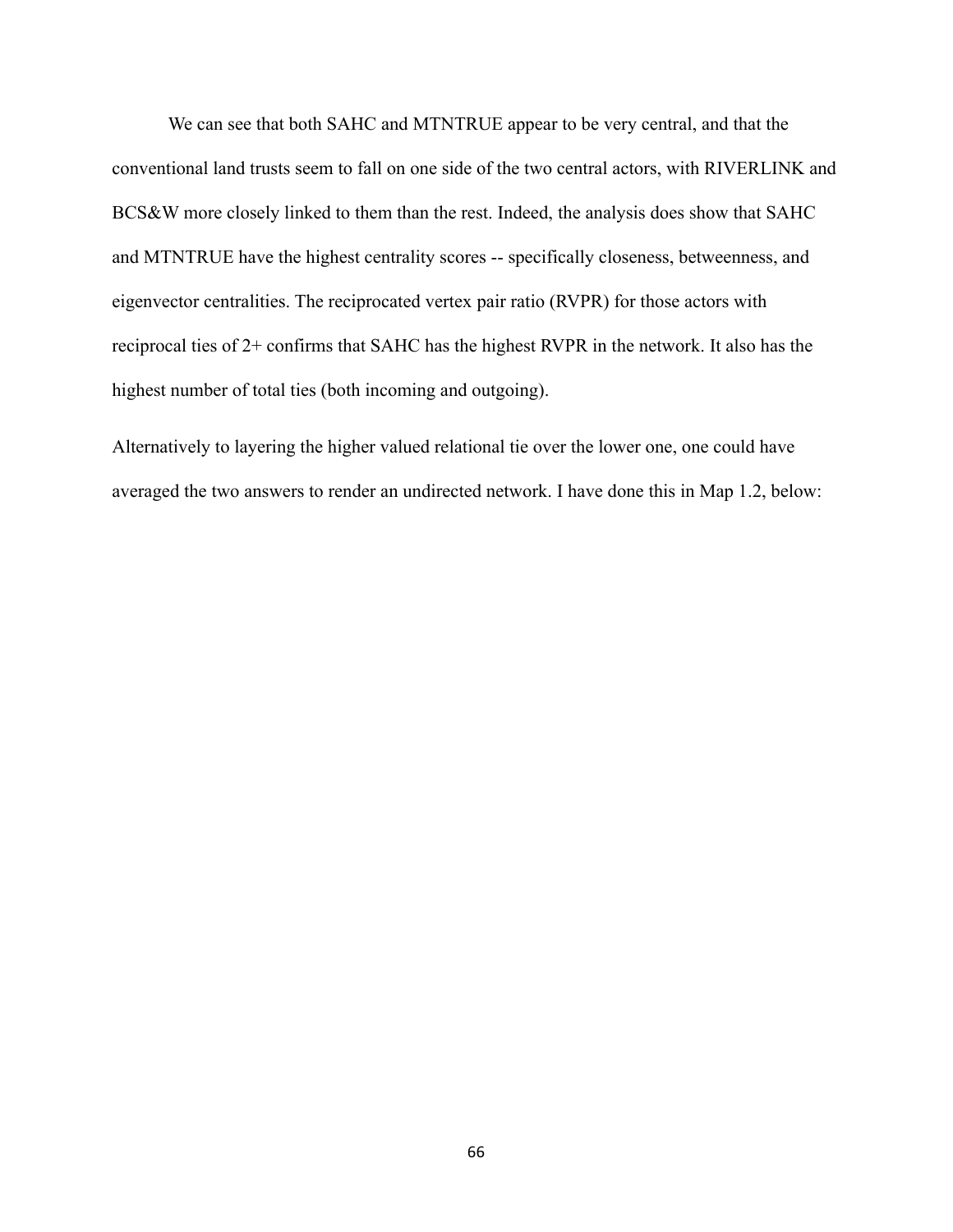

Map 1.2: Freq of Communication, AVG, Undirected

This version excludes 1s and unreciprocated edges. It simplifies the relational ties and focuses only on the mutual relationships, but still weights these relationships. Its arrangement allows us to quickly draw a few inferences. One, SAHC is highly central and appears important to MAINSPRING and especially BCS&W. MTNTRUE also looks to have high betweenness centrality. BRC has a 1.0 clustering coefficient and anchors a clique which includes SAHC, MTNTRUE, and RIVERLINK.

The density of the network -- excluding answers of 1 (rarely or never) -- is .69. This suggests that of the total possible lines of direct communication between two actors, roughly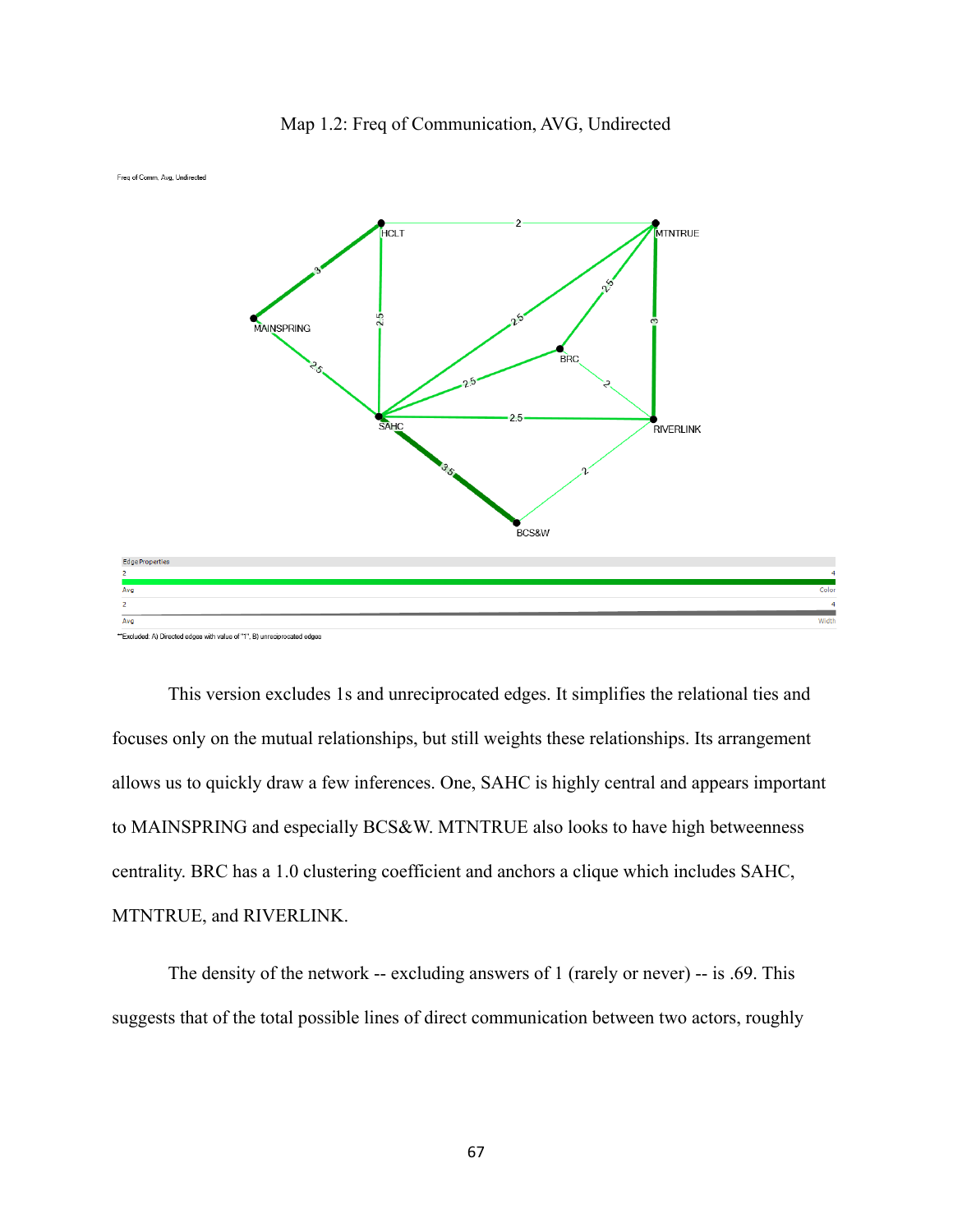30% are unactualized. We can visualize these "missing links" by using the data to construct a network map of the unactualized connections. I have done so in Map 1.3, below:



Map 1.3: Frequency of Communication, Missing Links, Directed

Labeled Edges are unreciprocated relationships >1. Unlabeled edges are mutual 1s, indicating the two actors both said they "rarely or never" communicate

In Map 1.3, the gray lines represent a lack of connection and the labeled red lines illustrate unreciprocated ties. Please note that MAINSPRING appears unduly un-reciprocative; this is due to a lack of answers rather than answers of 1. Beyond that, BCS&W and HCLT seem to account for several of the unactualized density.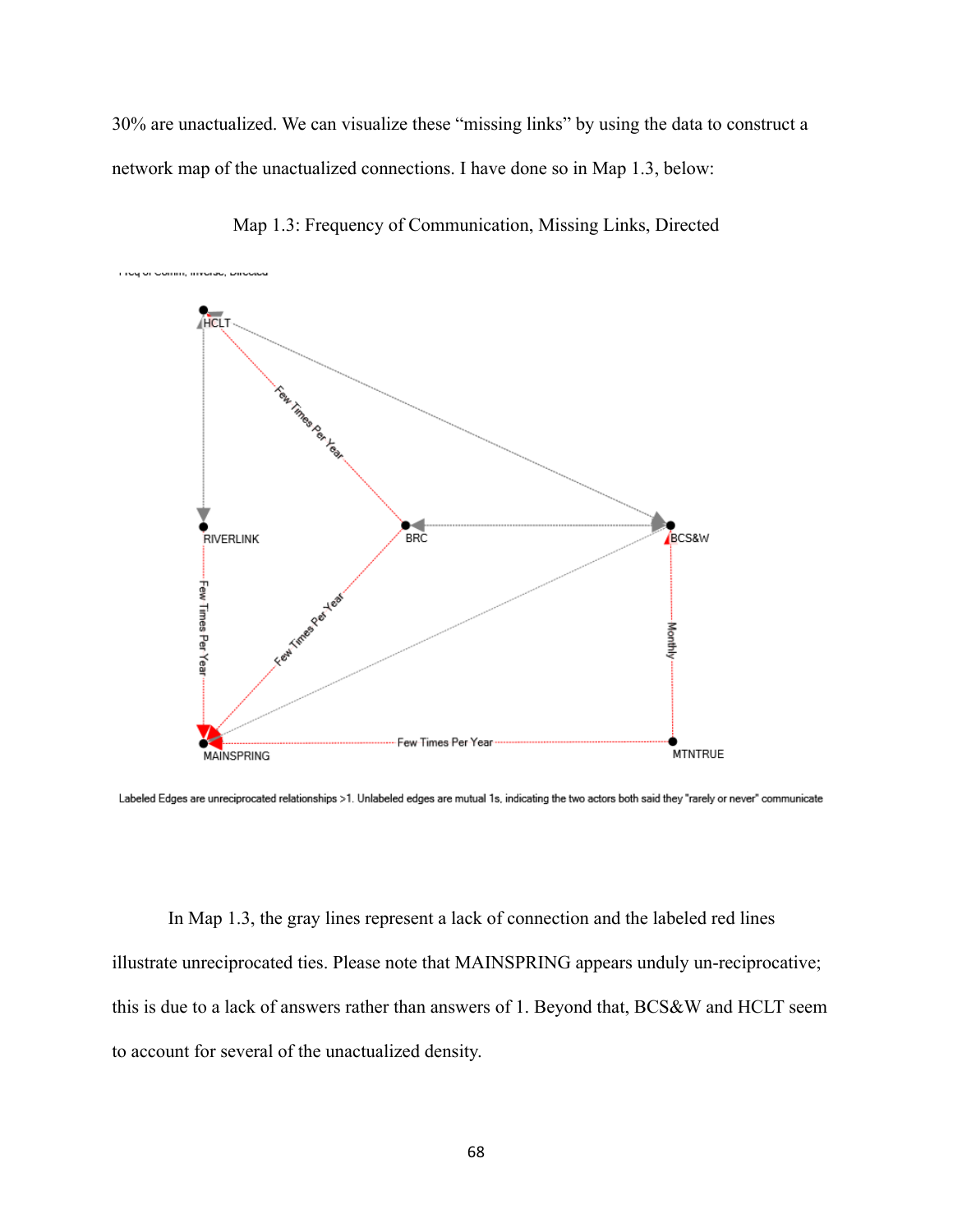To summarize, through the use of 3 different network constructions from the data about the respondents' frequency of communication, it is possible to begin to tease out some patterns and hypotheses about the network. SAHC and then MTNTRUE seem to be influential with high centrality scores, there might be some structural pattern where these two central actors bridge a communicative divide between the conventional trusts and riparian-focused RIVERLINK and the state extension agency (BCS&W). In terms of the lines of communication themselves, we can also look specifically at where these potential needs are indicated.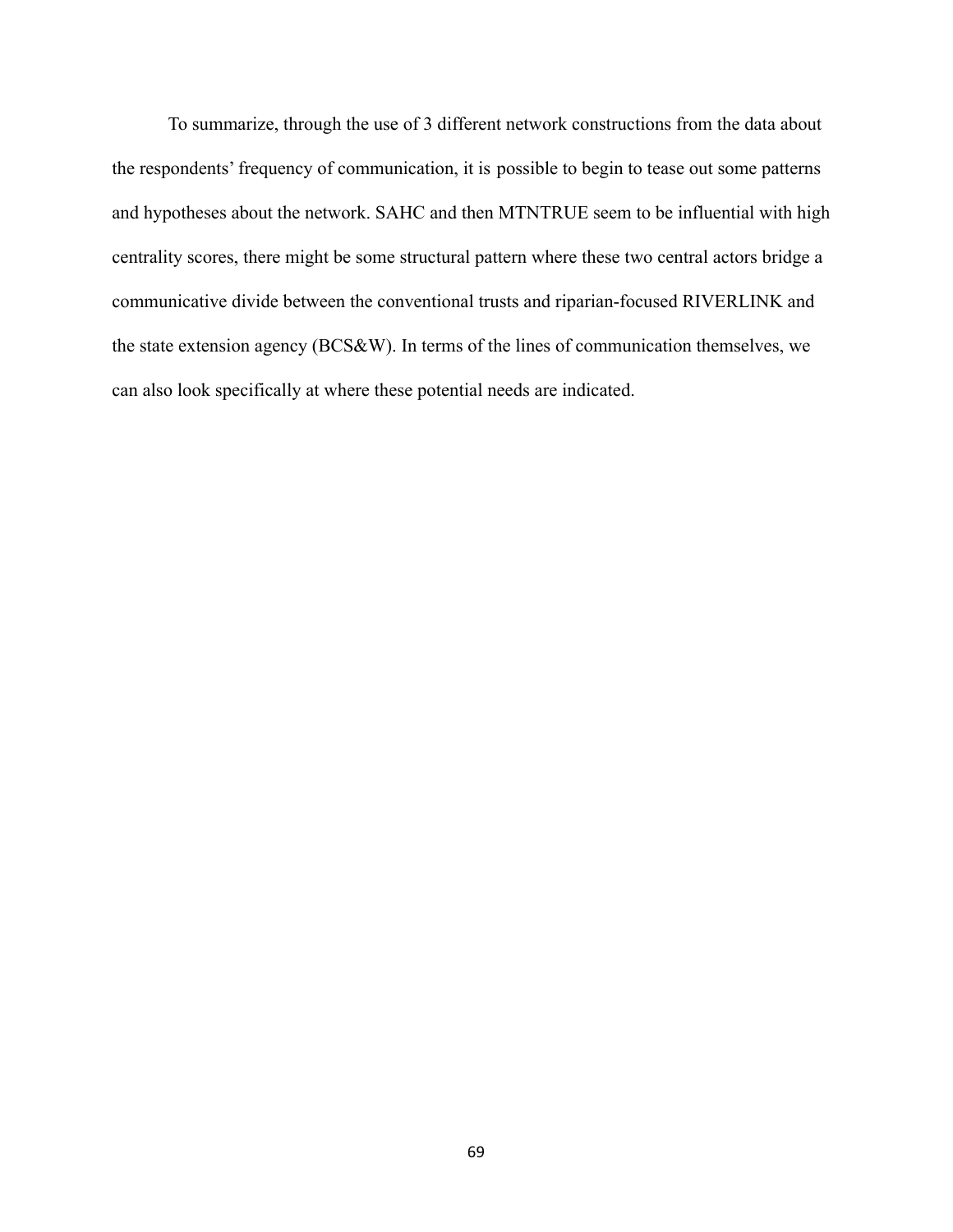

Map 2.1: Frequency of Collaboration, AVG, Undirected

Unreciprocated ties are represented by dashed lines. "1" is excluded.

In Map 2.1, above, the green lines are those with the highest average value derived from the responses. The thick gray lines represent reciprocal answers of 2, or "a few times per year". The thin, dashed gray lines are unreciprocated 2s; again 1s are excluded.

Some of the implications from the communication frequency maps appear plausible from the visual; the conventional trusts seem well-connected amongst themselves but lack such strong collaborative ties to BCS&W or RIVERLINK. Nevertheless, RIVERLINK has the highest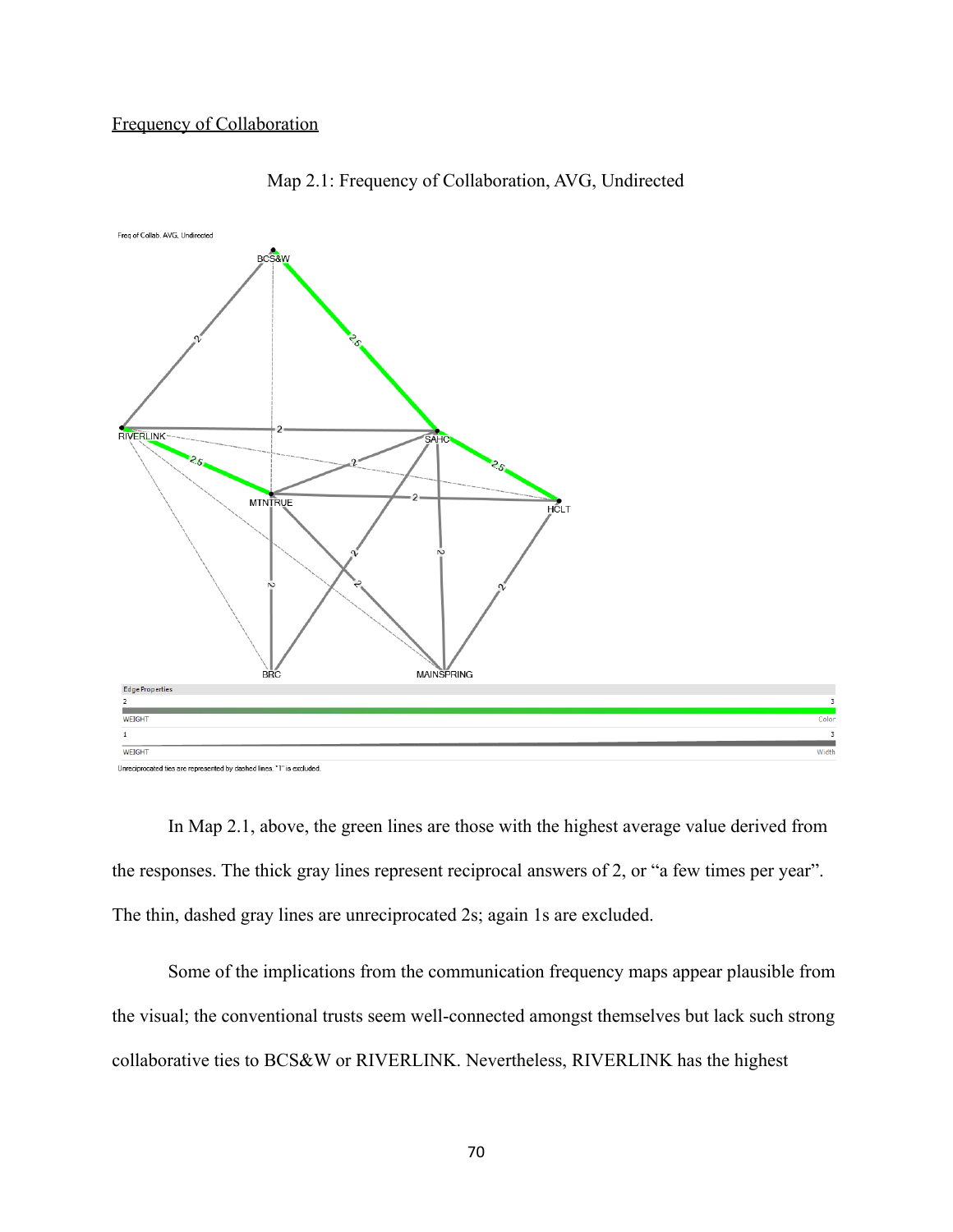number of unreciprocated 2s. It is impossible to derive from this data a reason for the discrepancy -- whether one actor is mistaken or whether the differing answers might be due to semantics or unclear phrasing on my part. But what we can say is that while RIVERLINK does not have the strongest ties with each conservancy, it does collaborate each year with all of them.

There are several identifiable cliques, beginning with the two actors 1.0 clustering coefficients. HCLT, MAINSPRING, MTNTRUE, and SAHC form a relatively strong one. These latter two have strong collaborative relationships with RIVERLINK and BCS&W, respectively. It follows that MTNTRUE and SAHC have higher centralities -- though MTNTRUE is a distant second. Again, SAHC has the highest RVPR as well as the highest number of connections.

An unexpected feature of the network as seen in Map 2.1 is the lack of collaborative ties between BRC and MAINSPRING or HCLT. BRC and BCS&W have the most actualization potential.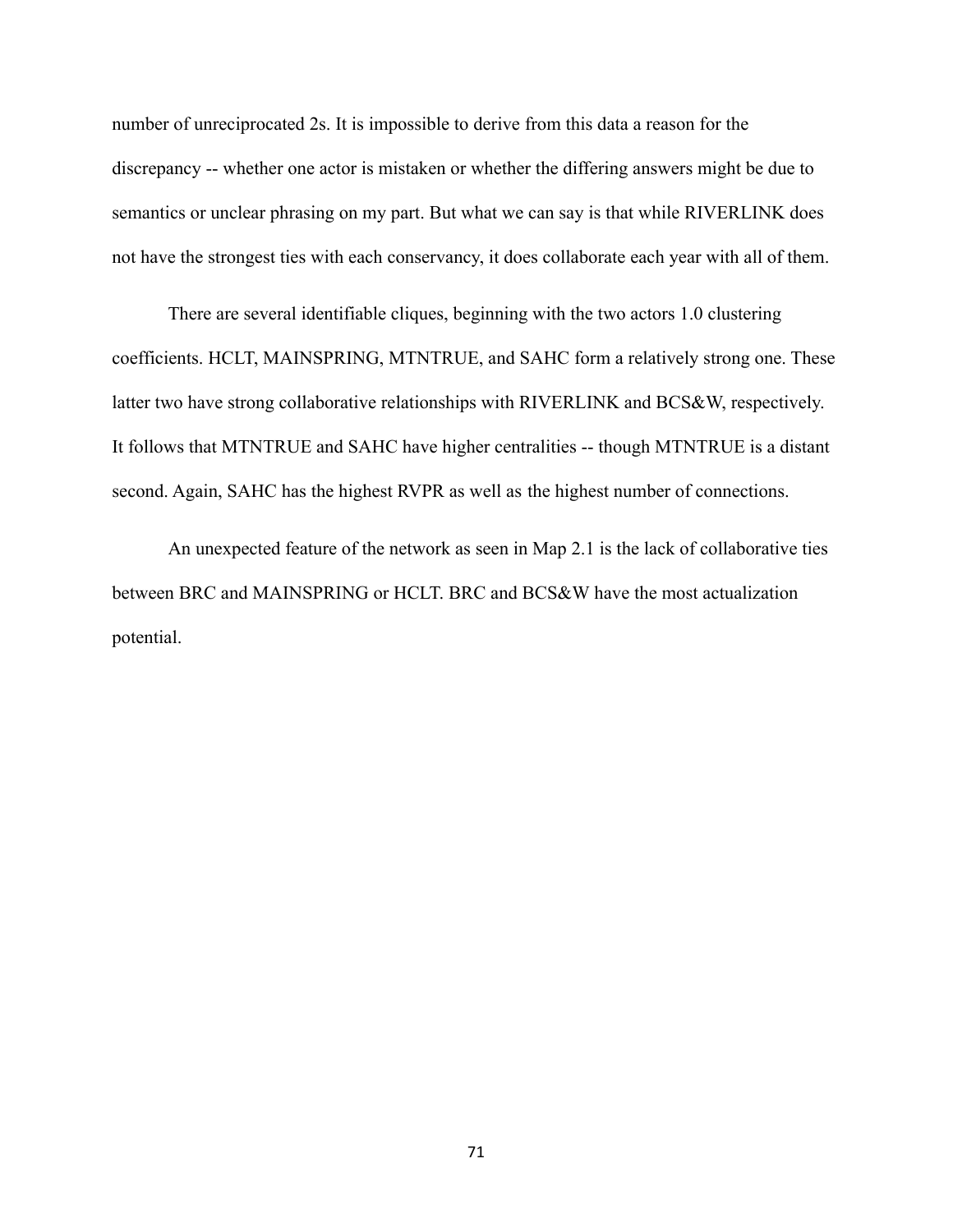# Frequency of Sharing or Receiving New Information



Map 3.1: Frequency of Sharing or Receiving New Information, AVG, Undirected

"1" excluded. Dashed gray lines are unreciprocrated links.

Map 3.1 is another averaged, undirected network, this time regarding the frequency of sharing or receiving new information with other actors.

Visual analysis (that is, looking at it) indicates a similar structural pattern as we have seen so far: the conservancies seem more (strongly) internally connected with each other than otherwise. Indeed, BRC does not lack the strong connections with other conservancies as it did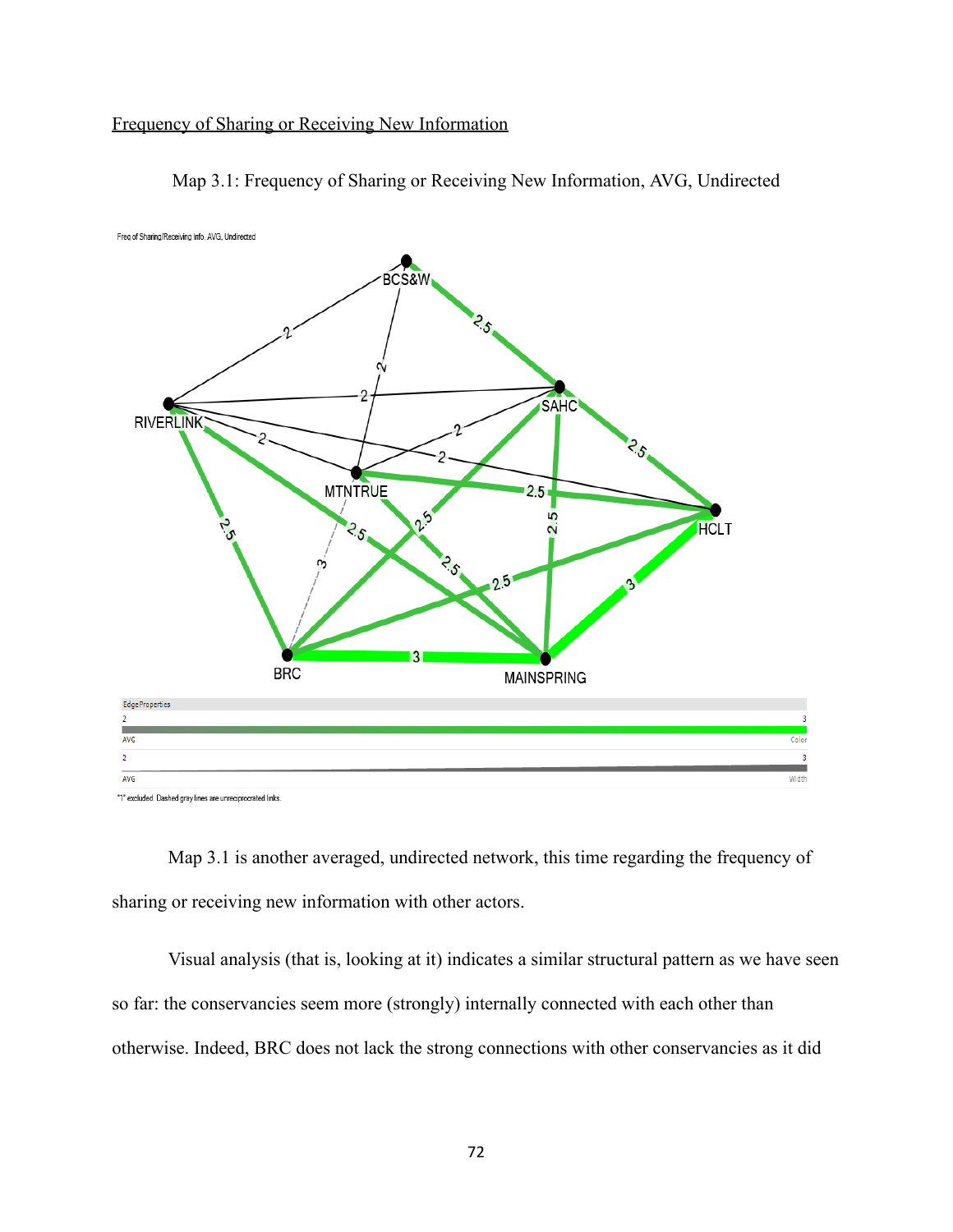in the collaboration frequency networks. Though it is not readily apparent in Map 3.1, the data show MAINSPRING and BRC respectively have the two highest numbers of outgoing 3s, while SAHC has the highest in-degree 3s. The network density is .85 and there is only one unreciprocated relationship, suggesting relatively high agreement between each pair (there are also fewer 1s than in answers to the previous questions).

The information-sharing network is more complete with stronger average ties than the either communication or collaboration networks. BCS&W has the fewest connections and lowest centrality. Because of the higher density in the rest of the network, SAHC is less of a stand-out and RIVERLINK is of comparable centrality and connectedness to SAHC and MTNTRUE. This is clear in Map 3.2, below, which also illustrates the aforementioned grouping of the trusts: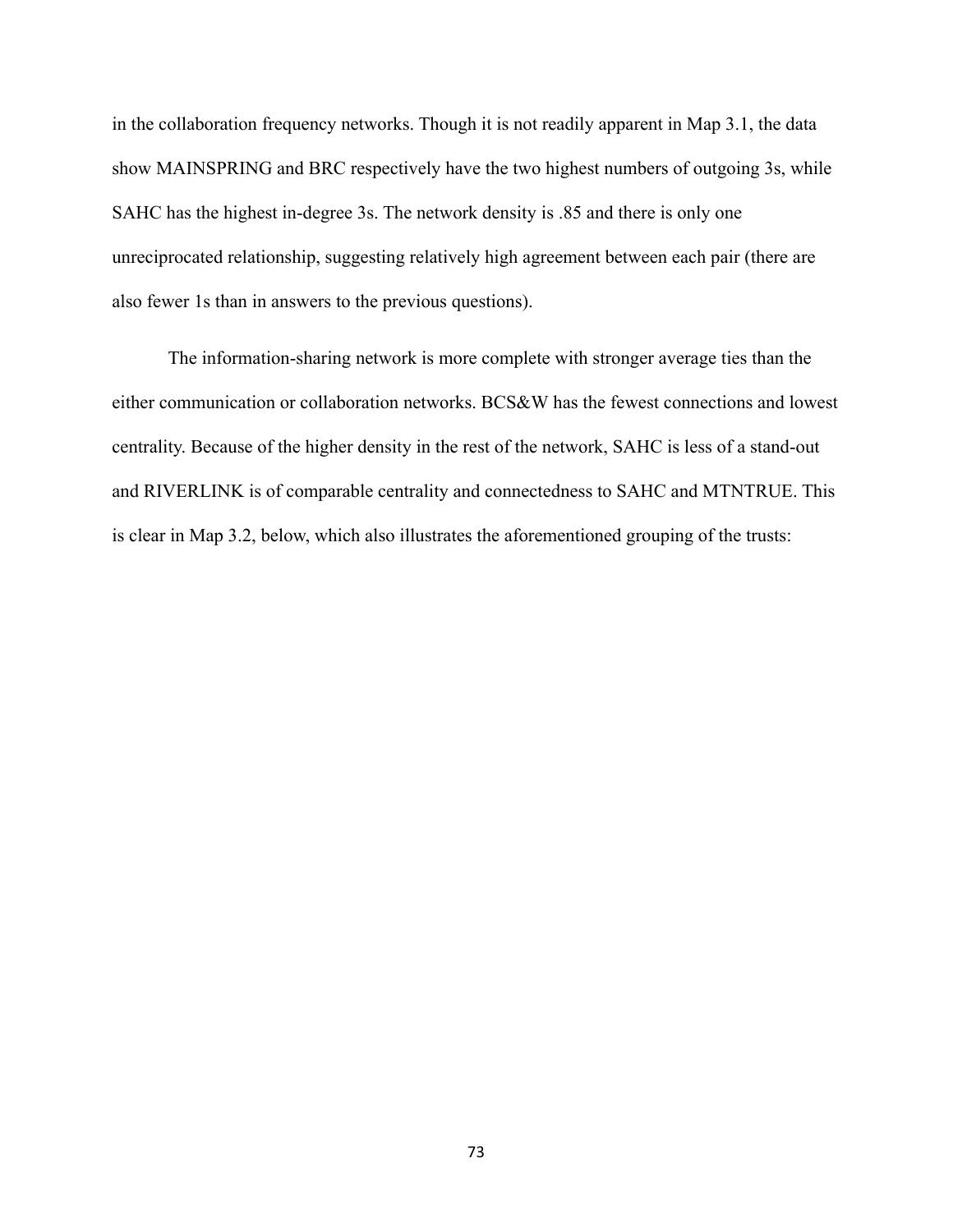Map 3.2: Frequency of Sharing or Receiving New Information, AVG, Undirected



(Alternative Visualization)

| <b>AVG</b>     |                                                                                 |  |  |
|----------------|---------------------------------------------------------------------------------|--|--|
|                |                                                                                 |  |  |
| $\overline{2}$ |                                                                                 |  |  |
|                |                                                                                 |  |  |
| AVG            |                                                                                 |  |  |
|                | the contract of the contract of the contract of the contract of the contract of |  |  |

AVG, Und ded. Dashed gray lines are unreciprocrated links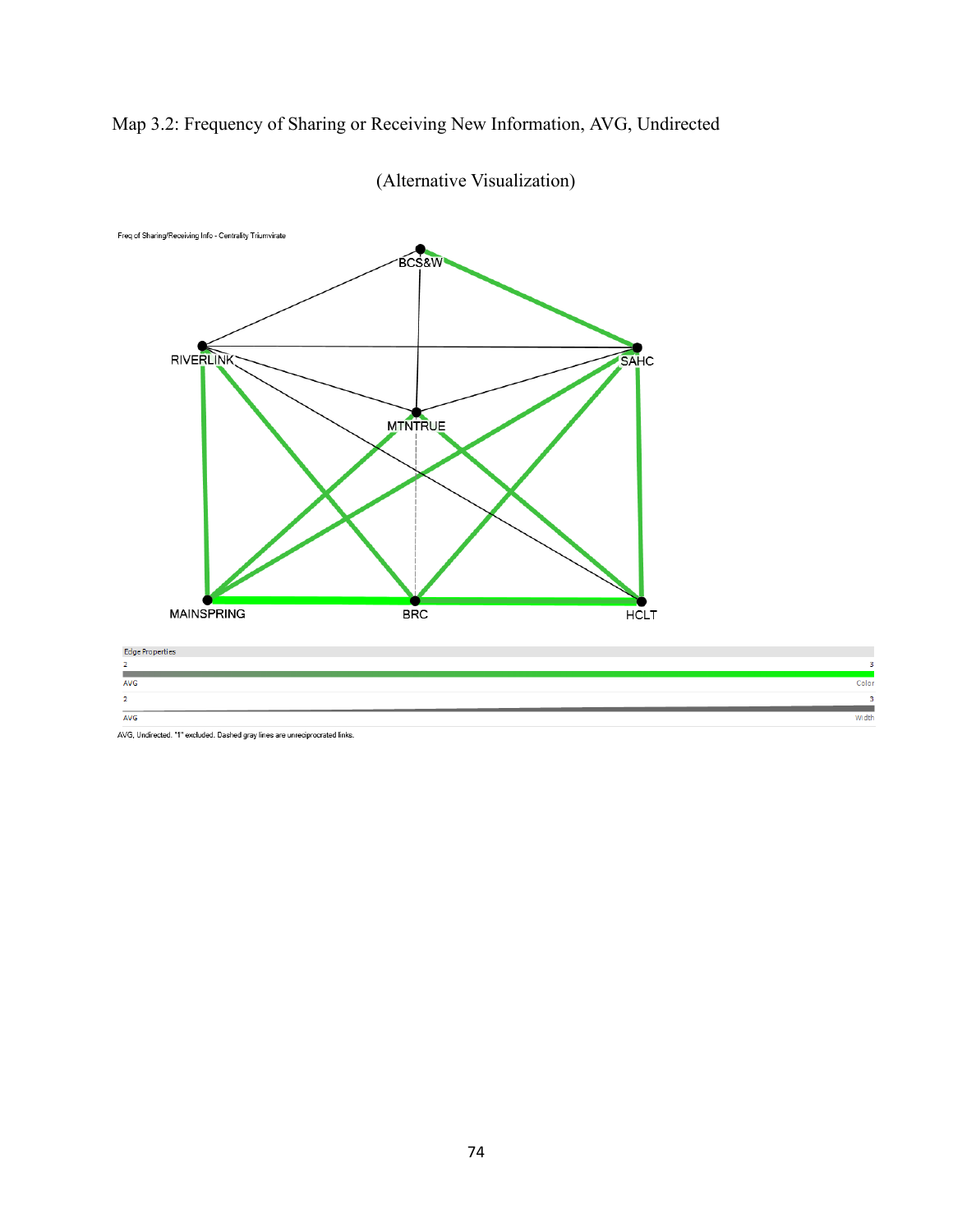## Perception of Belonging to a Like-Minded Group





Sense of Belonging to Same Group, AVG, Undirected

See text for legend.

Map 4.1 describes the relationships between the network members in terms of their sense of belonging to a group with other actors, where "5" represents "complete sense of belonging" and "1" represents "little or no sense of belonging". For this composition, reciprocal links were averaged, unreciprocated links (only two) were excluded, and it was rendered as undirected. The edge width scales by weight (descending according to averaged links). Relational belonging ties were grouped by color and then sorted by hue; 4-5 are green, 3-3.5 are yellow, and below 3 are all black.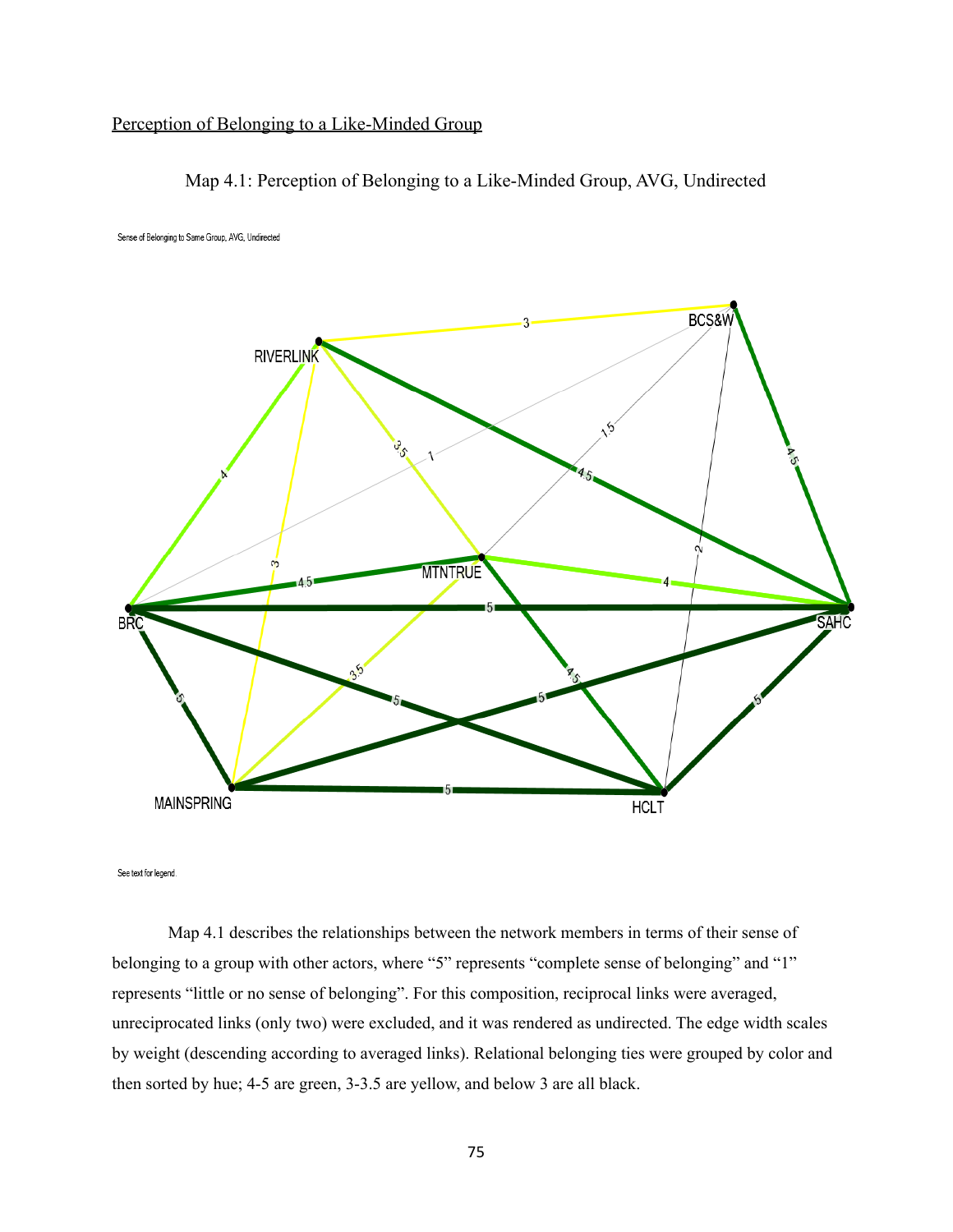Some visual patterns already noted are stronger in this map; the conservancies are tightly-knit, SAHC is well-connected with everyone. Moreover, here BCS&W appears more isolated and BRC is particularly strongly connected.

The conventional trusts -- BRC, SAHC, HCLT, MAINSPRING form a complete clique; all the ties are reciprocal 5s; these account for all reciprocal 5s in the network. Including MTNTRUE forms a five-node clique of members who all hold mutual senses of group belonging, though the MAINSPRING<->MTNTRUE average of 3.5 is a bit more ambivalently so. BRC, MTNTRUE, and SAHC share the top spot in terms of each measured centrality (closeness, betweenness, eigenvector). Averaging the values of each member's ties according to MAP 4.1 suggests that SAHC has the strongest average reciprocated belonging, or group sense of identity, followed by BRC. BRC has not previously been ranked as highly central. It is noteworthy that BRC is the only respondent who answered that such a group identity primarily decreases tensions between members *and* creates more opportunities for conflict resolution *and* reported that their organization puts "sustained effort" into networking.

SAHC is the member most connected to those outside of the clique and was most often given a 4 or 5 ranking by the rest of the network. It also had the highest number of outgoing 4s and 5s, suggesting it has the highest general sense of belonging.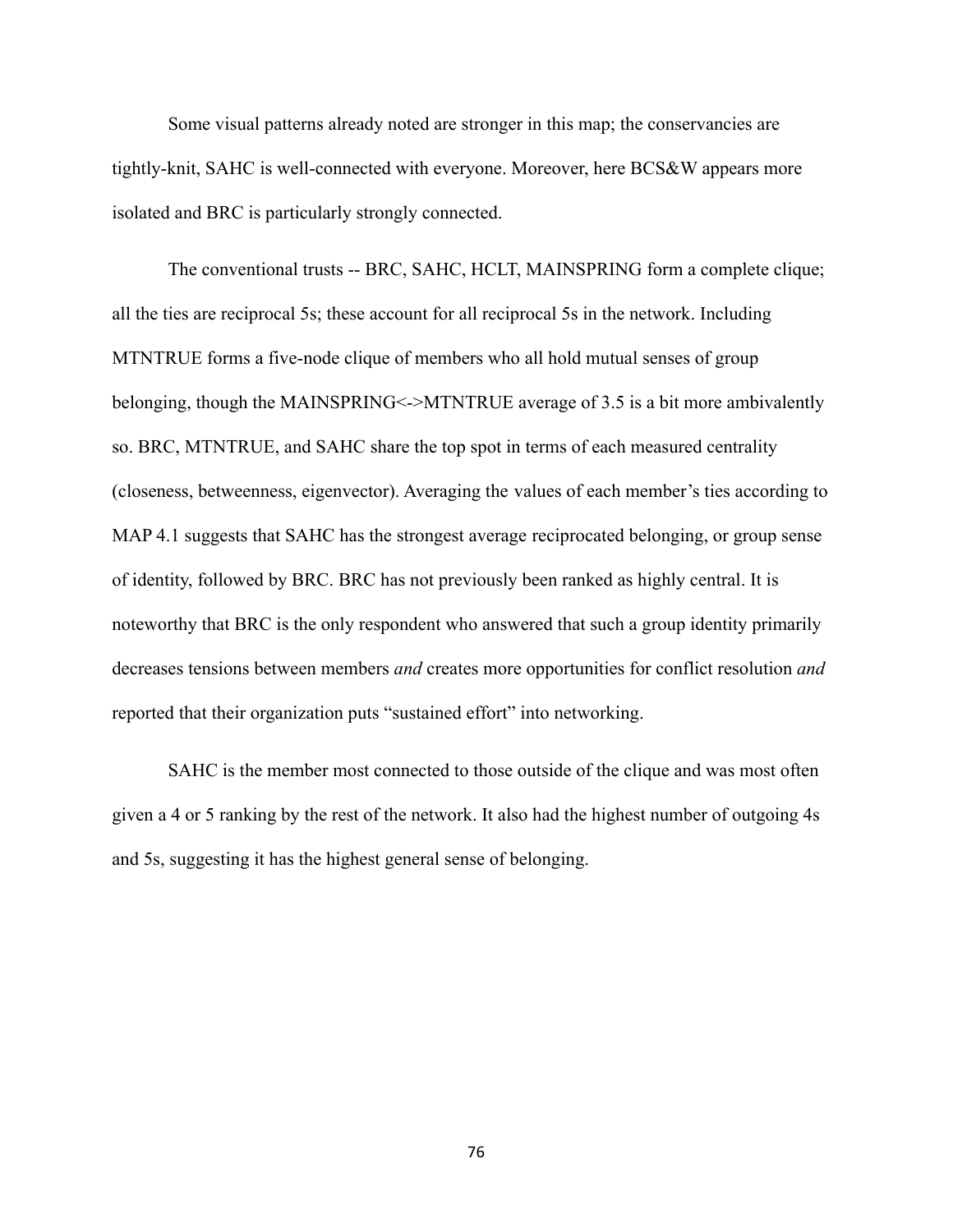## Perception of Competitiveness With Other Members



Map 5.1: Perception of Competitiveness With Other Members, AVG, Undirected

Map 5.1 shows relational ties between two members as averages of their mutual ratings of competitiveness. In this case, "not at all competitive" was coded as 1, "sometimes/somewhat competitive" was coded as 2, and "often or mostly competitive" as 3. Accordingly, green links represent mutual perspectives of noncompetitiveness, while the red link between RIVERLINK and MTNTRUE is the only relationship indicated to be mutually often or mostly competitive. It may be noted that both of these organizations have a focus on water issues and are based in Asheville where the world's second-oldest river flows. Gray was chosen for mutual 2s in order to suggest ambivalence or case-dependency, while yellow was chosen for the 1.5s to indicate where the mutual perspectives differed but averaged towards nonrivalrous.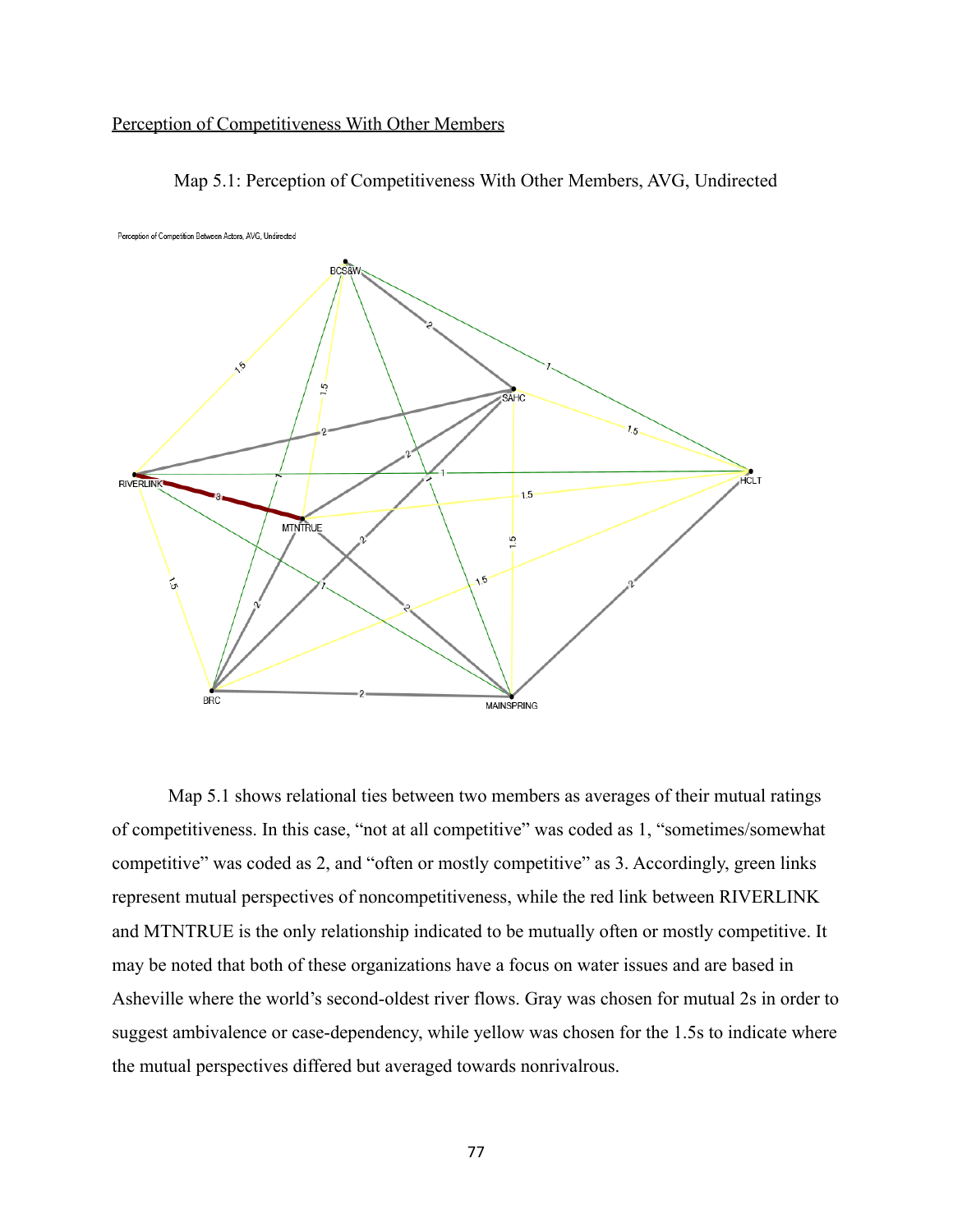SAHC is seen as competition at least "sometimes" by everyone, while MTNTRUE and RIVERLINK are seen as such by 5 of 6 others. BCS&W and HCLT, respectively, seem to have the two least competitive relationships on average. MTNTRUE, MAINSPRING, BRC, and SAHC see themselves as in at least "sometimes" competitive relationships more than the others. The network seems decidedly noncompetitive in general. It is interesting that BCS&W appears to have neither strong perceptions of belonging nor competition.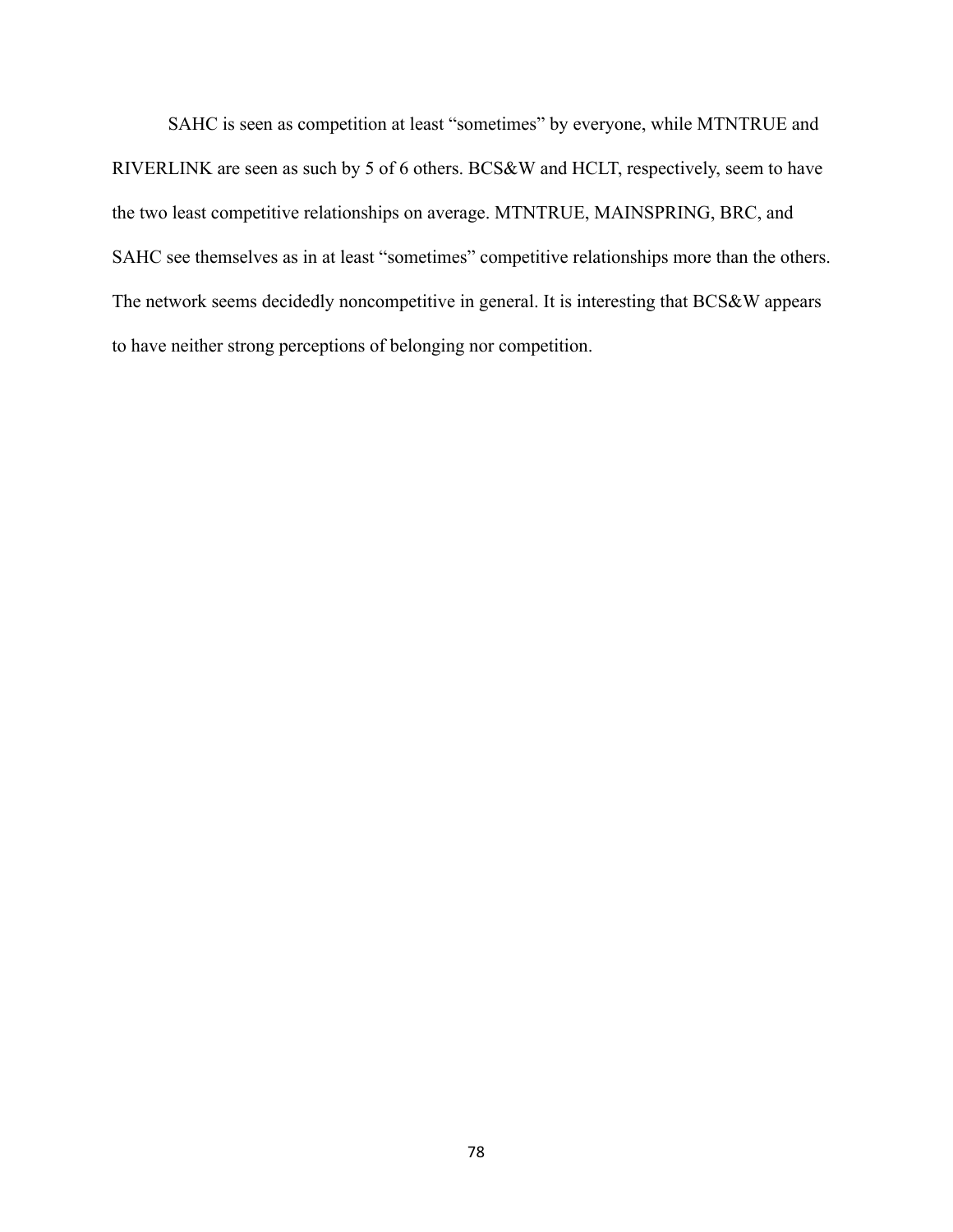# Collaborative Planning and Shared Perspectives of Risks and Challenges

The data on "perceptions of risks" does not lend itself easily to network visualization, but informs our analysis nonetheless. The respondents were asked to rank 9 pressures or challenges going forward, according to their consideration of them in long-term planning. They are listed below, in Table 1.1, which shows each respondent and their top 5 ranks.

| <b>NAME</b>       | $\overline{\phantom{a}}$ |                     | $\equiv$ | 2                |  | з               | $\overline{\phantom{a}}$ | 4                        | $\sim$ | 5                   |
|-------------------|--------------------------|---------------------|----------|------------------|--|-----------------|--------------------------|--------------------------|--------|---------------------|
| <b>HCLT</b>       |                          | <b>DEV PRESSURE</b> |          | <b>LEGAL</b>     |  | <b>FUNDING</b>  |                          | <b>LAND MGMT</b>         |        |                     |
| BCS&W             |                          | <b>DEV PRESSURE</b> |          | <b>FUNDING</b>   |  | STAFFING        |                          | <b>LEGAL</b>             |        | COVID-19            |
| <b>MTNTRUE</b>    |                          | <b>FUNDING</b>      |          | <b>LEGAL</b>     |  | an part of      |                          | COVID-19                 |        | <b>LAND MGMT</b>    |
| <b>MAINSPRING</b> |                          | <b>FUNDING</b>      |          | <b>LEGAL</b>     |  | <b>STAFFING</b> |                          | <b>CONFLICT W OTHERS</b> |        |                     |
| <b>RIVERLINK</b>  |                          | cc .                |          | <b>LEGAL</b>     |  | <b>FUNDING</b>  |                          | COVID-19                 |        | <b>DEV PRESSURE</b> |
| <b>BRC</b>        |                          | <b>FUNDING</b>      |          | <b>LEGAL</b>     |  | cc.             |                          | COVID-19                 |        | <b>DEV PRESSURE</b> |
| <b>SAHC</b>       |                          | <b>FUNDING</b>      |          | <b>KNOWLEDGE</b> |  | <b>LEGAL</b>    |                          | <b>LAND MGMT</b>         |        | <b>DEV PRESSURE</b> |

Table 1.1: Top 5 Challenges Going Forward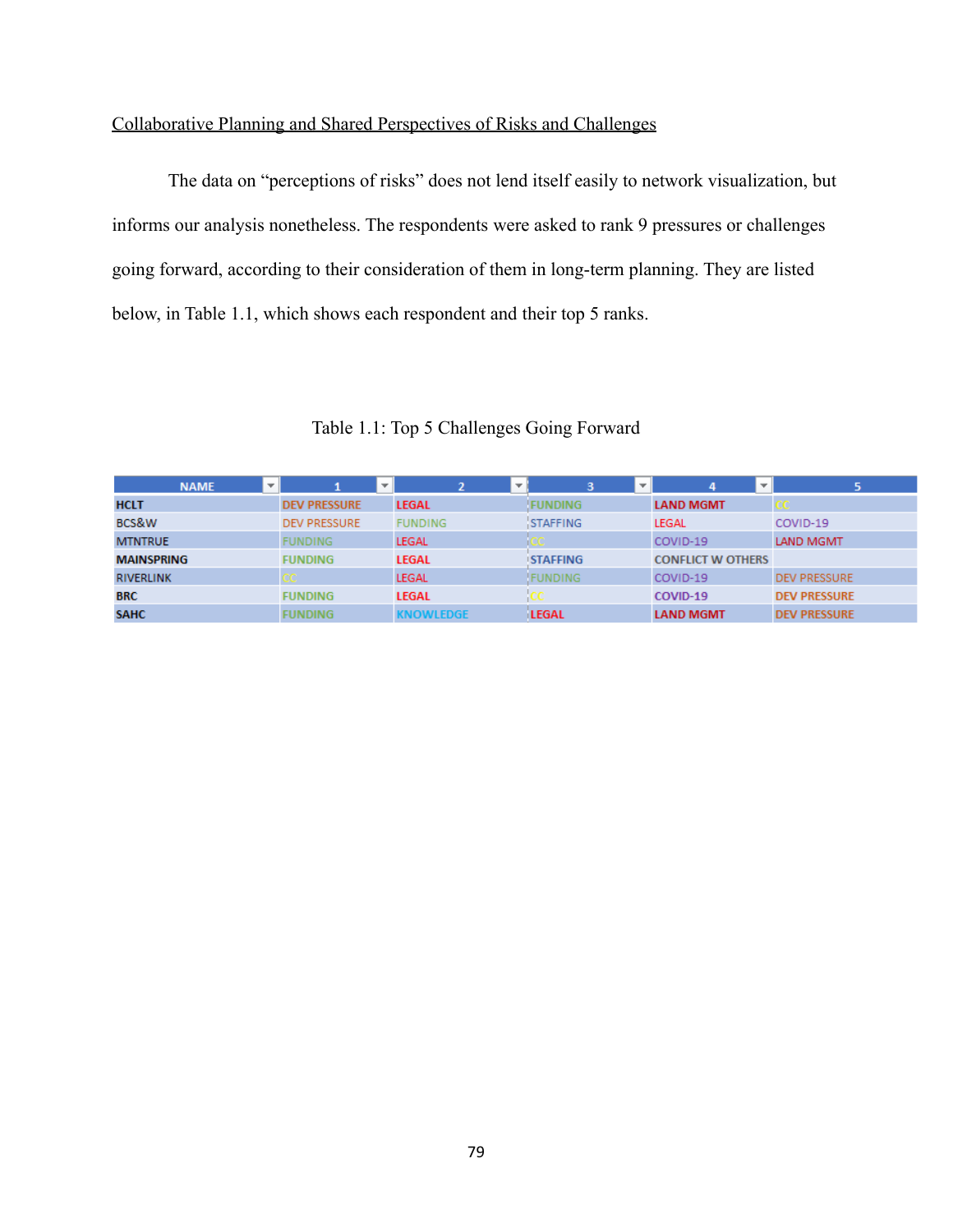Table 1.2 is below, alongside their number of appearances in the respondents' rankings and their averaged top 5 rank. It should be stated that the differences between the organizations - for example, in type of organization, differences of scale or focus, confound a simple comparative analysis. IE, it is reasonable that "land management" would a priori mean something different to MtnTrue, which does not manage land, than to S.A.H.C. which manages a great deal.

Excluding those averages where an issue appeared in fewer than 4 top 5 rankings, "Funding (in)security" and Legal/Political were the only ones to appear in each respondent's top 5, and they respectively averaged the highest of any at 1.7 and 2.43. "Development Pressure" was the third most frequent, mentioned by 5 of 7, and it averaged fourth of the top 5 most appearances.

| <b>Issue</b>                      | <b>No. 18 Top 5 Rank</b> | Top 5 Appearances<br>$\overline{\phantom{0}}$ |
|-----------------------------------|--------------------------|-----------------------------------------------|
| <b>Funding</b>                    | 1.71                     |                                               |
| Legal/Political                   | 2.43                     |                                               |
| <b>Development Pressure</b>       | 3.4                      |                                               |
| <b>Climate Change</b>             | з                        |                                               |
| Covid-19                          | 4.25                     |                                               |
| <b>Land MGMT</b>                  | 4.33                     | 3                                             |
| <b>Staffing</b>                   | 3                        | 2                                             |
| <b>Access to Expert Knowledge</b> | 2                        |                                               |
| Conflict with others              | 4                        |                                               |
| Ranking                           | Covid-19                 | <b>Climate Change</b><br>$\mathbf{v}$         |

Table 1.2: Issues Breakdown

It is not surprising that funding and legal/political issues top the list, as both funding security and the political and legal environs have always been an important factor for the land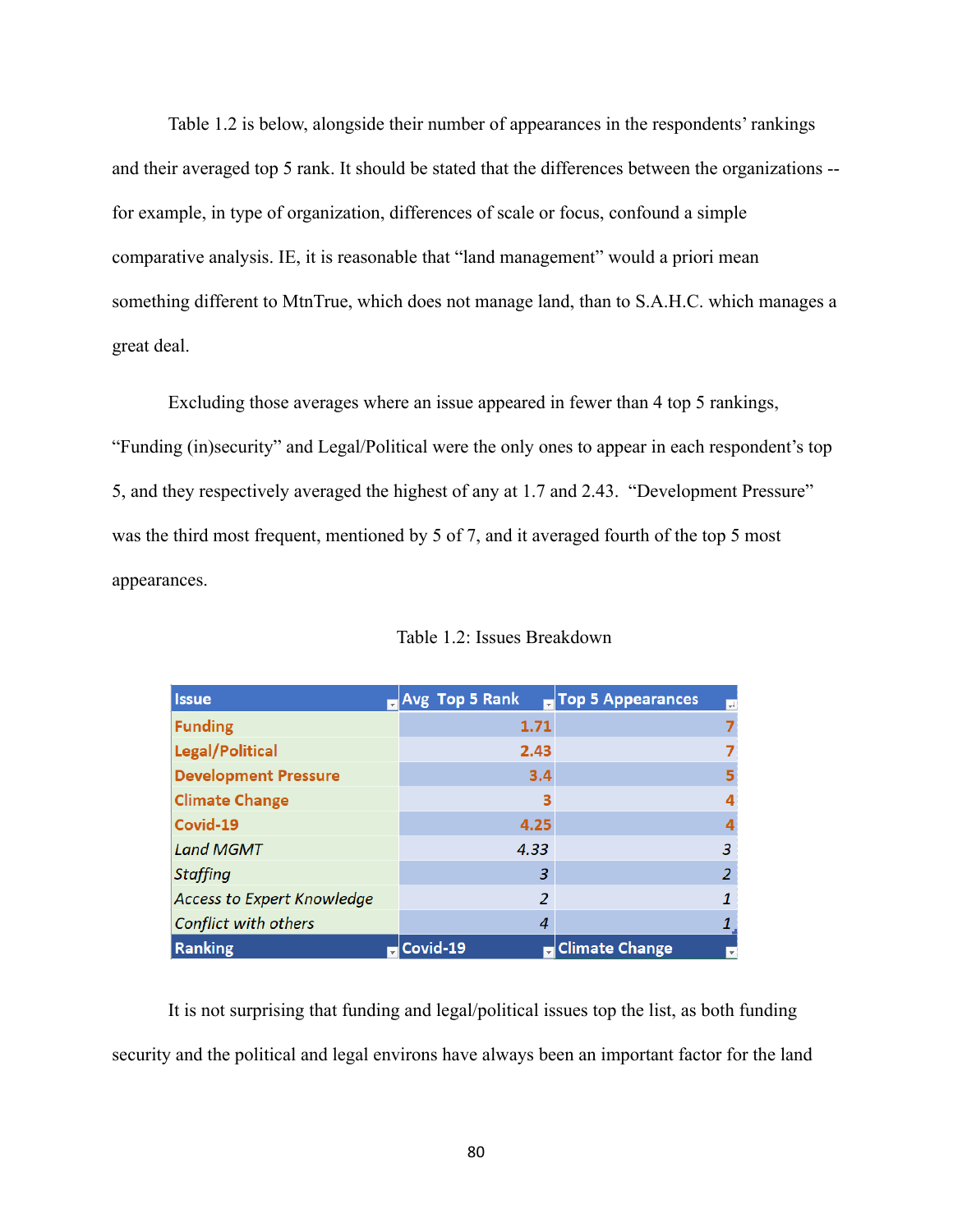trust movement (and government agencies). Development pressure is also expectedly high, and it makes intuitive sense that climate change would appear but in the lower half -- it is enormous, but not as disruptive on short timescales. COVID-19 was a late addition to the list, and these answers were garnered in Fall 2020 during which time many of the respondents were working from home.

### Perception of Working in the Same Region

I included three questions regarding scale and regional identity. Respondents were asked (1) to identify the scale at which they worked, (2) to choose from several options which regional descriptor best fit their area of focus, and (3) to choose from the same options which descriptor best matched the areas other actors focused on. Each organization was listed in (3) such that they could choose a label for themselves a second time. For the first two, "other" was provided as an option for which they could write in their preferred answer. There were some confounding results -- some respondents chose different self identifiers in (2) and (3), for instance. The most notable results were differences in regional descriptors the respondents chose even as they agreed on scale. For instance, BRC -- recall their full name is ``Blue Ridge Conservancy" -- chose "WNC" as its descriptor in the individual question and "Blue Ridge Mountains" in the multiple choice. 5 of 6 respondents placed it as working in "Blue Ridge Mountains", but one chose "Southern Appalachia". The results are tabulated below in Table 2.1.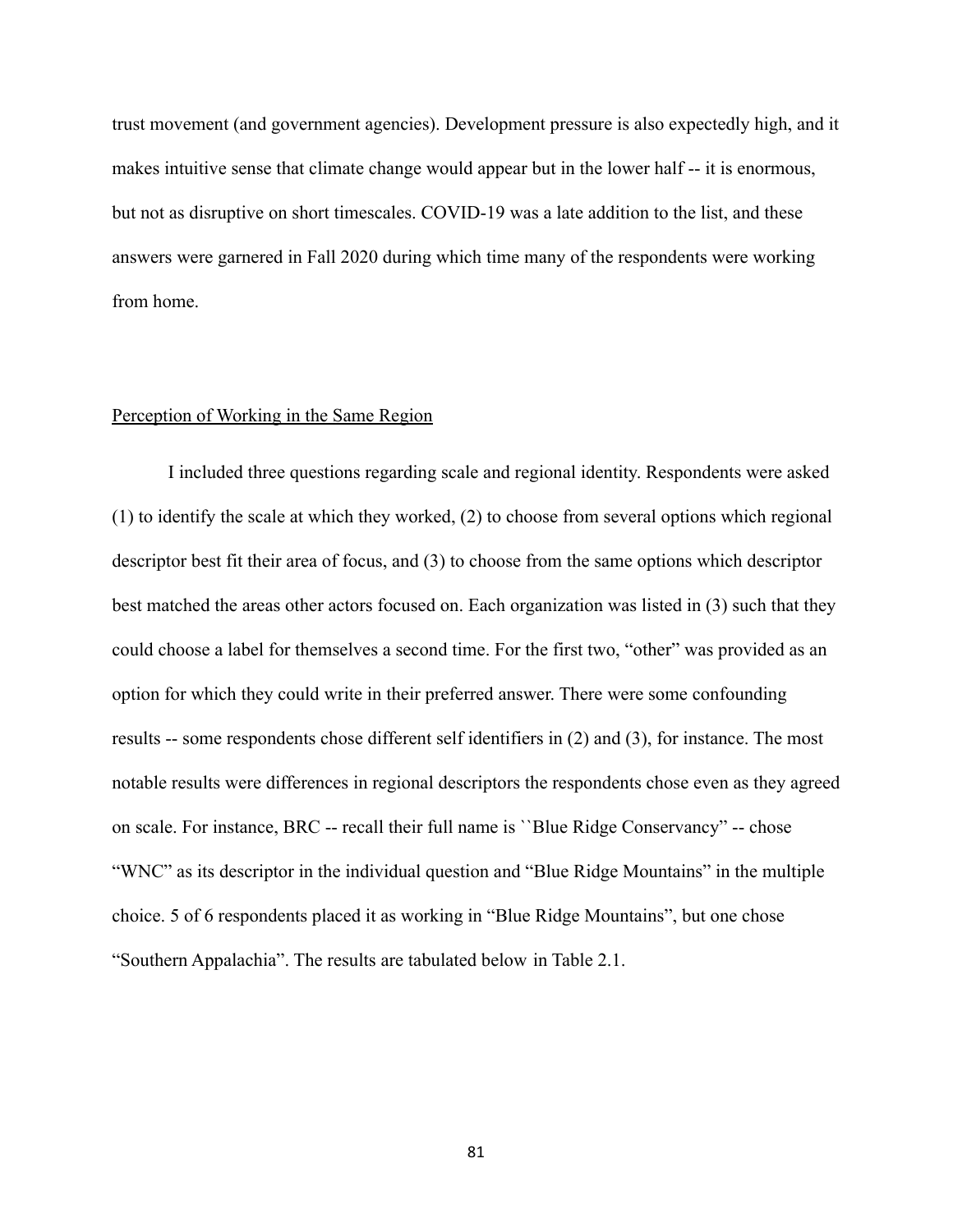### Table 2.1: Regional Identifications

*NB: "Self ID" refers to the individual question and "Self Label" refers to the group question,*

*defined below in the text.*

| ID | <b>NAME</b>           | <b>Scale Self ID</b> | Self ID                          | <b>Self Label</b>      |                     | #2           | #3                  | #4    |
|----|-----------------------|----------------------|----------------------------------|------------------------|---------------------|--------------|---------------------|-------|
|    | l HCLT                | County               | <b>WNC</b>                       | <b>WNC</b>             | Otherx3             | WNCx2        | <b>Blue Ridge</b>   |       |
|    | <b>BCS&amp;W</b>      | County               | <b>Bun Co</b>                    | Asheville area         | AVLx5               | Otherx1      |                     |       |
|    | <b>MTNTRUE</b>        | Regional             | Southern Blue Ridge Southern App |                        | AVLx3               | WNCx2        |                     |       |
|    | 4 MAINSPRING Regional |                      | Southern Blue Ridge WNC          |                        | GSMx2               | WNCx2        | Otherx <sub>2</sub> |       |
|    | <b>5 RIVERLINK</b>    | Local-municipal      | Asheville area                   | Asheville area         | AVLx6               |              |                     |       |
|    | 5 BRC                 | Regional             | <b>WNC</b>                       | <b>Blue Ridge Mtns</b> | <b>Blue Ridgex5</b> | Southern App |                     |       |
|    | <b>SAHC</b>           | Regional             | Southern App                     |                        | Southern Appx2      | Otherx2      | AVLx1               | WNCx1 |

I arbitrarily color-coded the data by how much consensus and sense it made: green>yellow>orange in order from most to least sense/agreement.

RIVERLINK's geographic area of focus was evidently well-defined by all, while opinion seemed divided in regards to MTNTRUE. BCS&W was generally agreed-upon, and I determined the others' answers were in line with their self-identification because I erred in not listing "Buncombe County" as a possible choice. For an organization called "Buncombe County Soil & Water", it makes sense that the next best choice would have been "Asheville area".

The most interesting cases were the conservancies where terms like WNC, Blue Ridge, Southern Blue Ridge (which were entered as "other"), Southern Appalachian, Great Smoky Mountains all seem more subjective. MAINSPRING is a good example: it works at the regional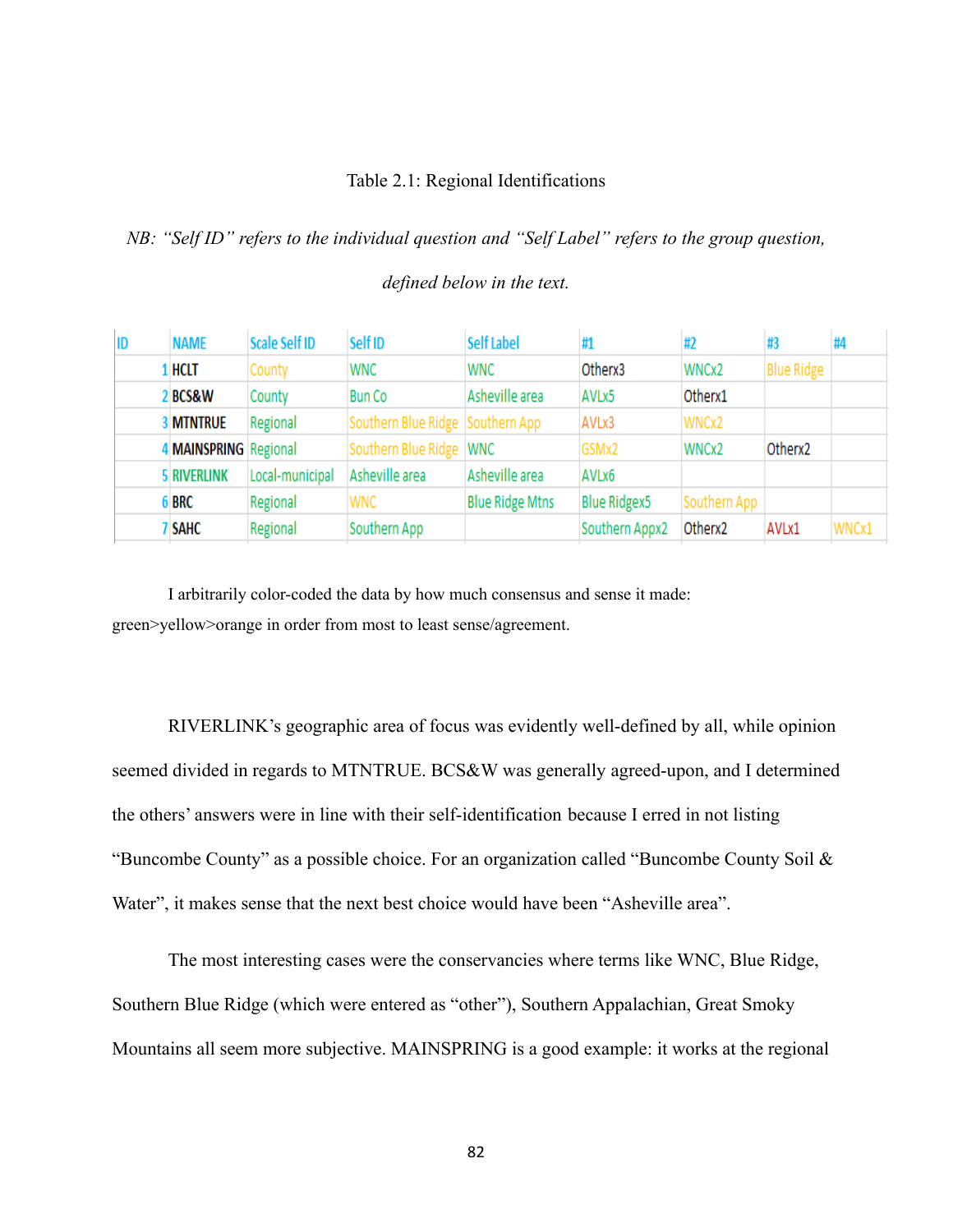level, wrote in that it works in the "Southern Blue Ridge", opted for "WNC" over "Blue Ridge Mountains" in the later question, and was listed as operating in "Great Smoky Mountains'', "WNC", and "Other" by 2 respondents each. Similarly, MTNTRUE defined its regional descriptor slightly differently each time and was determined to work in the Asheville area by 3 respondents. At first, this seems perplexing because of their high centrality and strength of connections to other actors, and for their focus on public lands -- but their roots in Asheville and connection to Asheville politics provides a possible rationale.

Differences in regional definitions notwithstanding (perhaps explanatory), these results generally match up with the mutual perceptions of competitiveness; the conservancies which work at the regional level more frequently had a "sometimes competitive" relationship amongst themselves -- except with HCLT which identified as operating at the county level. Recalling the history of land trusts and HCLT in particular, it has a long, localized history in the Highland-Cashiers area, so their smaller scale focus makes some sense. MTNTRUE's place is again complicated; recall it and RIVERLINK were the only pair to have reciprocal "often competitive" relationships. Further, it had similar levels of competitiveness with the conservancies as they had with each other. Given differences in focus (public land advocacy vs private land acquisition and management), MTNTRUE's relatively higher competitiveness with the other networks is of interest. A follow-up inquiry could try and tease out whether this, if confirmed, might be due to competition in terms of public awareness, engagement, or political capital.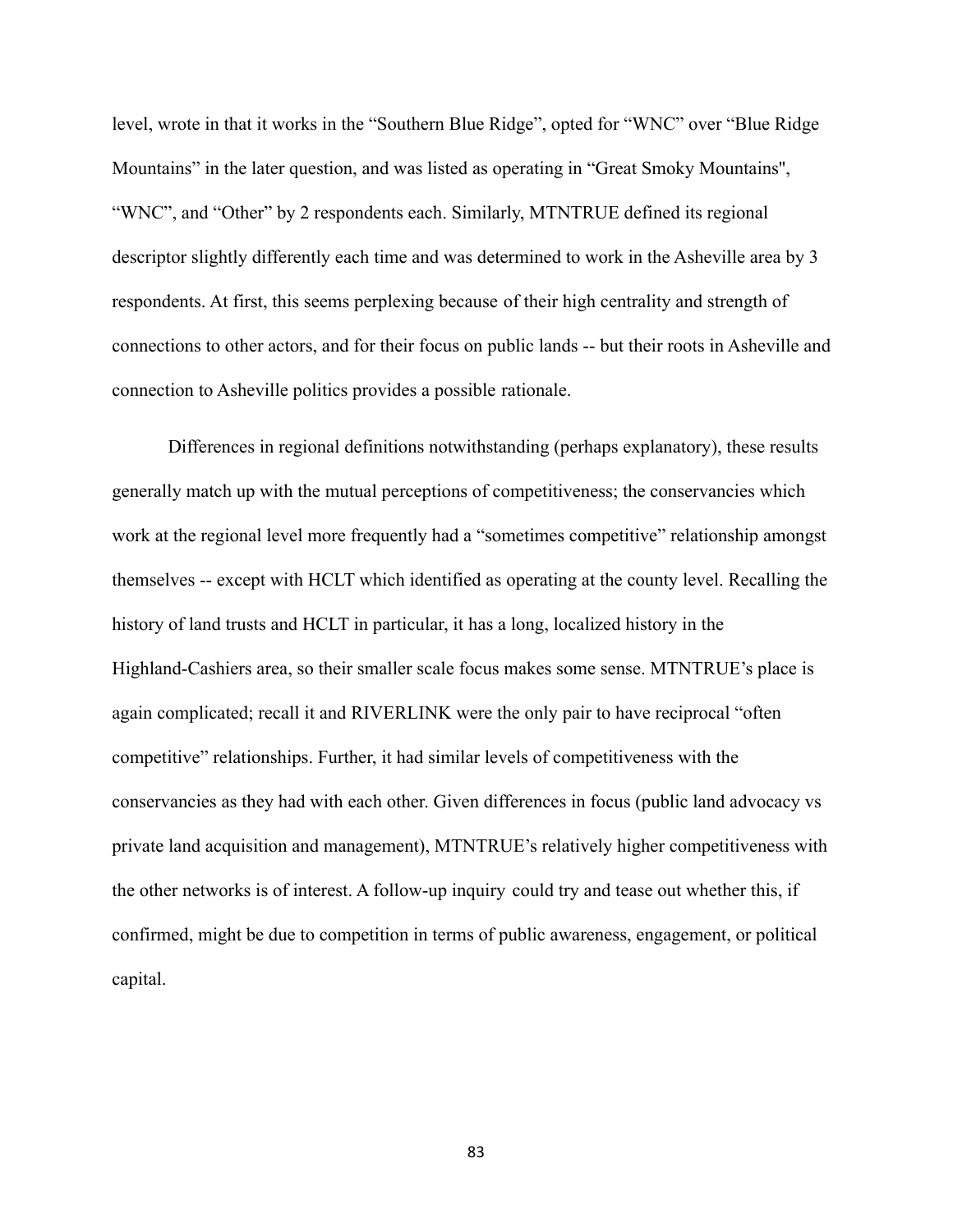#### Limits to Analysis and Conclusions

In the previous sections, I have laid out the results in a narrow sense, making only some comparative connections. In this section, I want to draw some conclusions by considering all of the above, but not before stating some of the inherent issues with any conclusions drawn from my analysis.

The most pressing in my view is the incompleteness of the data. Because of the small pool of organizations and actors involved in PLC, the absence of several is important. Those that did not respond include 3 major conservancies and a coalition (BRF) comprised of every other actor in the respondent pool sans MTNTRUE and BCS&W. Clearly, much of the insularity seen amongst the conservancies is confounded by the existence of BRF. That is, to what extent do these relationships indicate individual ties and an emergent network as opposed to relationships cultivated through BRF membership. And what is the impact of the difference; does the establishment of BRF in the first place not simply indicate an emergent [bioregional] network formalized? In general, it is reasonable to posit that the inclusion of these would support the idea that the conservancies are well-connected, but it is not certain how the additional data would affect grouping among them, or network centralities.

A second confounding factor is that individuals filled out the survey on behalf of an organization; more than that, individuals in different roles filled them out. In one case, it was a director while in another it was an outreach staff member. It is not my intent to suggest that the latter lack knowledge, but only that understandings of the organization surely vary by individual.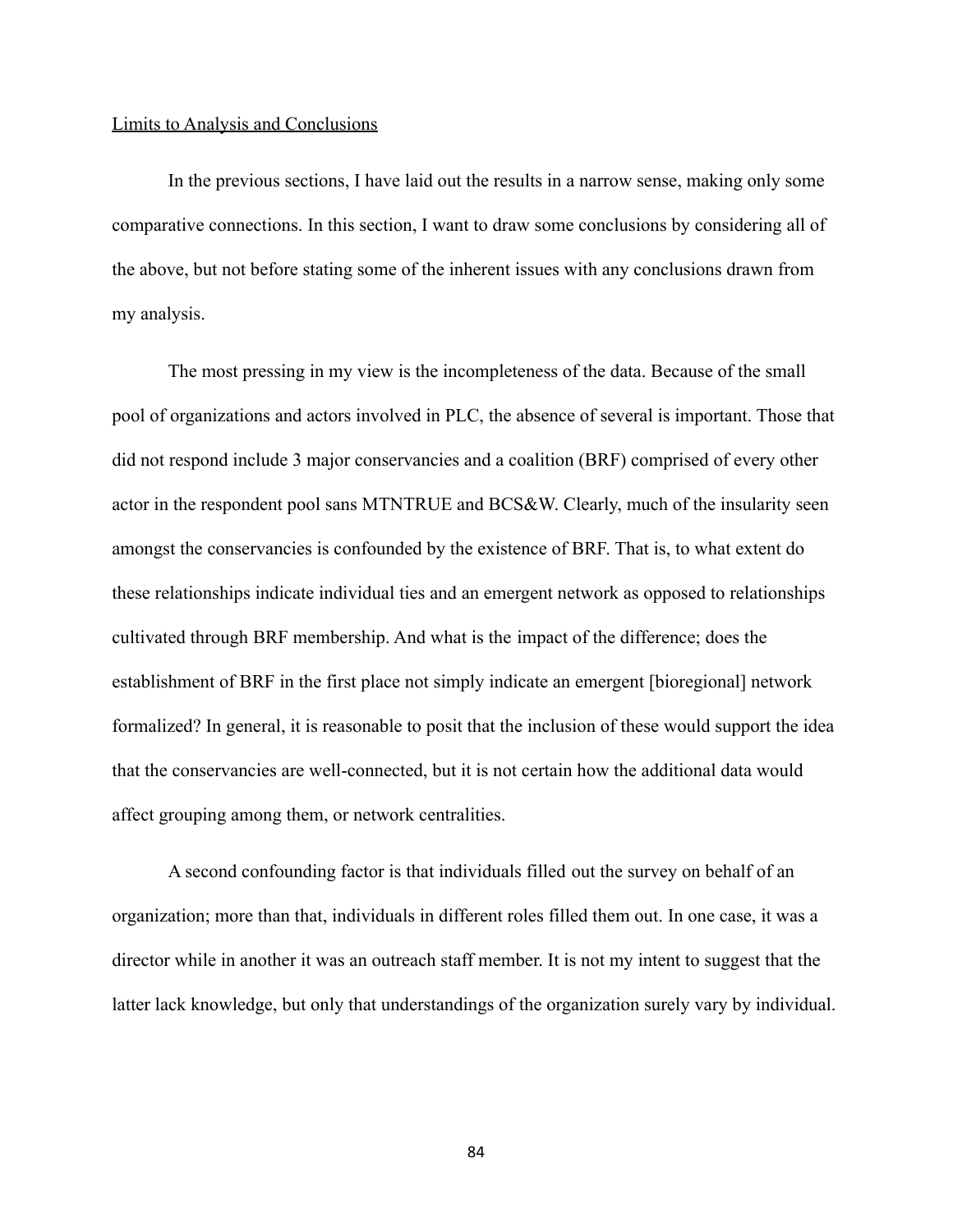It is impossible to speculate on the counterfactuals here, but as I will discuss later, the analysis would benefit from accounting in some way for that vulnerability.

Recalling the first half of this thesis wherein we discussed bioregionalism and socialsheds in regard to the "realness" of these conservation networks, there is a valid critique wherein I am acting somewhat arbitrarily in decoupling the concept of "socialshed" from bioregionalism's ideological components. I recognize the need to tread carefully in such a case, but I do not believe there is any necessary ideological baggage or implication in adapting the concept.

If we take one more step back, it is reasonable for the reader to think that I am uncritical of private land conservation, conservation easement mechanisms, or the land trust movement in general. This is not the case; as discussed early on in the thesis, easements and trusts are in some form functions of neoliberalism -- whether they are symptoms or reactions or both is debated. Some have critiqued the financialization and commodification of nature as demonstrated by the easement mechanism and the fact that private entities hold the development rights to land and can control access. Others have pointed to possible legal vulnerabilities.

There is also an anti-colonialist critique that points out conservancies are predominantly white-owned and hold land out of reach of indigenous peoples and other POC. These predominantly-white participants and donors (sometimes sellers) are often middle or upper-middle class; much of the philanthropic purchases and donations are catalyzed by the richest among us. In these ways, private land conservation is both racialized and classicized. All of these are valid critiques. My personal stance, which I share despite academic conventions, is that conservancies are a valuable defense against overuse and their contributions outweigh their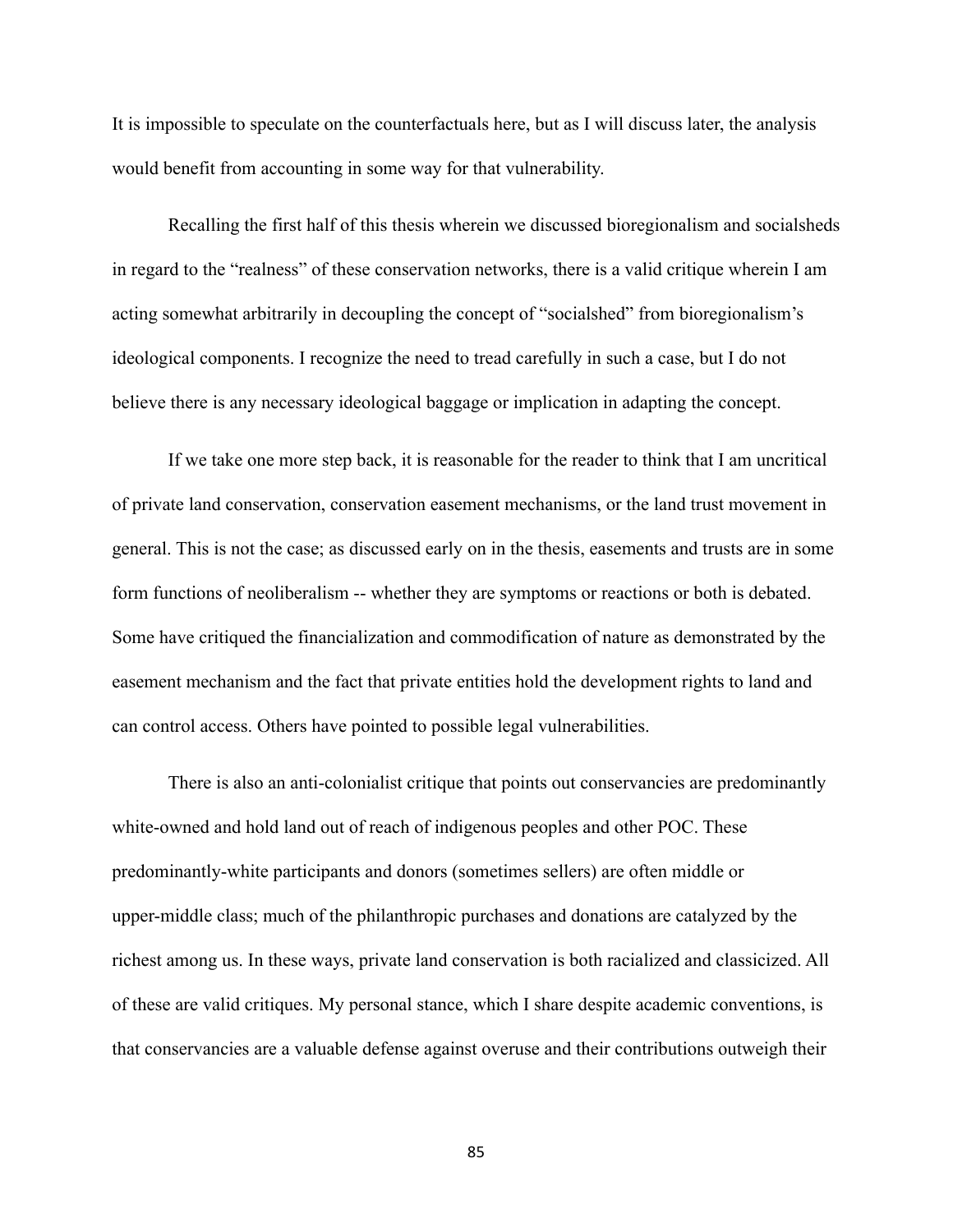problematics. Most of the criticisms can be leveled in some form at the counterfactuals and the opportunity cost of not conserving seems high.

In one of the papers which first inspired me toward this topic, the authors level their own critiques at the land trust movement, writing that trusts and easements "do little to address underlying forces driving land use change or to avoid non-sustainable land use trends… nor do they promote conservation or management of the greater percentage of lands in the region not under easement. Conservation easements, on their own, do not promote sustainable market conditions for sustainable production of timber, livestock, or other products to keep working lands economically viable, nor do they incentivize management for market or ecological services" (Kimmel and Hull 2012).

At first blush, it seems as though they ask too much of an easement, but they identify "a growing call for conservation organizations to adopt more integrated and holistic conservation strategies which extend beyond property lines, and which seek to reconnect people with land". Towards this aim, they "envision land trusts as… supporting ecological entrepreneurship as a complementary activity to their work of keeping farms and forests economically and ecologically viable, and of connecting communities to land through market goods and services". Kimmel and Hull likewise envision these "ecological entrepreneurship support networks" (EESNs) taking shape as "economies of scope", meaning that "land and resources are recognized as producing and providing a range of functions consistent with local conditions and valued accordingly" (Kimmel and Hull 2012). Such formulations offer views of broader conservation networks which include socialsheds as part but not parcel. EESNs in particular bear some resemblances to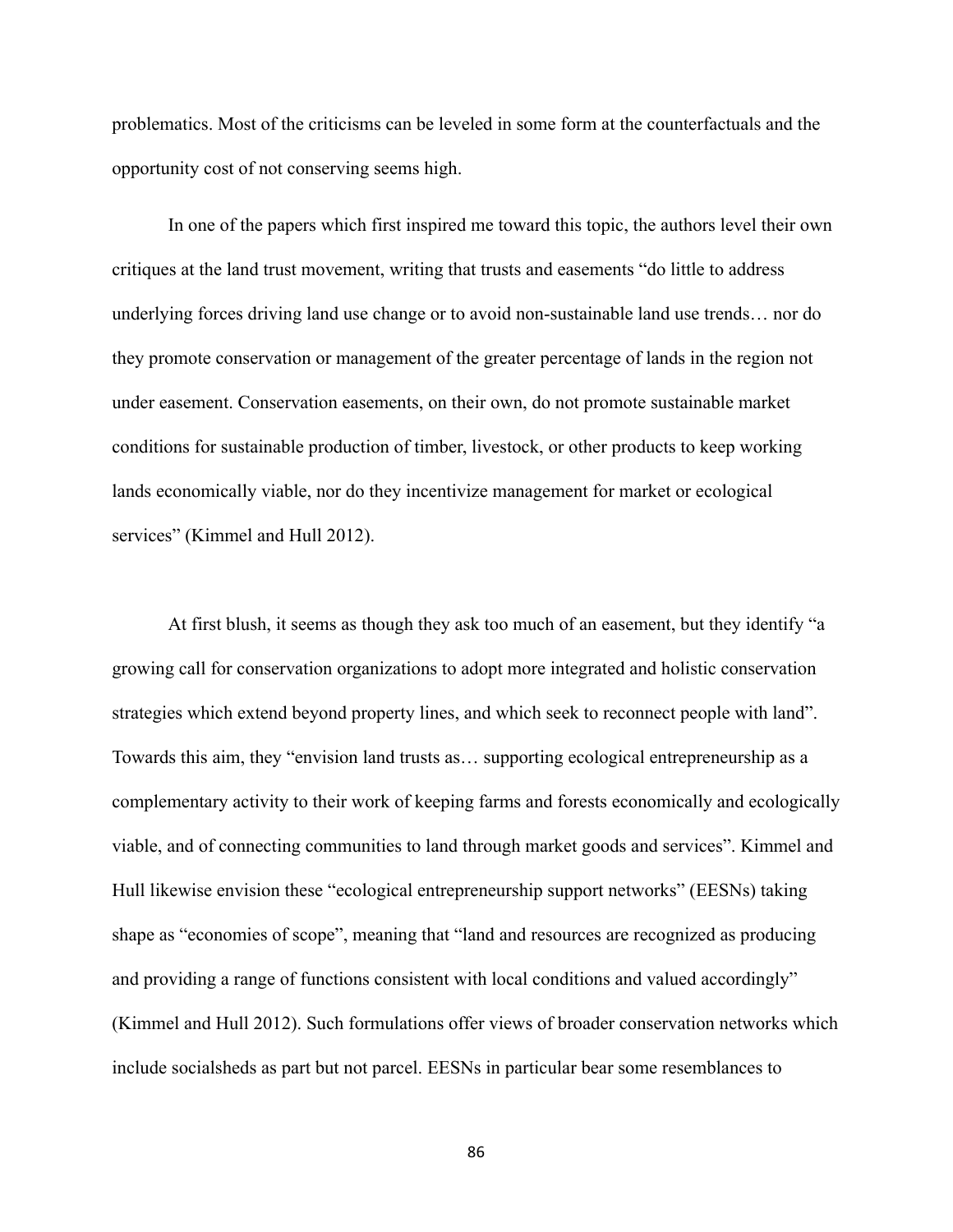economies envisioned by bioregionalists, arguably sans the ideology but consistent with the dual power sort of approach.

#### Takeaways

The limits to analysis discussed above necessitate that this section be both clear and brief. There are two main lenses through which to glean specific conclusions: in light of the research questions and motivations, and through what emerges from the data analysis itself. I want to begin with the latter and then speak to how those conclusions apply to the research agenda

The surest takeaways have to do with the basic network structure. Seen across multiple relational ties, the traditional conservancies have strong internal connections. Of those, SAHC consistently holds the most and strongest ties both with the other conservancies and the rest of the network. It seems to work rather closely with BCS&W. SAHC is consistently highly central, often followed by MTNTRUE, which is unique in being the only network member which is neither directly involved in acquiring and managing land or easements. Thus it is curious that MTNTRUE has such high centrality. Similarly to the SAHC<->BCS&W relationship, MTNTRUE seems to have notably strong ties to RIVERLINK. Interestingly, BCS&W and RIVERLINK routinely have among the weakest connections -- though they are more often linked than BCS&W and BRC.

When asked about their role in the movement of knowledge through the network (receive, share, both, or connect to resources), three of the four conventional conservancies said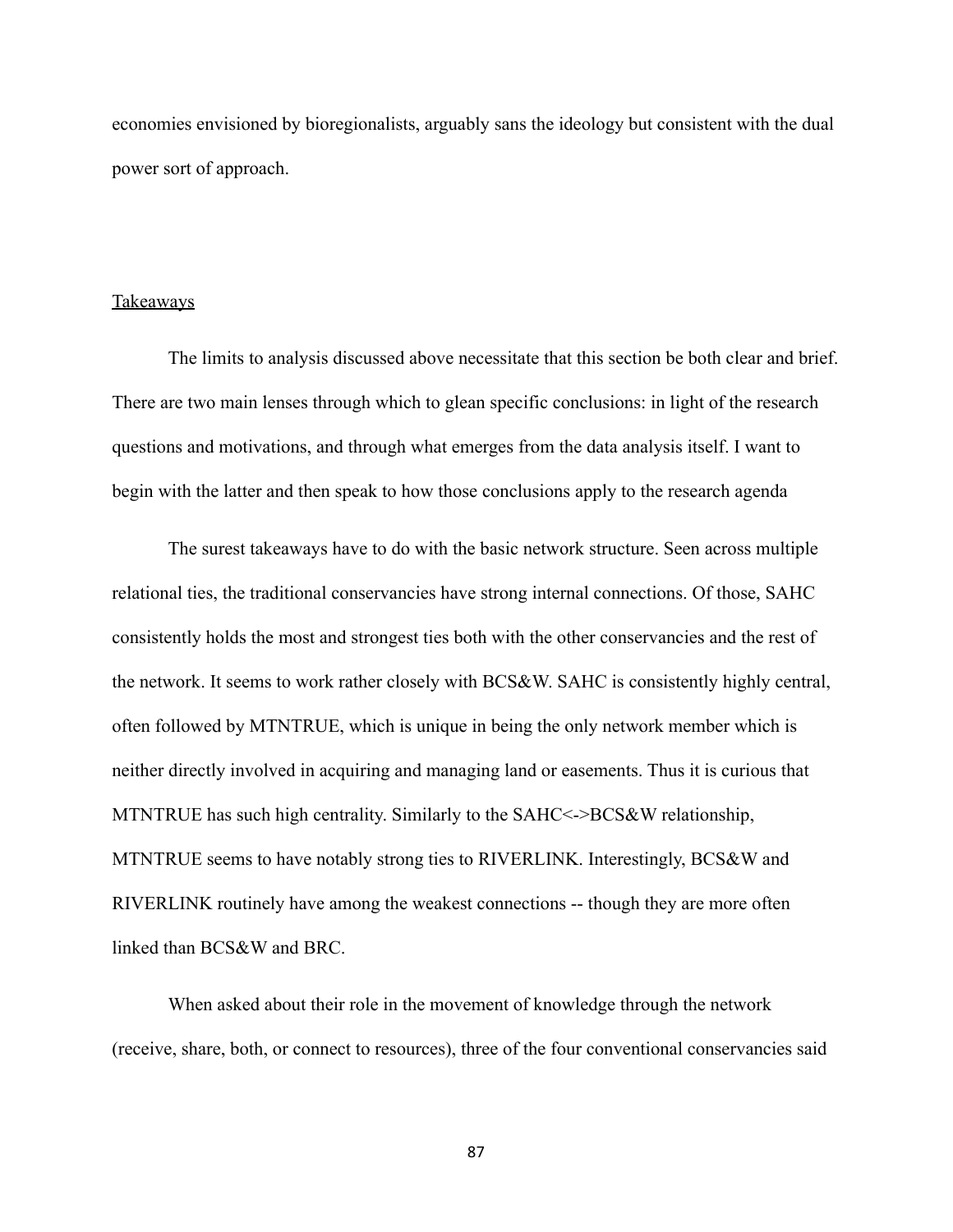they shared knowledge while SAHC said it did both. RIVERLINK said it primarily received knowledge and BCS&W said it primarily connected others with resources. This suggests that the land trusts share knowledge with each other (and following the flows in Map 3.1); SAHC may share more often [the knowledge and information it receives from the others] with BCS&W (or the latter helps connect the former to resources), while a similar relationship might exist for MTNTRUE and RIVERLINK.

The repeated grouping of the land trusts into various formal network cliques is both reinforced and complicated by the results of the survey question regarding which other actors the respondents engaged in long-term planning for the future and its challenges with. While all respondents affirmed that they engage in such planning, only the trusts responded that they engaged in it with others. SAHC specified each other individually, but HCLT, BRC, and MAINSPRING all named Blue Ridge Forever (BRF) -- one of the nonrespondent organizations. As detailed earlier, BRF is a coalition of these trusts (along with RIVERLINK and the other nonrespondents), so these results would indicate that oftentimes the planning occurs through that medium. It is impossible to determine to what extent that accounts for their strong links through the analysis, particularly the ties relating to shared information and collaboration. Nevertheless, the strength of their internal ties in general is supported by this result.

The analysis suggests SAHC is the most engaging member, leading in centrality scores, linking the trusts to other PLC actors, and being perceived as part of a group by the rest of the network. MTNTRUE clearly has an important role, but the specific reason for this is not illuminated by the analysis. I have suggested that its connection to local politics plays a role, and I would add that my impression is that it often takes a leadership role in organizing the various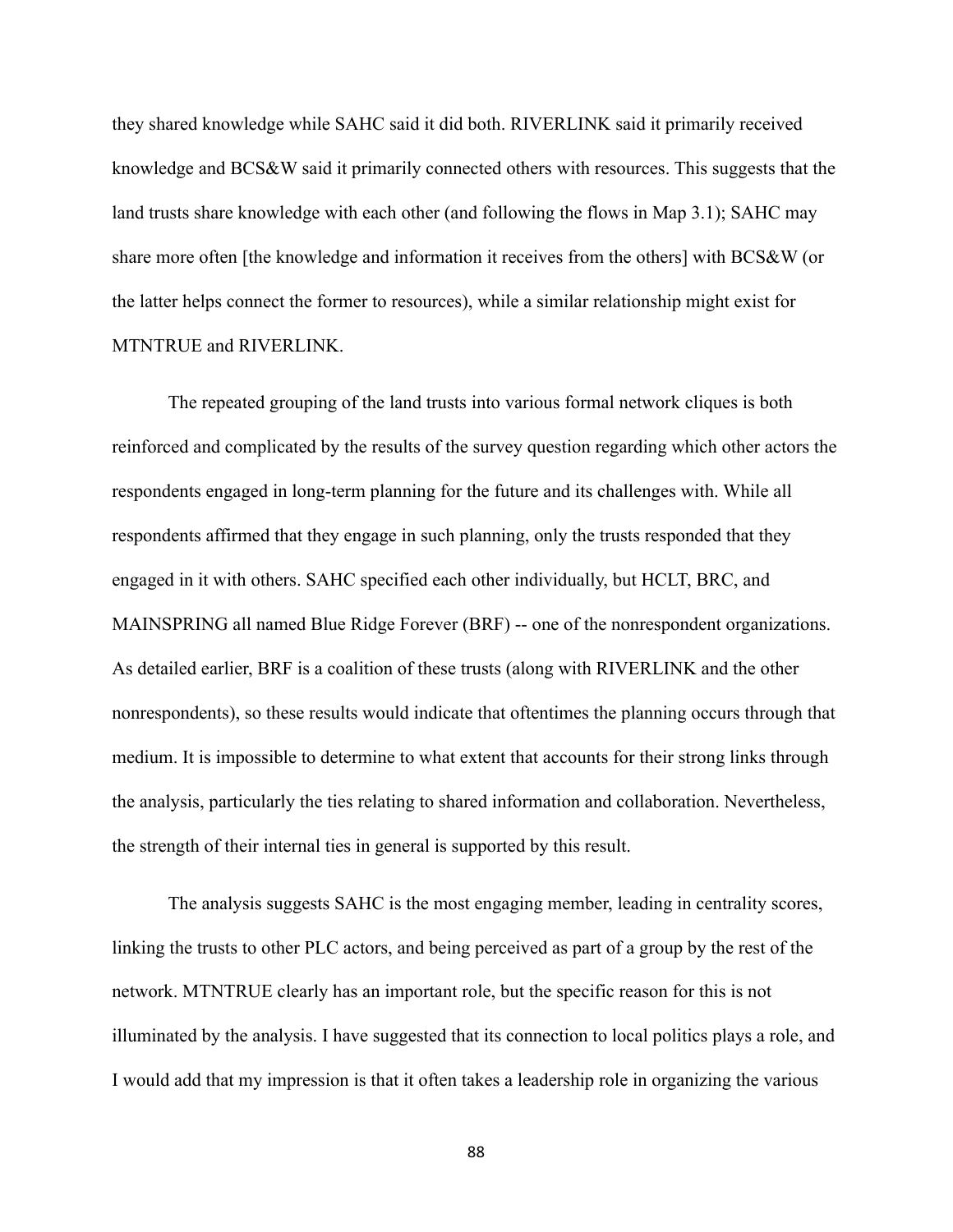parties. The analysis shows it often has strong connections with the conservancies even where they do not have the connections with each other, perhaps meaning it is fulfilling a role (such as facilitating ties).

RIVERLINK proved to be surprisingly central; I expected its smaller scale to mean it would be more peripheral. While BCS&W often works with SAHC, its connections to the other trusts were lower. This makes some sense, given that the state agency is limited to Buncombe County where SAHC would be the most relevant. HCLT's lower than average competitiveness (yet high group identity ties) and identification with lower-level county-scale work may suggest it is a stable member without much geographic overlap. It is difficult to surmise much about either BRC or MAINSPRING, as their individual relational ties are varied in strength; these would certainly benefit from a more complete respondent pool.

With all this to be considered, the questions remain: how do these results relate to the problem of "realness", particularly regarding the socialshed as a metric? And how do they inform the rubric as set out by Bennett and Satterfield? The variables and surveys were intended to inform a tentative evaluation of **effectiveness**, **responsiveness**, and **robustness**.

In terms of **effectiveness**, the focus was on *direction*, *capacity*, and how *informed* the network and its actors are. A high sense of direction might be assumed, given that most of the network members are conservancies. That is a fair assumption, but there are some caveats. While the BRF coalition and the data supporting its function as a medium through which the conservancies might engage in communicative and collaborative governance appear to be suggestive of common direction, it is less clear that each member's scope of action has such a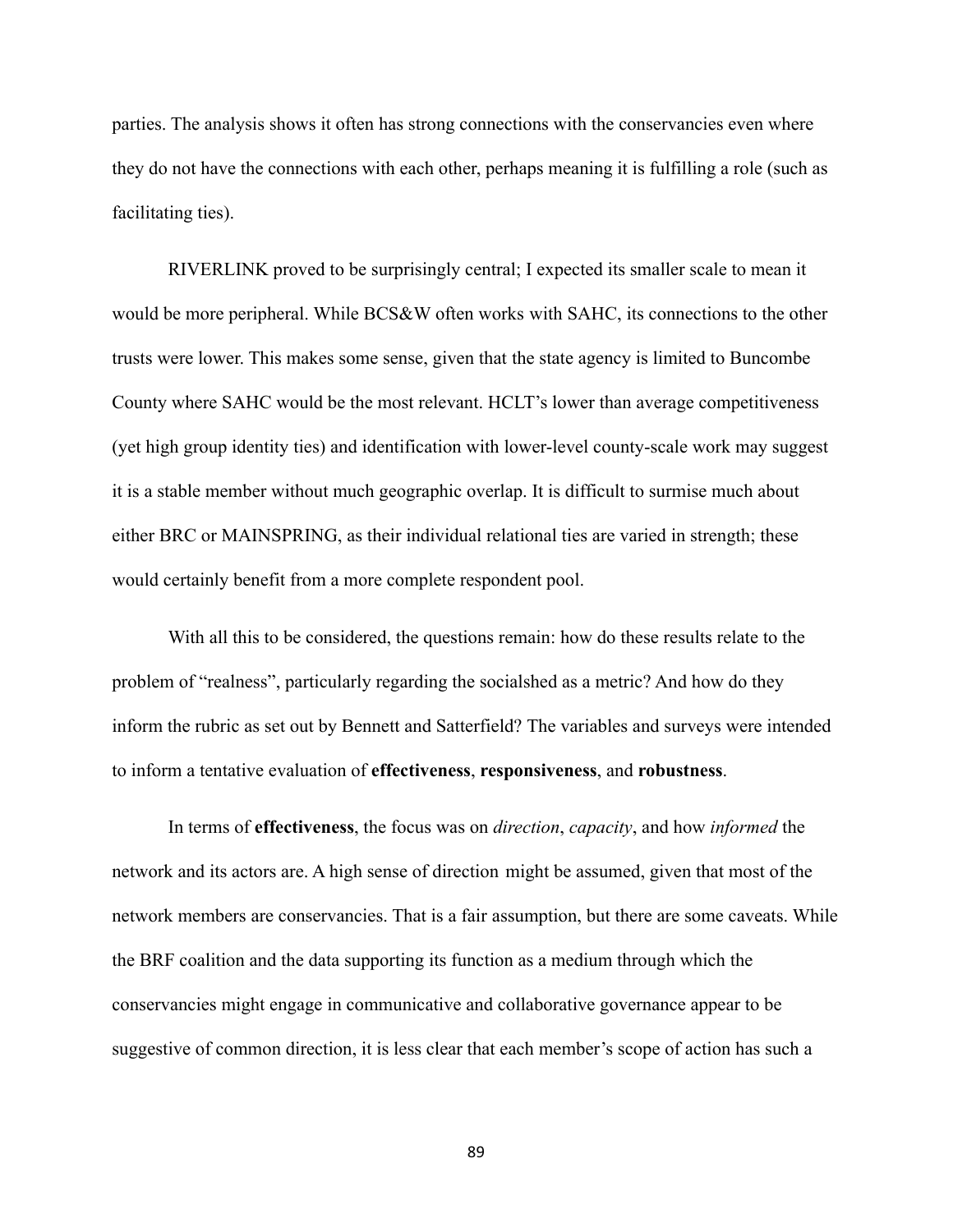consensus. Indicators of this include the mutually-understood competitive relationship between MTNTRUE and RIVERLINK and the lack of agreement on the geographic focus and territoriality of MTNTRUE.

Access to knowledge was described as either "good" or "everyday" by all respondents, and crucial suites of expertise such as natural science and management best practices were listed as readily accessible for most respondents. These fields of expertise were also listed as most needed; taken alongside the influential positions of SAHC and MTNTRUE, there is both common ground in terms of knowledge and the capacity to transfer and share that knowledge - be it among the conservancies via BRF or through SAHC's relationship with BCS&W (which you may recall functions as a broker, connecting others to the resources they need). The data relating to knowledge propagation, information sharing, and accessibility (vs need) supports the conclusion that the network is generally well-informed of best available knowledges -- even if their need for such knowledges and expertise remains high.

Finally, the high agreement amongst members as to the importance of funding security and changing legal-political environs suggests commonly-perceived challenges. It should be noted that this does not mean that there is agreement on how to address these, either individually or at a network or collaborative level. Regarding direction, the results in this case are somewhat ambiguous. Network capacity -- the actualization and operationalization potential of skills and resources -- is indicated by the establishment and usage of BRF, the bridging functions of SAHC and MTNTRUE, and the relatively high densities. In cases where network density and reciprocation were lower, these central actors often appear to pick up the relational slack. It is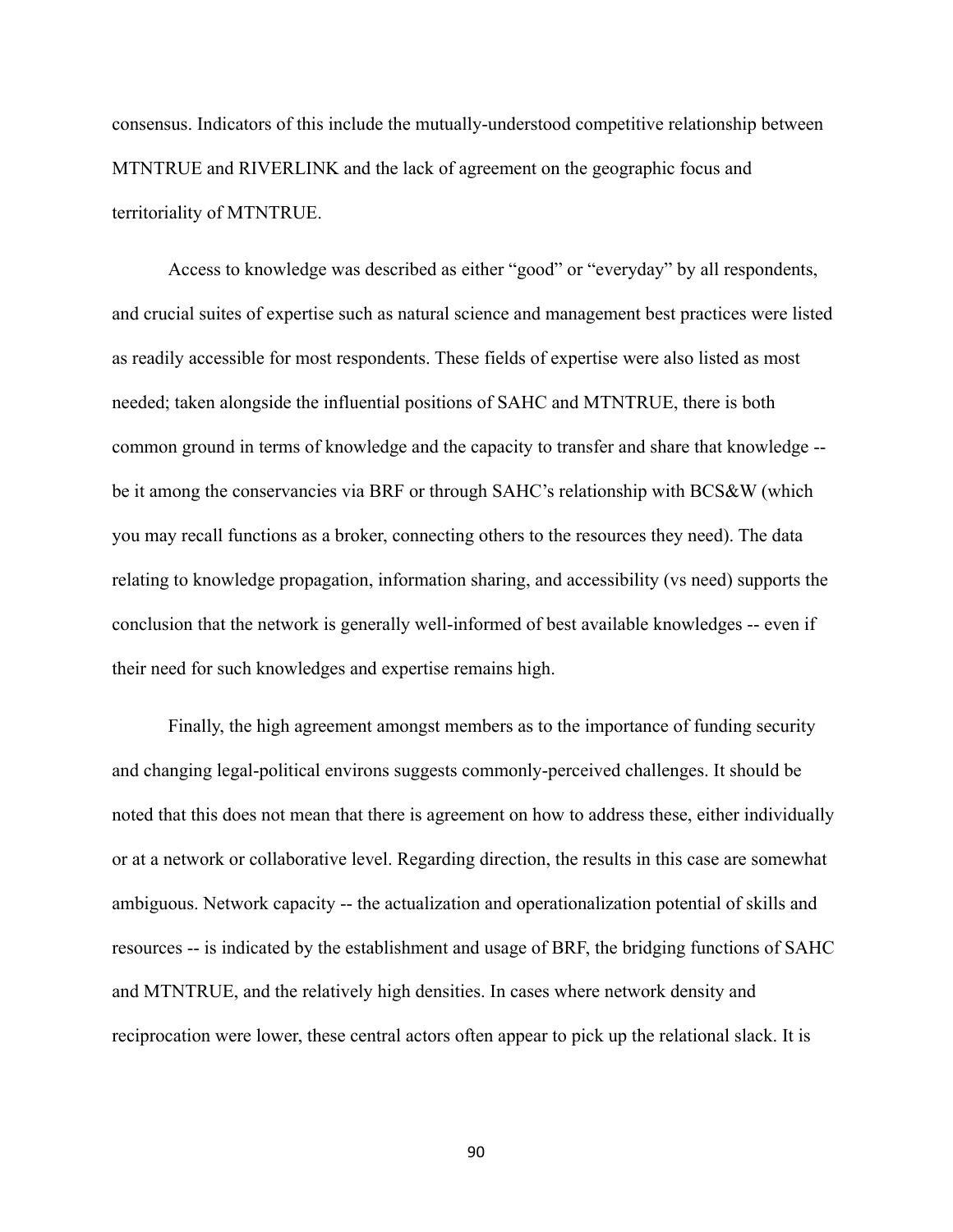difficult to conclude more without further qualitative analysis, which could investigate the extent to which these indicators reflect the on-the-ground reality.

**Responsive** environmental governance is addressed by the SNA in terms of *learning*, *anticipation*, and *flexibility*. One of the key aspects of learning in this context is that of collective memory and supposes reflexivity, sharing, and communication among members. It is not clear what information and knowledge flows through the network, but there are clear lines of communication and sharing. Reflexivity was not directly measured, and while it is somewhat implied by respondents engaging in long-term planning and sharing information, the study would have benefitted in this regard by a question directly addressing the respondents' learning and adaptive processes. Such planning clearly underwrites the network and its members' engagement in anticipatory governance; moreover, that there was some agreement on big issues like funding security and legal-political challenges in addition to collaborative planning amongst the conservancies, the analysis suggests anticipation is a strong network attribute. Flexibility suffers some of the same analytical weaknesses as reflexivity and learning, but the combination of network density and connections, the individualized understandings of risks and challenges (agreements notwithstanding), and both access and acknowledgement of need regarding expert knowledge points more towards engagement with "diverse local realities" than not.

In terms of **robust** environmental governance, I posited my analysis might speak to the *connectedness* and *polycentricity* of the network(s). An evaluation of connectedness is inherently weaker without a fuller data set, but in terms of the networks presented herein, there are reasonably high levels of connectedness. There are certainly pairs of actors which are decidedly less directly connected -- BRC and BCS&W, for instance -- but a) there may be contextual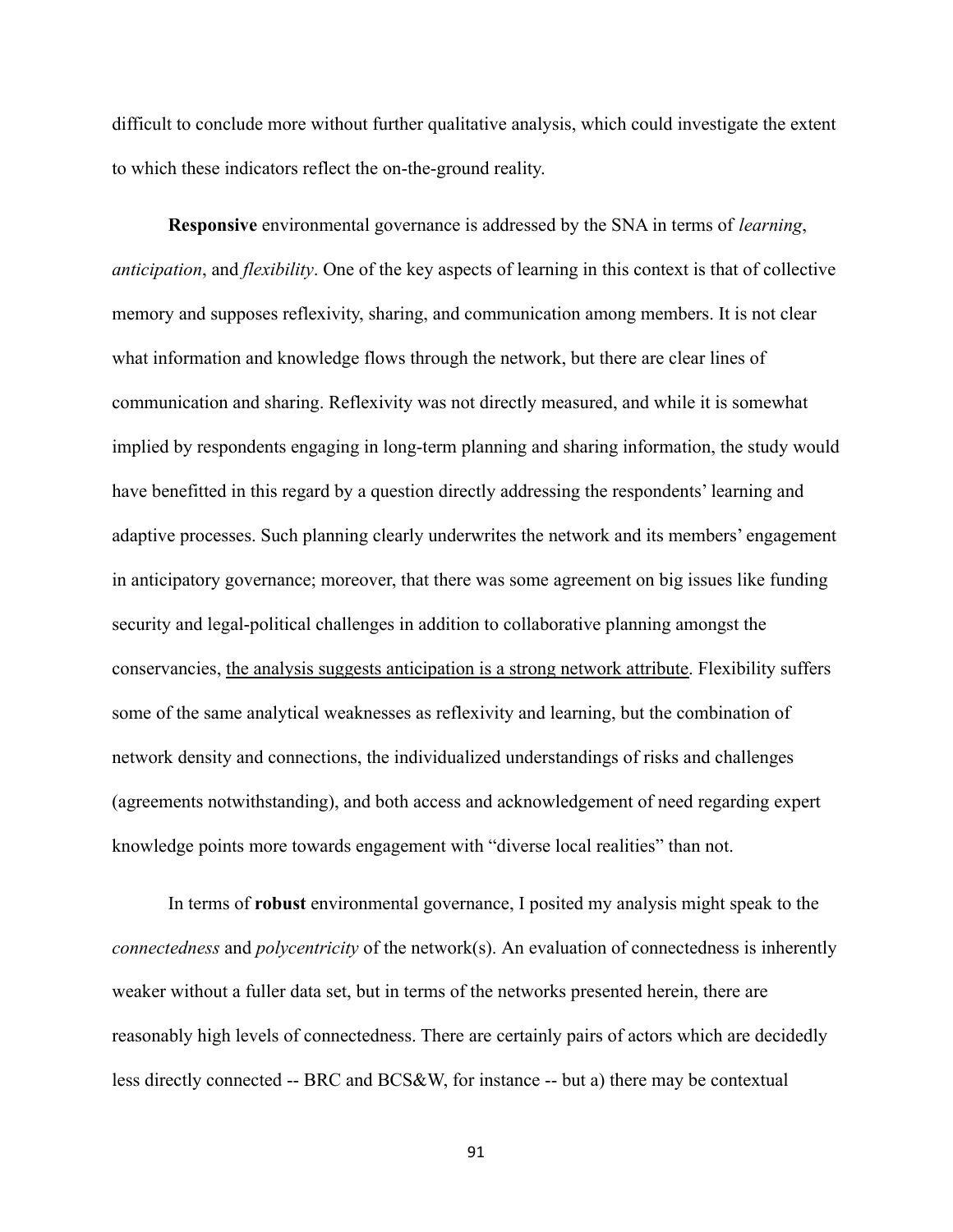reasons for this (in this example, BCS&W's limited geographic scope) and b) these gaps are or at least might be overcome through the bridging positions, particularly of SAHC and MTNTRUE. While connectedness is stronger among the conventional conservancies, partially due to BRF, the centralities of these two members lend themselves to concluding that the network is well-connected. Lastly, *polycentricity* cannot be fully accounted for without including some verticality in the analysis, but that there are two highly central organizations of different types along with a state agency, and that there are not unusual levels of competition, suggest that the network might be rather polycentric. To more fully answer this question, we would need more information about the role of BRF, as well as MTNTRUE, and what kinds of collaboration are undertaken among network members.

### Real Networks and Socialsheds

The analysis also set out to engage with perceptions of belonging to a group and understandings of respective roles, goals, and geographic areas of focus. The question of "realness" could thereby be addressed such that, along with an idea of the intentionality and mutuality of these relationships, I would be able to speak with some measure of confidence about whether these actors are members of a "real" network and whether that network maps onto the idea of a socialshed. The network illustrating relational ties as reciprocal senses of belonging to a like-minded group suggests a strongly shared group identity among the 4 conventional conservancies, shared a bit less strongly with MTNTRUE, followed by RIVERLINK. BCS&W's strongest sense of shared identity is with SAHC, but it is reinforced by their strong ties according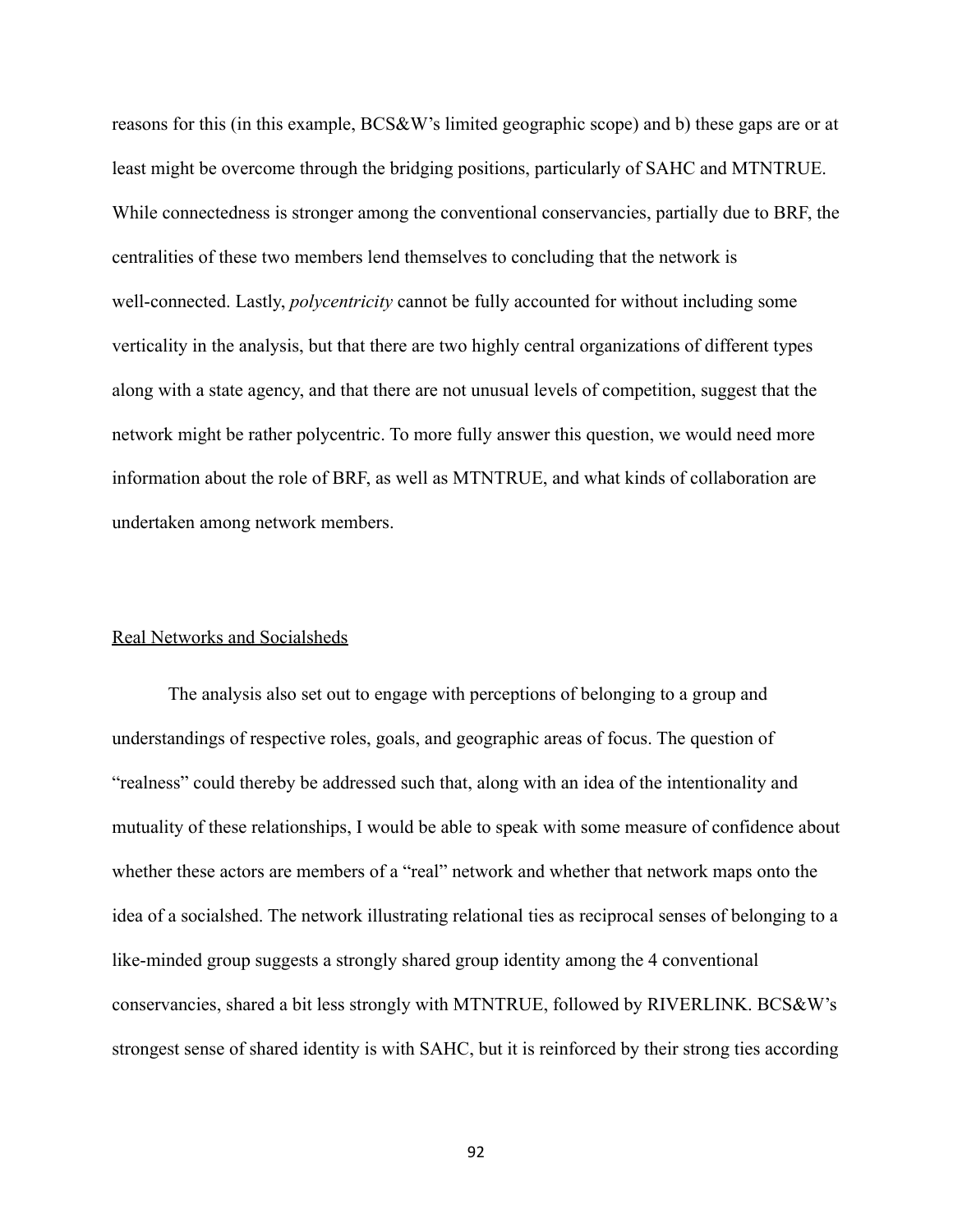to other metrics. Given SAHC's prime position as a central, facilitating bridge, it is hard for me to suggest that BCS&W's lower reciprocated sense of group belonging indicates it is less of a "real" network member. Rather, I would venture that it relies somewhat on its relationship with SAHC for its status; BCS&W simply shows less mutuality than the others, but there is evidence of intentionality in its engagement with SAHC. Intentionality may be inferred from the data sets regarding collaborative planning, BRC's sustained effort at network, SAHC's role in sending and receiving information, and the existence of BRF itself.

Arguably the clearest result of the analysis -- apparent despite the exclusion of BRF -- is that four conservancies are much more connected with each other than otherwise. This is seen across most metrics used in the analysis. They share a complete sense of group belonging (clique), plan collaboratively (via BRF), and share information amongst themselves more frequently than with others. As they are all conservancies, their types of work and conservation goals are aligned, and as founding members of BRF, their collaborative planning and other ties are intentional rather than incidental. **As such, I cautiously suggest that SAHC, HCLT, BRC, and MAINSPRING form a socialshed and constitute the most natural or emergent self-organized network**. I decline to include RIVERLINK for its less consistent relational ties as well as its difference in focus (that is, local rivers). MTNTRUE is well-connected enough to warrant a serious look at inclusion in the socialshed, but a final analysis of this relies on better understanding MTNTRUE's role and function, and a consideration of its relationship to BRF. BCS&W is more peripheral, perhaps simply because of its status as a state agency with different organizational structures, hierarchies and so on. I also suspect that FOOTHILLS, CC, and NEW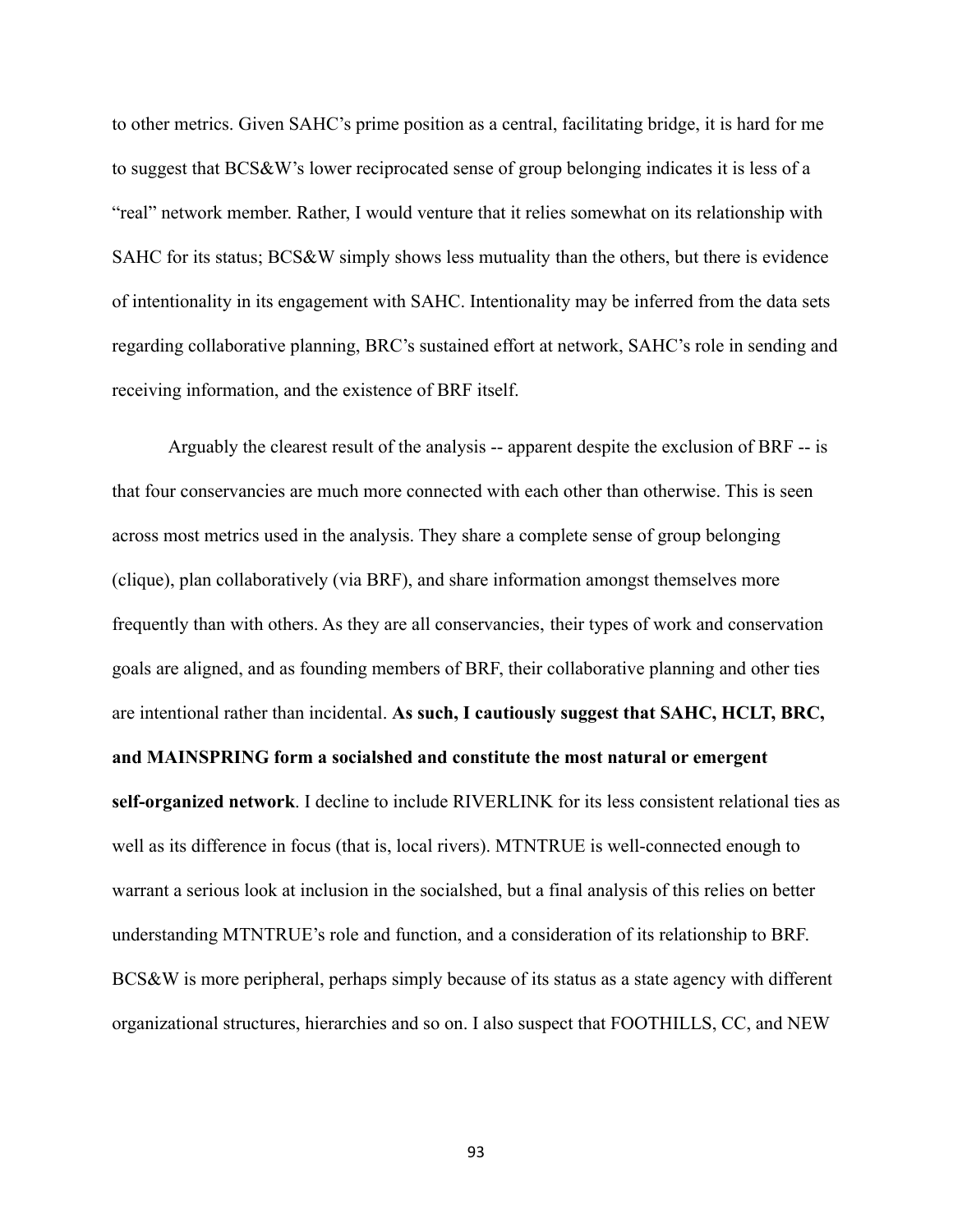RIVER might well be members of the socialshed as they share most of the qualities which unite the others; this must remain speculative without data to support it.

Finally, one of the research aims was to conduct an analysis that was simultaneously feasible for myself as a graduate student (academically and practically), accessible to practitioners, and meaningful enough to serve as a foundation for further work. In many ways, the degree to which it succeeds in the first case is a matter for my committee and the second case, a matter for those respondents with whom my research is shared and for whom it was done. Both of these parties are the best judges of its meaningfulness -- academically, whether it is defensible enough to support further work, and practically, whether it shows enough promise to warrant further work. My view is that it fulfills all of these. I have tried to cast a net which is narrow enough to engage deeply and theoretically with at the academic level but wide and basic enough to be of practical use to those in the field without having to dive into the discipline themselves. Finally, I believe the results -- while arrested by the incomplete data pool -- offer a strong proof of concept alongside some workable takeaways.

#### Recommendations

Without a fuller data set, I hesitate to offer specific recommendations. Rather, I would suggest that insofar as the readers and respondents find the work helpful, they use the preliminary results here to inform their thinking about social networks, the conservation networks in the region, and how communication, collaboration, and knowledge-sharing influence and are influenced by these networks of relations. In this way, regardless of how accurate the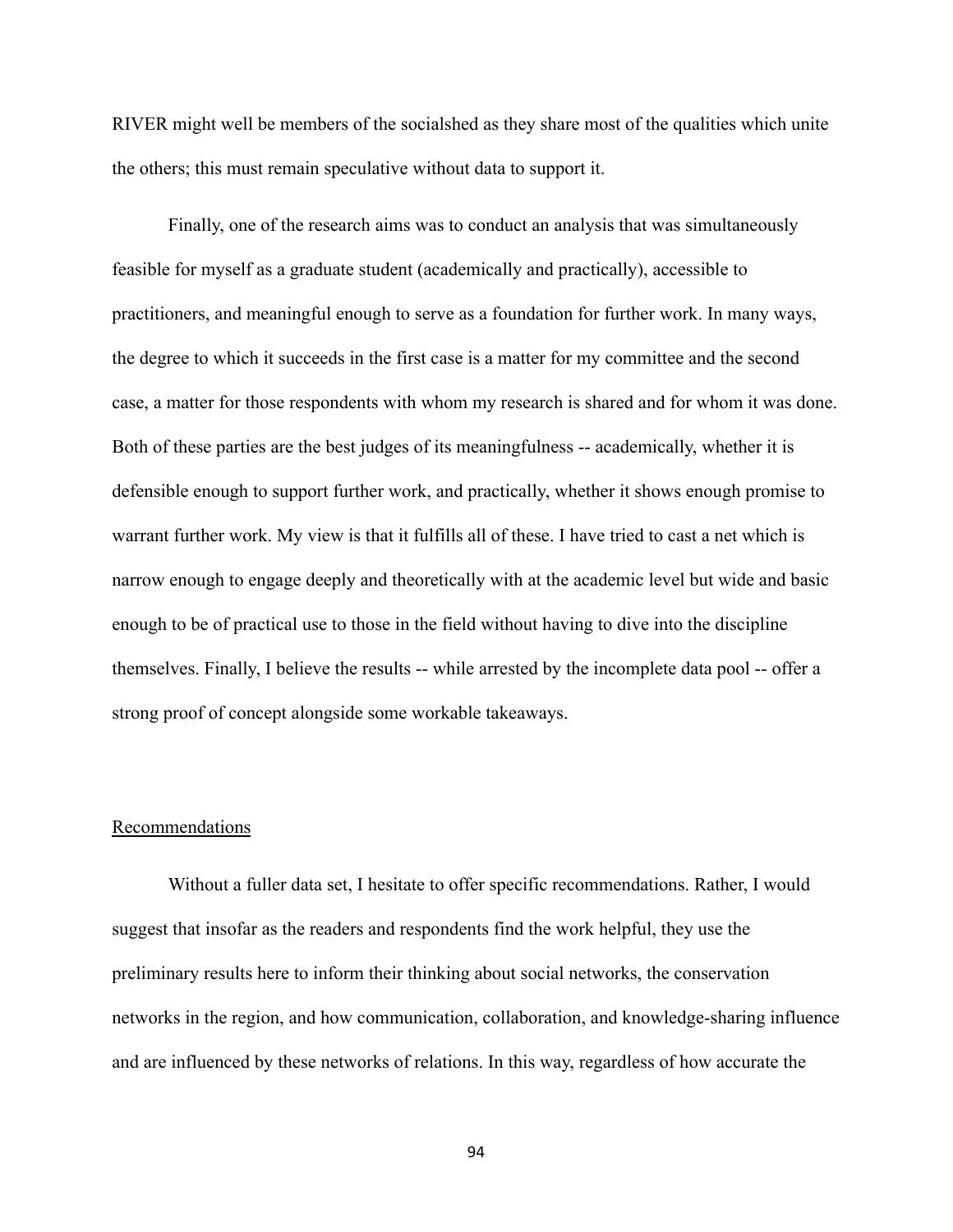analysis was, these organizations and individuals therein can consider what ways they might strengthen bonds, leverage network connections, and so on, to better equip both the network and its members for the challenges facing them now and going forward.

### Ways Forward

There are many ways in which this research avenue could be continued, built upon, or expanded. A subsequent analysis would benefit greatly from a higher response rate. With that comes the opportunity for much greater specification and clarity -- for instance, offering explanatory power to the observations made thus far, addressing the extent to which BRF accounts for the ties between trusts, more concretely defining MTNTRUE's role, or investigating what kind of information and learning is exchanged and undertaken. These could be addressed through qualitative means such as interviews. Such research methods also lend themselves towards a dialectic with the network members about their needs so as to better focus subsequent research (this assumes it is undertaken with practical application well in mind).

In terms of the line of inquiry surrounding the perception of challenges and consensus thereof, follow-up studies might further evaluate, for instance, reflexivity, adaptive capacities in terms of resilience, deepen the discussion of conflict and resolution, enumerate scenarios based on uncertainties and external shocks (COVID-19 is a prime and salient example), and identify specific programs to strengthen the network. Bennett and Satterfield's rubric might be helpful in pursuing many of these lines of inquiry; for example, BRF offers a way to engage with and evaluate some measure of equitability, especially as pertains to participation. Moreover, robust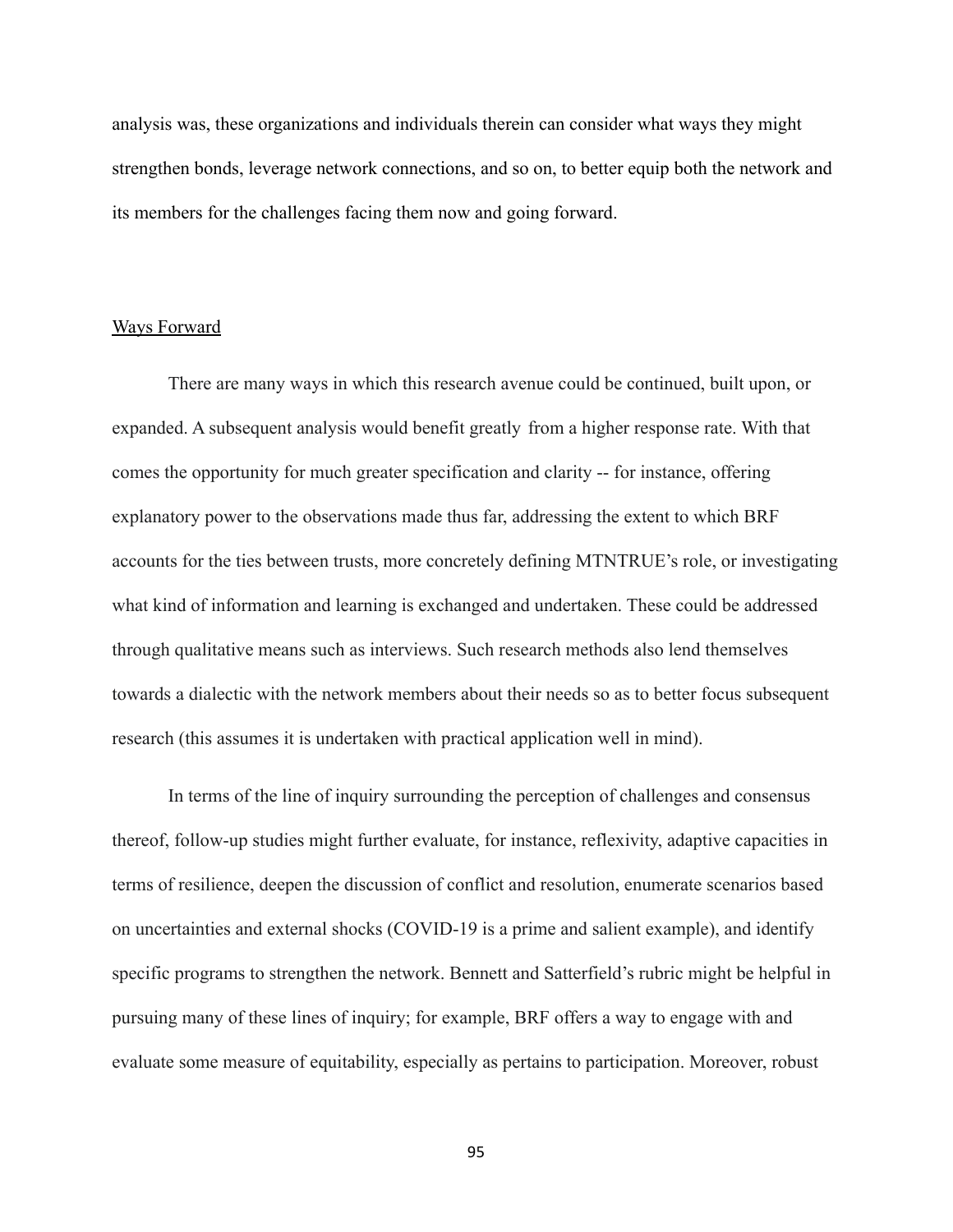governance, according to the authors, is *nested*. Such governance has authority which is appropriately devolved and strikes a balance between autonomy and supportive oversight. Analyses on power distribution, flows, and relations would be relevant in a SNA which includes higher or lower scales (such as TNC or local landowners), and the authors' basis for evaluating nestedness informs those analyses.

Adjacent and complementary fields and literatures offer the academy many ways to build bridges and incorporate more ways of engaging these issues -- just as social network analysis and regional environmental governance can be leveraged in tandem towards conservation objectives. I mentioned previously some of the social, ideological and philosophical movements behind and adjacent to bioregionalism, and it is certainly appropriate to consider insight from well-tread fields like ecology, geography, governance, and the like. But in particular, I mean the lesser-known and often interdisciplinary or second-order academic disciplines which run in parallel to those already discussed (regional science, environmental and natural resource governance, and so on). Landscape ecology is a noteworthy example; I would like to see it incorporated more in the REG literature and believe it could fruitfully complement the social relational and bioregional approaches.

Expanding the respondent pool to include the national partners listed by BRF (for example, The Nature Conservancy), funding sources, and other adjacent groups would allow for a much wider and contextual view of the conservation networks in the region and their place in the larger web. Conceptual tools such as Kimmel and Hull's EESN could be leveraged to evaluate the networks' integration economically or how different forms of these networks overlap and interact. In the same vein, problematizing the network relationships through an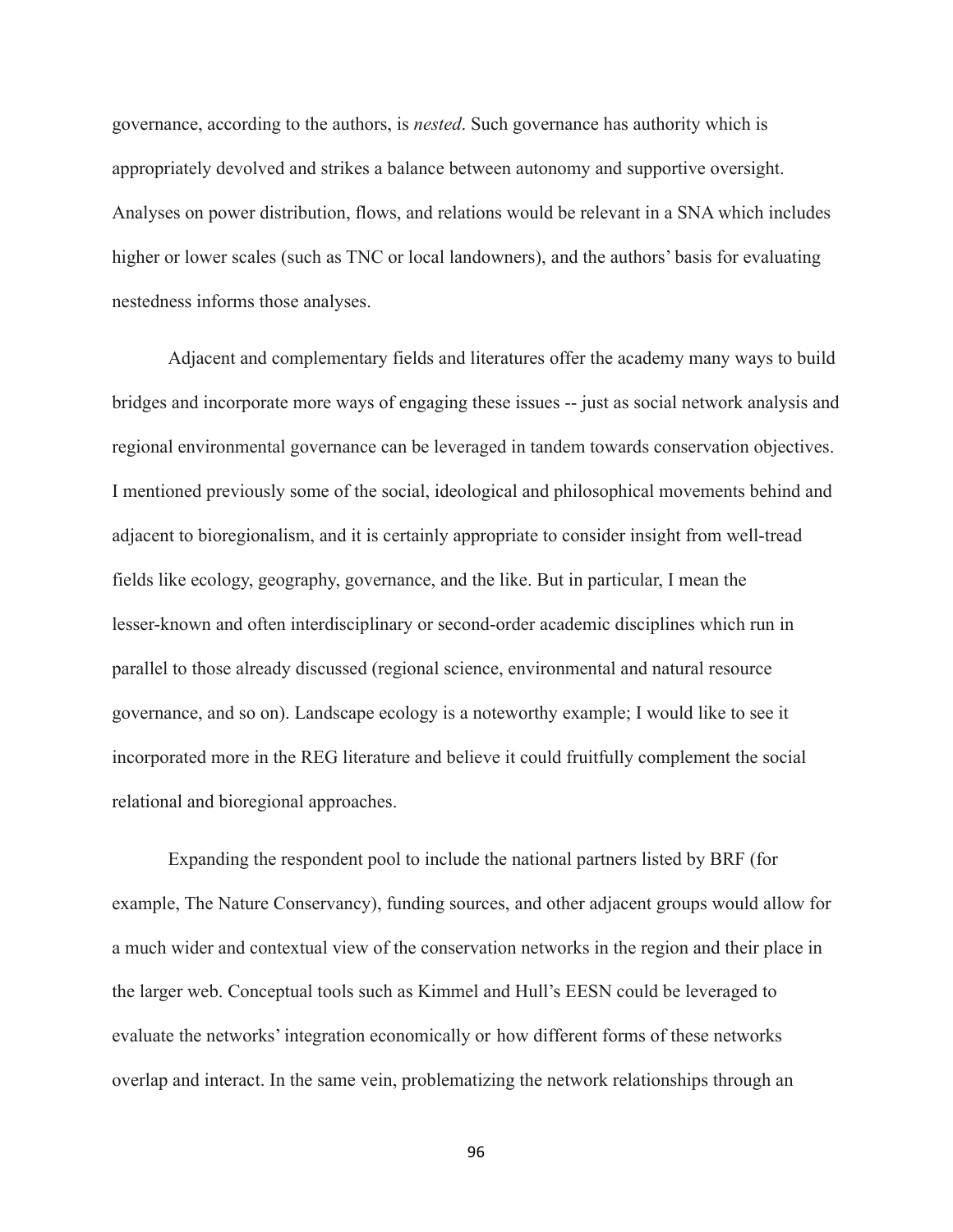examination of power relations and hierarchy might prove enlightening -- especially if the study includes national partners, state actors, funding streams, and the like.

But concepts like EESN serve as illustrations of ways traditional conservancies can use social networking tools to innovate beyond easements as well as engage intersectionally with adjacent fields to conserve ways of life rather than land alone. Such a transition offers a regional environmental governance paradigm in which go-local food movements are more intentionally and actively connected to conservancies and other ENGOs, where counterculture movements like homesteading and rewilding can find practical, common ground with local farmers and conservationists. Such expanded and integrated networks can better reflect the multiplicity of interests and environmental issues that exist at the bioregional level.

What follows the medium-term goal of implementing REG best practices? This points us back toward the big questions: why and what are we conserving? Is conservation about freezing a tract in time? Is there room for "working forests" or payments for ecosystem services? What values do we bring to conservation, and what do these values suggest about how we live, and ought to live, as (regional) communities and ecological denizens? It has been said that modern life replaced tradition with institutions; insofar as private land conservancies are institutional actors, there are a series of ideological and normative choices for them to make. It is my feeling that with a diverse, broad, inclusive, and overall healthy conservation network -- be it as EESNs or otherwise -- the bioregional conservation community of WNC can wisely and peaceably navigate these questions and future scenarios.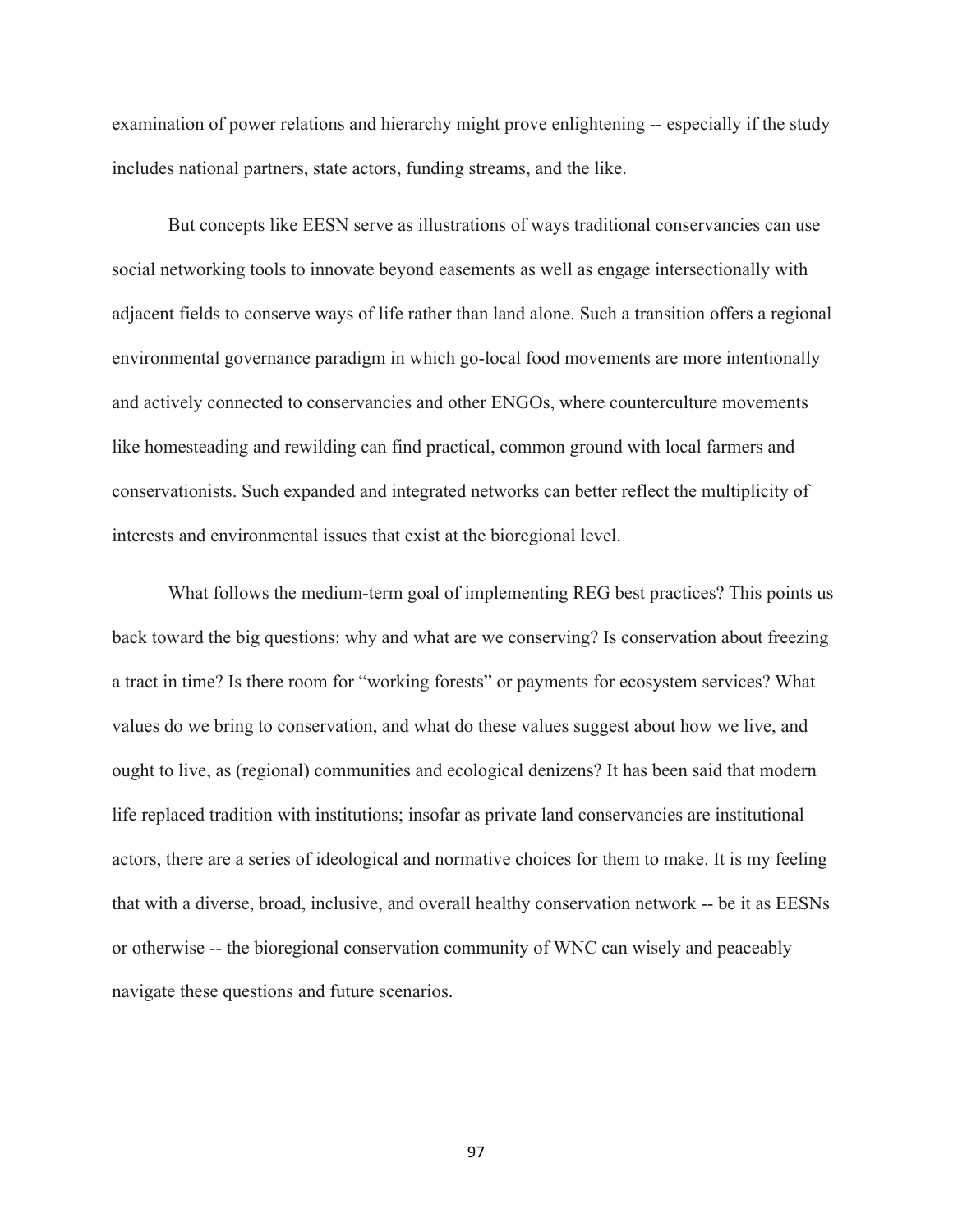#### **Outro**

This thesis has attempted to do several things: be accessible and meaningful to both academics and practitioners, provide a foundation for further research, engage in a deep way with the intersections between regional science and environmental governance, conduct a quantitative analysis to complement my background in qualitative analysis, and act on my personal interest and history regarding private land conservation in Western North Carolina.

It has done so in the following ways. Its accessibility and meaningfulness to academics is anchored in the theoretical treatments of the "region" and how these relate to environmental governance. In so doing, I have tried to explore the intersections between my overarching discipline and my particular realm of interest and growing expertise.

Its relevance to the practitioner comes in the SNA as "proof of concept" and the fact that such a study has not yet been conducted in the region. Accordingly, the basic map structures, relational ties, and takeaways offer ways of thinking more reflexively about the network and its members. My conclusions serve as a point of engagement for respondents and others to consider, agree, or disagree with them. Insofar as I have been successful in these regards, I have laid a foundation upon which to conduct further, deeper, and more robust analyses.

The project also has powerful personal connections for me. I have a personal interest in the health of the conservation network, a moral interest in conservation in general and more specifically my home region of WNC, and a professional interest in cultivating experience in quantitative analysis.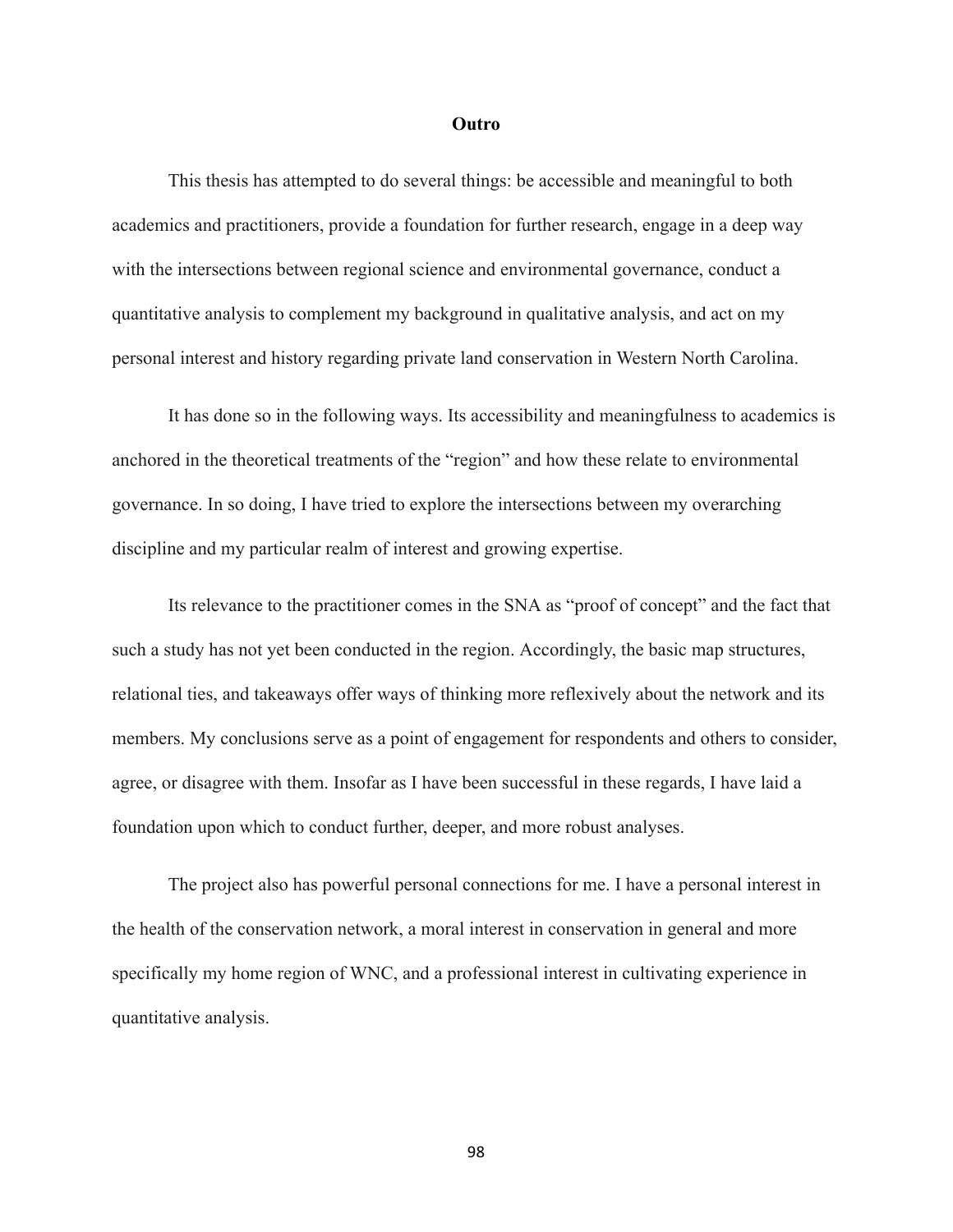## Works Cited

Aberley, Doug. "Interpreting bioregionalism: A story from many voices". *Bioregionalism*. Michael McGinnis, editor. 1998

Agnew, John. "What's Next for Regional Geography?". *Reanimating Regions: Culture, Politics, and Performance*. Riding and Jones, editors. United Kingdom: Taylor & Francis. 2017.

Balsiger and Debarbieux. "Major Challenges in regional environmental governance research and practice". *Procedia Social and Behavioral Sciences*. 2011. doi:10.1016/j.sbspro.2011.03.010.

Bennett and Satterfield. "Environmental governance: A practical framework to guide design, evaluation, and analysis". Conservation Letters. 2018. 10.1111/conl.12600.

Berg, Peter. "Growing a life-place politics". En Lockyer, J. and J.R. Veteto, editors. *Environmental Anthropology Engaging Ecotopia: Bioregionalism, permaculture, and ecovillages*. Berghahn Books. 2013.

Berg, Peter and Raymond Dasmann, "Reinhabiting California." *The Ecologist*. 1977.

Bodin and Prell. *Social Networks and Natural Resource Management: Uncovering the Social Fabric of Environmental Governance*. Cambridge University Press. 2011

Bookchin, Murray. "The Meaning of Confederalism". *Green Perspectives*. 1990.

Brewer, Richard. *Conservancy: The Land Trust Movement in America*. 2003.

Cappuccio, Silvana Maria. "Bioregionalism as a new development paradigm". *International Conference of Territorial Intelligence*. Nov 2009. https://halshs.archives-ouvertes.fr/halshs-00533625/document

Dryzek, John. *The Politics of the Earth*. 2013. Oxford University Press.

Hodge, Ian and William Adams. "Neoliberalisation, rural land trusts and institutional blending". *Geoforum*. 2012. https://doi.org/10.1016/j.geoforum.2011.11.007.

Jacobs, Jane. *Cities and the Wealth of Nations*. 1984.

Jackson, William. "Regionalization at the International Union for the Conservation of Nature (IUCN)". *Procedia - Social and Behavioral Sciences*. 2011. doi:10.1016/j.sbspro.2011.03.021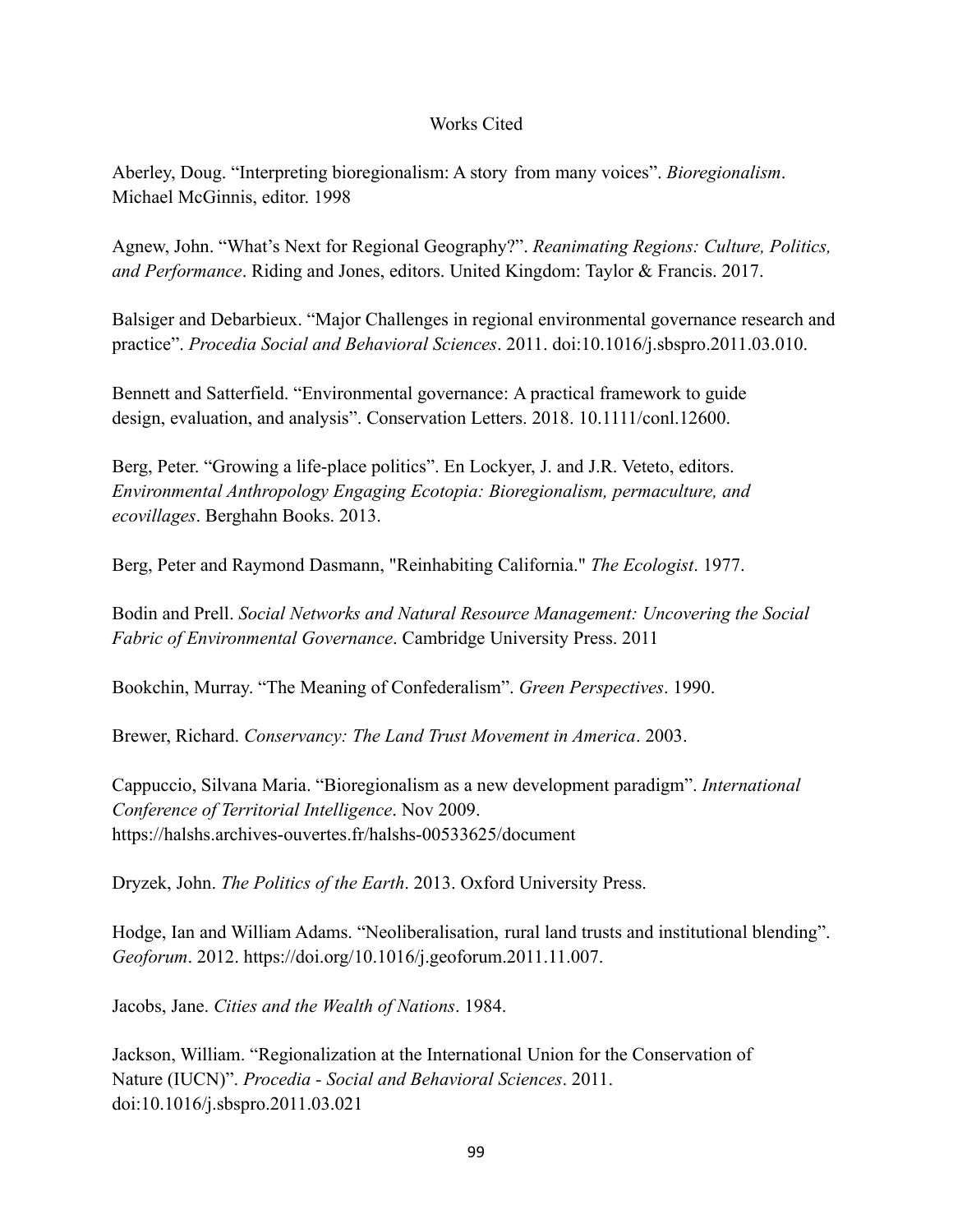Jepson, Paul. "Governance and Accountability of Environmental NGOs". *Environmental Science & Policy*. 2005.

Johnson, Nels et al. "Bioregional approaches to conservation: local strategies to deal with uncertainty". *Ecology, Uncertainty and Policy: Managing Ecosystems for Sustainability*. Handmer et al, eds. Routledge. 2017.

Kirlin, John. "Citistates and Regional Governance". *National Civic Review*. 1993.

Langholz, Jeffrey and Wolf Krug. "New Forms of Biodiversity Governance: Non-State Actors and the Private Protected Area Action Plan". *Journal of International Wildlife Law & Policy*. 2010. https://doi.org/10.1080/13880290490480112

MacLeod, Gordon. "New Regionalism Reconsidered: Globalization and the Remaking of Political Economic Space". *International Journal of Urban and Regional Research*. 2001. https://doi.org/10.1111/1468-2427.00345

McTaggart, W.D. "Bioregionalism and Regional Geography: Place, People, and Networks". *The Canadian Geographer*. 1993. doi:10.1111/j.1541-0064.1993.tb00390.x

Meredith, Dianne. "The bioregion as a communitarian micro-region (and its limitations)". *Ethics, Place & Environment*. 2005. doi:10.1080/13668790500115755

Mumford, Lewis. *The Culture of Cities*. 1938.

Navarro-Navarro, Louis Alan et al. "Social networks for management of water scarcity: Evidence from the San Miguel Watershed, Sonora, Mexico". *Water Alternatives*. 2017.

Paasi, Anssi. "The region, identity, and power". *Procedia - Social and Behavioral Sciences*. 2011. doi:10.1016/j.sbspro.2011.03.011

Peirce, Neil et al. *Citistates: How Urban America Can Prosper in a Competitive World*. Seven Locks Press. 1993.

Pyper, Robert. "Decentralization, devolution, and the hollowing out of the state." *International Handbook on Civil Service Systems*. Ed. Andrew Massey. 2012.

Rhodes, R.A.W. "The Hollowing Out of the State: The Changing Nature of the Public Service in Britain". *The Political Quarterly*. 1994. doi:10.1111/j.1467-923X.1994.tb00441.x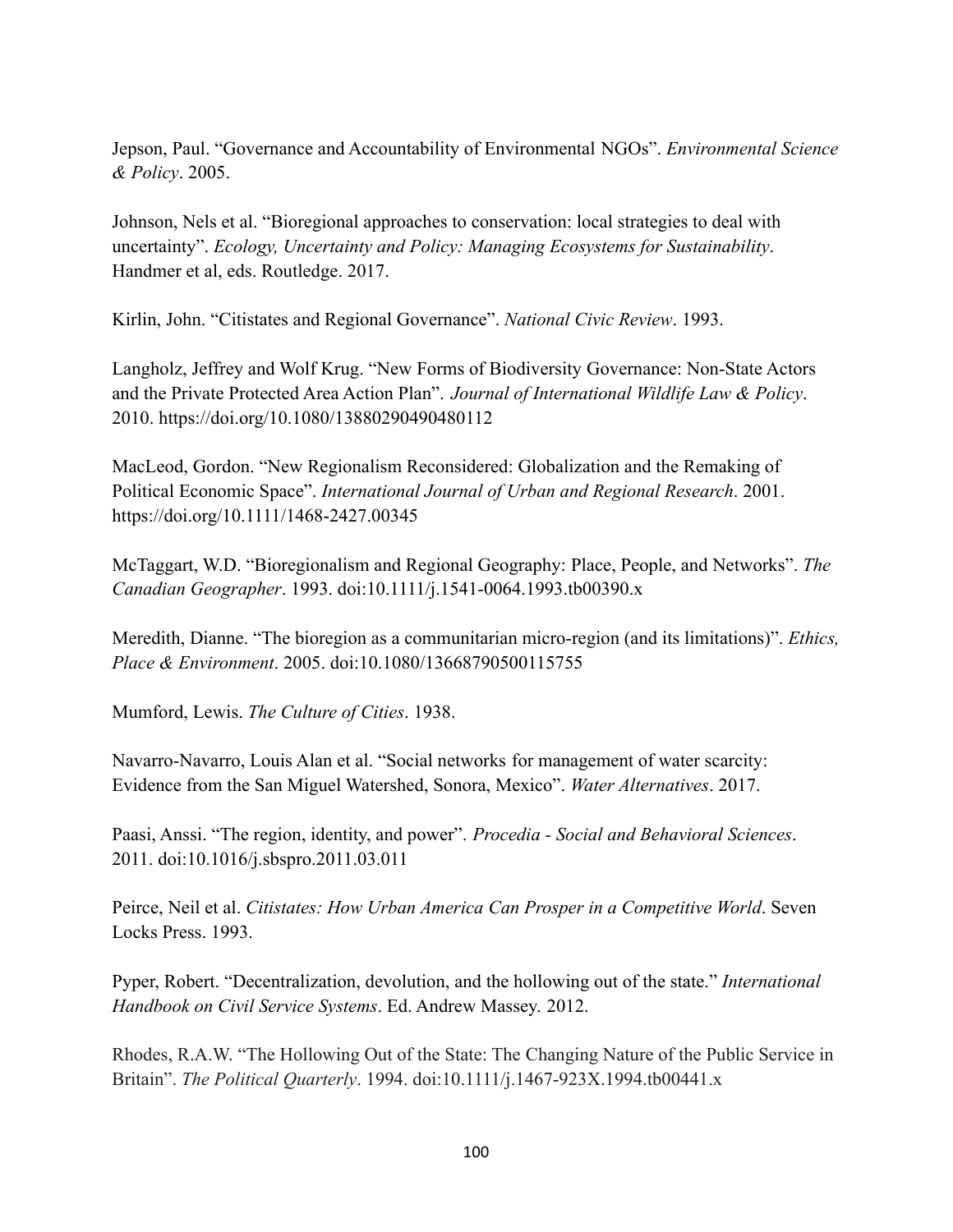Rhodes, R.A.W. *Understanding Governance: Policy Networks, Governance, Reflexivity, and Accountability*. Open University Press. 1997.

Ristino, Laurie and Jessica Jay, editors. *A Changing Landscape: The Conservation Easement Reader*. Environmental Law Institute. 2016.

Sale, Kirkpatrick. *Dwellers in the Land: The Bioregional Vision*. Sierra Club. 1985.

Snyder, Gary. "Reinhabitation". *The Old Ways: Six Essays*. City Lights. **1977**. Rp: *Manoa* 25, no. 1 (2013): 44-48. doi:10.1353/man.2013.0010.

Taylor, Bron. "Deep Ecology and Its Social Philosophy: A Critique". *Beneath the Surface: Critical Essays in the Philosophy of Deep Ecology*. Eric Katz, Andrew Light and David Rothenberg, editors. MIT Press: Cambridge. 2000.

Taylor, Bron. *Dark Green Religion: Nature Spirituality and the Planetary Future*. University of California Press. 2009.

Thomashow, Mitchell. "Toward a cosmopolitan bioregionalism". *Bioregionalism*. Thomashow, editor. Routledge. 1999.

Wasserman and Faust. *Social Network Analysis: Methods and Applications*. Cambridge University Press. 2009.

Wolf, Steven. "Institutional Investment in a Multi-functional Forested Landscape: Neoliberalism and Pragmatism in Contemporary Land Conservation". *The Financialization of Agri-Food Systems: Contested Transformations*. Bjørkhaug, et al, editors. Routledge. 2018.

World Wildlife Fund. "Ecoregions". https://www.worldwildlife.org/biomes. Accessed 2020.

World Wildlife Fund "Appalachian-Blue Ridge forests". https://www.worldwildlife.org/ecoregions/na0403. Accessed 2020

Wheeler, Stephen. "The New Regionalism: Key Characteristics of an Emerging Movement". *Journal of the American Planning Association*. 2002.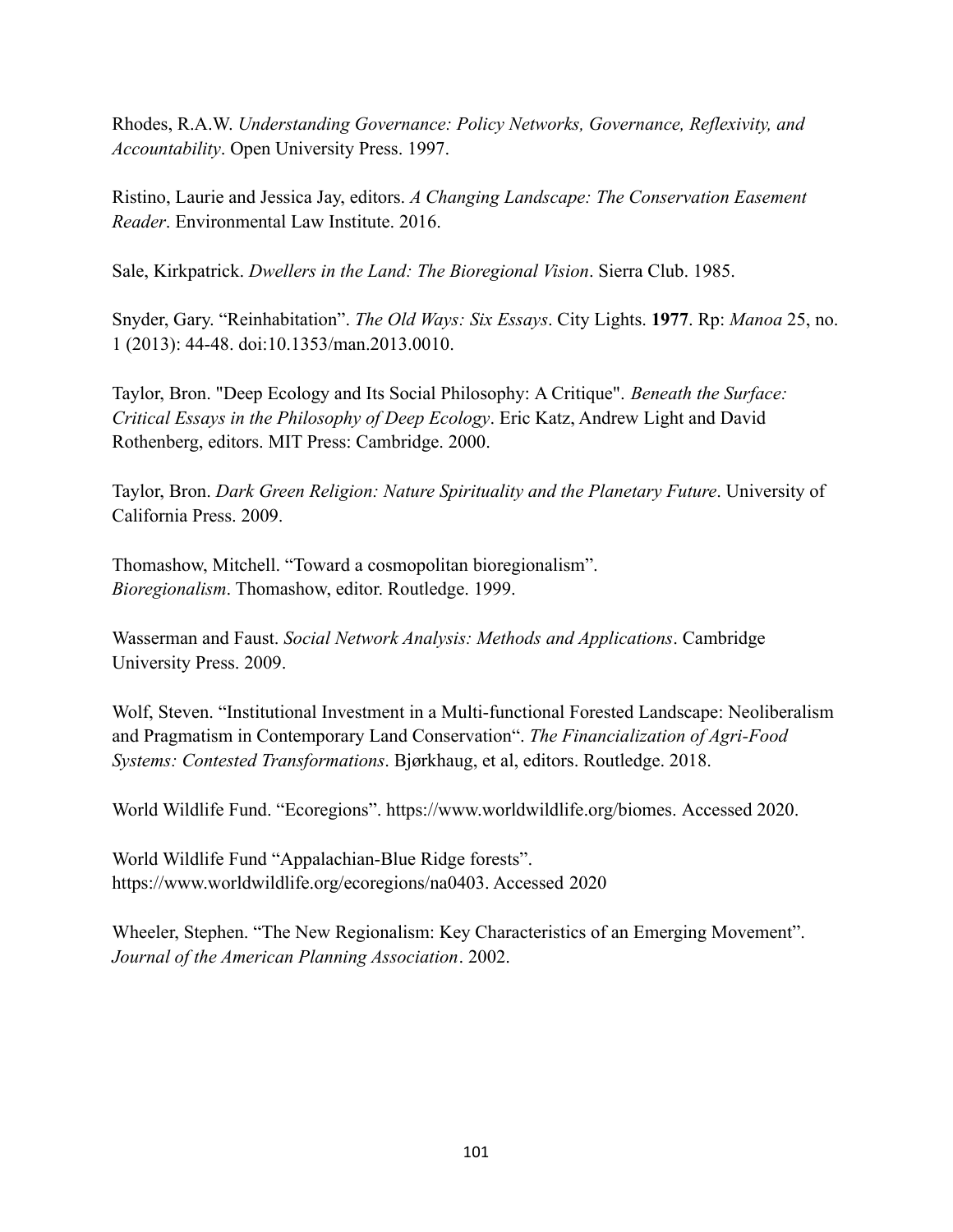# Research Bibliography

NOTE: This consists of papers I read over the course of my research and which I found helpful, but have *not explicitly cited.*

Alexander, D. "Bioregionalism: Science or Sensibility?". *Environmental Ethics*. 1990.

Bodin, Örjan. "Collaborative environmental governance: Achieving collective action in social-ecological systems". *Science*. 2017.

Bodin and Crona. "The role of social networks in natural resource governance: What relational patterns make a difference?". *Global Environmental Change*. 2009.

Bodin et al. "Social Networks in Natural Resource Management: What Is There to Learn from a Structural Perspective?". *Ecology and Society*. 2006.

Borg et al. "Social capital and governance: a social network analysis of forest biodiversity collaboration in Central Finland". *Forest Policy and Economics*. 2015.

Cohen et al. "Social networks supporting governance of coastal ecosystems in Solomon Islands". *Conservation Letters*. 2012.

Crona and Bodin. "What You Know is Who You Know? Communication Patterns Among Resource Users as a Prerequisite for Co-management". *Ecology and Society*. 2006.

Crona and Parker. "Learning in Support of Governance: Theories, Methods, and a Framework to Assess How Bridging Organizations Contribute to Adaptive Resource Governance". *Ecology and Society*. 2012.

Cumming et al. "Network analysis in conservation biogeography: challenges and opportunities". *Diversity and Distributions*. 2010.

Faludi, A. "Multi-Level (Territorial) Governance: Three Criticisms". *Planning Theory & Practice*. 2012. doi:10.1080/14649357.2012.677578

Flores, D. "Place: An Argument for Bioregional History". *Environmental History Review*. 1994. doi:10.2307/3984870

Guerrero, A. M. et al. (2020). "Key considerations and challenges in the application of social‐network research for environmental decision making". *Conservation Biology*. 2020. doi:10.1111/cobi.13461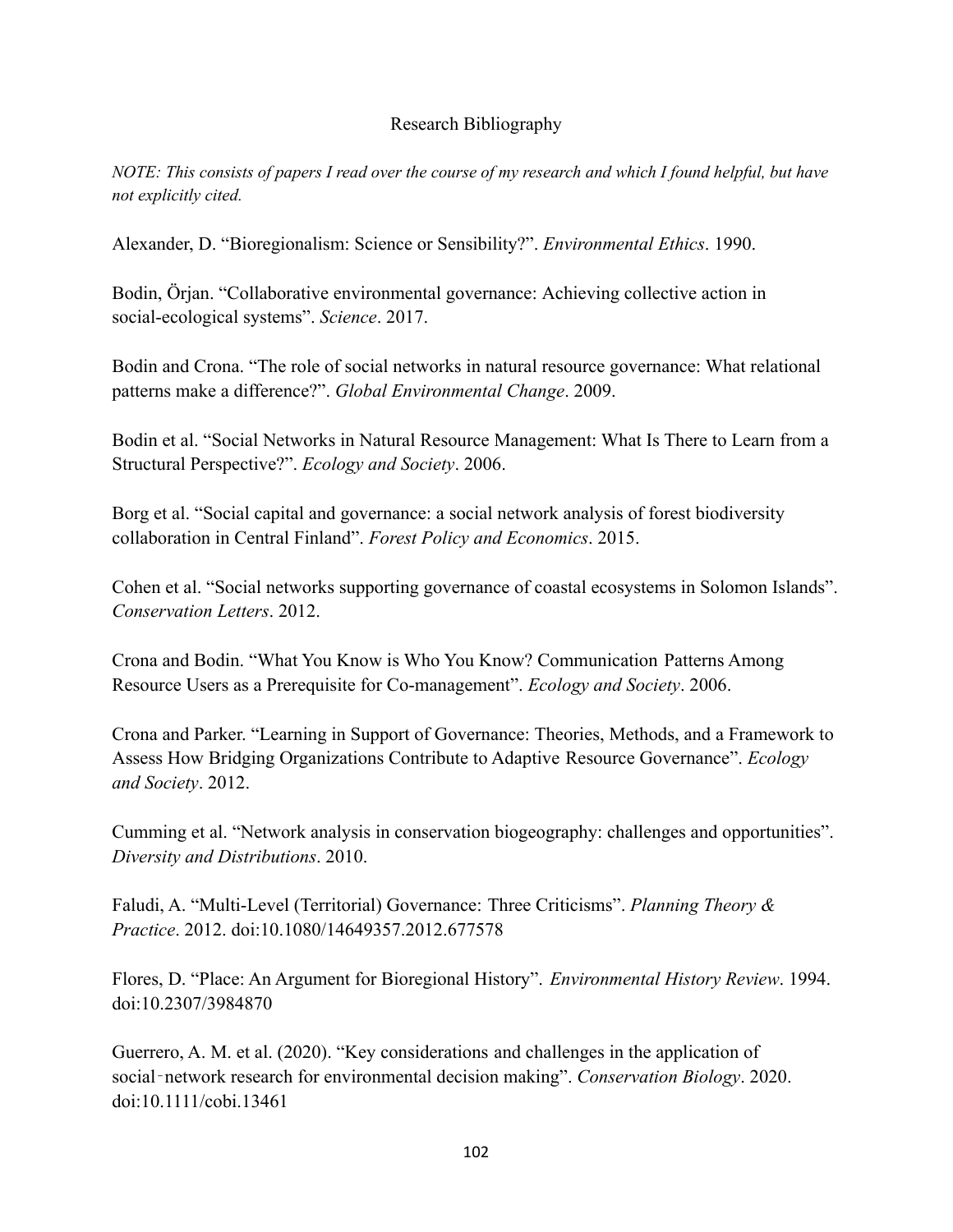Janssen et al. "Toward a Network Perspective of the Study of Resilience in Social-Ecological Systems". *Ecology and Society*. 2006.

Kimmel and Hull. "Ecological Entrepreneurship Support Networks: Roles and functions for conservation organizations". *Geoforum*. 2012.

Klenk et al. "Evaluating the social capital accrued in large research networks: The case of the Sustainable Forest Management Network (1995-2009)". *Social Studies of Science*. 2010.

Laumann, Edward et al. "The Boundary Specification Problem in Network Analysis". Chapter 3. *Research Methods in Social Network Analysis*. Edited by: Freeman, White, and Romney. 2017 (1989).

Lienert et al. "Stakeholder analysis combined with social network analysis provides fine-grained insights into water infrastructure planning processes". *Journal of Environmental Management*. 2013.

Mandarano, Lynn. "Social Network Analysis of Social Capital in Collaborative Planning". *Society and Natural Resources*. 2009.

Mills et al. "Linking regional planning and local action: Towards using social network analysis in systematic conservation planning". *Biological Conservation*. 2014.

Mwangi, Esther and Wardell, Andrew. "Multi-level governance of forest resources". *International Journal of the Commons*. 2012.

Newig et al. "Synapses in the Network: Learning in Governance Networks in the Context of Environmental Management". *Ecology and Society*. 2010.

Newman and Dale. "Network Structure, Diversity, and Proactive Resilience Building: A Response to Tompkins and Adger". *Ecology and Society*. 2004.

Nita et al. "Collaboration Networks in Applied Conservation Projects across Europe". *PLOS ONE*. 2016.

Oates, Wallace E. "A Reconsideration of Environmental Federalism". *Resources for the Future* [discussion paper]. 2001.

Pasquini, Lorena et al. "The establishment of large private nature reserves by conservation NGOs: key factors for successful implementation". *Oryx*. 2011.